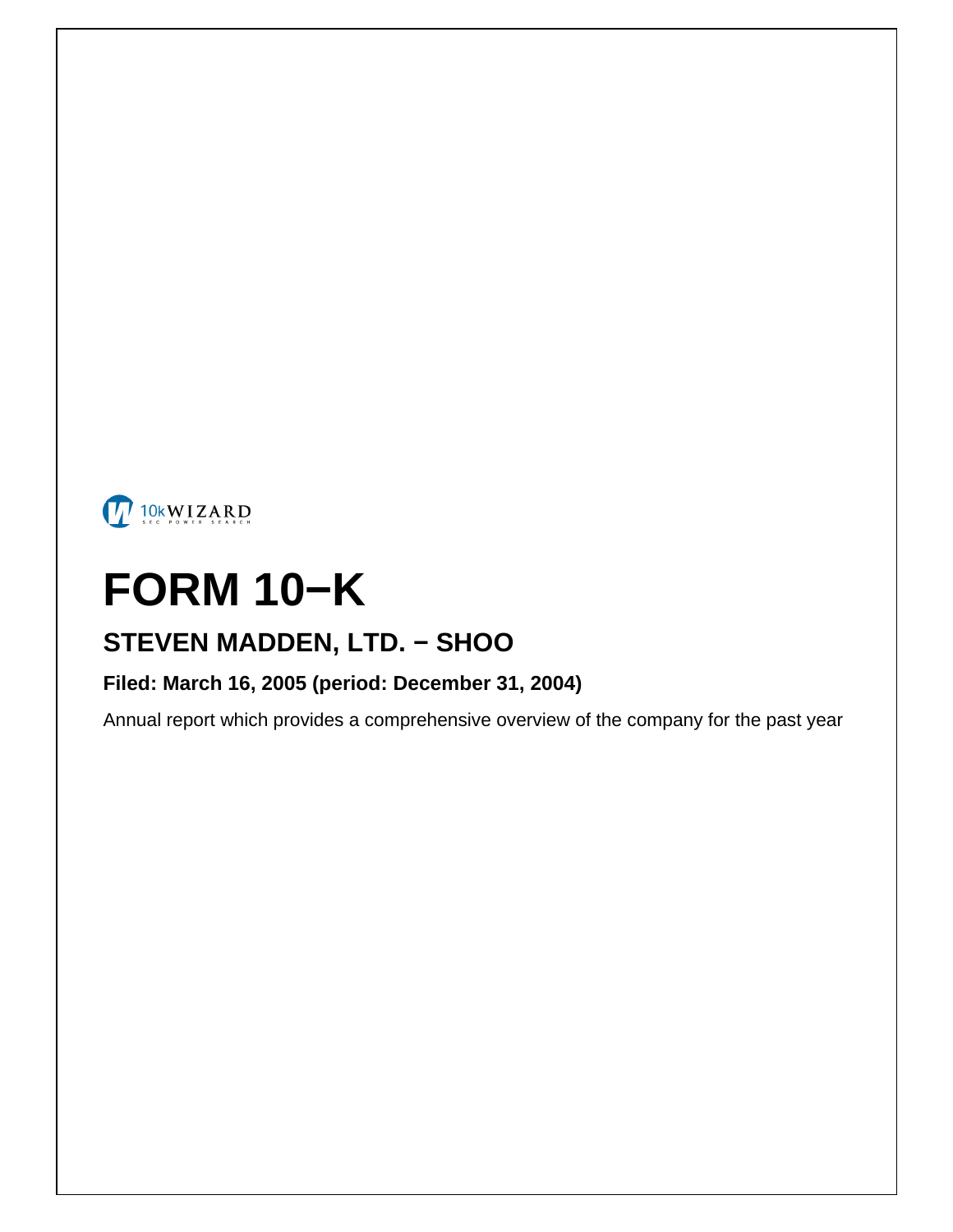# **Table of Contents**

# [PART III](#page-3-0)

[INCORPORATES CERTAIN INFORMATION BY REFERENCE FROM THE](#page-3-0) [REGISTRANT'S](#page-3-0)

# [PART I](#page-5-0)

**[ITEM 1](#page-5-1)** [BUSINESS](#page-5-1)

**[ITEM 2](#page-12-0)** [PROPERTIES](#page-12-0)

- **[ITEM 3](#page-13-0)** [LEGAL PROCEEDINGS](#page-13-0)
- **[ITEM 4](#page-13-1)** [SUBMISSION OF MATTERS TO A VOTE OF SECURITY HOLDERS](#page-13-1)

# [PART II](#page-14-0)

- **[ITEM 5](#page-14-1)** [MARKET FOR REGISTRANT'S COMMON EQUITY, RELATED](#page-14-1) **[STOCKHOLDER](#page-14-1)**
- **[ITEM 6](#page-15-0)** [SELECTED FINANCIAL DATA](#page-15-0)
- **[ITEM 7](#page-15-1)** [MANAGEMENT'S DISCUSSION AND ANALYSIS OF FINANCIAL CONDITION](#page-15-1) [AND](#page-15-1)
- **[ITEM 7A](#page-30-0)** [QUANTITATIVE AND QUALITATIVE DISCLOSURES ABOUT MARKET RISK](#page-30-0)
- **[ITEM 8](#page-30-1)** [FINANCIAL STATEMENTS AND SUPPLEMENTARY DATA](#page-30-1)
- **[ITEM 9](#page-30-2)** [CHANGES IN AND DISAGREEMENTS WITH ACCOUNTANTS ON](#page-30-2) [ACCOUNTING AND](#page-30-2)
- **[ITEM 9A](#page-30-3)** [CONTROLS AND PROCEDURES](#page-30-3)
- **[ITEM 9B](#page-30-4) [OTHER INFORMATION](#page-30-4)**

# **[PART III](#page-31-0)**

**[ITEM 10](#page-31-1)** [DIRECTORS AND EXECUTIVE OFFICERS OF THE REGISTRANT](#page-31-1)

- **[ITEM 11](#page-31-2) [EXECUTIVE COMPENSATION](#page-31-2)**
- **[ITEM 12](#page-31-3)** [SECURITY OWNERSHIP OF CERTAIN BENEFICIAL OWNERS AND](#page-31-3) [MANAGEMENT](#page-31-3)
- **[ITEM 13](#page-31-4)** [CERTAIN RELATIONSHIPS AND RELATED TRANSACTIONS](#page-31-4)
- **[ITEM 14](#page-31-5) [PRINCIPAL ACCOUNTANT FEES AND SERVICES](#page-31-5)**

# [PART IV](#page-31-6)

**[ITEM 15](#page-31-7)** [EXHIBITS AND FINANCIAL STATEMENT SCHEDULES](#page-31-7) **[SIGNATURE](#page-62-0)** [EXHIBIT INDEX](#page-63-0) [EX−23.01 \(Consents of experts and counsel\)](#page-65-0)

[EX−31.01 \(Certifications required under Section 302 of the Sarbanes−Oxley Act of 2002\)](#page-66-0)

[EX−31.02 \(Certifications required under Section 302 of the Sarbanes−Oxley Act of 2002\)](#page-67-0)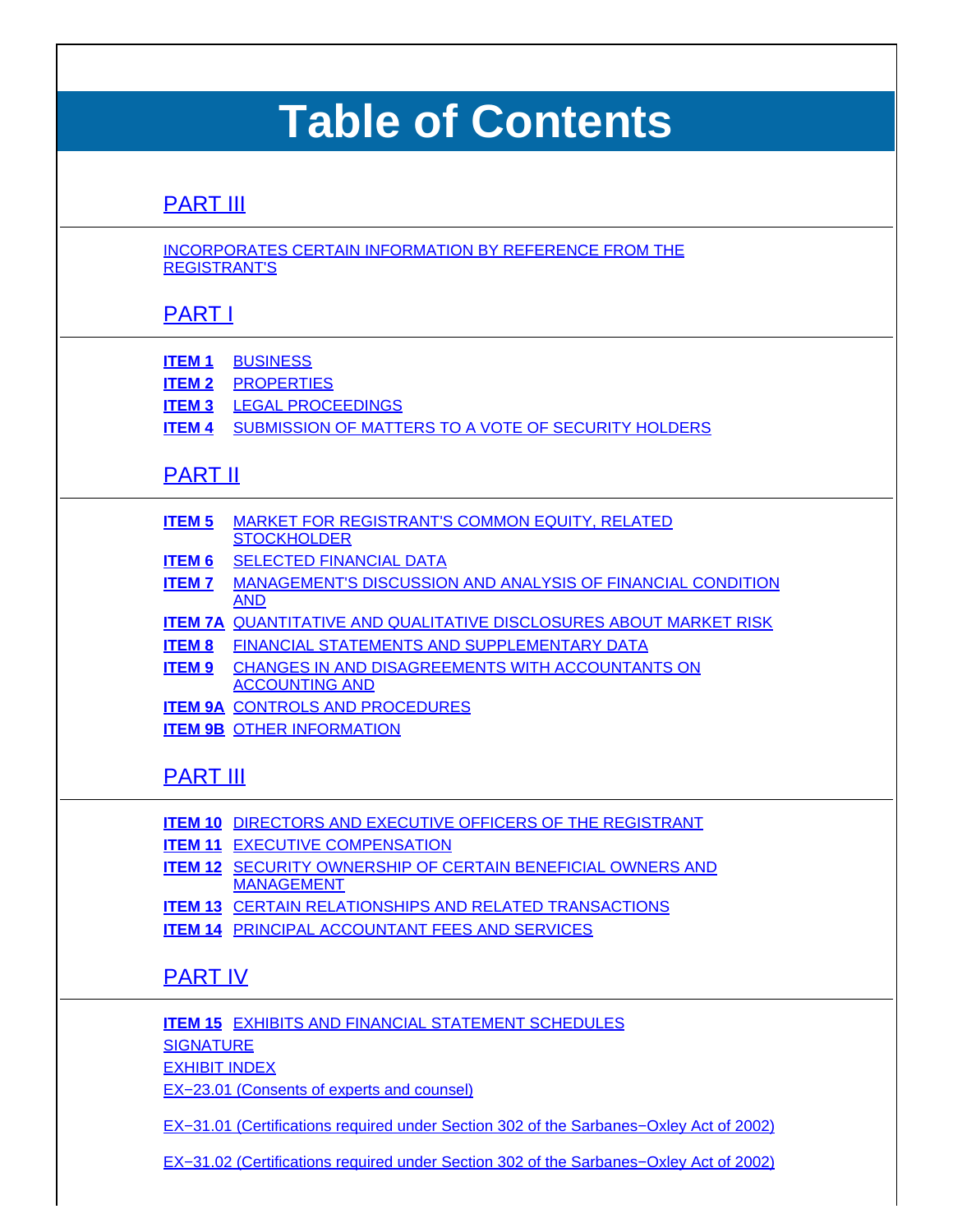[EX−32.02 \(Certifications required under Section 906 of the Sarbanes−Oxley Act of 2002\)](#page-69-0)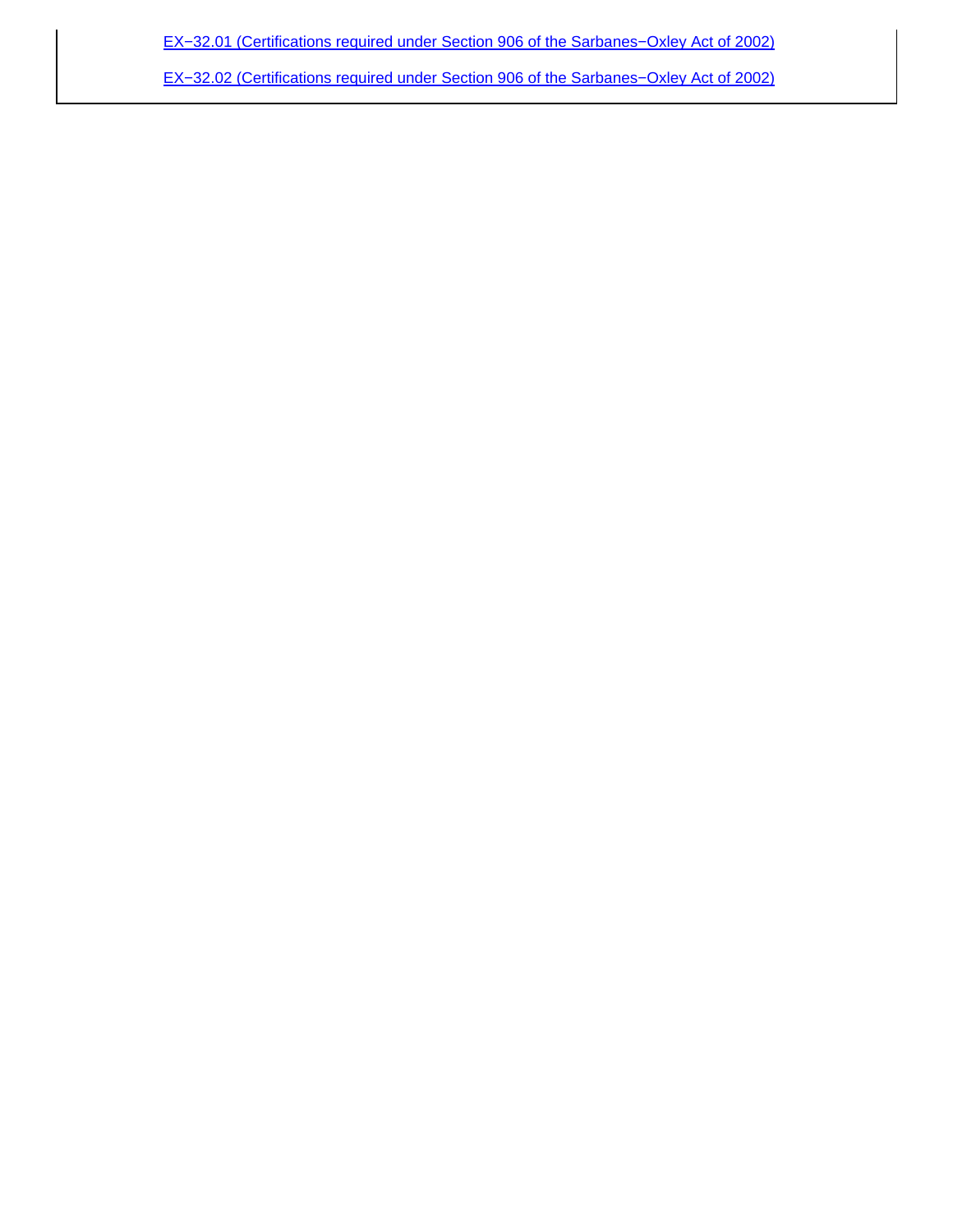#### UNITED STATES SECURITIES AND EXCHANGE COMMISSION WASHINGTON, D.C. 20549

FORM 10−K

# [X] ANNUAL REPORT PURSUANT TO SECTION 13 OR 15(d) OF THE SECURITIES EXCHANGE ACT OF 1934

 [ ] TRANSITION REPORT PURSUANT TO SECTION 13 OR 15(d) OF THE SECURITIES AND EXCHANGE ACT OF 1934

For the fiscal year ended December 31, 2004 Commission File Number 0−23702

STEVEN MADDEN, LTD. (Exact name of registrant as specified in its charter)

incorporation or organization)

Delaware 13−3588231<br>(State or other jurisdiction of (I.R.S. employer identi (I.R.S. employer identification no.)

52−16 Barnett Avenue, Long Island City, New York 11104

(Address of principal executive offices) (Zip Code)

 (718) 446−1800 (Registrant's Telephone Number, Including Area Code)

Securities Registered Pursuant to Section 12(b) of the Act: None

 Securities Registered Pursuant to Section 12(g) of the Act: Common Stock, par value \$.0001 per share Preferred Stock Purchase Rights

 Indicate by check mark whether the registrant: (1) has filed all reports required to be filed by Section 13 or 15(d) of the Securities Exchange Act of 1934 during the preceding 12 months (or for such shorter period that the registrant was required to file such reports), and (2) has been subject to such filing requirements for the past 90 days. Yes [X] No [ ].

 Indicate by check mark if disclosure of delinquent filers pursuant to Item 405 of Regulation S−K is not contained herein, and will not be contained, to the best of registrant's knowledge, in definitive proxy or information statements incorporated by reference in Part III of this Form 10−K or any amendment to this Form 10−K. [ ]

 Indicate by check mark whether the registrant is an accelerated filer (as defined in Exchange Act Rule 12b−2). Yes [X] No [ ].

 The aggregate market value of the common equity held by non−affiliates of the registrant (assuming for these purposes, but without conceding, that all executive officers and Directors are "affiliates" of the registrant) as of June 30, 2004, the last business day of the registrant's most recently completed second fiscal quarter, was approximately \$248,171,284 (based on the closing sale price of the registrant's common stock on that date as reported on The Nasdaq National Market).

 The number of outstanding shares of the registrant's common stock as of March 14, 2005 was 13,255,617 shares.

DOCUMENTS INCORPORATED BY REFERENCE:

<span id="page-3-0"></span> PART III INCORPORATES CERTAIN INFORMATION BY REFERENCE FROM THE REGISTRANT'S DEFINITIVE PROXY STATEMENT FOR THE ANNUAL MEETING OF STOCKHOLDERS SCHEDULED TO BE HELD ON OR ABOUT MAY 27, 2005.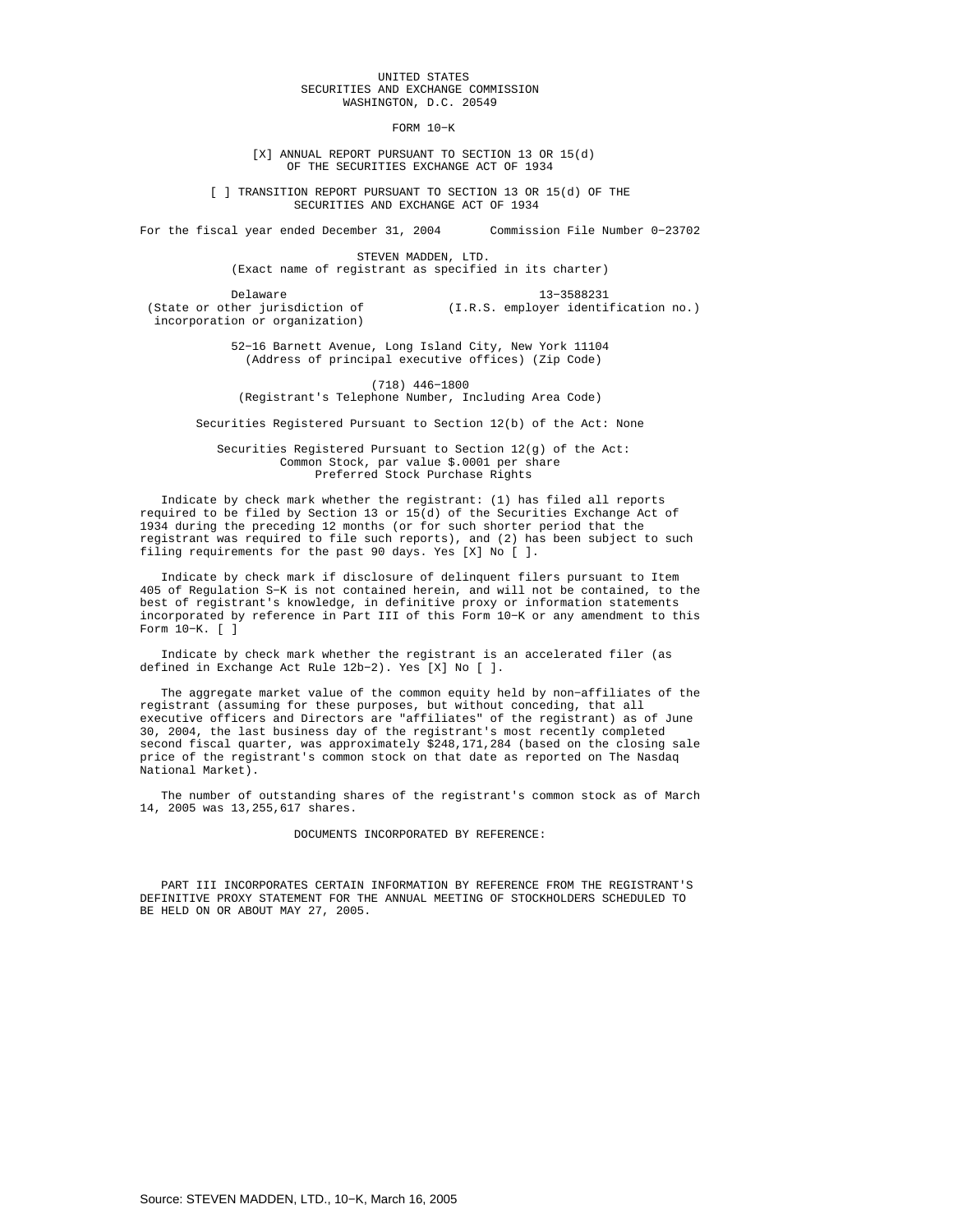# PART I

# PART II

|  | ITEM 5 MARKET FOR REGISTRANT'S COMMON EOUITY, RELATED STOCKHOLDER    |
|--|----------------------------------------------------------------------|
|  | MATTERS AND ISSUER PURCHASES OF EOUITY SECURITIES10                  |
|  |                                                                      |
|  | ITEM 7 MANAGEMENT'S DISCUSSION AND ANALYSIS OF FINANCIAL CONDITION   |
|  |                                                                      |
|  | ITEM 7A QUANTITATIVE AND QUALITATIVE DISCLOSURES ABOUT MARKET RISK26 |
|  | ITEM 8 FINANCIAL STATEMENTS AND SUPPLEMENTARY DATA26                 |
|  | ITEM 9 CHANGES IN AND DISAGREEMENTS WITH ACCOUNTANTS ON ACCOUNTING   |
|  |                                                                      |
|  |                                                                      |
|  |                                                                      |

# PART III

| ITEM 10 DIRECTORS AND EXECUTIVE OFFICERS OF THE REGISTRANT27 |  |
|--------------------------------------------------------------|--|
|                                                              |  |
| ITEM 12 SECURITY OWNERSHIP OF CERTAIN BENEFICIAL OWNERS AND  |  |
|                                                              |  |
| ITEM 13 CERTAIN RELATIONSHIPS AND RELATED TRANSACTIONS27     |  |
| ITEM 14 PRINCIPAL ACCOUNTANT FEES AND SERVICES27             |  |
|                                                              |  |

# PART IV

|  |  |  |  |  |  | ITEM 15 EXHIBITS AND FINANCIAL STATEMENT SCHEDULES27 |  |
|--|--|--|--|--|--|------------------------------------------------------|--|
|--|--|--|--|--|--|------------------------------------------------------|--|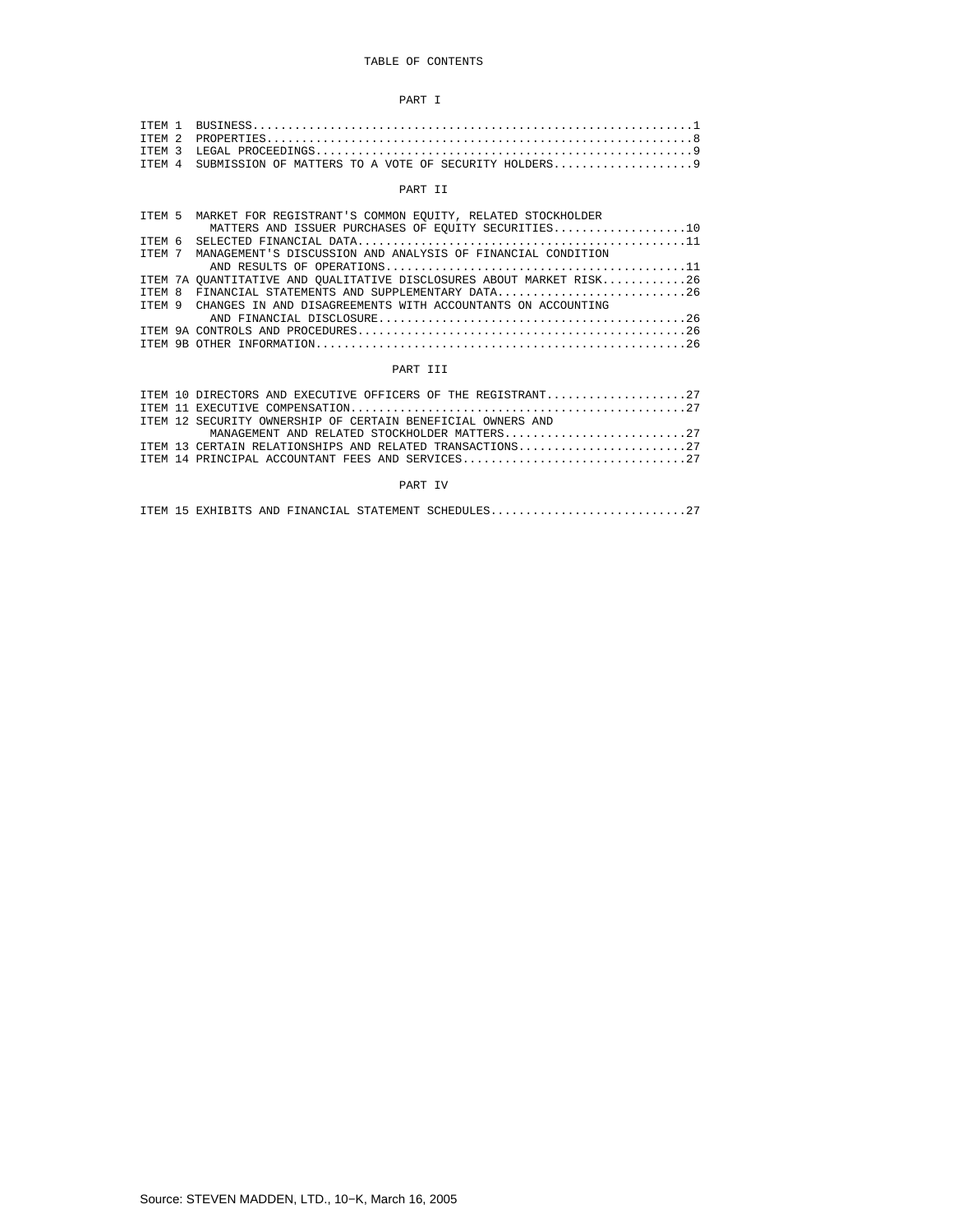# PART I

### <span id="page-5-1"></span><span id="page-5-0"></span>ITEM 1 BUSINESS

 Steven Madden, Ltd. (together with its subsidiaries, the "Company") designs, sources, markets and sells fashion−forward footwear brands for women, men and children. The Company distributes products through its retail stores, its e−commerce website, department and specialty stores throughout the United States and Canada and through special distribution arrangements in Europe, Central and South America, Australia and Indonesia. The Company's product line includes core products, which are sold year−round, complemented by a broad range of updated styles which are designed to establish or capitalize on market trends.

 The Company's business is comprised of three (3) distinct segments (wholesale, retail and private label). The wholesale division includes seven (7) brands: Steve Madden(R), Steven(R), l.e.i.(R), Candie's(R), Stevies(R), Unionbay(R) and Steve Madden Mens. Steven Madden Retail, Inc., the Company's wholly−owned retail subsidiary, operates Steve Madden, Steven and Shoe Biz retail stores as well as the Company's outlet stores and e−commerce website. The Company's wholly−owned private label subsidiary, Adesso−Madden, Inc., designs and sources footwear products under private labels for many of the country's large mass merchandisers. The Company also licenses its Steve Madden(R) trademark for several accessory and apparel categories.

 Steven Madden, Ltd., was incorporated as a New York corporation on July 9, 1990 and reincorporated under the same name in Delaware in November 1998. The Company has established a reputation for its creative designs, popular styles and quality products at accessible price points. The Company completed its initial public offering in December 1993 and its shares of Common Stock currently trade on The Nasdaq National Market under the symbol "SHOO".

 The Company maintains its principal executive offices at 52−16 Barnett Avenue, Long Island City, NY 11104, telephone number (718) 446−1800.

 The Company's website is http://www.stevemadden.com. The Company makes available free of charge on its website its Annual Reports on Form 10−K, Quarterly Reports on Form 10−Q, Current Reports on Form 8−K, and any amendments to such reports filed or furnished pursuant to Section 13(a) or 15(d) of the Securities Exchange Act of 1934, as amended (the "Exchange Act"), as soon as reasonably practicable after such material is electronically filed with, or furnished to, the Securities and Exchange Commission (the "Commission"). The Company will provide paper copies of such filings free of charge upon request.

#### Wholesale Divisions

#### Madden Womens Wholesale

 The Steve Madden(R) Womens Wholesale Division ("Madden Womens Wholesale") designs, produces, sources, sells and markets the Company's Steve Madden(R) brand to major department stores, better specialty stores, and shoe stores throughout the United States. The Steve Madden(R) product line has become a leading footwear brand in the fashion conscious junior marketplace. To serve its customers (primarily women ages 16 to 25), Madden Womens Wholesale creates and markets fashion forward footwear designed to appeal to customers seeking exciting, new footwear designs at affordable prices.

 As the Company's largest division, Madden Womens Wholesale accounted for \$114,000,000 of net sales in 2004, or approximately 34% of the Company's total net sales. Many newly created styles of Madden Womens Wholesale are test marketed at the Company's retail stores. Within a few days, the Company can determine if the test product appeals to customers. This enables the Company to use its flexible sourcing model to rapidly respond to changing preferences which the Company believes is essential for success in the fashion footwear marketplace.

# l.e.i.(R) − Wholesale Division

 Pursuant to the Company's license agreement with Jones Investment Company, Inc., the Company has the right to use the l.e.i.(R) trademark in connection with the sale and marketing of footwear through September 30, 2006. The l.e.i.(R) trademark is well known for jeanswear in the junior marketplace sold nationally through department and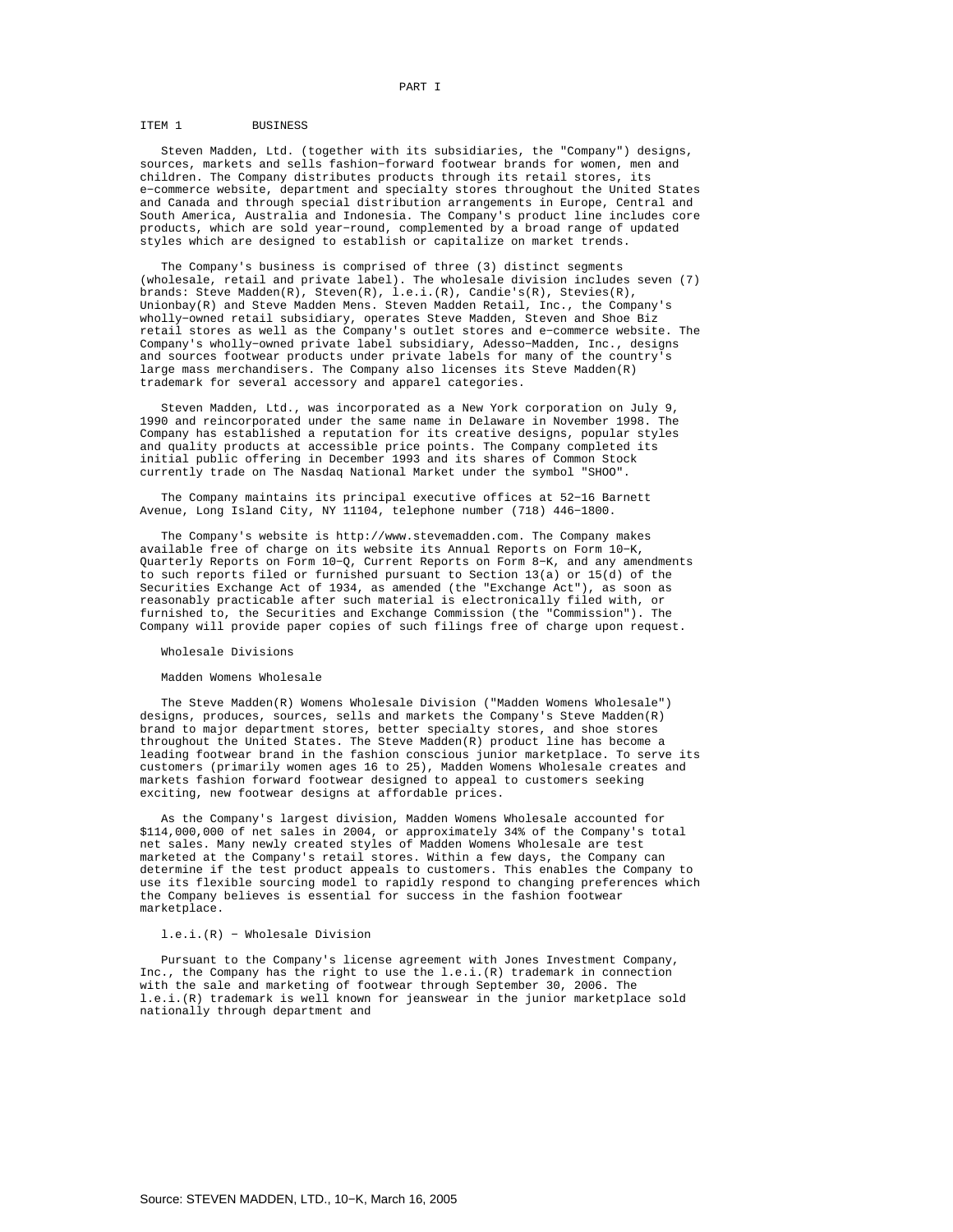specialty stores. The Company's l.e.i.(R) footwear products are targeted to attract girls and young women ages 6 to 20 years old, a majority of which are younger than the typical Steve Madden(R) brand customer. The l.e.i. Wholesale Division generated net sales of \$38,000,000 for the year ended December 31, 2004, or approximately 11% of the Company's total net sales.

# Madden Mens Wholesale

 The Steve Madden Mens Wholesale Division ("Madden Mens Wholesale") markets a full collection of directional young men's shoes through major department stores, better specialty stores and independent shoe stores throughout the United States. Price points range from \$70 to \$100 at retail, targeted at men ages 18 to 44 years old.

 Madden Mens Wholesale accounted for \$31,000,000 of net sales in 2004, or approximately 9% of the Company's total net sales. Madden Mens Wholesale, which is primarily produced in China, maintains open stock inventory positions in select patterns to serve the replenishment programs of its wholesale customers.

# Candie's Footwear

 Pursuant to the Company's license agreement with Candie's, Inc., ("Candie's") the Company designs, manufactures, and distributes Candie's(R) branded footwear for women and children worldwide through the Company's Candie's Wholesale Division ("Candie's Wholesale Division"). The Candie's(R) Wholesale Division generated net sales of \$16,000,000 for the year ended December 31, 2004, or approximately 5% of the Company's total net sales.

 On December 6, 2004, the license agreement with Candie's was amended to reflect Candie's decision to name Kohl's Corporation as the exclusive provider of a new line of Candie's apparel. Pursuant to the amendment, commencing on January 1, 2007, the Company will no longer have the exclusive right to market Candie's branded footwear and will be permitted to sell Candie's branded footwear only to Kohl's. Under the terms of the amendment, Candie's has guaranteed that the Company will achieve minimum sales levels with Kohl's during the term of the agreement. In the event such minimum sales levels are not achieved, Candie's is required to compensate the Company in an amount based on a percentage of the sales shortfall.

# Diva Acquisition Corp. − Steven(R) Wholesale Division

 Diva Acquisition Corp. ("Steven(R) Wholesale Division") designs and markets women's fashion footwear under the "Steven(R)" trademark through major department and better footwear specialty stores and one (1) Company−owned retail shoe store located in New York City. Priced a tier above the Steve Madden(R) brand, Steven(R) products are designed to appeal principally to fashion conscious women, ages 26 to 45, who shop at department stores and footwear boutiques. Steven(R) Wholesale Division generated net sales of \$21,000,000 for the year ended December 31, 2004, or approximately 6% of the Company's total net sales.

# Stevies Inc. − Wholesale Division

 The Company's Stevies(R) wholesale division ("Stevies(R) Wholesale Division") generated net sales of \$10,000,000 for the year ended December 31, 2004, or approximately 3% of the Company's total net sales. Stevies(R) products are marketed through department stores such as May Department Stores, Belk, Limited Too, as well as independent children's stores throughout the country.

#### Unionbay Men's Footwear

 Pursuant to the Company's license agreement with Seattle Pacific Industries, Inc., the Company has the right to use the Unionbay(R) trademark in connection with the sale and marketing of footwear for men and boys. Unionbay(R) is known for casual apparel in the young men, junior and children's marketplace and is distributed nationally through department and specialty stores. The Company's Unionbay(R) wholesale division generated net sales of  $$600,000$  for the year ended December 31, 2004, or approximately .2% of the Company's total net sales.

Steven Madden Retail, Inc. − Retail Division

 As of December 31, 2004, the Company owned and operated eighty−five (85) retail shoe stores under the Steve Madden(R) name, one (1) under the Steven(R) name, four (4) outlet stores and one (1) Internet store (through the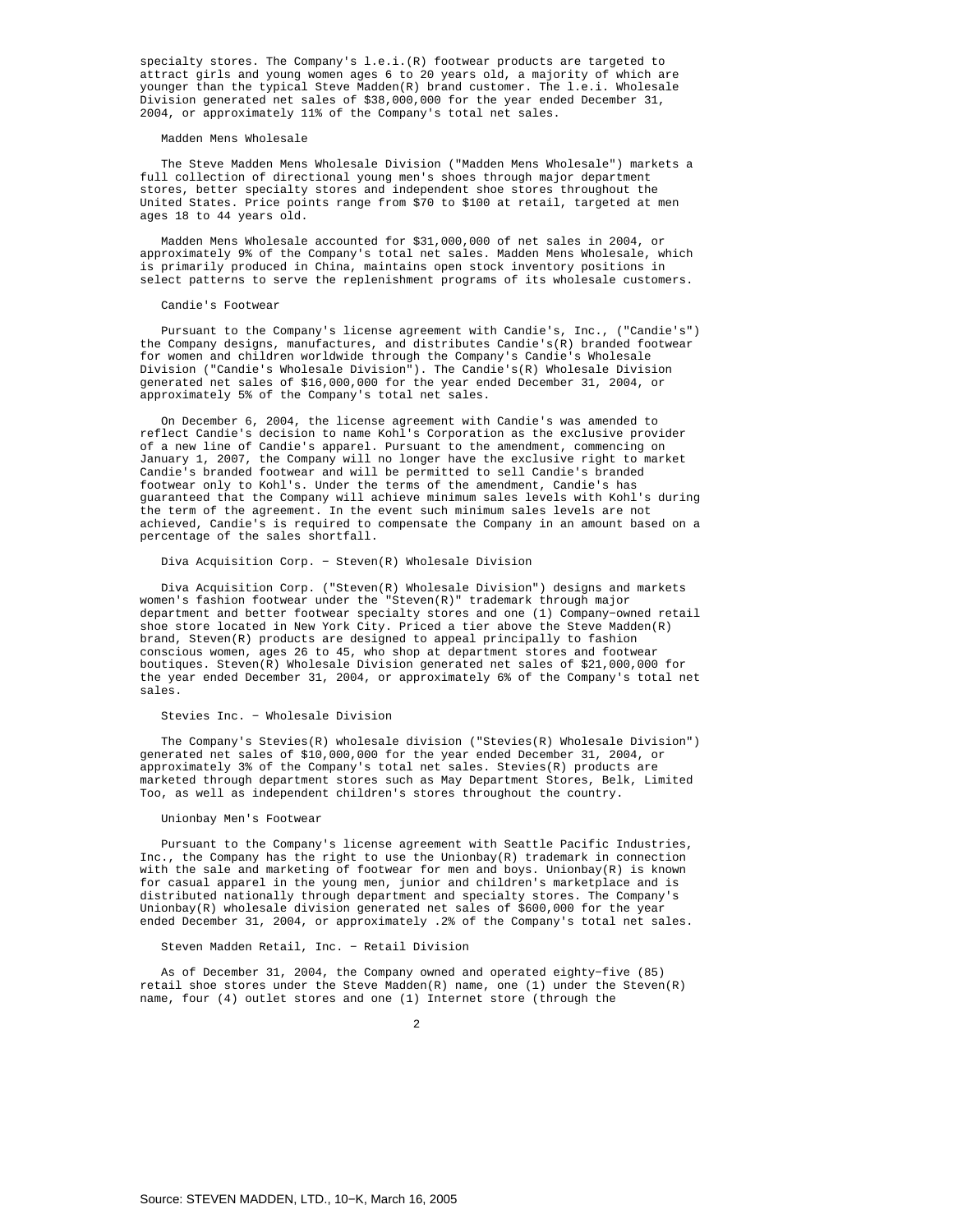www.stevemadden.com website). In 2004, the Company opened ten (10) new stores and closed two (2) under−performing stores. Most of the Steve Madden stores are located in major shopping malls in Alabama, Arizona, California, Colorado, Connecticut, Delaware, Florida, Georgia, Illinois, Kansas, Louisiana, Maryland, Massachusetts, Michigan, Minnesota, Missouri, Nevada, New Jersey, New York, North Carolina, Ohio, Pennsylvania, Puerto Rico, Rhode Island, Texas, Virginia, Wisconsin and the District of Columbia. The retail stores generated annual sales in excess of \$694 per square foot. Sales are primarily from the sale of the Company's Steve Madden(R) product line. Comparative store sales increased 8.2% in 2004 compared to 2003 while growth in sales was generated by new stores. Net sales for the retail division were \$108,000,000 for 2004. Net sales from the retail division for the year ended December 31, 2004 were approximately 32% of the Company's total net sales.

 The Company believes that the retail division will continue to enhance overall sales and profits of the Company while building equity in the Steve Madden brand. The Company plans to add twelve to fifteen (12 − 15) new retail stores during 2005. The expansion of the retail division enables the Company to test and react to new products and classifications which, in turn, strengthens the product development efforts of the Steve Madden wholesale division.

The Adesso−Madden, Inc. − Private Label Division

 In September 1995, the Company incorporated Adesso−Madden, Inc. as a wholly owned subsidiary ("A−M"). A−M was formed to serve as a buying agent to mass market merchandisers, shoe store chains and other value−priced retailers in connection with their procurement of private label shoes. As a buying agent, A−M arranges for shoe manufacturers to produce private label shoes to the specifications of its clients. The Company believes that by operating in the private label, mass merchandising market, the Company is able to maximize additional non−branded sales opportunities. This leverages the Company's overall sourcing and design capabilities. Currently, this division serves as a buying agent for the procurement of women's, men's and children's footwear for large retailers including Sears, Payless, Wal−Mart and Target. A−M receives buying agent's commissions from its clients. The private label division generated commission income of \$4,500,000 for the year ended December 31, 2004.

# Licensing

 As of December 31, 2004, the Company licensed its Steve Madden trademark for use in connection with the manufacturing, marketing and sale of outerwear including leather outerwear, belts, sunglasses, eyewear and hosiery. Each license agreement requires the licensee to pay to the Company a royalty based on net sales, a minimum royalty in the event that specified net sales targets are not achieved and a percentage of sales for advertising of the Steve Madden(R) brand. Licensing income was \$2,310,000 for the year ended December 31, 2004.

# Design

 The Company has established a reputation for its creative designs, popular styles and quality products at affordable price points. The Company believes that its future success will depend in substantial part on its ability to continue to anticipate and react to changing consumer demands in a timely manner. To meet this objective, the Company has developed a unique design process that allows it to recognize and act quickly to changing consumer demands. The Company's design team strives to create designs which it believes fit the Company's image, reflect current or future trends and can be manufactured in a timely and cost−effective manner. Once the initial design is complete, a prototype is developed, which is reviewed and refined prior to the commencement of limited production. Most new Steve Madden designs are then tested in the Steve Madden(R) retail stores. Designs that prove popular are then offered to wholesale and retail distribution nationwide. The Company believes that its unique design and testing process and flexible sourcing model is a significant competitive advantage allowing the Company to mitigate the risk of the costly production and distribution of unpopular designs.

# Product Sourcing and Distribution

 The Company sources each of its product lines separately based on the individual design, styling and quality specifications of the products in such product lines. The Company does not own or operate manufacturing facilities; rather, it sources its branded products through independently owned manufacturers in Brazil, China, Italy, Mexico, Spain, Portugal and the United States. The Company has established relationships with a number of manufacturers in each of these countries. Although the Company has not entered into any long−term manufacturing or supply contracts, the Company believes that a sufficient number of alternative sources exist for the manufacture of its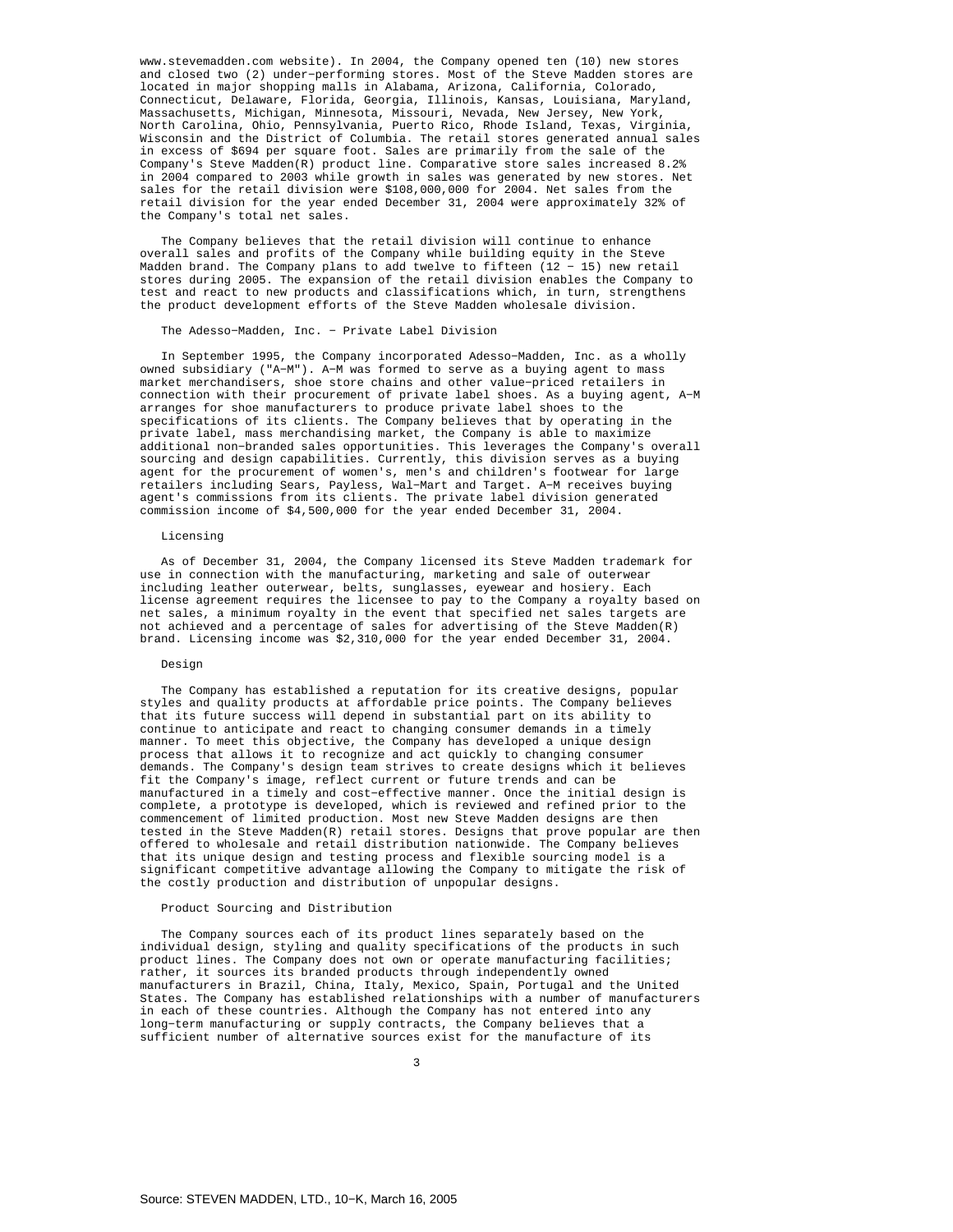products. The principal materials used in the Company's footwear are available from a number of sources, both within the United States and in foreign countries.

 The Company's design and distribution processes are intended to be flexible, allowing the Company to respond to and accommodate changing consumer demand. The Company's production staff tracks warehouse inventory on a regular basis, monitors sell−through data and incorporates input on product demand from wholesale customers. The Company can use product feedback to adjust production or manufacture new products in as little as five weeks.

 The Company distributes its products from two (2) third party distribution warehouse centers located in California and New Jersey. The Company also distributes its Internet shipments from a third party fulfillment center located in Michigan. By utilizing distribution facilities that specialize in distributing products to certain customers wholesale accounts, Steve Madden retail stores and Internet fulfillment, the Company believes that its customers are better served.

# Customers

 The Company's wholesale customers consist principally of department stores and specialty stores, including shoe boutiques. Presently, the Company sells approximately fifty−five percent (55%) of its products at wholesale to department and specialty stores, including Federated Department Stores (Bloomingdale's, Bon Marche, and Macy's), May Department Stores (Famous Barr, Filene's, Foley's, Hecht's, Lord and Taylor and Robinsons May), Dillard's, Marshall Field's and Nordstrom, Journeys, Limited Too and Mandees; and catalog retailers, including Victoria's Secret and Fingerhut. For the year ended December 31, 2004, May Department Stores and Federated Department Stores accounted for approximately \$35,000,000 (15%) and \$40,000,000 (17%) of the Company's wholesale net sales, respectively.

# Distribution Channels

 The Company sells its products principally through its Company−owned retail stores and through department stores, specialty shoe stores and discount stores in the United States and abroad. For the year 2004, net sales from the Company's Retail Division and the Company's Wholesale Division accounted for approximately \$108,000,000 (32%) and \$230,000,000 (68%) of the Company's total net sales, respectively. The following paragraphs describe each of these distribution channels.

# Steve Madden and Steven Retail Stores

 As of December 31, 2004, the Company operated eighty six (86) Company−owned retail stores (including one Internet store) under the Steve Madden(R) name and one (1) under the Steven(R) name. The Company believes that its retail stores will continue to enhance overall sales, profitability, and its ability to react to changing consumer trends. The stores are also a marketing tool which allows the Company to strengthen brand recognition and to showcase selected items from its full line of branded and licensed products. Furthermore, the retail stores provide the Company with a venue to test and introduce new products and merchandising strategies. Specifically, the Company often tests new designs at its Steve Madden(R) retail stores before scheduling them for mass production and wholesale distribution. In addition to these test marketing benefits, the Company has been able to leverage sales information gathered at Steve Madden(R) retail stores to assist its wholesale accounts in order placement and inventory management.

 A typical Steve Madden(R) store is approximately 1,400 to 1,600 square feet and is located in malls and street locations which attract the highest concentration of the Company's core demographic − style−conscious young women ages 16 to 25 years old. The Steven(R) store has a more sophisticated design and format styled to appeal to its more mature target audience. In addition to carefully analyzing mall demographics, the Company also sets profitability guidelines for each potential store site. Specifically, the Company targets well trafficked sites at which the demographics fit the Company's consumer profile and seeks to model new locations such that the projected fixed annual rent expense does not exceed a specified percentage of projected sales over the life of the lease. By setting these standards, the Company believes that each store will contribute to the Company's overall profits both in the near− and longer−terms.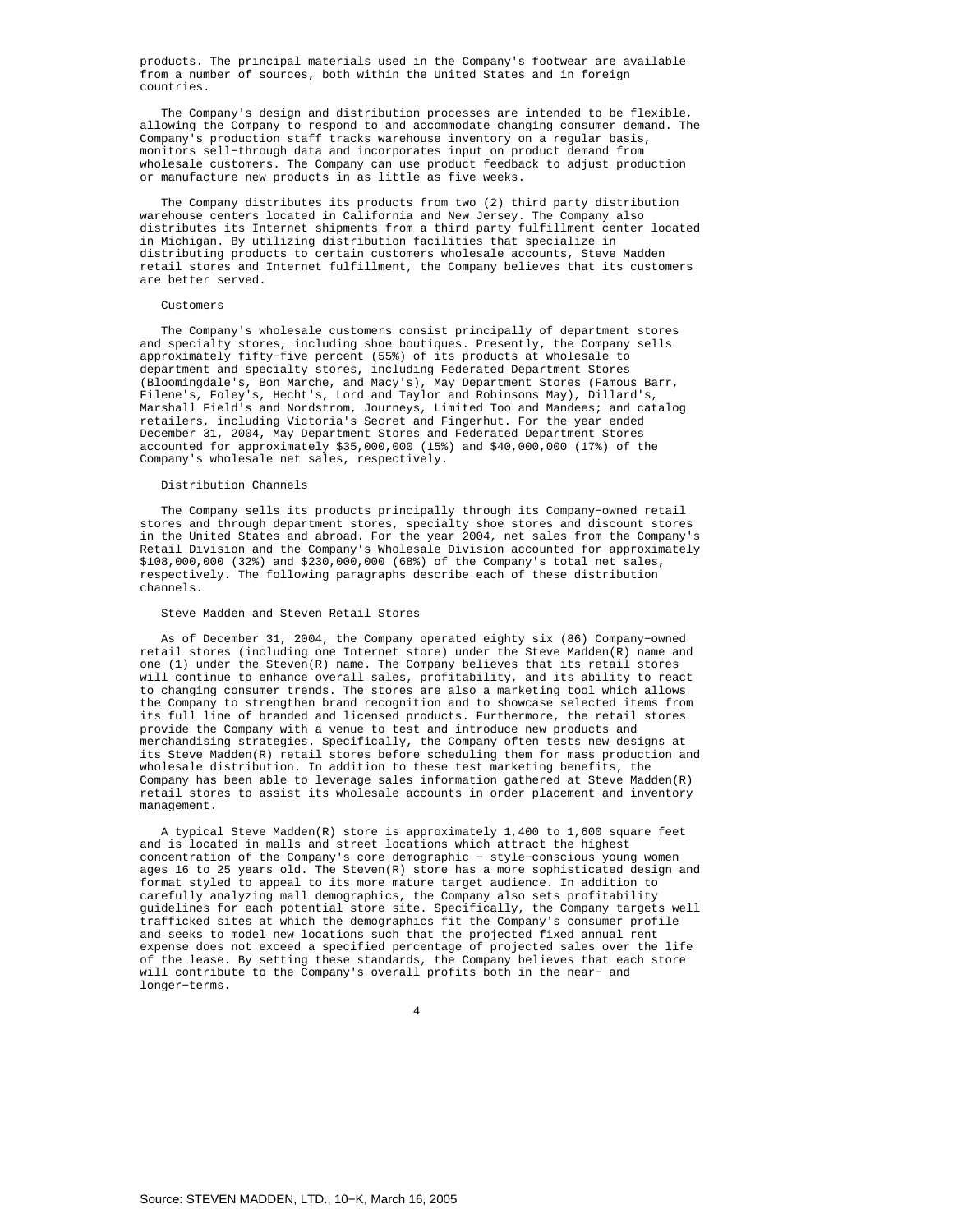Shoe Biz, Inc., a wholly owned subsidiary of the Company ("Shoe Biz"), operates three (3) outlet stores in New Jersey and New York, two (2) of which operate under the Shoe Biz name and one (1) of which operates as a Steve Madden Outlet store. Shoe Biz sells many product lines, including Steve Madden, Steven, Stevies and l.e.i.(R) footwear, at a price lower than typically charged by other "full price" retailers.

# Department Stores

 The Company currently sells to over 3,204 doors of twenty−two (22) department stores throughout the United States and Canada. The Company's major accounts include Federated Department Stores (Macy's, Bloomingdale's and Bon Marche), May Department Stores (Filene's, Hecht's, Famous Barr, Foley's, Lord and Taylor and Robinsons May and Marshall Fields'), Nordstrom and Dillard's.

 The Company provides merchandising support to its department store customers which includes in−store fixtures and signage, supervision of displays and merchandising of the Company's various product lines. The Company's wholesale merchandising effort includes the creation of in−store concept shops, where a broader collection of the Company's branded products are showcased. These in−store concept shops create an environment that is consistent with the Company's image and enable the retailer to display and stock a greater volume of the Company's products per square foot of retail space. In addition, these in−store concept shops encourage longer term commitment by the retailer to the Company's products and enhance consumer brand awareness.

 In addition to merchandising support, the Company's key account executives maintain weekly communications with their accounts to guide them in placing orders and to assist them in managing inventory, assortment and retail sales. The Company leverages its sell−through data gathered at its retail stores to assist department stores in allocating their open−to−buy dollars to the most popular styles in the product line and to phase out styles with weaker sell−throughs.

### Specialty Stores/Catalog Sales

 The Company currently sells to specialty store locations throughout the United States and Canada. The Company's major specialty store accounts include Journeys, Mandees, Famous footwear and DSW. The Company offers its specialty store accounts the same merchandising, sell−through and inventory tracking support offered to its department store accounts. Sales of the Company's products are also made through various catalogs, such as Victoria's Secret.

### Internet Sales

 The Company operates one (1) Internet website: www.stevemadden.com. Customers can purchase numerous styles of the Company's Steve Madden(R), Steven and Steve Madden Mens footwear, accessory and clothing products. Sales derived from the Company's Internet website were \$5,200,000 in 2004.

#### Distribution Agreements

 In June 2002, the Company and Dabsan International, S.A. ("Dabsan") entered into an agreement whereby the Company granted Dabsan the exclusive right to sell Steve Madden products in certain Central and South American countries and the right to develop Steve Madden retail stores in certain Central and South American countries. Under the terms of the agreement, Dabsan was required to purchase certain minimum amounts of Steve Madden shoes. Dabsan was also required to open two (2) Steven Madden stores by October 31, 2004. However, in November 2004, Dabsan and the Company mutually agreed that it was not practicable to enforce this requirement.

 In February 2003, the Company and F.E.E.T. sas ("FEET") entered into a distribution and license agreement whereby the Company granted FEET the exclusive right to sell Steve Madden products in certain European countries with a provision that expands the territory covered to include certain additional European countries and North Africa. Under the terms of the agreement, FEET is required to purchase certain minimum amounts of Steve Madden shoes. FEET is currently in default of its minimum purchase requirements and the parties are in discussion relating to the possible modification of the original terms of the agreement.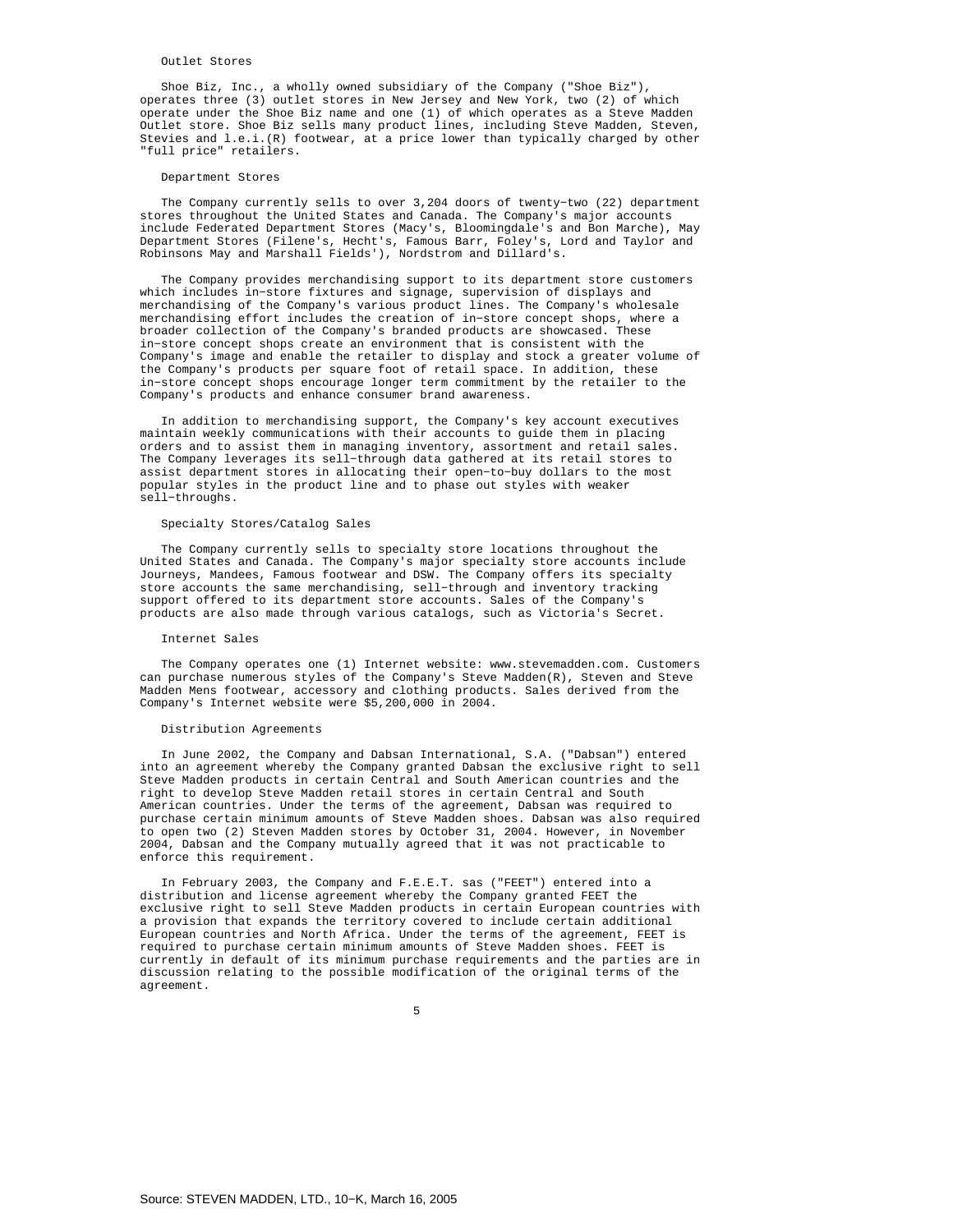In May 2004, the Company and Les Importations Gelati Inc. ("Gelati") entered into a retail sales agreement whereby the Company granted Gelati the exclusive right to establish and operate Steve Madden retail stores in Canada. Under the terms of the agreement Gelati is required to pay the Company a minimum annual royalty for each store in operation in addition to a royalty for each pair of footwear sold in the stores. Gelati is required to open one store per year in 2004, 2005 and 2006.

 In June 2004, the Company and Steve Madden (Aust) Pty Ltd ("Madden Australia") entered into a distribution agreement whereby the Company granted Madden Australia the exclusive right to sell certain Steve Madden products in Australia and New Zealand. Under the terms of the agreement, Madden Australia is required to purchase certain minimum amounts of Steve Madden shoes and received a right of first refusal with regard to the distribution of new licenses, products or trademarks in the territory. The term of the contract is three years (with an option to renegotiate certain terms after two years) plus one option for an additional five (5) years if certain minimum purchase requirements are met.

# Competition

 The fashion footwear industry is highly competitive. The Company's competitors include specialty shoe companies as well as companies with diversified footwear product lines. Many of these competitors, including Diesel, Kenneth Cole, Nine West, DKNY, Skechers, Nike and Guess, may have greater financial and other resources than the Company. The Company believes effective advertising and marketing, fashionable styling, high quality and value are the most important competitive factors and intends to continue to employ these elements as it develops its products.

### Marketing and Sales

 The Company has focused on creating an integrated brand building program to establish Steve Madden as the leading designer of fashion footwear for style−conscious young women and men. As a result, the Company developed a national advertising campaign for lifestyle and fashion magazines which was also used in regional marketing programs such as radio advertisements, television commercials, outdoor media, college event sponsorship and live online chat forums. The Company also continues to promote its website (www.stevemadden.com) where customers can purchase Steve Madden(R), Steven and Steve Madden Mens products and interact with both the Company and other customers.

 In order to service its wholesale accounts, the Company retains a sales force of eighteen independent sales representatives. These sales representatives work on a commission basis and are responsible for placing the Company's products with its principal customers, including department and specialty stores. The sales representatives are supported by the Company's senior executives, a staff of twelve account executives, two merchandise coordinator and twenty customer service representatives who continually cultivate relationships with wholesale customers. This group of professionals assist accounts in merchandising and assessing customer preferences and inventory requirements, which ultimately serves to increase sales and profitability.

#### Management Information Systems (MIS) Operations

 Sophisticated information systems are essential to the Company's ability to maintain its competitive position and to support continued growth. The Company operates on a dual AS/400 system which provides system support for all aspects of its business including manufacturing purchase orders; customer purchase orders; order allocations; invoicing; accounts receivable management; real time inventory management; quick response replenishment; point−of−sale support; and financial and management reporting functions. The Company has a PKMS bar coded warehousing system which is integrated with the wholesale system in order to provide accurate inventory positions and quick response size replenishment for its customers. In addition, the Company has installed an EDI system which provides a computer link between the Company and certain wholesale customers that enables both the customer and the Company to monitor purchases, shipments and invoicing. The EDI system also improves the Company's ability to respond to customer inventory requirements on a weekly basis.

 $\sim$  6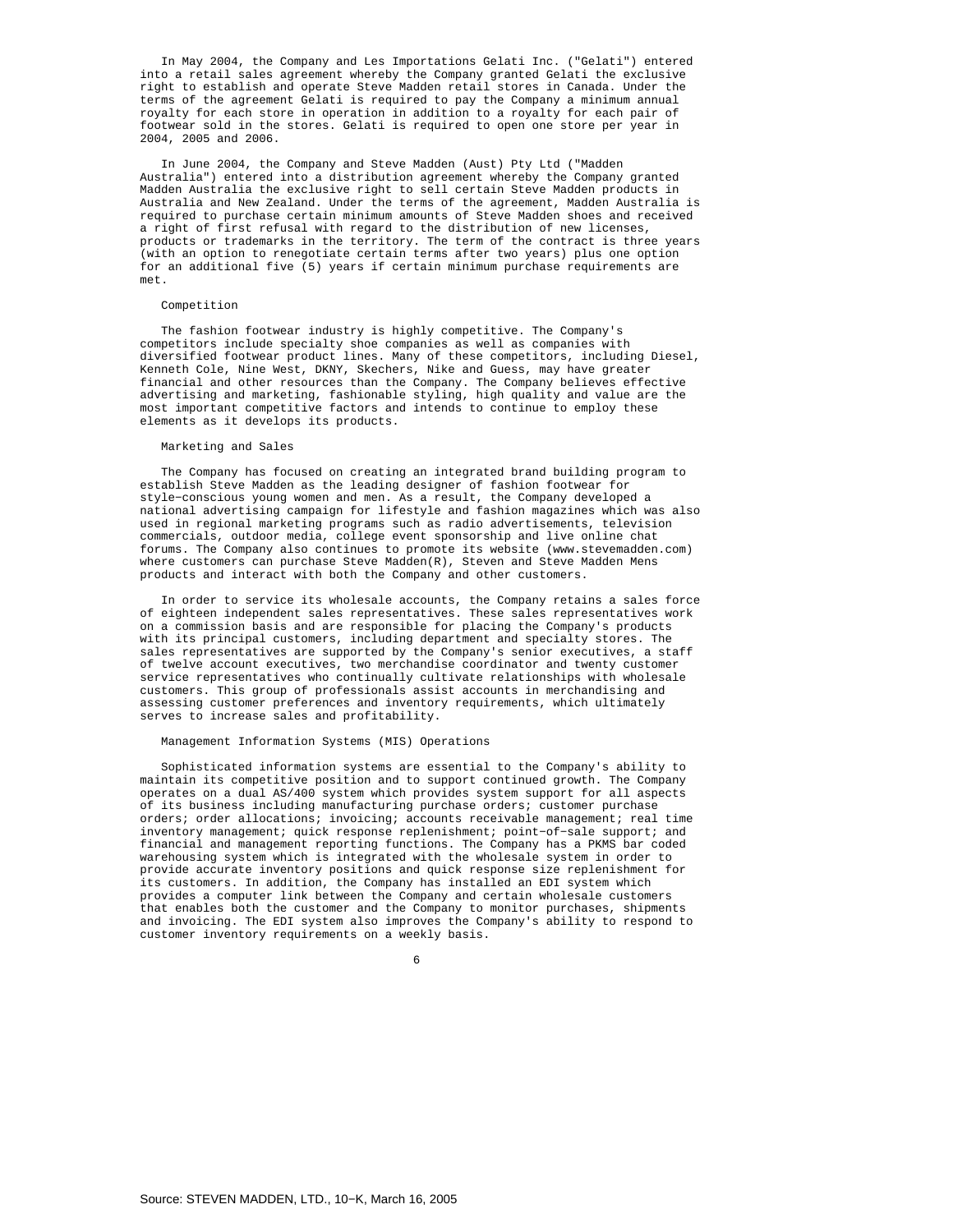# Receivables Financing; Line of Credit

 Under the terms of a factoring agreement with Capital Factors, Inc., the Company is permitted to draw down 80% of its invoiced receivables at an interest rate of one point below the Prime Rate (as defined in such agreement). The agreement provides that Capital Factors is not required to purchase all the Company's receivables and requires the Company to pay an unused line fee of .25% of the average daily unused portion of the maximum amount of the credit line. On September 1, 1998, the Company and Capital Factors amended its Factoring Agreement to, among other things, provide the Company with a credit line of up to \$15,000,000, subject to certain limitations. The Company has not recently borrowed funds under its credit line with Capital Factors. The agreement with Capital Factors will continue in full force until terminated by either party upon sixty days notice. Capital Factors maintains a lien on all of the Company's receivables and assumes the credit risk for all assigned accounts approved by it.

# Trademarks and Service Marks

 The STEVE MADDEN and STEVE MADDEN plus Design trademarks and service marks have been registered in numerous International Classes (Int'l Cl. 25 for clothing and footwear; Int'l Cl. 18 for leather goods, such as handbags and wallets; Int'l Cl. 9 for eyewear; Int'l Cl. 14 for jewelry; Int'l Cl. 3 for cosmetics and fragrances; Int'l Cl. 20 for picture frames and furniture; Int'l Cl. 16 for paper goods; Int'l Cl. 24 for bedding; and Int'l Cl. 35 for retail store services) in the United States. The Company also has trademark registrations in the United States for the marks EYESHADOWS BY STEVE MADDEN (Int'l Cl. 9 for eyewear), ICE TEE (Int'l Cl. 25 for clothing and footwear), SHOE BIZ By STEVE MADDEN (Int'l Cl. 25 for clothing and footwear; and Int'l Cl. 35 for retail store services) and STEVEN M. (Int'l Class 25 for clothing and footwear). Additionally, the Company has several pending trademark and service mark applications in the United States for various marks, including a stylized "H" Design (Int'l Cl. 25 for clothing and footwear), and STEVEN (Int'l Cl. 25 for clothing and footwear). The Company also has pending trademark and service mark applications in China and the 25 cooperating countries in Europe for TORCH STRIPE (Int'l Cl. 25 for footwear).

 The Company further owns registrations for the STEVE MADDEN and STEVE MADDEN plus Design trademarks and service marks in various International Classes in Argentina, Australia, Bahrain, Brazil, Canada, Chile, China, Colombia, Hong Kong, Israel, Italy, Japan, Korea, Mexico, Panama, Saudi Arabia, South Africa, Taiwan, the 25 cooperating countries of Europe and the Benelux countries and has pending applications for registration of the STEVE MADDEN and STEVE MADDEN plus Design trademarks and service marks in Bahrain, Belize, Costa Rica, El Salvador, Guatemala, Honduras, Korea, Kuwait, Lebanon, Malaysia, Oman, Peru, Qatar, Saudi Arabia, Turkey, the United Arab Emirates and Venezuela. Additionally, the Company owns registrations for the STEVEN trademark and service mark in various International Classes in Hong Kong, Lebanon and Japan and has pending applications for registration of the STEVEN trademark and service mark in China, Israel, Italy, Japan, Korea, Malaysia, Oman, Qatar, South Africa, Saudi Arabia, Taiwan, Thailand, Turkey, the United Arab Emirates and the United States. There can be no assurance, however, that the Company will be able to effectively obtain rights to the STEVE MADDEN mark throughout all of the countries of the world. Moreover, no assurance can be given that others will not assert rights in, or ownership of, trademarks and other proprietary rights of the Company or that the Company will be able to successfully resolve such conflicts. The failure of the Company to protect such rights from unlawful and improper appropriation may have a material adverse effect on the Company's business and financial condition.

 Additionally, the Company, through its Diva Acquisition Corp. subsidiary, owns registrations for the DAVID AARON trademark and service mark in various International Classes in the United States (Int'l Cl. 25 for clothing and footwear; Int'l Cl. 18 for leather goods, such as handbags and wallets; and Int'l Cl. 35 for retail store services), Australia, Canada, Hong Kong, Japan, Korea, South Africa and the 25 cooperating countries in Europe and for its D. AARON trademark in Spain. Also, the Company own registrations for the DAVID AARON trademark in International Class 3 for perfume and cosmetics; International Class 9 for eyewear; International Class 14 for jewelry; International Class 16 for paper goods; International Class 18 for bags; International Class 24 for bed and bath products; International Class 25 for clothing and footwear and International Class 26 hair accessories in Korea. The Company believes that the DAVID AARON trademark has a significant value and is important to the marketing of the Company's products.

 The Company, through its Stevies, Inc. subsidiary, also owns various registrations for the STEVIES and STEVIES plus Design trademark and service mark in a number of International Classes in the United States (Int'l Cl. 18 for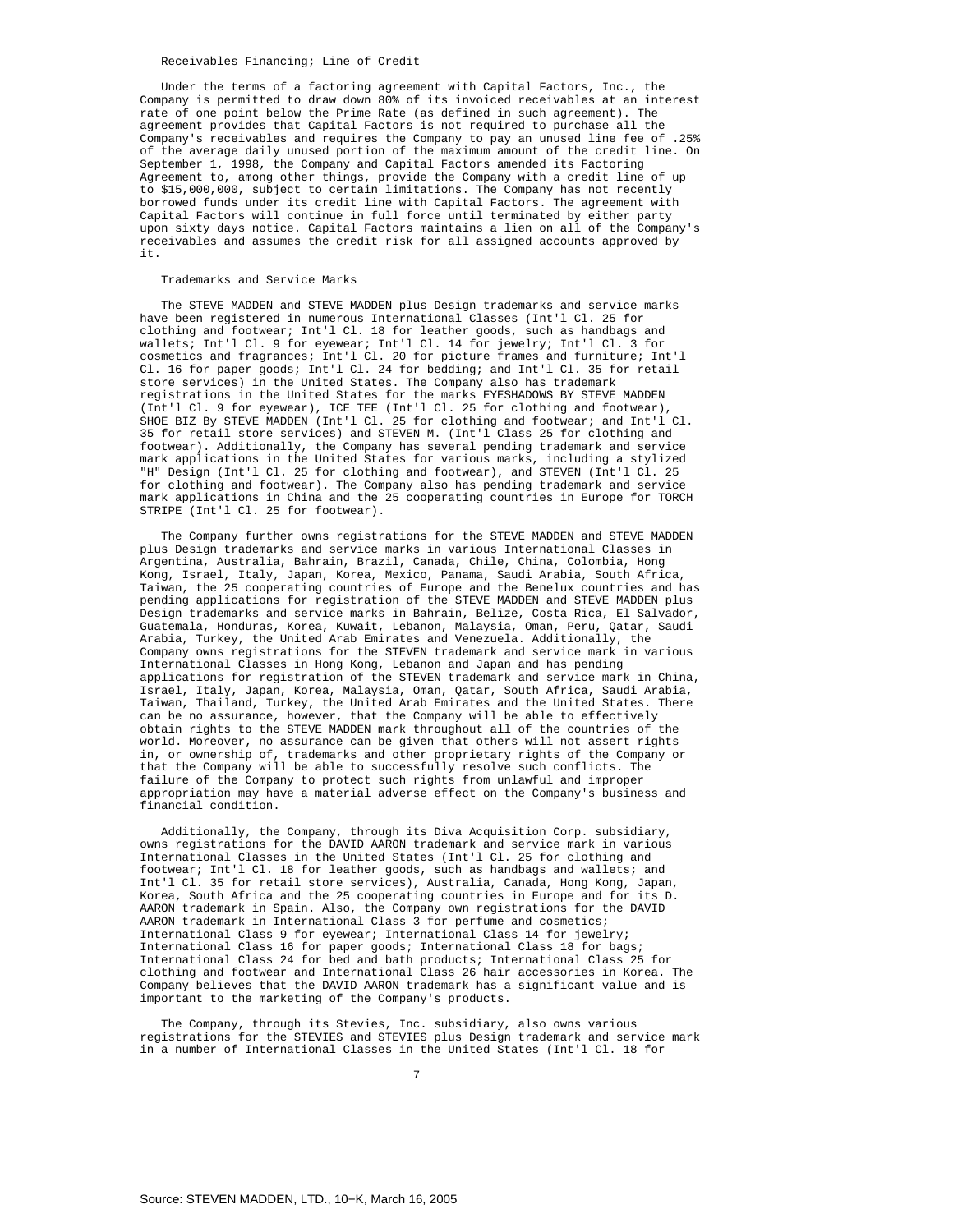leather goods, such as handbags and wallets; Int'l Cl. 9 for eyewear; International Class 35 for retail store services and, International Class 26 for hair accessories) and for its STEVIES plus Design mark for various goods in Argentina, Bahrain, China, Hong Kong, Israel, Japan, Korea, Lebanon, Mexico, Taiwan and the 25 cooperating countries in Europe. Additionally Stevies, Inc. has several pending trademark and service mark applications for registration of the STEVIES and STEVIES plus Design marks in various International Classes in the United States (Int'l Cl. 25 for clothing and footwear; Int'l Cl. 14 for jewelry; Int'l Cl. 28 for toys; Int'l Cl. 26 for hair accessories; International Class 16 for paper goods; International Class 3 for perfume and cosmetics and, International Class 9 for CDs and eyewear) and in Brazil, Canada, Colombia, Indonesia, Kuwait, Malaysia, Mexico, Oman, Panama, Peru, Qatar, Saudi Arabia, South Africa, Thailand, Turkey, the United Arab Emirates and Venezuela. Finally, Stevies, Inc. also owns several pending trademark and service mark applications for registration of the STEVIES BY STEVE MADDEN mark in various International Classes in the United States (Int'l Cl. 25 for clothing and footwear; Int'l Cl. 14 for jewelry; Int'l Cl. 18 for leather goods, such as handbags and wallets; Int'l Cl. 16 for paper goods; Int'l Cl. 3 for cosmetics and fragrances; Int'l Cl. 9 for eyewear; Int'l Cl. 26 for hair accessories; Int'l Cl. 28 for toys; and Int'l Cl. 35 for retail store services).

### Employees

 On February 17, 2005, the Company employed approximately 1,510 employees, of whom approximately 490 work on a full−time basis and approximately 1,020 work on a part−time basis. The management of the Company considers relations with its employees to be good.

#### <span id="page-12-0"></span>ITEM 2 PROPERTIES

 The Company maintains approximately 33,000 square feet for its executive offices and sample production facilities at 52−16 Barnett Avenue, Long Island City, NY 11104. The lease for the Company's headquarters expires on June 30, 2008 and can be extended, at the option of the Company, through June 30, 2013.

 The Company's showroom is located at 1370 Avenue of the Americas, New York, NY. All of the Company's brands are displayed for sale from this 9,917 square foot space. The lease for the Company's showroom expires on February 28, 2013.

 The Company also maintains a 807 square foot showroom located at Fashion Center Dallas in the World Trade Center, Dallas, Texas. The lease for this showroom expires on April 30, 2007.

 The Company also currently engages three independent distributors to warehouse and distribute its products.

 The Company's private label division, Adesso Madden, maintains approximately 3,120 square feet of office and showroom space at 99 Seaview Boulevard, Port Washington, N.Y. The lease for Adesso Madden expires on May 31, 2006.

 All of the Company's retail stores are leased pursuant to leases that under their original term extend for an average of ten years in length. A majority of the leases include clauses that provide for contingent rental payments if gross sales exceed certain targets. In addition, a majority of the leases enable the Company and/or the landlord to terminate the lease in the event that the Company's gross sales do not achieve certain minimum levels during a prescribed period. Many of the leases contain rent escalation clauses to compensate for increases in operating costs and real estate taxes

#### en andere de la provincia de la provincia de la provincia de la provincia de la provincia de la provincia del<br>En 1888, en 1888, en 1888, en 1888, en 1888, en 1888, en 1888, en 1888, en 1888, en 1888, en 1888, en 1888, en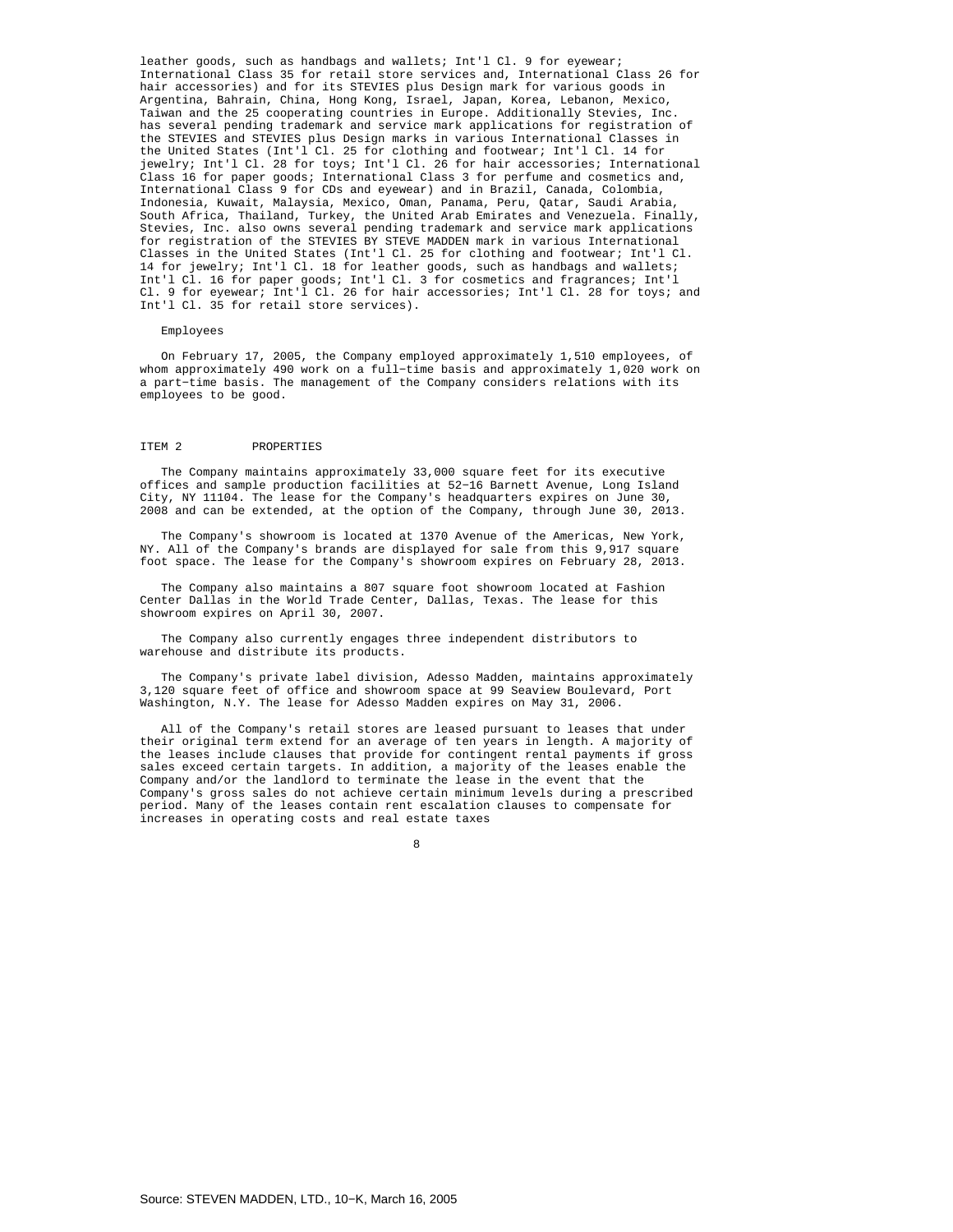The current terms of the Company's retail store leases expire as follows:

| Years Lease Terms Expire | Number of Stores |
|--------------------------|------------------|
| 2005                     | 4                |
| 2006                     |                  |
| 2007                     | 6                |
| 2008                     | 12               |
| 2009                     | 11               |
| 2010                     | 11               |
| 2011                     | 14               |
| 2012                     | 9                |
| 2013                     | 11               |
| 2014                     | 11               |
|                          |                  |

# <span id="page-13-0"></span>ITEM 3 LEGAL PROCEEDINGS

 Except as set forth below, no material legal proceedings are pending to which the Company or any of its property is subject.

 On December 15, 2003, the Company commenced an action against La Rue Distributors, Inc. ("LaRue") in the United States District Court for the Southern District of New York. The Company seeks a declaratory judgment that the Company properly terminated a license agreement with LaRue and monetary damages for breach of the license agreement and trademark infringement by LaRue. On January 20, 2004, LaRue served an answer and counterclaim alleging that the license agreement was improperly terminated by the Company and seeking \$9,900,000 in compensatory damages, as well as additional punitive damages. The parties have served cross−motions for summary judgment which were submitted to the court on February 28, 2005. If either side prevails on its motion the court will likely order an assessment of damages. If neither motion is granted, a trial will be scheduled for later in 2005. The Company believes that it has substantial defenses to the counterclaims asserted by LaRue. The Company has retained an expert which has calculated the damages to LaRue, assuming LaRue prevails on its claim of improper termination of the license agreement, to be less than \$1,000,000.

 On or about July 9, 2004, an action was filed in the United States District Court for the Southern District of New York against the Company by Robert Marc for trademark infringement, captioned Robert Marc v. Steve Madden, Ltd., Case No. 04 CV 5354 (JGK). In the action Robert Marc claims trademark infringement in connection with a "bar and dot" design on the sides of certain eyewear. The alleged infringing eyeglasses are manufactured and sold by the Company's licensee for eyewear, Colors in Optics, which is also a defendant in the action. Colors in Optics assumed responsibility for the defense of this action. The matter was settled with no payment of money by Steven Madden. Steven Madden Ltd. signed the settlement papers on or about February 10, 2005 and a dismissal should be filed shortly.

 On or about December 20, 2004, an action was filed in the United States District Court for the Central District of California against the Company by Global Brand Marketing Inc. (GBMI) for patent infringement, captioned Global Brand Marketing Inc. v. Steven Madden Ltd., Case No. CV04−10339 (RJK−AJW (RZx)). In the action GBMI claims infringement of a design patent in connection with a shoe sold by Steven Madden referred to as the "Ronan." The parties are in the process of discussing settlement. The Company believes that this action will not have a material effect on the Company's financial position.

 On April 26, 2004, the Commission sent the Company a letter requesting information and documents relating to, among other things, Steven Madden's employment with the Company. The Company has responded to this request.

#### <span id="page-13-1"></span>ITEM 4 SUBMISSION OF MATTERS TO A VOTE OF SECURITY HOLDERS

 No matters were submitted to a vote of the holders of the Company's Common Stock during the last quarter of its fiscal year ended December 31, 2004.

9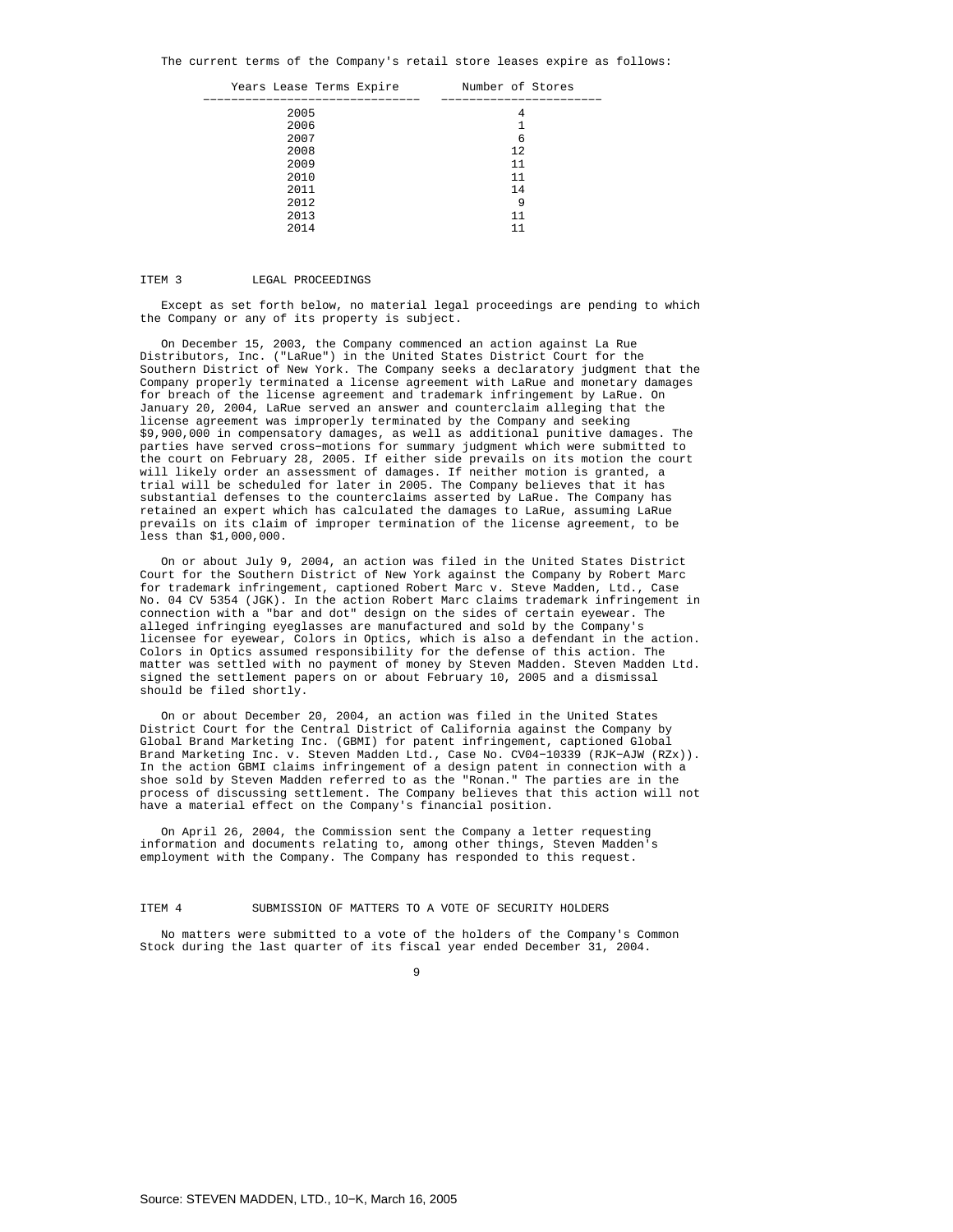#### ITEM 5 MARKET FOR REGISTRANT'S COMMON EQUITY, RELATED STOCKHOLDER MATTERS AND ISSUER PURCHASES OF EQUITY SECURITIES

 The Company's shares of common stock trade on The Nasdaq National Market. The following table sets forth the range of high and low closing sales prices for the Company's Common Stock during each fiscal quarter during the two−year period ended December 31, 2004 as reported by The Nasdaq National Market. The quotes represent inter−dealer prices without adjustment or mark−ups, mark−downs or commissions and may not necessarily represent actual transactions. The trading volume of the Company's securities fluctuates and may be limited during certain periods. As a result, the liquidity of an investment in the Company's securities may be adversely affected.

# Common Stock

|                                        | High  | Low   |                                        | High  | Low   |
|----------------------------------------|-------|-------|----------------------------------------|-------|-------|
| 2004<br>Ouarter ended                  |       |       | 2003<br>Ouarter ended                  |       |       |
| March 31,<br>2004<br>Ouarter ended     | 21.61 | 17.75 | March 31,<br>2003<br>Ouarter ended     | 19.35 | 14.83 |
| June 30,<br>2004<br>Ouarter ended      | 20.70 | 17.66 | June 30,<br>2003<br>Ouarter ended      | 22.35 | 15.27 |
| September 30,<br>2004<br>Ouarter ended | 20.24 | 15.59 | September 30,<br>2003<br>Ouarter ended | 22.34 | 18.76 |
| December 31,<br>2004                   | 19.79 | 15.79 | December 31,<br>2003                   | 22.65 | 18.98 |

 On March 14, 2005, the final quoted price as reported by The Nasdaq National Market was \$16.89 for each share of common stock. As of March 14, 2005, there were 13,255,617 shares of Common Stock outstanding and 72 record holders.

 Dividends. The Company did not declare or pay cash dividends during the two−year period ended December 31, 2004. Pursuant to an agreement reached on February 2, 2005 with an 8% shareholder, the Company has agreed to commit \$25 million in 2005 and \$10 million in 2006 to a combination of share repurchases and/or dividends, such programs to be implemented at such time and such manner as the board of directors shall determine in its sole discretion.

 Equity Compensation Plans. Information regarding our equity compensation plans as of December 31, 2004 is disclosed in Item 12. "Security Ownership of Certain Beneficial Owners and Management and Related Stockholder Matters."

 Issuer Repurchases of Equity Securities. The following table provides information as of December 31, 2004 with respect to the shares of common stock repurchased by the Company during the fourth quarter of fiscal 2004:

| Period                                       | Total Number<br>of Shares<br>Purchased | Average Price<br>Paid per Share | Total Number of<br>Shares Purchased<br>as Part of Publicly<br>Announced Plans<br>or Programs (1) | Maximum Dollar<br>Amount of Shares<br>that May Yet Be<br>Purchased Under the<br>Plans or Programs<br>(1) |  |  |
|----------------------------------------------|----------------------------------------|---------------------------------|--------------------------------------------------------------------------------------------------|----------------------------------------------------------------------------------------------------------|--|--|
|                                              |                                        |                                 |                                                                                                  |                                                                                                          |  |  |
| $10/1/04 - 10/31/04$                         | 116,800                                | 17.23                           | 116,800                                                                                          | \$12,745,392                                                                                             |  |  |
| $11/1/04 - 11/30/04$<br>$12/1/04 - 12/31/04$ | 145,400<br>0                           | 16.82                           | 145,400                                                                                          | \$10,299,846                                                                                             |  |  |
| Total                                        | 262,200                                | 17.00                           | 262,200                                                                                          | \$10,299,846                                                                                             |  |  |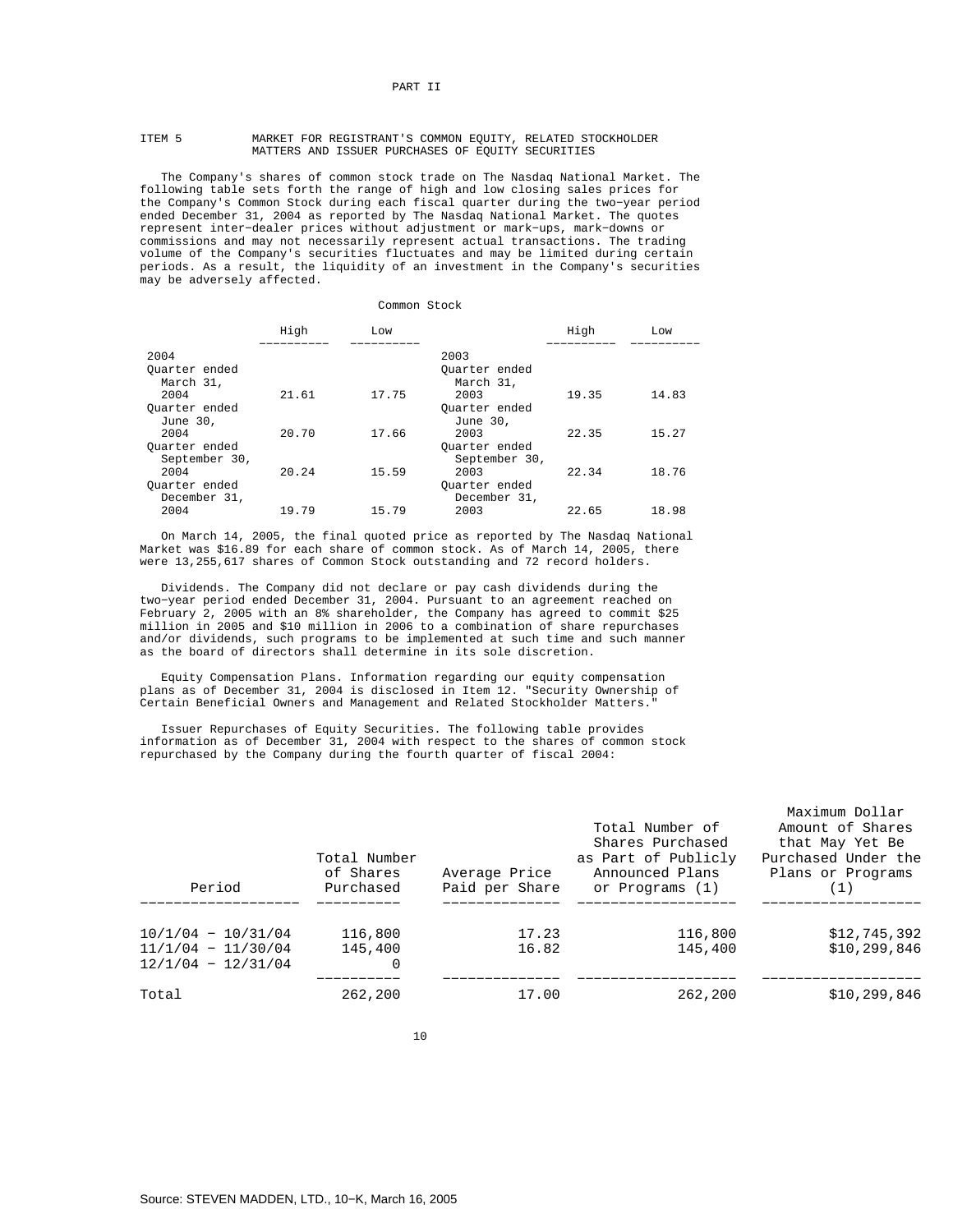(1) The Company's previously announced share repurchase program, effective as of January 1, 2004, provides for share repurchases in the aggregate amount of \$20 million and has no set expiration or termination date.

# <span id="page-15-0"></span>ITEM 6 SELECTED FINANCIAL DATA

 The following selected financial data has been derived from the Company's audited financial statements. The Income Statement Data relating to 2004, 2003, 2002, 2001 and 2000 and the Balance Sheet Data as of December 31, 2004, 2003, 2002, 2001 and 2000 should be read in conjunction with the Company's audited consolidated financial statements and notes thereto appearing elsewhere herein.

|                                    | Year Ended December 31, |                 |                 |                |                |  |  |  |  |  |
|------------------------------------|-------------------------|-----------------|-----------------|----------------|----------------|--|--|--|--|--|
|                                    | 2004                    | 2003            | 2002            | 2001           | 2000           |  |  |  |  |  |
| INCOME STATEMENT DATA:             |                         |                 |                 |                |                |  |  |  |  |  |
| Net sales                          | \$338,144,000           | \$324, 204, 000 | \$326,136,000   | \$243,391,000  | \$205,113,000  |  |  |  |  |  |
| Cost of sales                      | 215, 475, 000           | 198,185,000     | 199,453,000     | 143,518,000    | 115,495,000    |  |  |  |  |  |
| Gross profit                       | 122,669,000             | 126,019,000     | 126,683,000     | 99,873,000     | 89,618,000     |  |  |  |  |  |
| Commissions and licensing fee      | 6,806,000               | 7,894,000       | 6,603,000       | 5,911,000      | 4,847,000      |  |  |  |  |  |
| Operating expenses                 | (110, 494, 000)         | (100, 287, 000) | (100, 074, 000) | (79, 472, 000) | (68, 833, 000) |  |  |  |  |  |
| Cost of loss mitigation coverage   |                         |                 |                 | (6, 950, 000)  |                |  |  |  |  |  |
| Income from operations             | 18,981,000              | 33,626,000      | 33,212,000      | 19,362,000     | 25,632,000     |  |  |  |  |  |
| Interest income                    | 2,009,000               | 1,611,000       | 1,166,000       | 1,344,000      | 1,744,000      |  |  |  |  |  |
| Interest expense                   | (68,000)                | (54,000)        | (16,000)        | (66,000)       | (102, 000)     |  |  |  |  |  |
| Gain on sale of marketable         |                         |                 |                 |                |                |  |  |  |  |  |
| securities                         | 32,000                  | 136,000         | 66,000          | 71,000         | 230,000        |  |  |  |  |  |
| Income before provision for income |                         |                 |                 |                |                |  |  |  |  |  |
| taxes                              | 20,954,000              | 35, 319, 000    | 34,428,000      | 20,711,000     | 27,504,000     |  |  |  |  |  |
| Provision for income taxes         | 8,679,000               | 14,865,000      | 14,587,000      | 8,595,000      | 11,461,000     |  |  |  |  |  |
| Net Income                         | 12,275,000              | 20,454,000      | 19,841,000      | 12,116,000     | 16,043,000     |  |  |  |  |  |
| Basic income per share             | \$<br>0.93              | \$<br>1.58      | \$<br>1.58      | \$<br>1.04     | \$<br>1.42     |  |  |  |  |  |
| Diluted income per share           | Ś<br>0.86               | \$<br>1.45      | \$<br>1.45      | \$<br>0.94     | \$<br>1.26     |  |  |  |  |  |
| Basic weighted average common      |                         |                 |                 |                |                |  |  |  |  |  |
| shares outstanding                 | 13, 148, 869            | 12,985,265      | 12,594,861      | 11,617,862     | 11,310,130     |  |  |  |  |  |
| Effect of potential common         |                         |                 |                 |                |                |  |  |  |  |  |
| shares from exercise of            |                         |                 |                 |                |                |  |  |  |  |  |
| options and warrants               | 1,074,080               | 1,153,246       | 1,115,018       | 1,330,002      | 1,387,244      |  |  |  |  |  |
| Diluted weighted average common    |                         |                 |                 |                |                |  |  |  |  |  |
| shares outstanding                 | 14,222,949              | 14, 138, 511    | 13,709,879      | 12,947,864     | 12,697,374     |  |  |  |  |  |
| BALANCE SHEET DATA                 |                         |                 |                 |                |                |  |  |  |  |  |
| Total assets                       | 186,430,000             | 177,870,000     | 150,500,000     | 121,862,000    | 91,733,000     |  |  |  |  |  |
| Working capital                    | 101,417,000             | 105,140,000     | 86,461,000      | 82,633,000     | 57,207,000     |  |  |  |  |  |
| Noncurrent liabilities             | 2,088,000               | 1,828,000       | 1,532,000       | 1,313,000      | 1,130,000      |  |  |  |  |  |
| Stockholders' equity               | 164,665,000             | 159,187,000     | 130,075,000     | 102,360,000    | 76,566,000     |  |  |  |  |  |
|                                    |                         |                 |                 |                |                |  |  |  |  |  |

<span id="page-15-1"></span>ITEM 7 MANAGEMENT'S DISCUSSION AND ANALYSIS OF FINANCIAL CONDITION AND RESULTS OF OPERATIONS

 The following discussion of the Company's financial condition and results of operations should be read in conjunction with the audited Financial Statements and Notes thereto appearing elsewhere in this document.

 Statements in this "Management's Discussion and Analysis of Financial Condition and Results of Operations" and elsewhere in this document as well as statements made in press releases and oral statements that may be made by the Company or by officers, directors or employees of the Company acting on the Company's behalf that are not statements of historical or current fact constitute "forward−looking statements" within the meaning of the Private Securities Litigation Reform Act of 1995. Such forward−looking statements involve known and unknown risks, uncertainties and other unknown factors that

11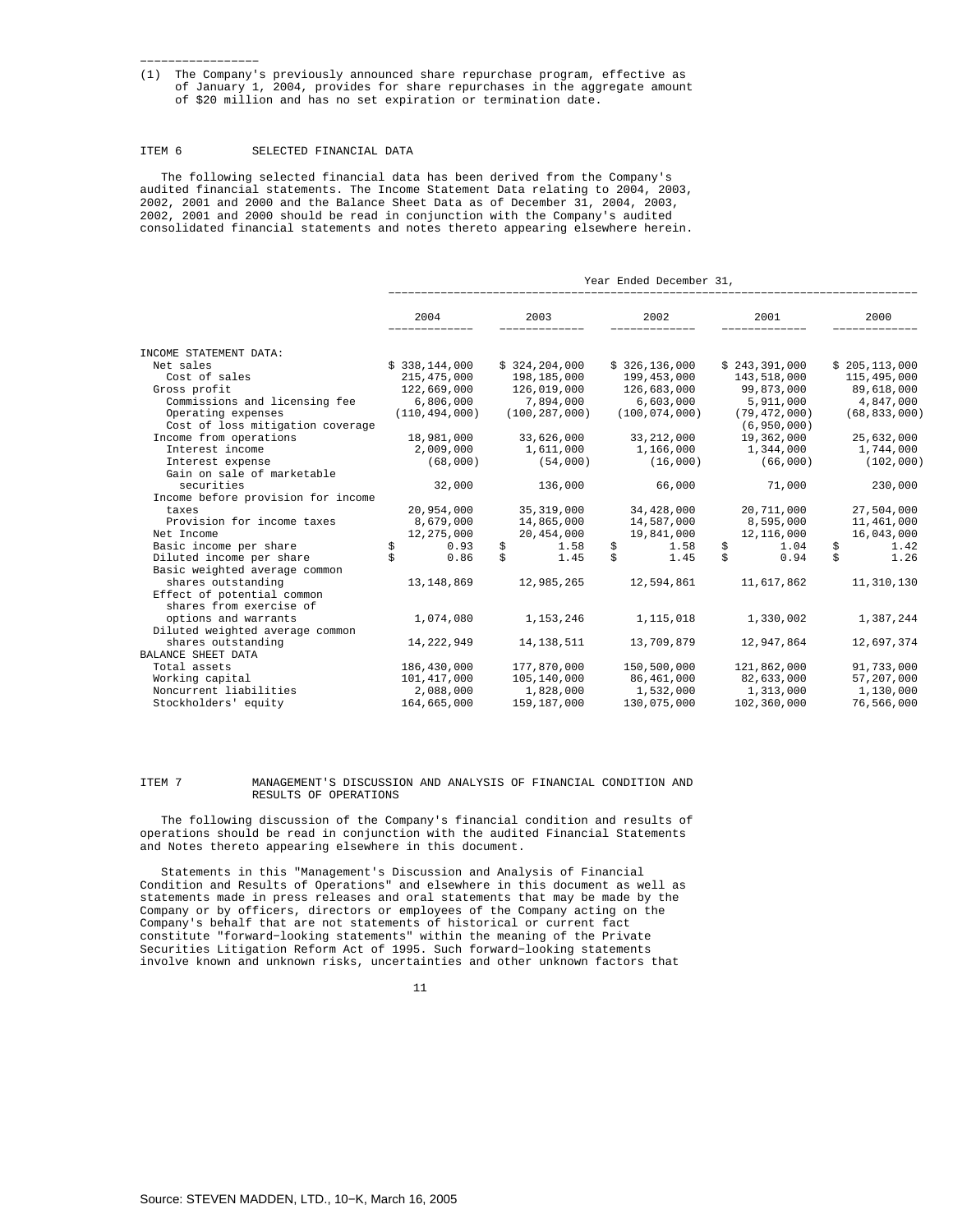could cause the actual results of the Company to be materially different from the historical results or from any future results expressed or implied by such forward−looking statements. In addition to statements which explicitly describe such risks and uncertainties, readers are urged to consider statements labeled with the terms "believes," "belief," "expects," "intends," "anticipates," "projects," or "plans" to be uncertain forward−looking statements. The forward−looking statements contained herein are also subject generally to other risks and uncertainties that are described from time to time in the Company's reports and registration statements filed with the Securities and Exchange Commission.

#### Overview (\$ in thousands, except retail sales data per square foot)

 Several initiatives implemented by the Company during the past year helped to solidify the Company's position as a major footwear resource for both retailers and consumers. One such initiative was the diversification of the Company's core brand. The evolution of the Steve Madden Womens brand from its traditional casual base into broader categories (such as dress, tailored and at−once trend items) resulted in improved sales performance for the division. Net sales for Steve Madden Womens increased 4% to \$113,879 in 2004 compared to \$109,285 in 2003.

 Another initiative of the Company was to broaden its demographic reach by growing the Steven Shoes by Steve Madden label, and by the addition of two new divisions. The Steven brand is priced a tier above the Steve Madden brand and is designed to attract a new customer, principally fashion conscious women, ages 26 to 45, who shop at department stores and footwear boutiques. Net sales of that division increased 68% to \$21,039 in 2004 compared to \$12,519 in 2003 while income from operations increased 110% to \$2,367 in 2004 compared to \$1,128 in 2003. One of the Company's new licenses, Candie's footwear, is designed for young women and girls who are generally younger than the typical Steve Madden customer. In its first full year of operation, the Candie's division had net sales of \$15,584. The Unionbay Men's division, designed to give the Company entry into the young men's market, first full year of operation proved to be disappointing and resulted in net sales of \$578.

 Finally, the Company continued its strategy of growing the Retail Division by opening ten new stores while closing two underperforming stores. Net sales in the retail division increased 13% to \$107,797 in 2004 from \$95,518 in 2003. Same store sales (sales in stores that were in operation throughout all of 2003 and 2004) increased 8% while sales per square foot increased to \$694 per square foot compared to \$644 per square foot last year. The Company is planning to open twelve to fifteen (12−15) new stores in 2005.

 The Company faced many difficult challenges during the past year. Sales in the l.e.i. division decreased 37% to \$38,391 this year from \$60,623 last year while income from operations decreased 94% to \$580 in 2004 from \$8,949 in 2003. The decrease in sales was due to a reduction in consumer demand for casual styles and stiff wholesale customer resistance to the evolution of l.e.i. into a sizeable dress shoe resource. Management anticipates that 2005 will continue to present challenges for this division in sales volume.

 The Company's gross profit decreased to 36% this year from 39% last year. Several issues impact the Company's gross profit. The Company has expanded its presence in several product classifications in which Steve Madden is not the dominant brand. In those segments, the consumer price parameter is being set by the broader market, forcing the Company to adapt its pricing strategy to remain competitive, which frequently results in lower margins. The sluggish performance of l.e.i. resulted in a decrease of gross profit in that division of \$11,791, which adversely affected the consolidated gross profit of the Company. Additionally, a difficult markdown environment in 2004 depressed gross profit margins by increasing markdowns and allowances as a percentage of sales by 1% of gross sales. The Company expects gross profit margin pressure in both the wholesale and retail businesses to continue throughout 2005.

 The Company's inventory turnover decreased to 7.4 times in 2004 compared to 9.2 times in 2003, reflecting an increase in inventory levels to \$34,384 this year compared with \$23,858 last year. The increase in inventory is partially due to the broader assortment of SKUs required for new product classifications, the additional inventory required to support Mens open stock, and the addition of the Candie's division. Additionally, the retail inventory increased due to the net addition of eight stores. The Company's accounts receivable average collection days increased to 64 days from 52 days a year ago. The slowdown in collecting receivables is due to an increase in business with mass merchant retailers who typically receive extended payment terms.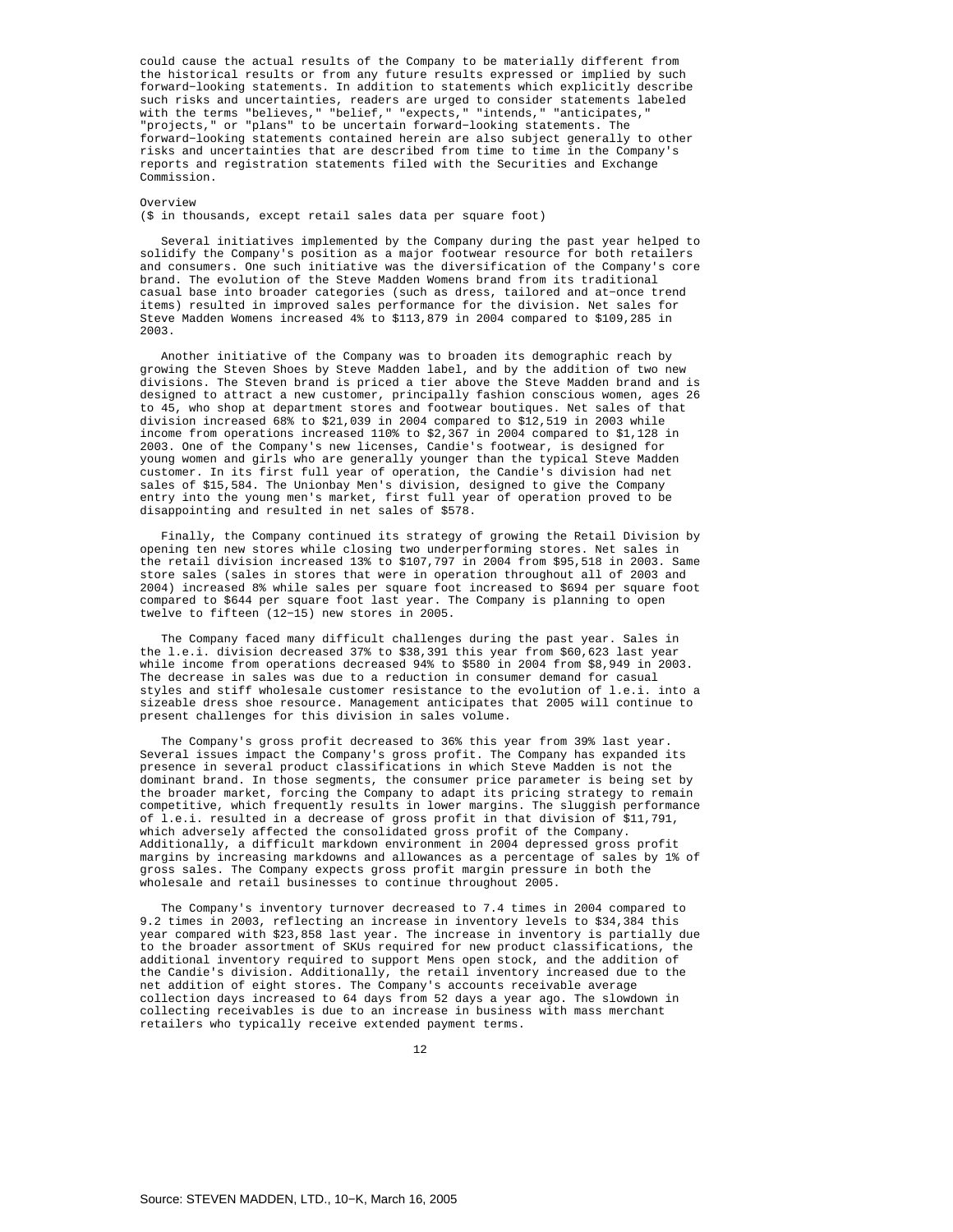As of December 31, 2004, the Company has approximately \$79,977 in cash, cash equivalents and investment securities, no short or long term debt, and total stockholders equity of \$164,665. Working capital decreased from \$105,140 in 2003 to \$101,417 in 2004, reflecting management's decision to move a portion of excess cash into long−term marketable securities. The Company repurchased 545,100 shares of common stock this year in the total amount of \$9,700, reflecting management's continued confidence in the Company's long−term prospects and its commitment to enhance shareholder value.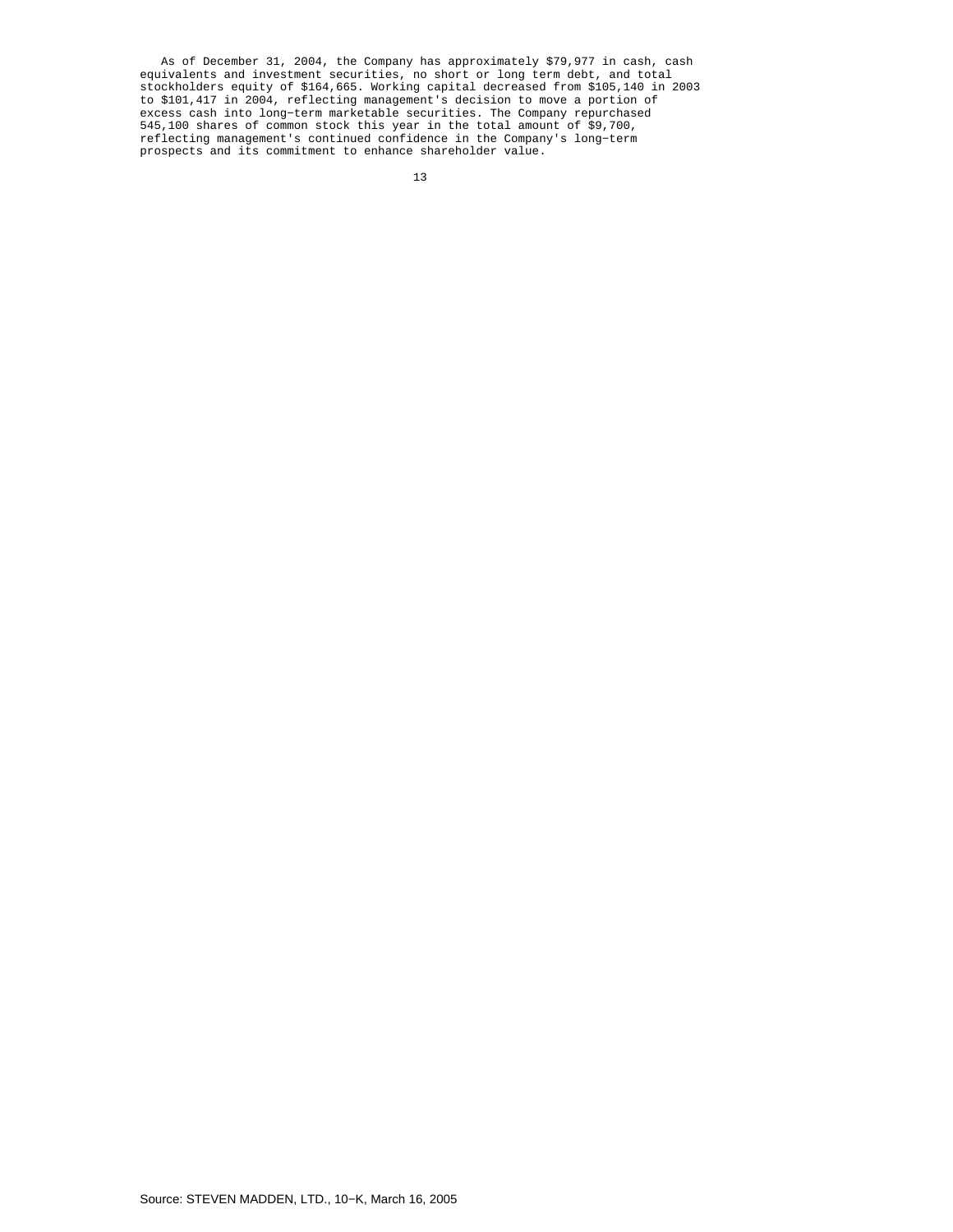The following tables set forth information on operations for the periods indicated:

# Selected Financial Information Years Ended December 31

(\$ in thousands)

|                                           | 2004         |      | 2003          |      | 2002         |              |  |
|-------------------------------------------|--------------|------|---------------|------|--------------|--------------|--|
| Consolidated:                             |              |      |               |      |              |              |  |
| ------------                              |              |      |               |      |              |              |  |
| Net Sales                                 | \$338,144    | 100% | \$324,204     | 100% | \$326,136    | 100%         |  |
| Cost of Sales                             | 215,475      | 64   | 198,185       | 61   | 199,453      | 61           |  |
| Gross Profit                              | 122,669      | 36   | 126,019       | 39   | 126,683      | 39           |  |
| Other Operating Income                    | 6,806        | 2    | 7,894         | 2    | 6,603        | 2            |  |
| Operating Expenses                        | 110,494      | 33   | 100,287       | 31   | 100,074      | 31           |  |
| Income from Operations                    | 18,981       | 5    | 33,626        | 10   | 33,212       | 10           |  |
| Interest and Other<br>Income Net          | 1,973        | 1    | 1,693         | 1    | 1,216        | $\mathbf{1}$ |  |
| Income Before Income<br>Taxes             | 20,954       | 6    | 35,319        | 11   | 34,428       | 11           |  |
| Net Income                                | 12,275       | 4    | 20,454        | 6    | 19,841       | 6            |  |
| By Segment:                               |              |      |               |      |              |              |  |
| WHOLESALE DIVISIONS:<br>----------------- |              |      |               |      |              |              |  |
|                                           |              |      |               |      |              |              |  |
| Steven Madden, Ltd. (Madden Womens):      |              |      |               |      |              |              |  |
| Net Sales                                 | \$113,879    | 100% | \$109,285     | 100% | \$108,577    | 100%         |  |
| Cost of Sales                             | 82,414       | 72   | 77,313        | 71   | 75,080       | 69           |  |
| Gross Profit                              | 31,465       | 28   | 31,972        | 29   | 33,497       | 31           |  |
| Other Operating Income                    | 2,310        | 2    | 2,827         | 3    | 1,736        | 2            |  |
| Operating Expenses                        | 28,828       | 25   | 27,630        | 25   | 27,714       | 26           |  |
| Income from Operations                    | 4,947        | 5    | 7,169         | 7    | 7,519        | 7            |  |
| l.e.i. Footwear:<br>_______________       |              |      |               |      |              |              |  |
| Net Sales                                 | 38,391<br>\$ | 100% | \$<br>60,623  | 100% | 55,665<br>\$ | 100%         |  |
| Cost of sales                             | 27,575       | 72   | 38,016        | 63   | 35,368       | 64           |  |
| Gross Profit                              | 10,816       | 28   | 22,607        | 37   | 20,297       | 36           |  |
| Operating Expenses                        | 10,236       | 27   | 13,658        | 22   | 14,165       | 25           |  |
| Income from Operations                    | 580          | 1    | 8,949         | 15   | 6,132        | 11           |  |
| Madden Mens:<br>___________               |              |      |               |      |              |              |  |
| Net Sales                                 | 31,301       | 100% | 34,881<br>\$. | 100% | 45,153<br>\$ | 100%         |  |
| Cost of sales                             | 21,525       | 69   | 22,803        | 65   | 29,022       | 64           |  |
| Gross Profit                              | 9,776        | 31   | 12,078        | 35   | 16,131       | 36           |  |
| Operating Expenses                        | 8,742        | 28   | 8,277         | 24   | 10,330       | 23           |  |
| Income from Operations                    | 1,034        | 3    | 3,801         | 11   | 5,801        | 13           |  |
| Candie's Footwear:<br>__________________  |              |      |               |      |              |              |  |
| Net Sales                                 | 15,584       | 100% | \$<br>938     | 100% |              |              |  |
| Cost of sales                             | 11,535       | 74   | 532           | 57   |              |              |  |
| Gross Profit                              | 4,049        | 26   | 406           | 43   |              |              |  |
| Operating Expenses                        | 4,357        | 28   | 748           | 80   |              |              |  |
| Loss from Operations                      | (308)        | (2)  | (342)         | (37) |              |              |  |

14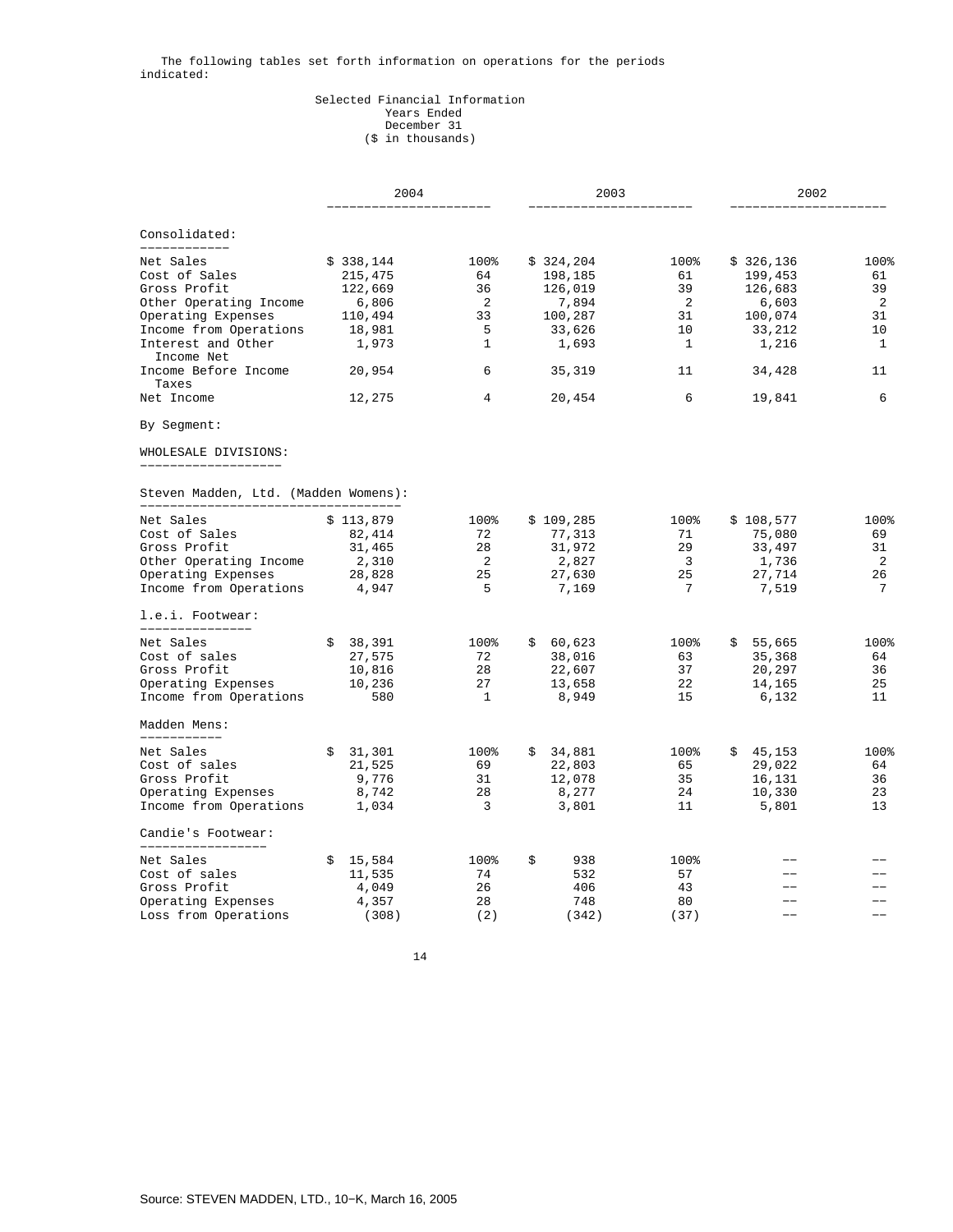# Selected Financial Information Years Ended December 31 (\$ in thousands)

|                                                                                                                                               |           | 2004                                                         |                                              |    | 2003                                                  |                                                             | 2002                                                  |                                              |
|-----------------------------------------------------------------------------------------------------------------------------------------------|-----------|--------------------------------------------------------------|----------------------------------------------|----|-------------------------------------------------------|-------------------------------------------------------------|-------------------------------------------------------|----------------------------------------------|
| By Segment (Continued)<br>WHOLESALE DIVISIONS (Continued):<br>__________________________                                                      |           |                                                              |                                              |    |                                                       |                                                             |                                                       |                                              |
| Diva Acquisition Corp. (Steven):                                                                                                              |           |                                                              |                                              |    |                                                       |                                                             |                                                       |                                              |
| _________________________________<br>Net Sales<br>Cost of Sales<br>Gross Profit<br>Operating Expenses<br>Income from Operations               | \$21,039  | 13,398<br>7,641<br>5,274<br>2,367                            | 100%<br>64<br>36<br>25<br>11                 |    | \$12,519<br>8,031<br>4,488<br>3,360<br>1,128          | 100%<br>64<br>36<br>27<br>9                                 | \$11,194<br>8,117<br>3,077<br>2,645<br>432            | 100%<br>73<br>27<br>23<br>$\overline{4}$     |
| Stevies Inc.:<br>____________                                                                                                                 |           |                                                              |                                              |    |                                                       |                                                             |                                                       |                                              |
| Net Sales<br>Cost of sales<br>Gross Profit<br>Other Operating Income<br>Operating Expenses<br>Income from Operations                          | \$        | 9,575<br>6,623<br>2,952<br>$\longrightarrow$<br>2,746<br>206 | $100\%$<br>69<br>31<br>$\sim$ $-$<br>29<br>2 |    | \$10,120<br>6,611<br>3,509<br>11<br>2,262<br>1,258    | 100%<br>65<br>35<br>$\overline{0}$<br>22<br>13 <sup>1</sup> | \$13,664<br>8,777<br>4,887<br>97<br>3,205<br>1,779    | 100%<br>64<br>36<br>$\mathbf{1}$<br>24<br>13 |
| Unionbay Men's Footwear:                                                                                                                      |           |                                                              |                                              |    |                                                       |                                                             |                                                       |                                              |
| _________________________<br>Net Sales<br>Cost of Sales<br>Gross Profit<br>Operating Expenses<br>Loss from Operations<br>RETAIL DIVISION:     | \$        | 578<br>528<br>50<br>604<br>(554)                             | 100%<br>91<br>9<br>105<br>(96)               | Ŝ. | 320<br>213<br>107<br>481<br>(374)                     | 100%<br>67<br>33<br>150<br>(117)                            |                                                       |                                              |
| . _ _ _ _ _ _ _ _ _ _ _ _ _ _<br>Steven Madden Retail Inc.:                                                                                   |           |                                                              |                                              |    |                                                       |                                                             |                                                       |                                              |
| ___________________________<br>Net Sales<br>Cost of Sales<br>Gross Profit<br>Operating Expenses<br>Income from Operations<br>Number of Stores | \$107,797 | 51,877<br>55,920<br>47,489<br>8,431<br>91                    | 100%<br>48<br>52<br>44<br>- 8                |    | \$95,518<br>44,666<br>50,852<br>41,719<br>9,133<br>83 | 100%<br>47<br>53<br>44<br>9                                 | \$91,883<br>43,089<br>48,794<br>39,793<br>9,001<br>80 | 100%<br>47<br>53<br>43<br>10                 |
| ADESSO MADDEN INC.:<br>__________________                                                                                                     |           |                                                              |                                              |    |                                                       |                                                             |                                                       |                                              |
| (FIRST COST)                                                                                                                                  |           |                                                              |                                              |    |                                                       |                                                             |                                                       |                                              |
| Other Operating Revenue<br>Operating Expenses<br>Income from Operations                                                                       | \$        | 4,496<br>2,218<br>2,278                                      | 100%<br>49<br>51                             | \$ | 5,056<br>2,152<br>2,904                               | 100%<br>43<br>57                                            | \$<br>4,770<br>2,222<br>2,548                         | 100%<br>47<br>53                             |

<u>15</u>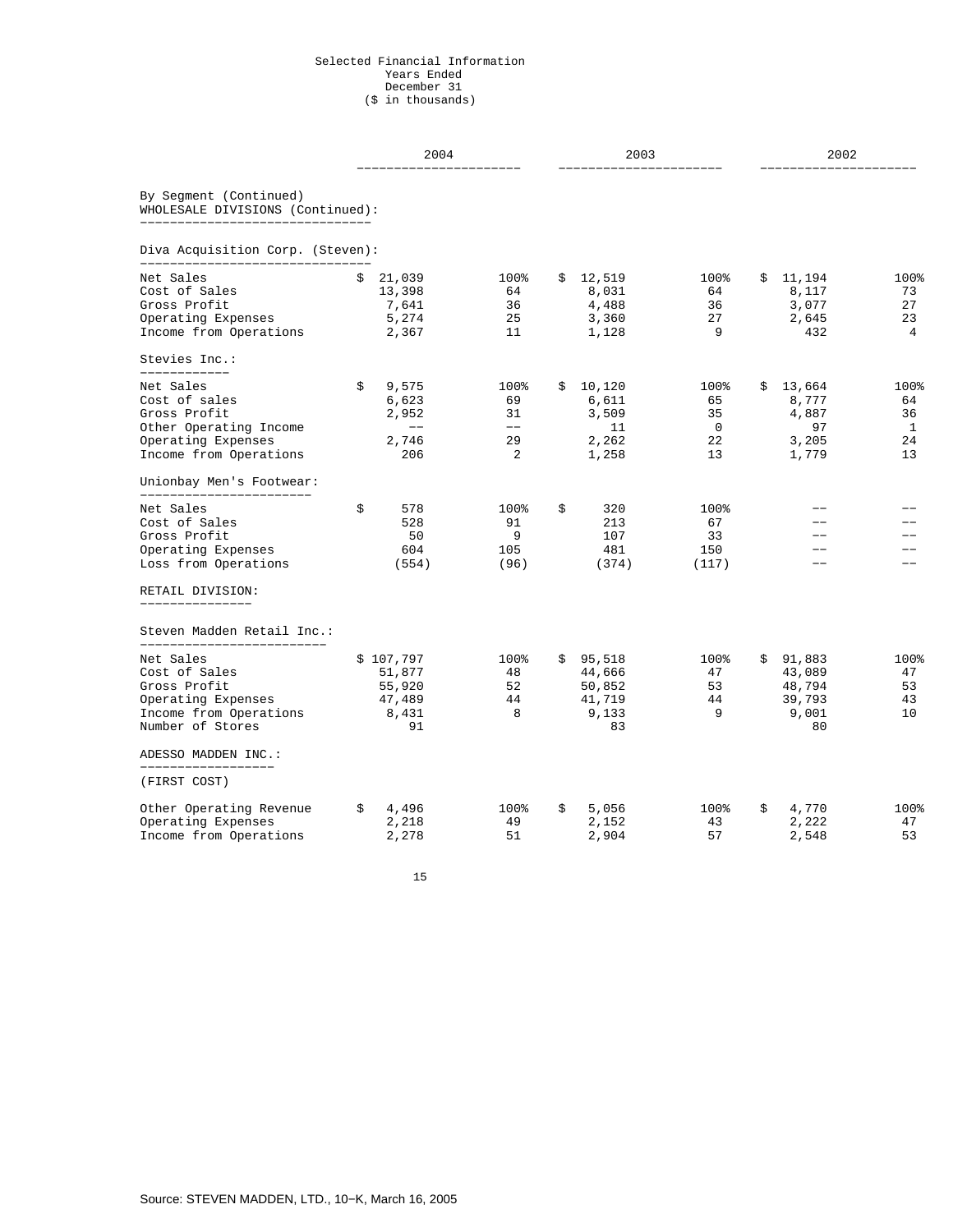RESULTS OF OPERATIONS (\$ in thousands)

Year Ended December 31, 2004 vs. Year Ended December 31, 2003

Consolidated: −−−−−−−−−−−−

Total net sales for the year ended December 31, 2004 increased by 4% to \$338,144 in 2004 from \$324,404 for the comparable period of 2003. Sales increases from the Retail Division, the new Candie's Wholesale Division, Steven Wholesale Division and the Madden Womens Wholesale Division were offset by declines in the l.e.i., Madden Mens and Stevies Wholesale Divisions.

Gross profit as a percentage of sales decreased to 36% in 2004 from 39% in 2003. This was primarily due to an increase in cost of sales due to higher inventory costs associated with the utilization of product sourcing that provided shorter delivery times combined with pricing pressure from our wholesale customers. Additionally, the poor performance of the l.e.i. and Candie's Wholesale Divisions at retail, necessitated high level inventory markdowns which resulted in lower than expected margins. Finally, the liquidation of slow moving inventory combined with heavy and persistent promotional activity throughout the year negatively affected the Company's gross profit.

Operating expenses increased to \$110,494 in 2004 from \$100,287 in 2003. This increase resulted from increased professional fees incurred by the Company in complying with the rules and regulations adopted pursuant to the Sarbanes−Oxley Act of 2002, higher payroll and payroll related expenses and occupancy expenses associated with the operation of an additional eight retail stores (net), an increase in advertising expenditures in support of the brand, a reclassification of warehouse expenses and the costs associated with the launch of the Candie's and Unionbay Wholesale Divisions.

Commission and licensing fee income was \$6,806 in 2004 compared to \$7,894 in 2003. Income from operations was \$18,981 in 2004 compared to \$33,626 in 2003. Net income was \$12,275 in 2004 compared to \$20,454 in 2003. The decrease in income was primarily due to the lower margins and increased expenses described directly above.

Wholesale Divisions: −−−−−−−−−−−−−−−−−−−

Steven Madden, Ltd. (Madden Womens, l.e.i. Footwear, Madden Mens and Candie's Footwear):

Sales from the Madden Womens Wholesale Division ("Madden Womens") accounted for \$113,879 or 34%, and \$109,285 or 34%, of total sales in 2004 and 2003, respectively. Gross profit as a percentage of sales decreased to 28% in 2004 from 29% in 2003, primarily due to the liquidation of slow moving inventory and an increase in markdowns and allowances caused by higher levels of promotional activities at retail in the third and fourth quarters of 2004. Operating expenses increased to \$28,828 in 2004 from \$27,630 in 2003, due to an increase in advertising expenditures in support of the brand and increases in selling and related expenses. Income from operations for Madden Womens was \$4,947 in 2004 compared to \$7,169 in 2003.

Sales from the l.e.i. Footwear Wholesale Division ("l.e.i.") accounted for \$38,391 or 11%, and \$60,623 or 19%, of total sales in 2004 and 2003, respectively. This decrease in sales resulted from a reduction in consumer demand for casual classifications combined with a disappointing performance at retail. Gross profit as a percentage of sales decreased to 28% in 2004 from 37% in 2003, primarily due to the liquidation of slow moving inventory and higher inventory markdowns and clearance at retail. Operating expenses decreased to \$10,236 in 2004 from \$13,658 in 2003 due to decreases in payroll and payroll related expenses and selling and marketing expenses. Income from operations for l.e.i. was \$580 in 2004 compared to \$8,949 in 2003.

Sales from the Madden Mens Wholesale Division ("Madden Mens") accounted for \$31,301 or 9%, and \$34,881 or 11%, of total sales in 2004 and 2003, respectively. This sales decrease was the result of a downturn in the Men's casual fashion footwear segment during the first half of the year. The Company broadened and repositioned the fall line resulting in an increase in sales in the fourth quarter of 2004 of 61% to \$10,951 compared to \$6,816 in the same period of 2003. Gross profit as a percentage of sales decreased to 31% in 2004 from 35% in 2003, primarily due to the liquidation of slow moving inventory and an increase in markdowns and allowances caused by higher levels of promotional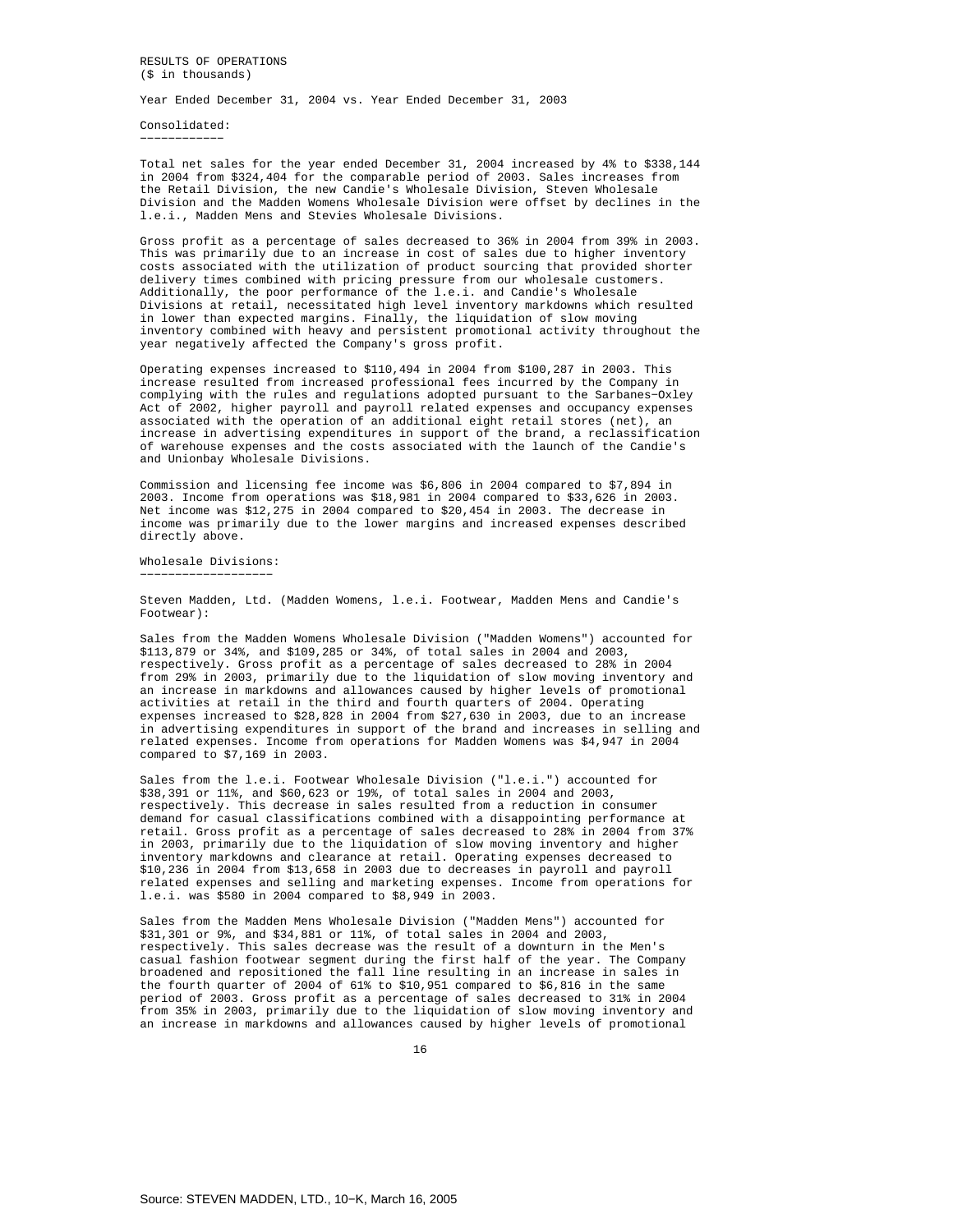activities at retail. Operating expenses increased to \$8,742 in 2004 from \$8,277 in 2003. Income from operations for Madden Mens was \$1,034 in 2004 compared to \$3,801 in 2003.

Sales from the Candie's Wholesale Division ("Candie's") which was launched in the fourth quarter of 2003, generated net sales of \$15,584 in 2004. Heavy promotional activity combined with several challenges in product design resulted in a lower than anticipated gross profit as a percentage of sales of 26%. Operating expenses were \$4,357 or 28% of net sales in 2004. Loss from operations for Candie's was \$308 in 2004 compared to \$342 in 2003.

# Diva Acquisition Corp. ("Steven"):

Sales from Steven accounted for \$21,039 or 6%, and \$12,519 or 4%, of total sales in 2004 and 2003, respectively. This 68% increase in sales was principally due to the success of key styles including woods, jeweled sandals and dress mocs. Also, Steven added new retail doors, including Dillards, Macy's West and Parisians, and initiated a replenishment program during the first quarter of 2004, enabling retailers to generate weekly reorders with improved turn and profitability. Gross profit as a percentage of sales remained the same as last year at 36%. Operating expenses increased to \$5,274 in 2004 from \$3,360 in 2003, due to increases in selling, designing, marketing and advertising expenses. Income from operations for Steven was \$2,367 in 2004, compared to \$1,128 in 2003.

## Stevies Inc. ("Stevies"):

Sales from Stevies accounted for \$9,575 or 3%, and \$10,120 or 3%, of total sales in 2004 and 2003, respectively. The decrease in sales was due to the disappointing performance in boot, slipper and athletic classification in the fourth quarter of 2004. Gross profit as a percentage of sales decreased to 31% in 2004 from 35% in 2003, primarily due to pricing pressures and the liquidation of slow moving inventory. Operating expenses increased to \$2,746 in 2004 from \$2,262 in 2003 due to increases in payroll and payroll related expenses and marketing and advertising expenses. Income from operations for Stevies was \$206 in 2004 compared to \$1,258 in 2003.

Unionbay Men's Footwear ("Unionbay"):

Unionbay, which launched in the fall of 2003, generated net sales of \$578 for the year 2004. The consumer acceptance of the fall 2003 line was less than anticipated. As a result, the Company changed product direction, which caused the Company to forgo shipments of spring 2004 Unionbay products.

#### Retail Division: −−−−−−−−−−−−−−−

Sales from the Retail Division accounted for \$107,797 or 32% and \$95,518 or 29% of total sales in 2004 and 2003, respectively. As of December 31, 2004, there were 91 retail stores compared to 83 retail stores as of December 31, 2003. Comparable store sales (sales of those stores that were open for all of 2003 and 2004) for the year ended December 31, 2004 increased 8% over the same period of 2003. This increase was achieved through management's immediate reaction to at−once demand for boots early in the first quarter of 2004. Gross profit as a percentage of sales decreased to 52% in 2004 from 53% in 2003, primarily due to an increase in promotional activity in 2004. Operating expenses for the Retail Division were \$47,489 in 2004 and \$41,719 in 2003. This increase was primarily due to increased payroll and payroll related expenses and higher occupancy expenses associated with the operation of an additional eight stores (net) in the current period and higher advertising expenditures in support of the brand. Despite increases in sales, income from operations for the Retail Division decreased to \$8,431 in 2004 compared to \$9,133 in 2003, due to the lower margins and the Company's investment in the brand through higher advertising costs.

#### Adesso−Madden Division: −−−−−−−−−−−−−−−−−−−−−−

Adesso−Madden, Inc. generated commission revenues of \$4,496 in 2004, compared to \$5,056 in 2003. This decrease was the result of a major customer sharply reducing its purchases in order to reduce inventory levels in its stores. Income from operations for Adesso−Madden was \$2,278 in 2004 compared to \$2,904 in 2003.

17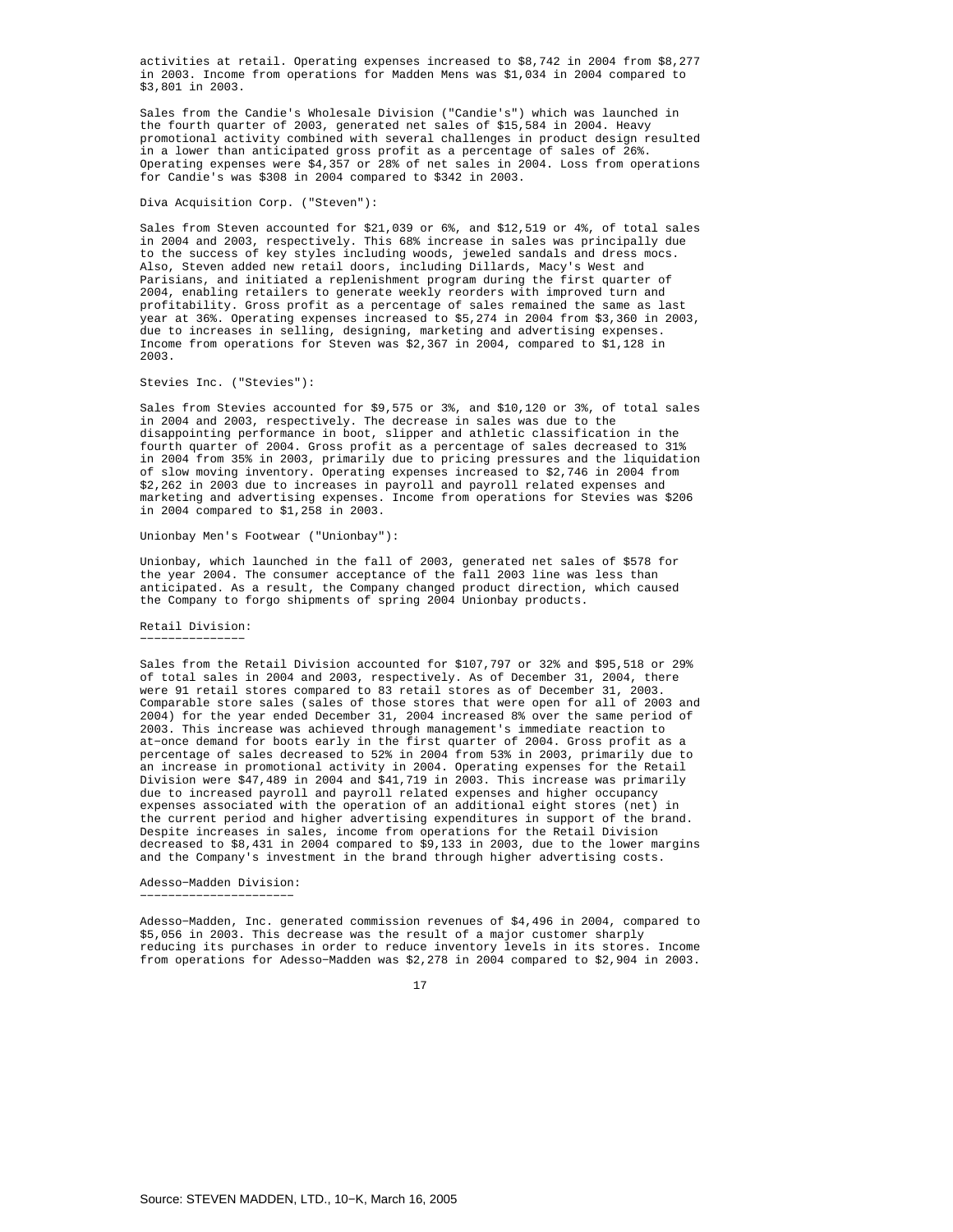#### Consolidated: −−−−−−−−−−−−

Total net sales for the year ended December 31, 2003, decreased to \$324,204 from \$326,136 for the year ended December 31, 2002. The decrease was primarily due to a decline in net sales from the Madden Mens and the Stevies, Inc., Wholesale Divisions and the continued promotional environment. The Company maintained a substantial portion of the sales and market share growth that it achieved in the prior year. During the year 2002, the Company generated a 34% growth in total net sales over 2001. Gross profit as a percentage of sales remained the same as 2002 at 39%.

Operating expenses remained virtually unchanged (\$100,287 in 2003 as compared to \$100,074 in 2002). Total operating expenses as a percentage of sales remained at 31% in 2003, the same as 2002. The increase in operating expenses resulted from the Company's opening of six additional retail stores and costs associated with the addition of Candie's and Unionbay Wholesale Divisions as well as an increase in licensing fees paid by the Company. These increases were partially offset by various cost reductions.

Income from operations for 2003 was \$33,626, which represents an increase of \$414 or 1% from \$33,212 in 2002. Net income increased by 3% to \$20,454 in 2003 from \$19,841 in 2002. The increase in net income primarily resulted from the increase in interest and other income.

#### Wholesale Divisions: −−−−−−−−−−−−−−−−−−−

Steven Madden Ltd. (Madden Womens, l.e.i., Madden Mens and Candie's Footwear):

Sales from the Madden Womens Wholesale Division accounted for \$109,285 or 34%, and \$108,577 or 33%, of total sales in 2003 and 2002, respectively. The increase in sales was driven by first quarter sales of key styles including the Hi−Jo boot and wood bottom sandals. Gross profit as a percentage of sales decreased to 29% in 2003 from 31% in 2002, primarily due to the fourth quarter closeout of slower moving styles and the support to our wholesale customers' initiatives to clear products at retail. Operating expenses decreased to \$27,630 in 2003 from \$27,714 in 2002. Income from operations for Madden Womens was \$7,169 in 2003 compared to \$7,519 in 2002.

Sales from the l.e.i. Footwear Wholesale Division accounted for \$60,623 or 19%, and \$55,665 or 17%, of total sales in 2003 and 2002, respectively. The increase in sales was principally due to additional doors with retailers, such as Kohl's and the Saks Group. Gross profit as a percentage of sales increased to 37% in 2003 from 36% in 2002 primarily due to changes in product mix and improved inventory management. Operating expenses decreased to \$13,658 in 2003 from \$14,165 in 2002 due to the Company successfully leveraging its infrastructure while continuing to grow its business. Income from operations for l.e.i. was \$8,949 in 2003 compared to \$6,132 in 2002.

Sales from the Madden Mens Wholesale Division accounted for \$34,881 or 11%, and \$45,153 or 14%, of total sales in 2003 and 2002, respectively. The sales decrease resulted from two primary factors. First, the downturn in sell−throughs at retail in the young men's fashion casual and sports casual business which created substantial inventory and margin challenges. Second, there was a strong downturn in the casual business, the largest category of Madden Mens, as consumer demand and trends shifted more toward dressy and dress casual classifications. Gross profit as a percentage of sales decreased to 35% in 2003 from 36% in 2002, primarily due to an increase in markdown allowances caused by higher levels of promotional activities at retail. Operating expenses decreased to \$8,277 in 2003 from \$10,330 in 2002, due to decreases in selling and related expenses. Income from operations for Madden Mens was \$3,801 in 2003 compared to \$5,801 in 2002.

Candie's Footwear, which began shipping for the first time in the fourth quarter of 2003, generated net sales of \$938.

Diva Acquisition Corp. ("Steven"):

Sales from Steven accounted for \$12,519 or 4%, and \$11,194 or 3%, of total sales in 2003 and 2002, respectively. The increase in sales was principally due to the addition of new retail doors, including Dillards and Macy's West. Gross profit as a percentage of sales increased to 36% in 2003 from 27% in 2002, primarily the result of cost effective sourcing and improved inventory management.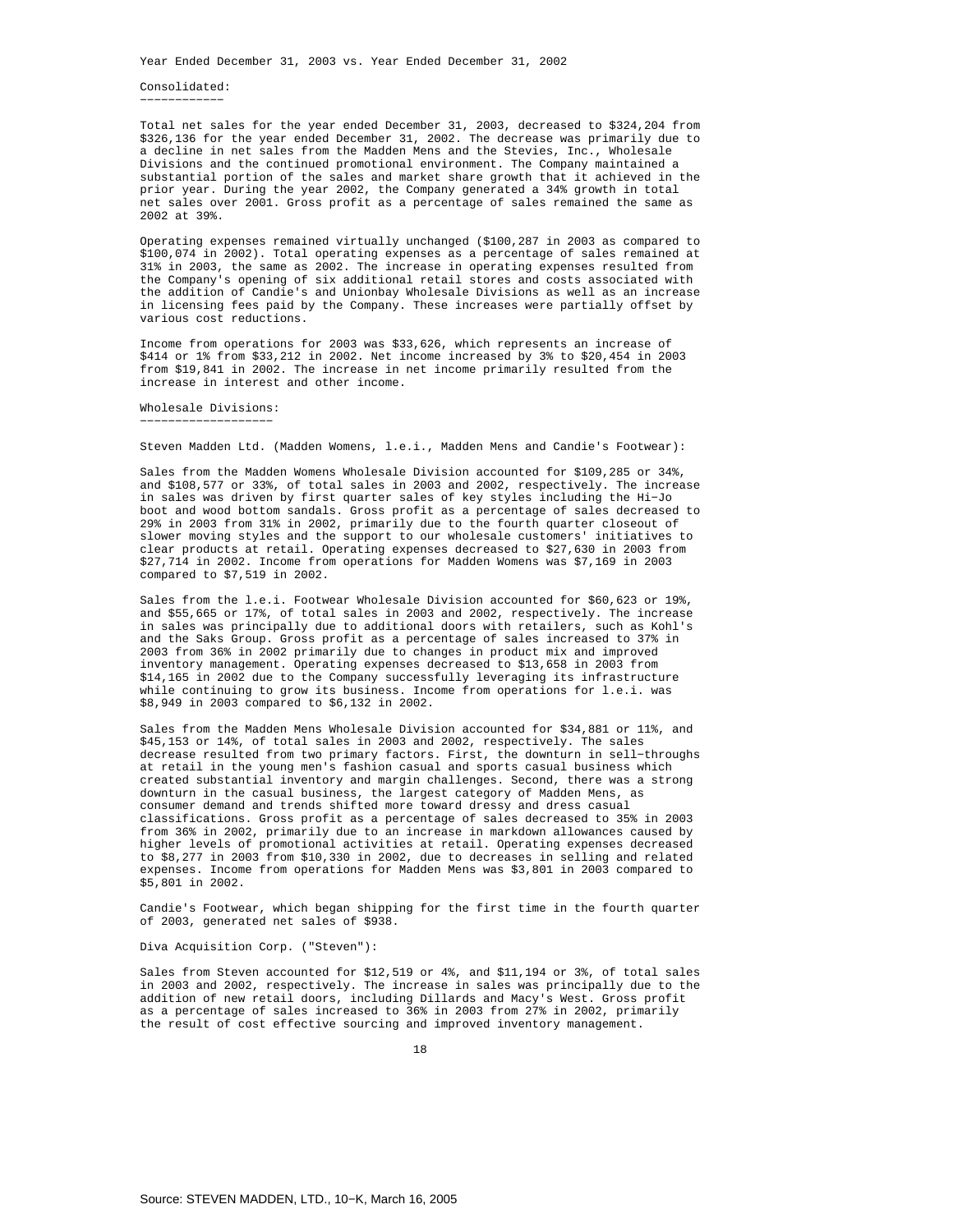Operating expenses increased to \$3,360 in 2003 from \$2,645 in 2002 due to increases in selling, designing, marketing and advertising expenses. Income from operations for Steven was \$1,128 in 2003 compared to \$432 in 2002.

Stevies Inc. ("Stevies"):

Sales from Stevies accounted for \$10,120 or 3%, and \$13,664 or 4%, of total sales in 2003 and 2002, respectively. The decrease in sales was due to diminished reorder demand. Also, the decrease in sales was partly anticipated when Meldisco, the lease operator of the Federated Department Store children's departments and a division of Footstar, experienced temporary credit issues relating to its K−Mart business. This led to shipping delays and some cancellations. Gross profit as a percentage of sales decreased to 35% in 2003 from 36% in 2002, primarily due to an increase in promotional activity. Operating expenses decreased to \$2,262 in 2003 from \$3,205 in 2002 due to decreases in selling and selling−related expenses. Income from operations for Stevies was \$1,258 in 2003 compared to \$1,779 in 2002.

Unionbay Men's Footwear ("Unionbay"):

Unionbay Men's Footwear, generated net sales of \$320 in the second half of 2003. The product placed consisted primarily of test quantities.

Retail Division:

−−−−−−−−−−−−−−−

Sales from the Retail Division accounted for \$95,518 or 29% and \$91,883 or 28% of total sales in 2003 and 2002, respectively. The increase in sales was due to the increase in number of Steve Madden retail stores. During 2003, the Company opened six (6) new retail stores and closed three (3) of its underperforming stores. As of December 31, 2003, there were 83 retail stores, compared to 80 retail stores as of December 31, 2002. Comparable store sales for the year ended December 31, 2003, decreased 4% over the same period of 2002. This decrease in sales was partially caused by the popularity of sneakers. These offerings were available at \$49.99 and below, pressuring the higher priced casual closed shoe category. Gross profit as a percentage of sales remained at 53% in 2003, the same as in 2002. Operating expenses for the Retail Division were \$41,719 in 2003 and \$39,793 in 2002. This increase was due to higher costs associated with the opening of the six (6) additional stores during 2003. Income from operations for the Retail Division was \$9,133 in 2003 compared to \$9,001 in 2002.

Adesso−Madden Division: −−−−−−−−−−−−−−−−−−−−−−

Adesso−Madden, Inc. generated commission revenues of \$5,056 for the year ended December 31, 2003, which represented a 6% increase over commission revenues of \$4,770 for the same period in 2002. This increase was primarily the result of growth in discount retail accounts. Income from operations for Adesso−Madden was \$2,904 in 2003 compared to \$2,548 in 2002.

# LICENSE AGREEMENTS

Revenues from licensing decreased to \$2,310 in 2004 from \$2,838 in 2003. This decrease resulted from the termination by the Company of its handbag license agreement with La Rue Distribution Inc. As of December 31, 2004, the Company had five license partners covering five product categories of its Steve Madden brand. The product categories include hosiery, sunglasses, eyewear, belts and outerwear.

# LIQUIDITY AND CAPITAL RESOURCES

The Company had working capital of \$101,417 at December 31, 2004 compared to \$105,140 at December 31, 2003. The decrease was primarily the result of management's decision to move a portion of excess cash into long−term marketable securities, as well as the repurchase of 545,100 shares of common stock this year in the total amount of \$9,700, reflecting management's continued confidence in the Company's long−term prospects and its commitment to enhance shareholder value.

Under the terms of a factoring agreement with Capital Factors, Inc., the Company is eligible to draw down 80% of its invoiced receivables at an interest rate of one point below the Prime Rate (as defined in such agreement). The agreement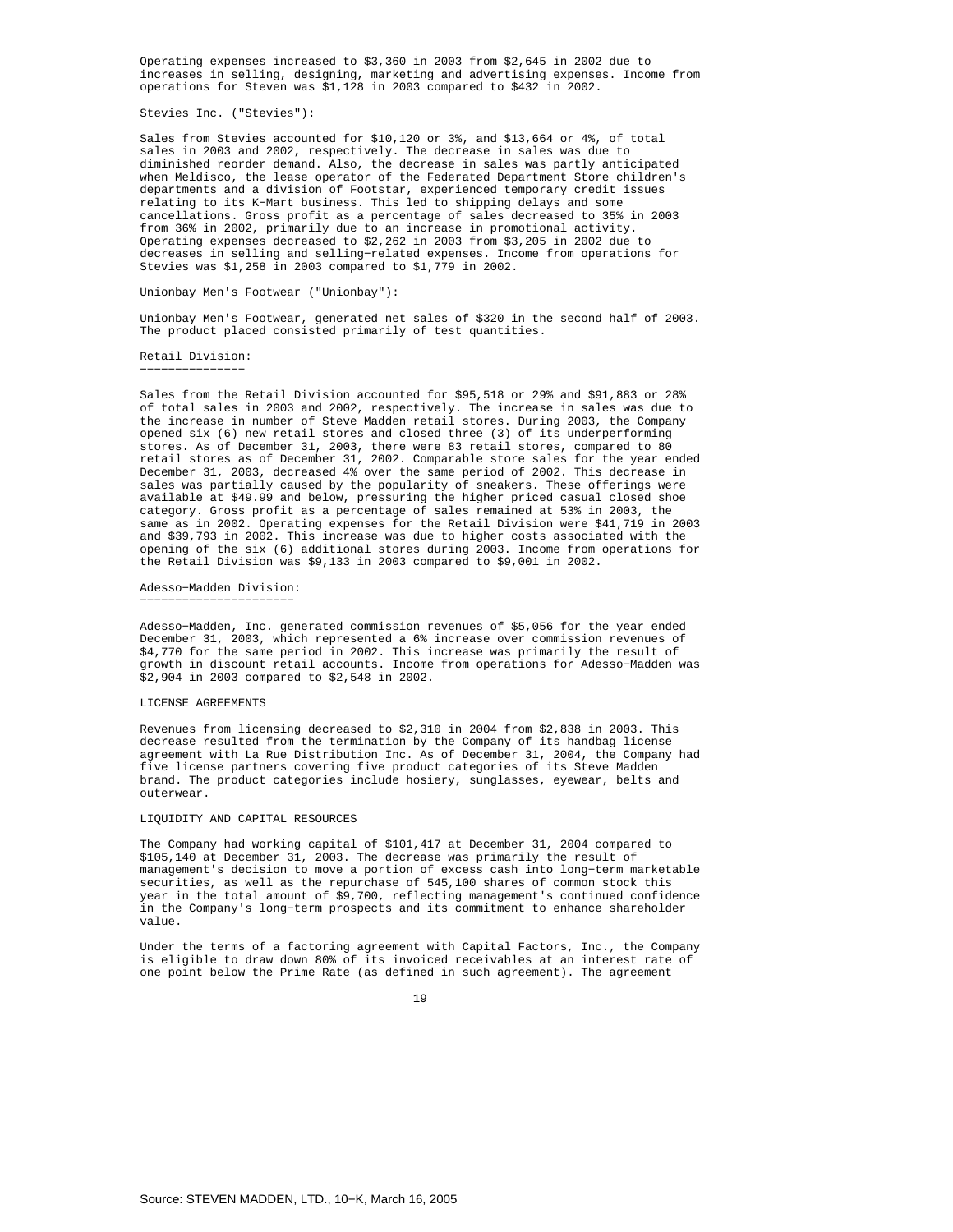with Capital Factors will continue in full force until terminated by either party upon sixty days notice. Capital Factors maintains a lien on all of the Company's receivables and assumes the credit risk for all assigned accounts approved by them. Under the agreement, the Company has a credit line of \$15 million. As of December 31, 2004 the Company did not use any portion of the credit line.

As of December 31, 2004 the Company had invested \$49,124 in marketable securities consisting of corporate bonds, U.S. Treasury notes, government asset−backed securities and equities.

The Company believes that based upon its current financial position and available cash and marketable securities, it will meet all of its financial commitments and operating needs for at least the next twelve months.

# OPERATING ACTIVITIES

During the year ended December 31, 2004, net cash provided by operating activities was \$12,863. Usage of cash was caused primarily by an increase in factored accounts receivable of \$5,417, primarily caused by a sales increase to mid−tier customers who typically have longer payment terms, an increase in inventories of \$10,526 partially due to the addition of eight retail stores (net) during the current period and the working capital required by new divisions. Sources of cash were provided principally by net income of \$12,275, a decrease in prepaid expenses, prepaid taxes, deposits and other assets of \$3,507 and an increase in accounts payable and other accrued expenses of \$2,870.

At December 31, 2004, the Company had un−negotiated open letters of credit for the purchase of imported merchandise of approximately \$9,808.

The Company has an employment agreement with Steve Madden, its Creative and Design Chief, which provides for an annual base salary of \$700 through June 30, 2011. Mr. Madden is entitled to receive base salary payments during periods that he is not actively engaged in the duties of Creative and Design Chief. The agreement also provides for an annual performance bonus, an annual option grant at exercise prices equal to the market price on the date of grant and a non−accountable expense allowance. However, the Company is not required to pay the bonus for any fiscal year that Mr. Madden is not actively engaged in the duties of Creative and Design Chief for at least six months, the Company is not required to grant an annual option if Mr. Madden is not actively engaged in the duties of Creative and Design Chief for at least six months out of the twelve months immediately preceding the grant date for such annual option and the Company is not required to pay the expense allowance for any month during which Mr. Madden is not actively engaged in the duties of Creative and Design Chief.

The Company has employment agreements with certain executives, which provide for the payment of compensation aggregating approximately \$1,060 in 2005 and \$234 in 2006. In addition, such employment agreements provide for incentive compensation based on various performance criteria as well as other benefits.

Significant portions of the Company's products are produced at overseas locations, the majority of which are located in Brazil, China, Italy and Spain. The Company has not entered into any long−term manufacturing or supply contracts with any of these foreign companies. The Company believes that a sufficient number of alternative sources exist outside of the United States for the manufacture of its products. The Company currently makes approximately 94% of its purchases in U.S. dollars.

# INVESTING ACTIVITIES

During the year ended December 31, 2004, the Company invested \$27,779 in marketable securities and received \$9,708 from maturities and sales of securities. In addition, the Company incurred capital expenditures of \$7,387 principally for leasehold improvements for the ten additional retail stores that were opened during the period and computer systems upgrades.

# FINANCING ACTIVITIES

During the year ended December 31, 2004, the Company repurchased 545,100 shares of the Company's common stock at a total cost of \$9,700.

<u>20</u>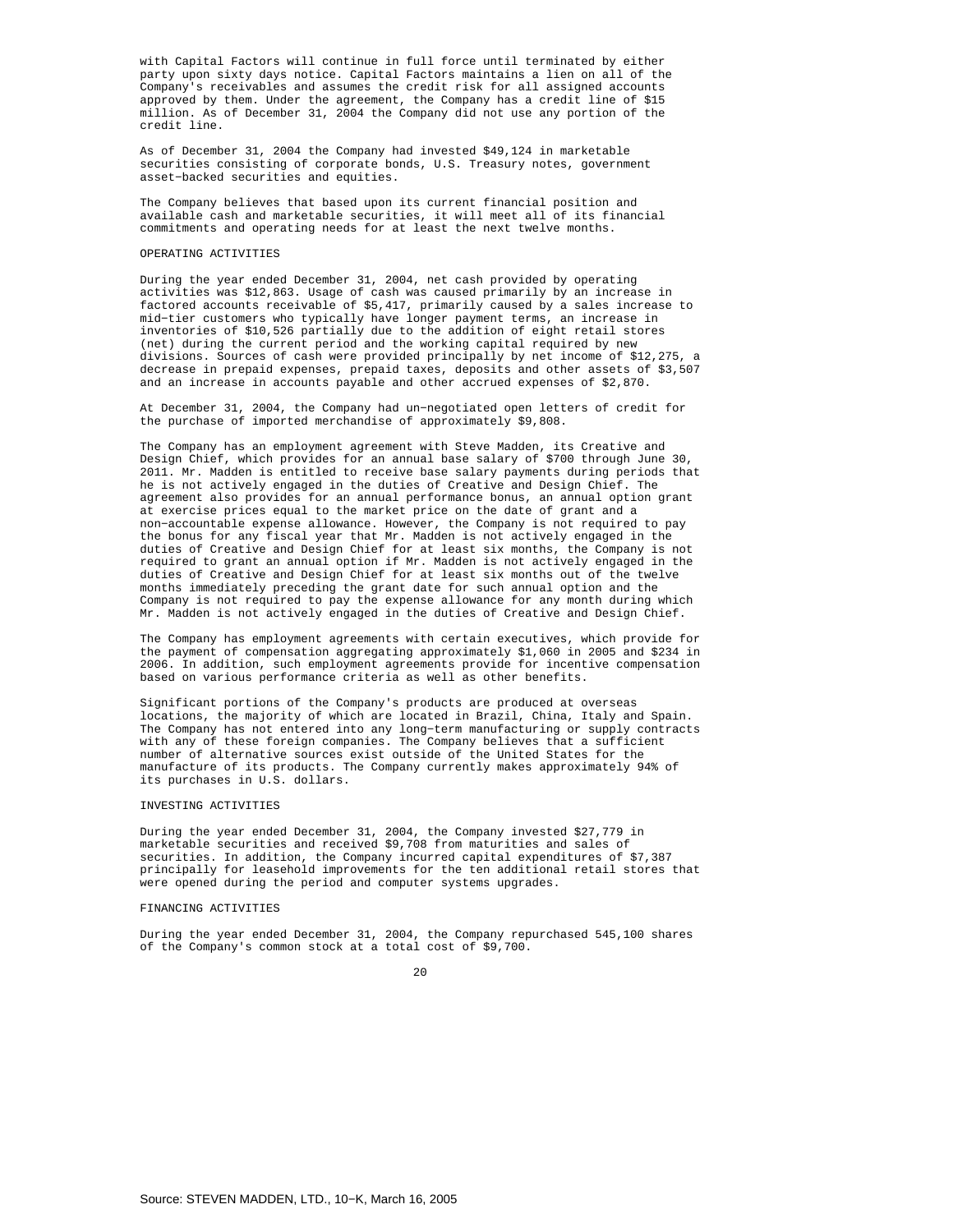The Company does not believe that the relatively low rates of inflation experienced over the last few years in the United States, where it primarily competes, have had a significant effect on sales, expenses or profitability.

# CONTRACTUAL OBLIGATIONS

The Company's contractual obligations as of December 31, 2004 were as follows:

| Total                                                                  | \$<br>87,201         | \$   | 23,552              | \$<br>25,077                | \$<br>17,512 | \$<br>21,060         |
|------------------------------------------------------------------------|----------------------|------|---------------------|-----------------------------|--------------|----------------------|
| Other Long-Term<br>Liabilities (future<br>minimum royalty<br>payments) | 5,433                |      | 2,740               | 2,693                       | $\Omega$     | $\Omega$             |
| Purchase Obligations                                                   | 9,808                |      | 9,808               | $\overline{0}$              | $\mathbf 0$  | $\mathbf 0$          |
| Operating Lease<br>Obligations                                         | 71,960               |      | 11,004              | 22,384                      | 17,512       | 21,060               |
| Capital Lease Obligations                                              | 0                    |      | $\mathbf 0$         | $\mathbf 0$                 | $\mathbf 0$  | $\mathbf 0$          |
| Long-Term Debt<br>Obligations                                          | \$<br>$\overline{0}$ | - \$ | $\overline{0}$      | \$<br>$0 \quad \mathsf{\$}$ | $\mathbf 0$  | \$<br>$\mathbf 0$    |
| Contractual Obligations                                                | Total                |      | Less than<br>1 year | 1-3 years                   | 3-5 years    | More than<br>5 years |
|                                                                        |                      |      |                     |                             |              |                      |

Payment due by period (in thousands)

CRITICAL ACCOUNTING POLICIES AND THE USE OF ESTIMATES

Management's Discussion and Analysis of Financial Condition and Results of Operations is based upon our audited consolidated financial statements, which have been prepared in accordance with accounting principles generally accepted in the United States. The preparation of these financial statements requires us to make estimates and judgments that affect the reported amounts of assets, liabilities, sales and expenses, and related disclosure of contingent assets and liabilities. Estimates by their nature are based on judgments and available information. The estimates that we make are based upon historical factors, current circumstances and the experience and judgment of our management. We evaluate our assumptions and estimates on an ongoing basis and may employ outside experts to assist in our evaluations. Therefore, actual results could materially differ from those estimates under different assumptions and conditions. We believe the following critical accounting estimates are affected by more significant judgments used in the preparation of our consolidated financial statements: sales and accounts receivable valuation allowances, inventory reserves, valuation of intangible assets and litigation reserves.

Allowances for bad debts, returns, and customer chargebacks. We provide reserves against our trade accounts receivables for future customer chargebacks, co−op advertising allowances, discounts, returns and other miscellaneous deductions that relate to the current period. The reserve against our non−factored trade receivables also includes estimated losses that may result from our customers' inability to pay. We determine the amount of the reserve by analyzing our aged receivables, current economic conditions, the prevailing retail environment and historical dilution levels for customers. Failure to correctly estimate the amount of the reserve could materially impact our results of operation and financial position.

Inventory reserves. Inventories are stated at lower of cost or market, on a FIFO basis. We review our inventory on a regular basis for excess and slow moving inventory. Our review is based on an analysis of inventory on hand, prior sales, and our expected net realizable value through future sales. Our analysis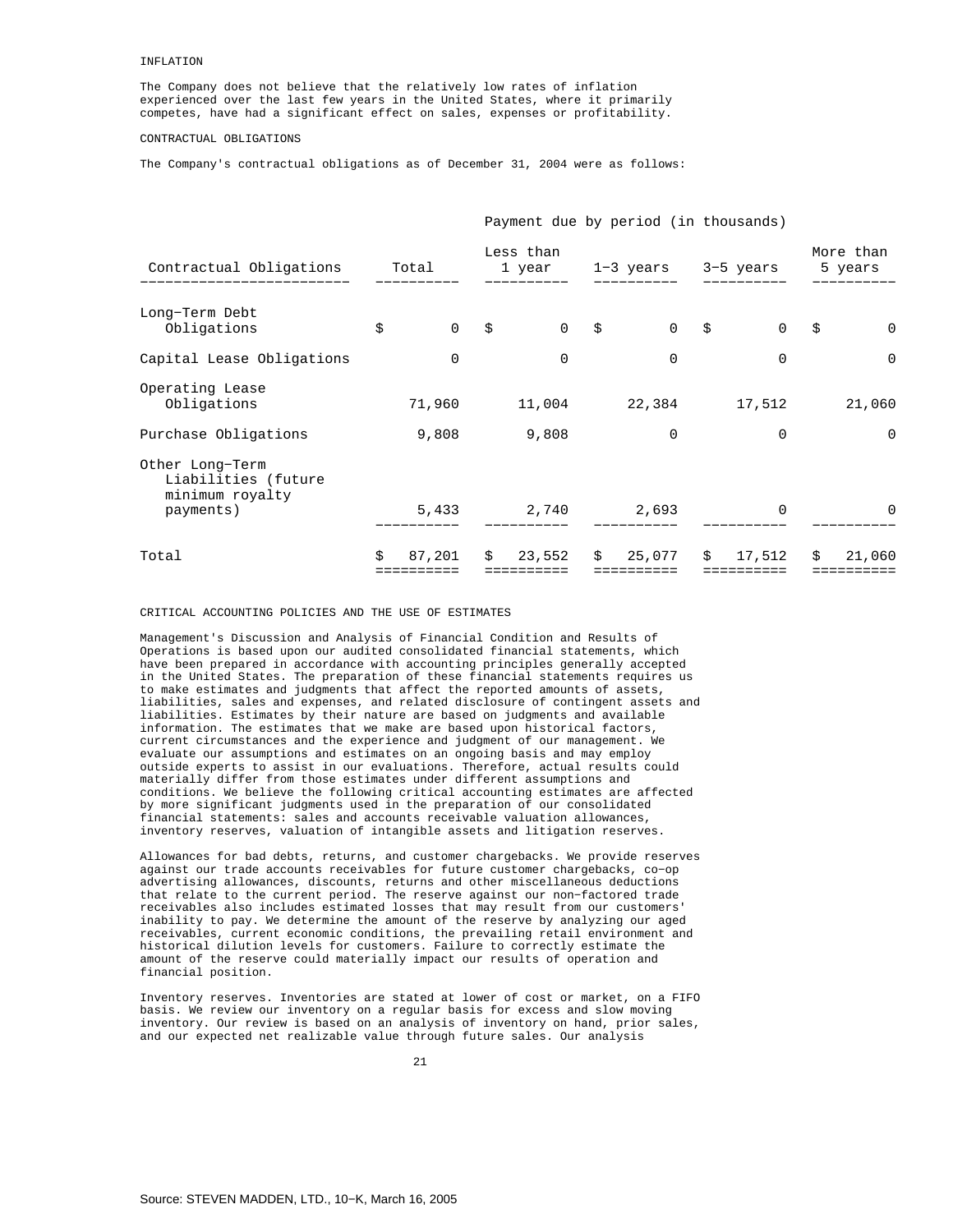includes a review of inventory quantities on hand at period−end in relation to year−to−date sales and projections for sales in the foreseeable future. We consider quantities on hand in excess of estimated future sales to be at risk for market impairment. The net realizable value, or market value, is determined based on our estimate of sales prices of such inventory through off−price or discount store channels. The likelihood of any material inventory write−down is dependent primarily on our expectation of future consumer demand for our product. A misinterpretation or misunderstanding of future consumer demand for our product or the economy, or other failure to estimate correctly, could result in inventory valuation changes, either favorably or unfavorably, compared to the valuation determined to be appropriate as of the balance sheet date.

Valuation of intangible assets. SFAS No. 142, which was adopted by the Company on January 1, 2002, requires that goodwill and intangible assets with indefinite lives no longer be amortized, but rather be tested for impairment at least annually. This pronouncement also requires that intangible assets with finite lives be amortized over their respective lives to their estimated residual values, and reviewed for impairment in accordance with SFAS No. 144. In accordance with SFAS No. 144, long−lived assets, such as property, equipment, leasehold improvements and goodwill subject to amortization, are reviewed for impairment annually or whenever events or changes in circumstances indicate that the carrying amount of an asset may not be recoverable. Recoverability of assets to be held and used is measured by a comparison of the carrying amount of an asset to the estimated undiscounted future cash flows expected to be generated by the asset. If the carrying amount of an asset exceeds its estimated future cash flows, an impairment charge is recognized by the amount by which the carrying amount of the asset exceeds the fair value of the asset.

Litigation reserves. Estimated amounts for litigation claims that are probable and can be reasonably estimated are recorded as liabilities in our consolidated balance sheets. The likelihood of a material change in these estimated reserves would be dependent on new claims as they may arise and the favorable or unfavorable events of a particular litigation. As additional information becomes available, we assess the potential liability related to our pending litigation and revise our estimates. Such revisions in our estimates of the contingent liability could materially impact our results of operations and financial position.

Cost of Goods Sold. All costs incurred to bring finished products to our warehouse are included in the cost of sales line item of the Company's Consolidated Statement of Operations. These include purchase commissions, letter of credit fees, f.o.b. costs, sample expenses, custom duty, inbound freight, labels and product packaging. All warehouse and distribution costs are included in the operating expenses line item of the Company's Consolidated Statement of Operations. The Company classifies all shipping costs to customers as operating expenses. The Company's gross margins may not be comparable to other companies in the industry because some companies may include warehouse and distribution costs as a component of cost of sales, while other companies may include them in operating expenses.

# OTHER CONSIDERATIONS

Fashion Industry Risks. The success of the Company will depend in significant part upon its ability to anticipate and respond to product and fashion trends as well as to anticipate, gauge and react to changing consumer demands in a timely manner. There can be no assurance that the Company's products will correspond to the changes in taste and demand or that the Company will be able to successfully market products that respond to such trends. If the Company misjudges the market for its products, it may be faced with significant excess inventories for some products and missed opportunities for others. In addition, misjudgments in merchandise selection could adversely affect the Company's image with its customers resulting in lower sales and increased markdown allowances for customers which could have a material adverse effect on the Company's business, financial condition and results of operations.

The industry in which the Company operates is cyclical, with purchases tending to decline during recessionary periods when disposable income is low. Purchases of contemporary shoes and accessories tend to decline during recessionary periods and also may decline at other times. While the Company has fared well in recent years in a difficult retail environment, there can be no assurance that the Company will be able to return to its historical rate of growth in revenues and earnings, or remain profitable in the future. A recession in the national or regional economies or uncertainties regarding future economic prospects, among other things, could affect consumer−spending habits and have a material adverse effect on the Company's business, financial condition and results of operations.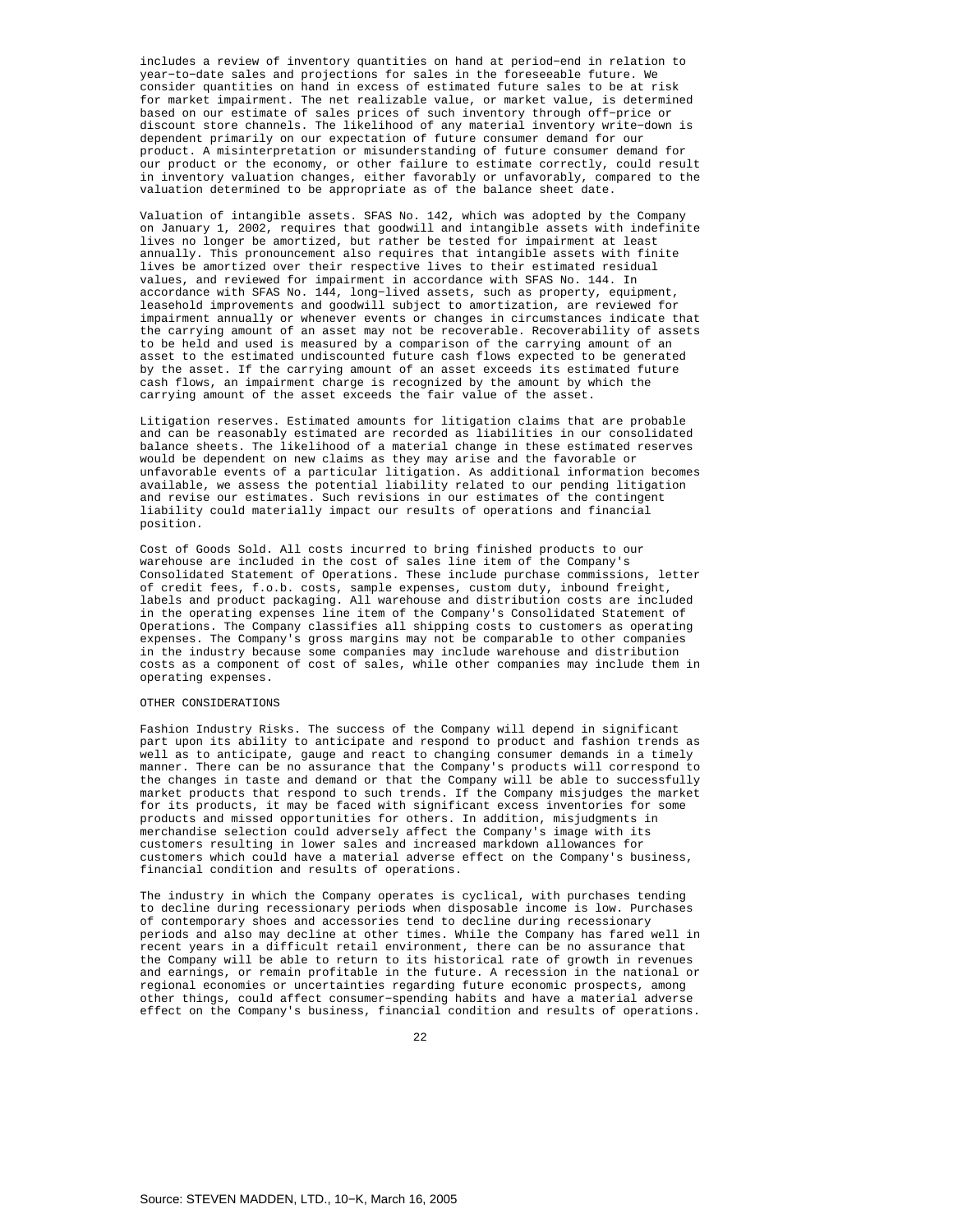In recent years, the retail industry has experienced consolidation and other ownership changes. In the future, retailers in the United States and in foreign markets may consolidate, undergo restructurings or reorganizations, or realign their affiliations, any of which could decrease the number of stores that carry the Company's products or increase the ownership concentration within the retail industry. While such changes in the retail industry to date have not had a material adverse effect on the Company's business or financial condition, there can be no assurance as to the future effect of any such changes.

Inventory Management. The fashion−oriented nature of the Company's products and the rapid changes in customer preferences leave the Company vulnerable to an increased risk of inventory obsolescence. Thus, the Company's ability to manage its inventories properly is an important factor in its operations. Inventory shortages can adversely affect the timing of shipments to customers and diminish sales and brand loyalty. Conversely, excess inventories can result in lower gross margins due to the excessive discounts and markdowns that might be necessary to reduce inventory levels. The inability of the Company to effectively manage its inventory would have a material adverse effect on the Company's business, financial condition and results of operations.

Dependence upon Customers and Risks Related to Extending Credit to Customers. The Company's customers consist principally of department stores and specialty stores, including shoe boutiques. Certain of the Company's department store customers, including some under common ownership, account for significant portions of the Company's wholesale business.

The Company generally enters into a number of purchase order commitments with its customers for each of its lines every season and does not enter into long−term agreements with any of its customers. Therefore, a decision by a significant customer of the Company, whether motivated by competitive conditions, financial difficulties or otherwise, to decrease the amount of merchandise purchased from the Company or to change its manner of doing business could have a material adverse effect on the Company's business, financial condition and results of operations. The Company sells its products primarily to retail stores across the United States and extends credit based on an evaluation of each customer's financial condition, usually without collateral. While various retailers, including some of the Company's customers, have experienced financial difficulties in the past few years which increased the risk of extending credit to such retailers, the Company's losses due to bad debts have been limited. Pursuant to the Factoring Agreement between Capital Factors and the Company, Capital Factors currently assumes the credit risk related to approximately 95% of the Company's accounts receivables. However, financial difficulties of a customer could cause the Company to curtail business with such customer or require the Company to assume more credit risk relating to such customer's account receivable.

Impact of Foreign Manufacturers. Substantial portions of the Company's products are currently sourced outside the United States through arrangements with a number of foreign manufacturers in four different countries. During the twelve−month period ended December 31, 2004, approximately 87% of the Company's products were purchased from sources outside the United States, primarily from China, Brazil, Italy and Spain.

Risks inherent in foreign operations include work stoppages, transportation delays and interruptions, changes in social, political and economic conditions which could result in the disruption of trade from the countries in which the Company's manufacturers or suppliers are located, the imposition of additional regulations relating to imports, the imposition of additional duties, taxes and other charges on imports, significant fluctuations of the value of the dollar against foreign currencies, or restrictions on the transfer of funds, any of which could have a material adverse effect on the Company's business, financial condition and results of operations. The Company does not believe that any such economic or political condition will materially affect the Company's ability to purchase products, since a variety of materials and alternative sources are available. The Company cannot be certain, however, that it will be able to identify such alternative sources without delay (if ever) or without greater cost to the Company. The Company's inability to identify and secure alternative sources of supply in this situation would have a material adverse effect on the Company's business, financial condition and results of operations.

The Company's imported products are also subject to United States customs duties. The United States and the countries in which the Company's products are produced or sold, from time to time, impose new quotas, duties, tariffs, or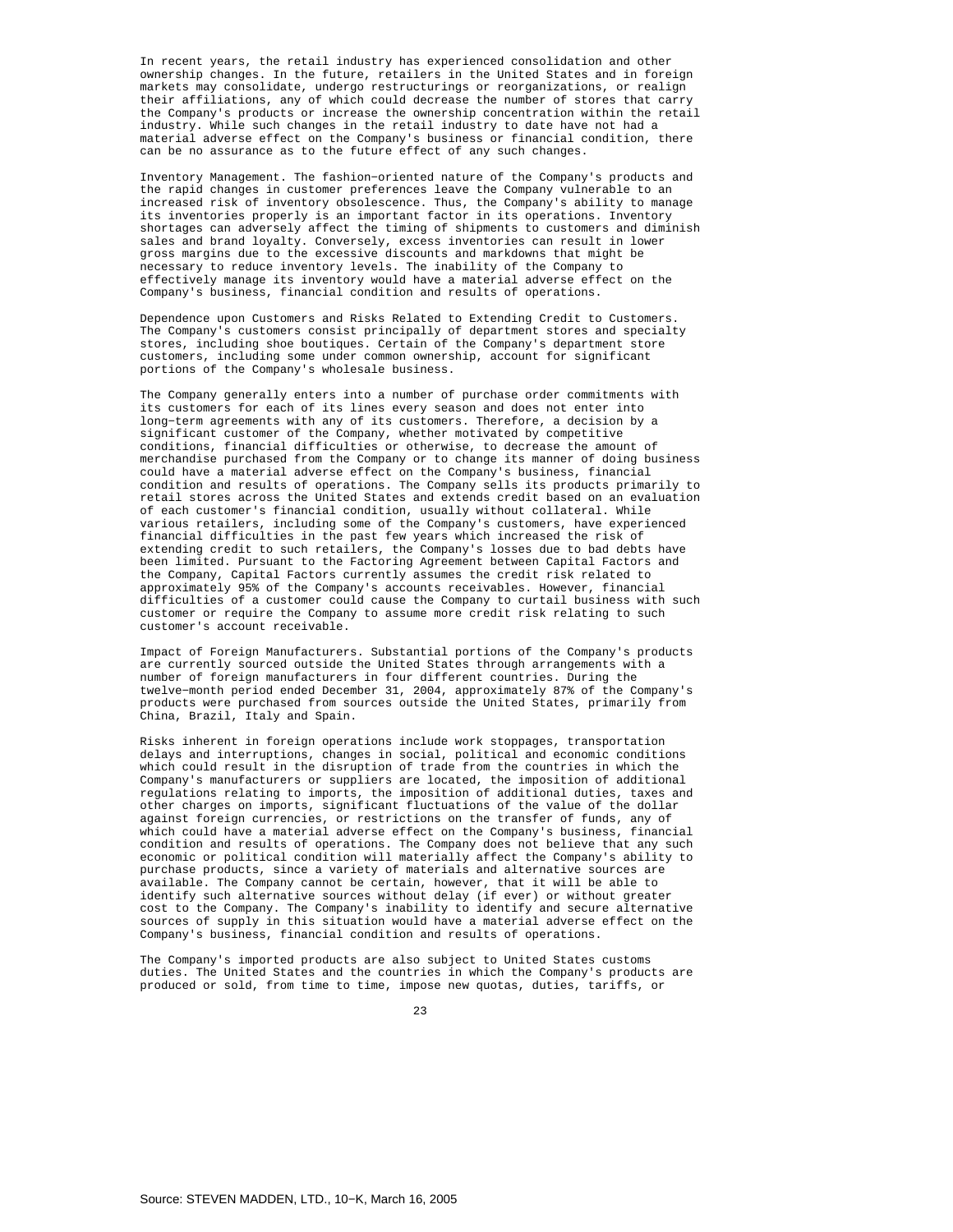other restrictions, or may adversely adjust prevailing quota, duty or tariff levels, any of which could have a material adverse effect on the Company's business, financial condition and results of operations.

Possible Adverse Impact of Unaffiliated Manufacturers' Inability to Manufacture in a Timely Manner, Meet Quality Standards or to Use Acceptable Labor Practices. As is common in the footwear industry, the Company contracts for the manufacture of a majority of its products to its specifications through foreign manufacturers. The Company does not own or operate any manufacturing facilities and is therefore dependent upon independent third parties for the manufacture of all of its products. The Company's products are manufactured to its specifications by both domestic and international manufacturers. The inability of a manufacturer to ship orders of the Company's products in a timely manner or to meet the Company's quality standards could cause the Company to miss the delivery date requirements of its customers for those items, which could result in cancellation of orders, refusal to accept deliveries or a reduction in purchase prices, any of which could have a material adverse effect on the Company's business, financial condition and results of operations.

Although the Company enters into a number of purchase order commitments each season specifying a time frame for delivery, method of payment, design and quality specifications and other standard industry provisions, the Company does not have long−term contracts with any manufacturer. As a consequence, any of these manufacturing relationships may be terminated, by either party, at any time. Although the Company believes that other facilities are available for the manufacture of the Company's products, both within and outside of the United States, there can be no assurance that such facilities would be available to the Company on an immediate basis, if at all, or that the costs charged to the Company by such manufacturers will not be greater than those presently paid.

The Company requires its licensing partners and independent manufacturers to operate in compliance with applicable laws and regulations. While the Company promotes ethical business practices and the Company's staff periodically visits and monitors the operations of its independent manufacturers, the Company does not control such manufacturers or their labor practices. The violation of labor or other laws by an independent manufacturer of the Company or by one of the Company's licensing partners, or the divergence of an independent manufacturer's or licensing partner's labor practices from those generally accepted as ethical in the United States, could have a material adverse effect on the Company's business, financial condition and results of operations.

Intense Industry Competition. The fashion footwear industry is highly competitive and barriers to entry are low. The Company's competitors include specialty companies as well as companies with diversified product lines. The recent market growth in the sales of fashionable footwear has encouraged the entry of many new competitors and increased competition from established companies. Most of these competitors, including Diesel, Kenneth Cole, Nine West, DKNY, Skechers, Nike and Guess, may have significantly greater financial and other resources than the Company and there can be no assurance that the Company will be able to compete successfully with other fashion footwear companies. Increased competition could result in pricing pressures, increased marketing expenditures and loss of market share, and could have a material adverse effect on the Company's business, financial condition and results of operations. The Company believes effective advertising and marketing, branding of the Steve Madden name, fashionable styling, high quality and value are the most important competitive factors and plans to continually employ these elements as it develops its products. The Company's inability to effectively advertise and market its products could have a material adverse effect on the Company's business, financial condition and results of operations.

Expansion of Retail Business. The Company's continued growth depends to a significant degree on further developing the Steve Madden(R), Stevies, Steven, Steve Madden Mens, l.e.i.(R) , Unionbay(R) and Candie's(R) brands, creating new product categories and businesses and operating Company−owned Steve Madden and Steven stores on a profitable basis. During the year ended December 31, 2004, the Company opened ten (10) Steve Madden retail stores and has plans to open approximately twelve to fifteen (12−15) additional stores in the year 2005. The Company's recent and planned expansion includes the opening of stores in new geographic markets as well as strengthening existing markets. New markets have in the past presented, and will continue to present, competitive and merchandising challenges that are different from those faced by the Company in its existing markets. There can be no assurance that the Company will be able to open new stores, and if opened, that such new stores will be able to achieve sales and profitability levels consistent with management's expectations. The Company's retail expansion is dependent on a number of factors, including the Company's ability to locate and obtain favorable store sites, the performance of the Company's wholesale and retail operations, and the ability of the Company to manage such expansion and hire and train personnel. Past comparable store sales results may not be indicative of future results, and there can be no assurance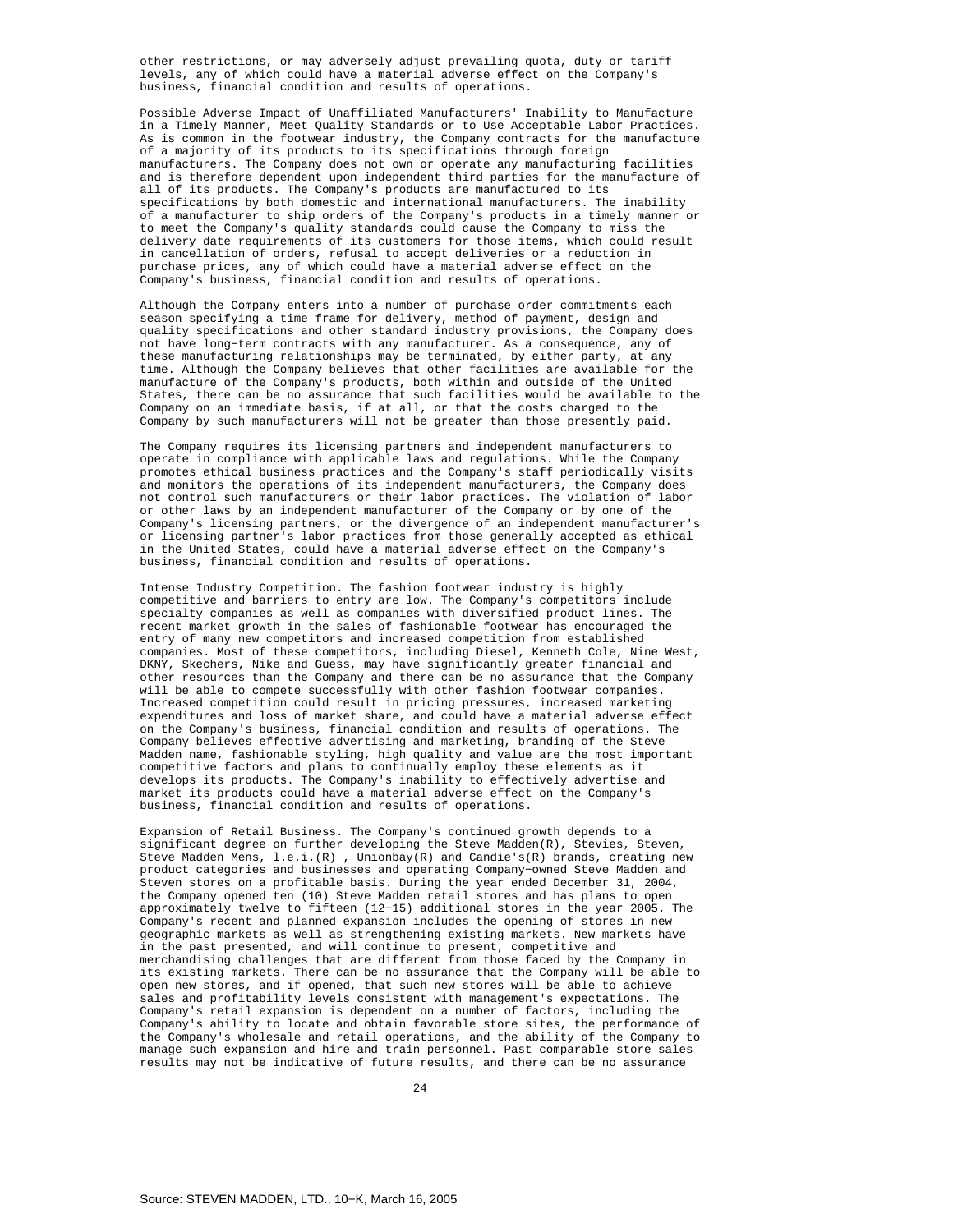that the Company's comparable store sales results can be maintained or will increase in the future. In addition, there can be no assurance that the Company's strategies to increase other sources of revenue, which may include expansion of its licensing activities, will be successful or that the Company's overall sales or profitability will increase or not be adversely affected as a result of the implementation of such retail strategies.

The Company's operations have increased and will continue to increase demand on the Company's managerial, operational and administrative resources. The Company has recently invested significant resources in, among other things, its management information systems and hiring and training new personnel. However, in order to manage currently anticipated levels of future demand, the Company may be required to, among other things, expand its distribution facilities, establish relationships with new manufacturers to produce its products, and continue to expand and improve its financial, management and operating systems. There can be no assurance that the Company will be able to manage future growth effectively and a failure to do so could have a material adverse effect on the Company's business, financial condition and results of operations.

Seasonal and Quarterly Fluctuations. The Company's results may fluctuate quarter to quarter as a result of the timing of holidays, weather, the timing of larger shipments of footwear, market acceptance of the Company's products, the mix, pricing and presentation of the products offered and sold, the hiring and training of additional personnel, inventory write downs for obsolescence, the cost of materials, the product mix between wholesale and licensing businesses, the incurrence of other operating costs and factors beyond the Company's control, such as general economic conditions and actions of competitors. In addition, the Company expects that its sales and operating results may be significantly impacted by the opening of new retail stores and the introduction of new products. Accordingly, the results of operations in any quarter will not necessarily be indicative of the results that may be achieved for a full fiscal year or any future quarter.

Trademark and Service Mark Protection. The Company believes that its trademarks and service marks and other proprietary rights are important to its success and its competitive position. Accordingly, the Company devotes substantial resources to the establishment and protection of its trademarks on a worldwide basis. Nevertheless, there can be no assurance that the actions taken by the Company to establish and protect its trademarks and other proprietary rights will be adequate to prevent imitation of its products by others or to prevent others from seeking to block sales of the Company's products on the basis that they violate the trademarks and proprietary rights of others. Moreover, no assurance can be given that others will not assert rights in, or ownership of, trademarks and other proprietary rights of the Company or that the Company will be able to successfully resolve such conflicts. In addition, the laws of certain foreign countries may not protect proprietary rights to the same extent as do the laws of the United States. The failure of the Company to establish and then protect such proprietary rights from unlawful and improper utilization could have a material adverse effect on the Company's business, financial condition and results of operations.

Foreign Currency Fluctuations. The Company makes approximately 94% of its purchases in U.S. dollars. However, the Company sources substantially all of its products overseas and, as such, the cost of these products may be affected by changes in the value of the relevant currencies. Changes in currency exchange rates may also affect the relative prices at which the Company and foreign competitors sell their products in the same market. There can be no assurance that foreign currency fluctuations will not have a material adverse effect on the Company's business, financial condition and results of operations.

Outstanding Options. As of March 10, 2005 there were outstanding options to purchase an aggregate of approximately 2,013,003 shares of Common Stock. Holders of such options are likely to exercise them when, in all likelihood, the market price of the Company's stock is significantly higher than the exercise price of the options. Further, while its options are outstanding, they may adversely affect the terms on which the Company could obtain additional capital, if required.

Economic and Political Risks. The present economic condition in the United States and concern about uncertainties could significantly reduce the disposable income available to the Company's customers for the purchase of our products. In addition, current unstable political conditions, including the potential or actual conflicts in Iraq, North Korea or elsewhere, or the continuation or escalation of terrorism, could have an adverse effect on the Company's business, financial condition and results of operations.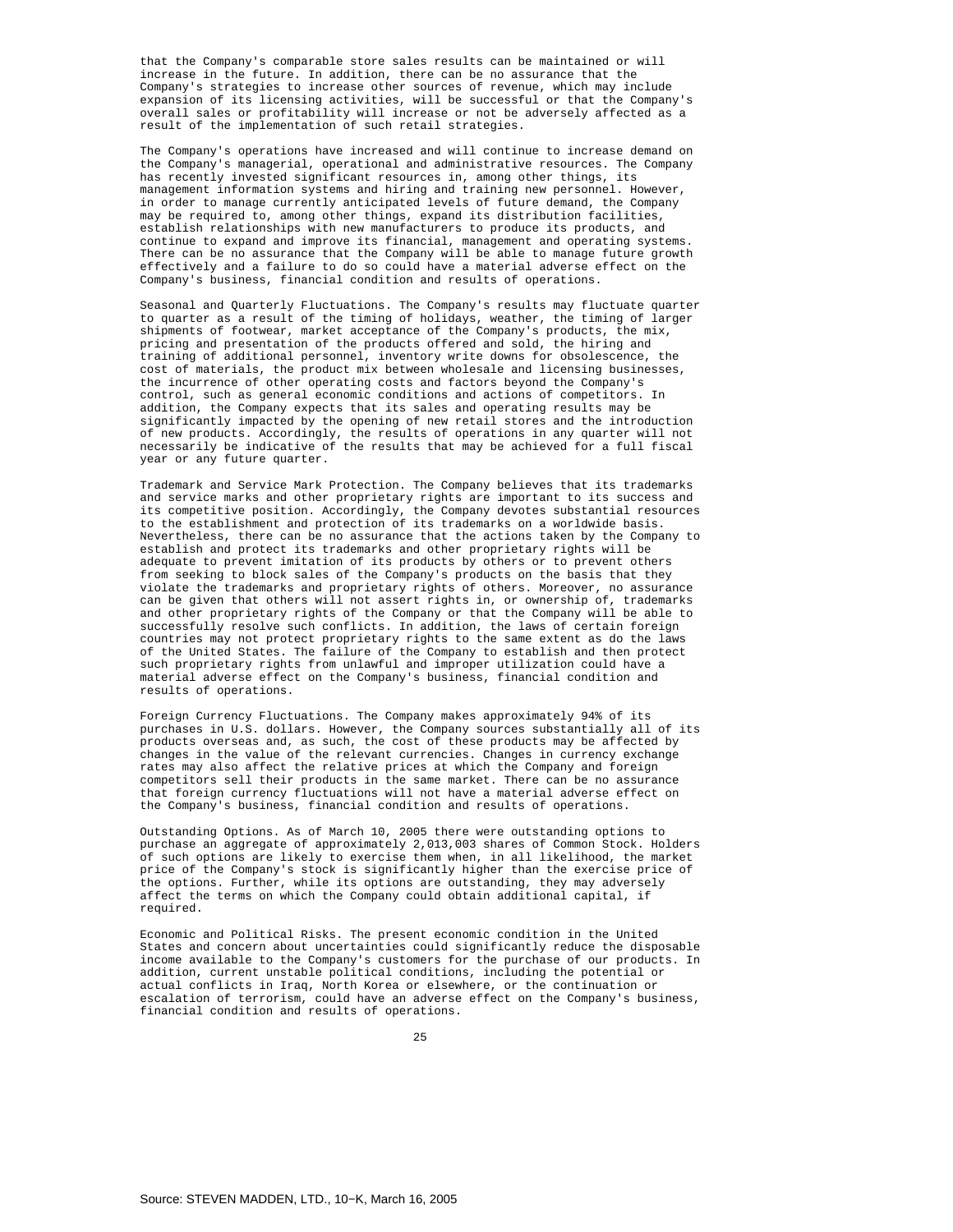# <span id="page-30-0"></span>ITEM 7A QUANTITATIVE AND QUALITATIVE DISCLOSURES ABOUT MARKET RISK

The Company does not engage in the trading of market risk sensitive instruments in the normal course of business. Financing arrangements for the Company are subject to variable interest rates based on the prime rate. An analysis of the Company's credit agreement with Capital Factors, Inc. can be found in Note C, "Due From Factor" to the Consolidated Financial Statements included in the Company's Annual Report on Form 10−K for the fiscal year ended December 31, 2004. On December 31, 2004 and December 31, 2003, there were no direct borrowings outstanding under the credit agreement.

As of December 31, 2004, the Company had investments in marketable securities valued at \$49,124,000 which consist principally of federal and state obligations, corporate bonds and marketable equity securities that have various maturities through December 2009. These investments are subject to interest rate risk and will decrease in value if market interest rates increase. The Company currently has the ability to hold these investments until maturity. Should there be a significant increase in interest rates, the value of these investments would be negatively affected unless they were held to maturity. In addition, any further decline in interest rates would reduce the Company's interest income.

# <span id="page-30-1"></span>ITEM 8 FINANCIAL STATEMENTS AND SUPPLEMENTARY DATA

See financial statements following Item 15 of this Annual Report on Form 10−K.

<span id="page-30-2"></span>ITEM 9 CHANGES IN AND DISAGREEMENTS WITH ACCOUNTANTS ON ACCOUNTING AND FINANCIAL DISCLOSURE

None.

#### <span id="page-30-3"></span>ITEM 9A CONTROLS AND PROCEDURES

# Disclosure Controls and Procedures

As required by Rule 13a−15(b) of the Securities Exchange Act of 1934 (the "Exchange Act"), the Company's management, including the Company's Chief Executive Officer and Chief Financial Officer, has evaluated the effectiveness of its disclosure controls and procedures as of the end of the fiscal year covered by this annual report. Based on that evaluation, the Chief Executive Officer and Chief Financial Officer have concluded that the Company's disclosure controls and procedures (as defined in Rule 13a−15(e) under the Exchange Act) were effective as of the end of the fiscal year covered by this annual report.

Changes in Internal Control Over Financial Reporting

As required by Rule 13a−15(d) under the Exchange Act, the Company's management, including the Company's Chief Executive Officer and Chief Financial Officer, has evaluated the Company's internal controls over financial reporting to determine whether any changes occurred during the fourth quarter of 2004 that have materially affected, or are reasonably likely to materially affect, the Company's internal control over financial reporting. Based on that evaluation, there has been no such material change during the fourth quarter of 2004.

# Management Report on Internal Controls

As permitted by Commission Release No. 50754, the Company will include the information required by Items 308(a) and 308(b) of Regulation S−K in a Form 10−K/A to be filed within 45 days. The Company has spent considerable time and resources analyzing, documenting and testing its system of internal controls, but has not yet completed its evaluation. Currently, the Company is not aware of any material weaknesses in its internal controls over financial reporting and related disclosures.

<span id="page-30-4"></span>ITEM 9B OTHER INFORMATION

None.

<u>26</u>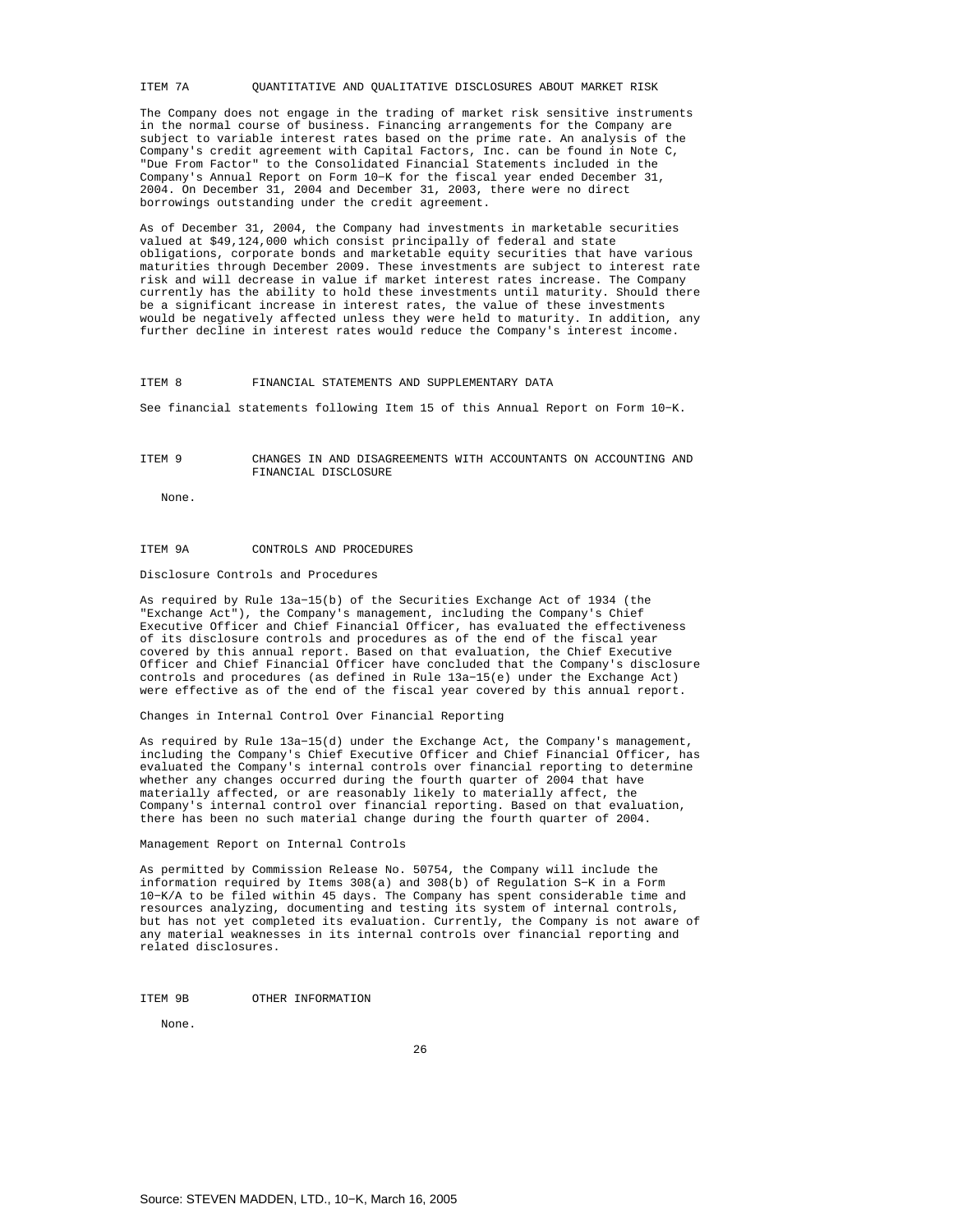# PART III

<span id="page-31-1"></span><span id="page-31-0"></span>ITEM 10 DIRECTORS AND EXECUTIVE OFFICERS OF THE REGISTRANT

 The other information required to be furnished pursuant to this item will be set forth in the Company's proxy statement for the 2005 Annual Meeting of Stockholders, and is incorporated herein by reference.

#### <span id="page-31-2"></span>ITEM 11 EXECUTIVE COMPENSATION

 The information required to be furnished pursuant to this item will be set forth in the Company's proxy statement for the 2005 Annual Meeting of Stockholders, and is incorporated herein by reference.

#### <span id="page-31-3"></span>ITEM 12 SECURITY OWNERSHIP OF CERTAIN BENEFICIAL OWNERS AND MANAGEMENT AND RELATED STOCKHOLDER MATTERS

 The information required to be furnished pursuant to this item will be set forth in the Company's proxy statement for the 2005 Annual Meeting of Stockholders, and is incorporated herein by reference.

# <span id="page-31-4"></span>ITEM 13 CERTAIN RELATIONSHIPS AND RELATED TRANSACTIONS

 The information required to be furnished pursuant to this item will be set forth in the Company's proxy statement for the 2005 Annual Meeting of Stockholders, and is incorporated herein by reference.

# <span id="page-31-5"></span>ITEM 14 PRINCIPAL ACCOUNTANT FEES AND SERVICES

 The information required to be furnished pursuant to this item will be set forth in the Company's proxy statement for the 2005 Annual Meeting of Stockholders, and is incorporated herein by reference.

# PART IV

<span id="page-31-7"></span><span id="page-31-6"></span>ITEM 15 EXHIBITS AND FINANCIAL STATEMENT SCHEDULES

(a)(1) Financial Statements

The following consolidated financial statements of Steven Madden, Ltd. and subsidiaries are included in Item 8:

<u>27 and 27</u>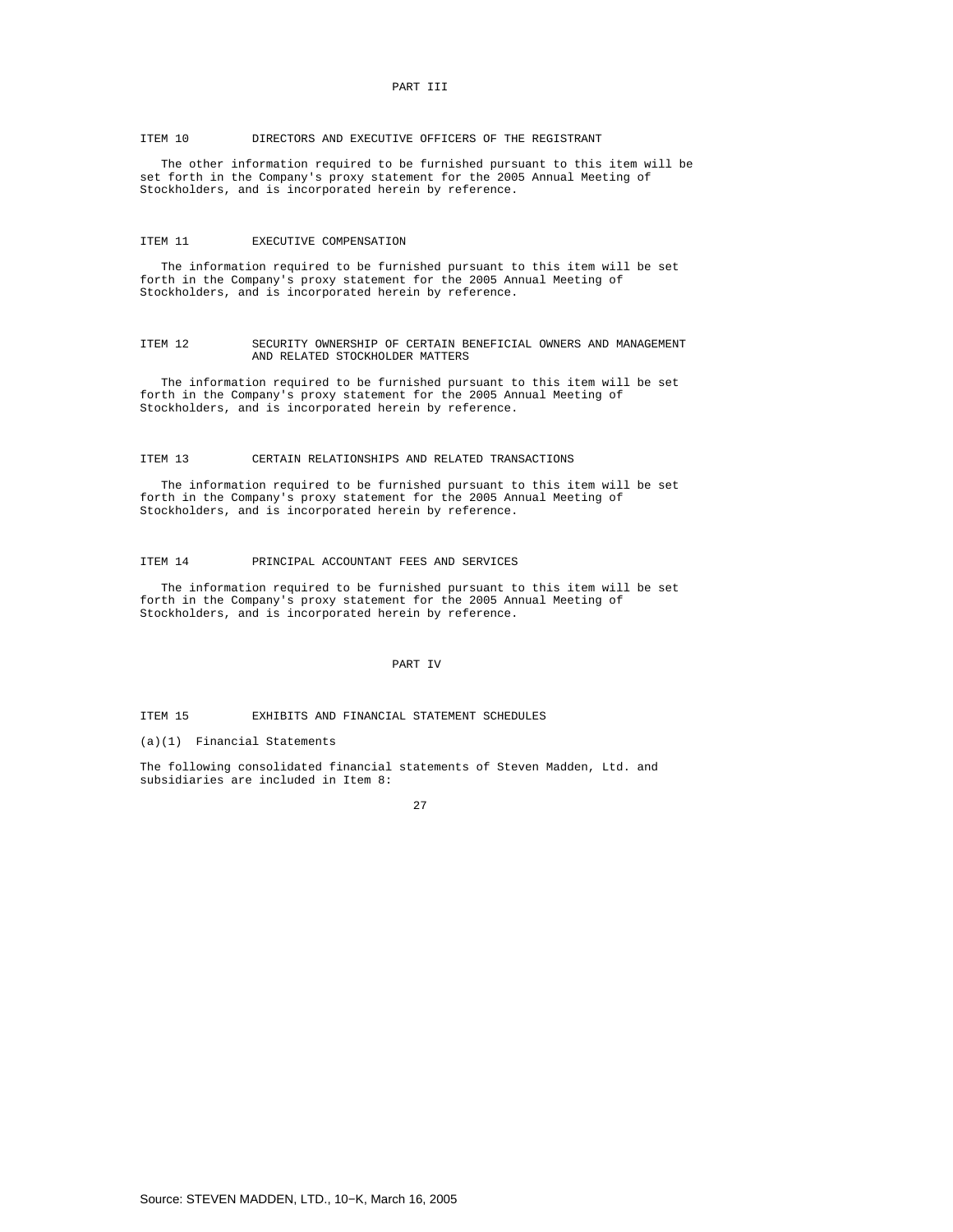STEVE MADDEN, LTD. AND SUBSIDIARIES

# Contents

|                                                                                                       | Page    |
|-------------------------------------------------------------------------------------------------------|---------|
| Consolidated Financial Statements                                                                     |         |
| Report of Independent Registered Public Accounting Firm                                               | $F - 2$ |
| Balance sheets as of December 31, 2004 and 2003                                                       | $F - 3$ |
| Statements of income for the years ended December 31, 2004, 2003<br>and 2002                          | $F - 4$ |
| Statements of changes in stockholders' equity for the years ended<br>December 31, 2004, 2003 and 2002 | $F - 5$ |
| Statements of cash flows for the years ended December 31, 2004,<br>$2003$ and $2002$                  | $F - 7$ |
| Notes to financial statements                                                                         | $F - 8$ |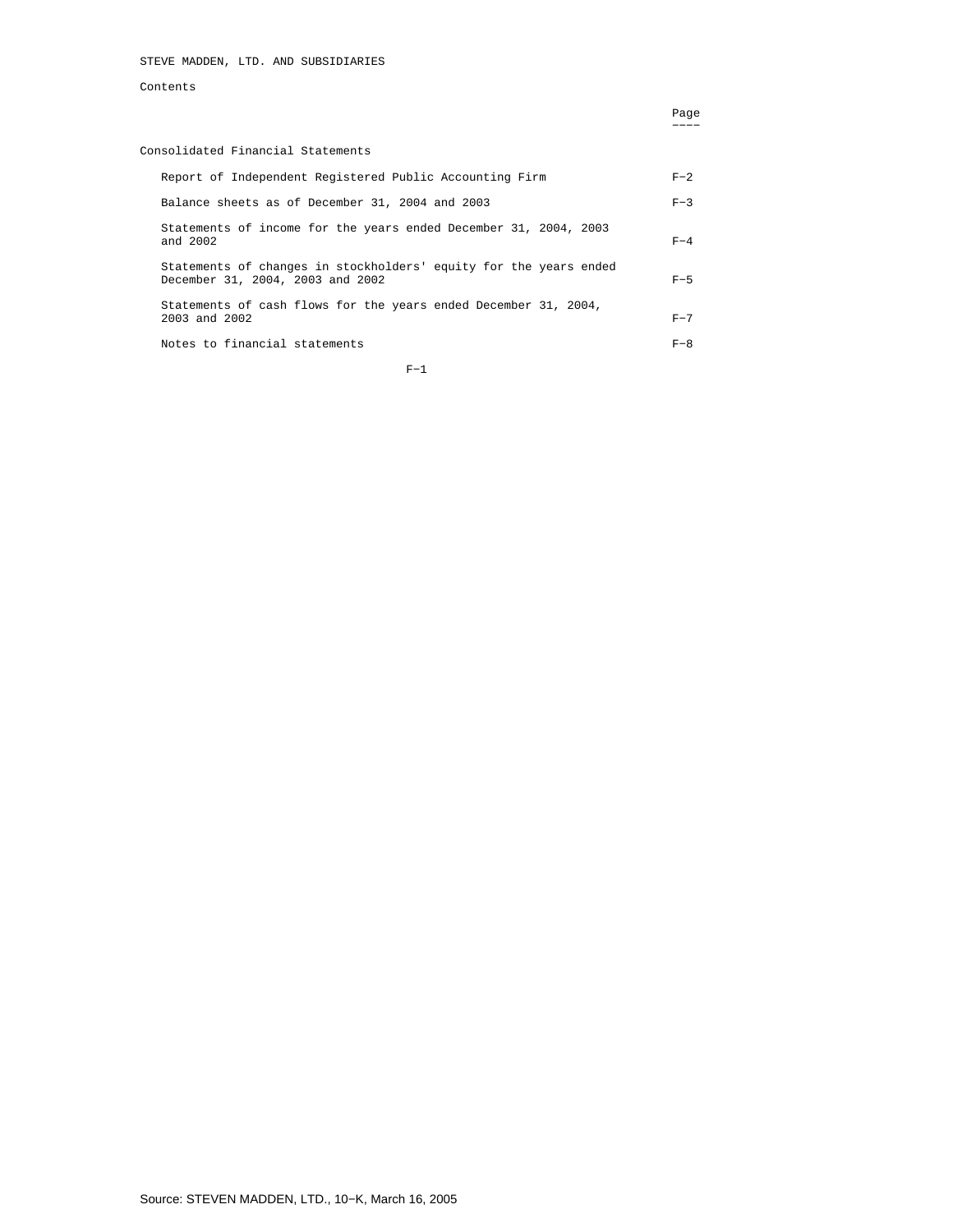To the Board of Directors and Stockholders Steven Madden, Ltd.

We have audited the accompanying consolidated balance sheets of Steven Madden, Ltd. and subsidiaries (the "Company") as of December 31, 2004 and 2003, and the related consolidated statements of income, changes in stockholders' equity and cash flows for each of the years in the three−year period ended December 31, 2004. These financial statements are the responsibility of the Company's management. Our responsibility is to express an opinion on these financial statements based on our audits.

We conducted our audits in accordance with the standards of the Public Company Accounting Oversight Board (United States). Those standards require that we plan and perform the audit to obtain reasonable assurance about whether the financial statements are free of material misstatement. An audit includes examining, on a test basis, evidence supporting the amounts and disclosures in the financial statements. An audit also includes assessing the accounting principles used and significant estimates made by management, as well as evaluating the overall financial statement presentation. We believe that our audits provide a reasonable basis for our opinion.

In our opinion, the financial statements enumerated above present fairly, in all material respects, the consolidated financial position of Steven Madden, Ltd. and subsidiaries as of December 31, 2004 and 2003, and the consolidated results of their operations and their consolidated cash flows for each of the years in the three−year period ended December 31, 2004 in conformity with accounting principles generally accepted in the United States of America.

Eisner LLP

New York, New York February 28, 2005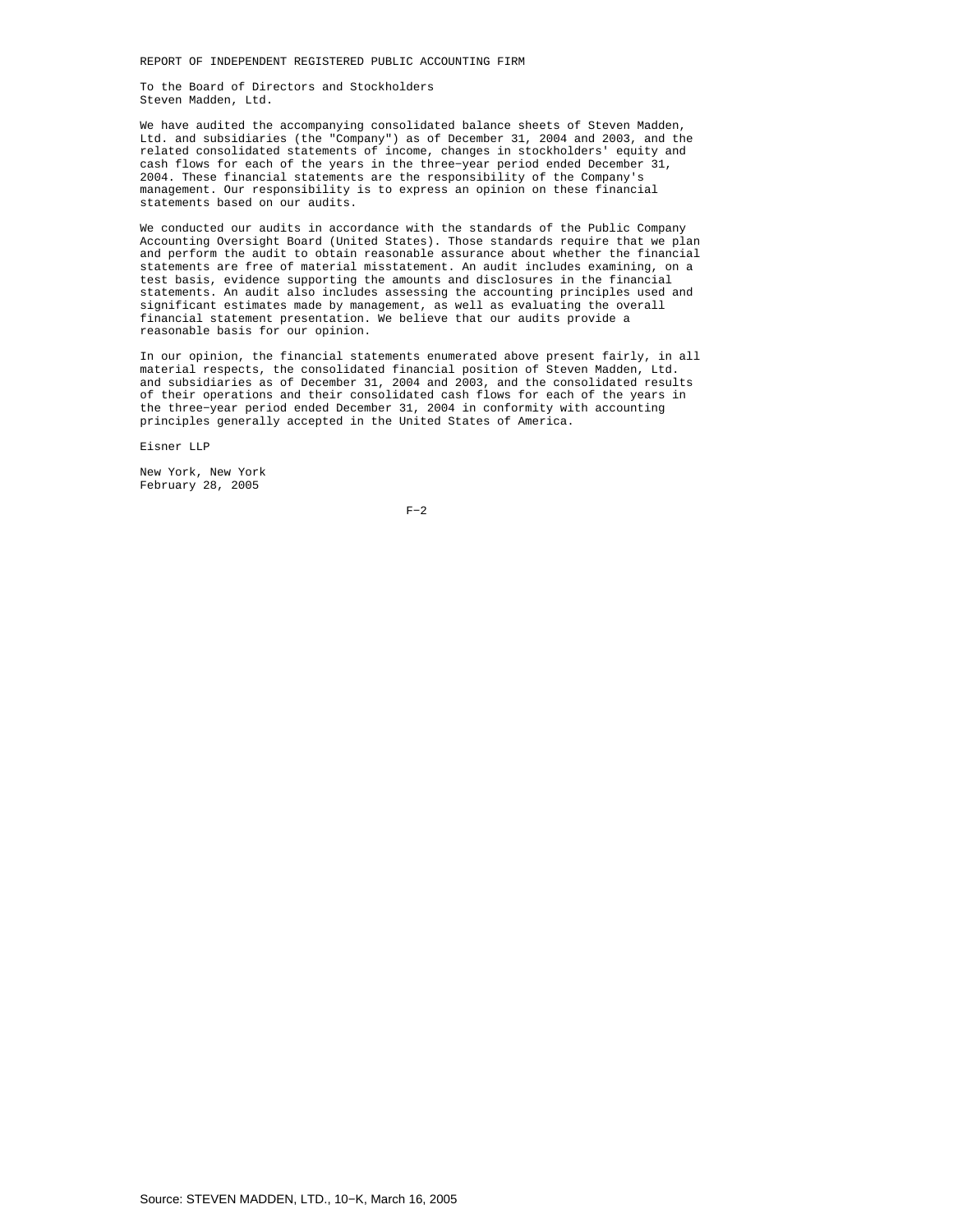Consolidated Balance Sheets

|                                                                                                                                                                                                                                                                                                                                                                          | December 31,                                                             |                                                                                                                                                                                                                                    |
|--------------------------------------------------------------------------------------------------------------------------------------------------------------------------------------------------------------------------------------------------------------------------------------------------------------------------------------------------------------------------|--------------------------------------------------------------------------|------------------------------------------------------------------------------------------------------------------------------------------------------------------------------------------------------------------------------------|
|                                                                                                                                                                                                                                                                                                                                                                          | -------------------------------<br>2004                                  | 2003                                                                                                                                                                                                                               |
| ASSETS                                                                                                                                                                                                                                                                                                                                                                   |                                                                          |                                                                                                                                                                                                                                    |
| Current assets:<br>Cash and cash equivalents<br>Accounts receivable - net of allowances of \$536,000 and \$452,000<br>Due from factor - net of allowances of $$2,379,000$ and $$1,926,000$<br>Inventories<br>Marketable securities - available for sale<br>Prepaid expenses and other current assets<br>Prepaid taxes<br>Deferred taxes                                  | $$30,853,000$ $$53,073,000$<br>$1,287,000$<br>$2,255,000$<br>$2,498,000$ | $\begin{array}{llll} 30,853,000 & & & \\ 3,322,000 & & & 4,281,\ldots \\ 33,711,000 & & & 28,748,000 \\ \textcolor{red}{\sim} & 384,000 & & & 23,858,000 \\ 3,229,000 & & & \\ \end{array}$<br>2,844,000<br>4,270,000<br>1,692,000 |
| Total current assets                                                                                                                                                                                                                                                                                                                                                     |                                                                          | 121,094,000 121,995,000                                                                                                                                                                                                            |
| Property and equipment, net<br>Deferred taxes<br>Deposits and other<br>Marketable securities - available for sale<br>Cost in excess of fair value of net assets acquired - net of accumulated<br>amortization of \$714,000                                                                                                                                               | 20,715,000<br>2,066,000<br>-------------                                 | 18,391,000<br>$\begin{array}{ccc} 5\, ,780\, ,000 & \qquad & 5\, ,618\, ,000 \\ 435\, ,000 & \qquad & 370\, ,000 \\ 36\, ,340\, ,000 & \qquad & 29\, ,430\, ,000 \end{array}$<br>370,000<br>2,066,000<br>-------------             |
|                                                                                                                                                                                                                                                                                                                                                                          | $$186,430,000 \qquad $177,870,000$                                       |                                                                                                                                                                                                                                    |
| LIABILITIES<br>Current liabilities:<br>Accounts payable<br>Accrued expenses<br>Accrued incentive compensation                                                                                                                                                                                                                                                            | $$13,450,000 \t$11,087,000$<br>--------------                            | $\begin{array}{cc} 5\, , 807 \, , 000 & \qquad & 5 \, , 301 \, , 000 \\ 420 \, , 000 & \qquad & 467 \, , 000 \end{array}$<br>______________                                                                                        |
| Total current liabilities                                                                                                                                                                                                                                                                                                                                                | 19,677,000                                                               | 16,855,000                                                                                                                                                                                                                         |
| Deferred rent                                                                                                                                                                                                                                                                                                                                                            | 2,088,000<br>--------------                                              | 1,828,000<br>--------------                                                                                                                                                                                                        |
|                                                                                                                                                                                                                                                                                                                                                                          | --------------                                                           | $21,765,000$ $18,683,000$                                                                                                                                                                                                          |
| Commitments, contingencies and other - see note J                                                                                                                                                                                                                                                                                                                        |                                                                          |                                                                                                                                                                                                                                    |
| STOCKHOLDERS' EQUITY<br>Preferred stock - \$.0001 par value, 5,000,000 shares authorized; none issued<br>Series A Junior Participating preferred stock - \$.0001 par value, 60,000<br>shares authorized; none issued<br>Common stock - \$.0001 par value, $60,000,000$ shares authorized, $14,608,081$<br>and 14,459,109 shares issued, 12,817,777 and 13,213,905 shares |                                                                          |                                                                                                                                                                                                                                    |
| outstanding at December 31, 2004 and 2003, respectively<br>Additional paid-in capital<br>Retained earnings<br>Unearned compensation                                                                                                                                                                                                                                      |                                                                          | $\begin{array}{cccc} & 1,000 & & 1,000 \\ 80,631,000 & & 79,136,000 \\ 103,451,000 & & 91,176,000 \\ (703,000) & & & (3,008,000) \end{array}$                                                                                      |
| Other comprehensive loss:<br>Unrealized loss on marketable securities (net of taxes)<br>Treasury stock - $1,790,304$ and $1,245,204$ shares at cost                                                                                                                                                                                                                      | (1,024,000)                                                              | (127,000)                                                                                                                                                                                                                          |
| at December 31, 2004 and 2003, respectively                                                                                                                                                                                                                                                                                                                              | --------------                                                           | $(17, 691, 000)$ $(7, 991, 000)$<br>-------------                                                                                                                                                                                  |
|                                                                                                                                                                                                                                                                                                                                                                          | --------------                                                           | 164,665,000 159,187,000<br>-------------                                                                                                                                                                                           |
|                                                                                                                                                                                                                                                                                                                                                                          | \$186,430,000<br>--------------                                          | \$177,870,000<br>=============                                                                                                                                                                                                     |
|                                                                                                                                                                                                                                                                                                                                                                          |                                                                          |                                                                                                                                                                                                                                    |

See notes to financial statements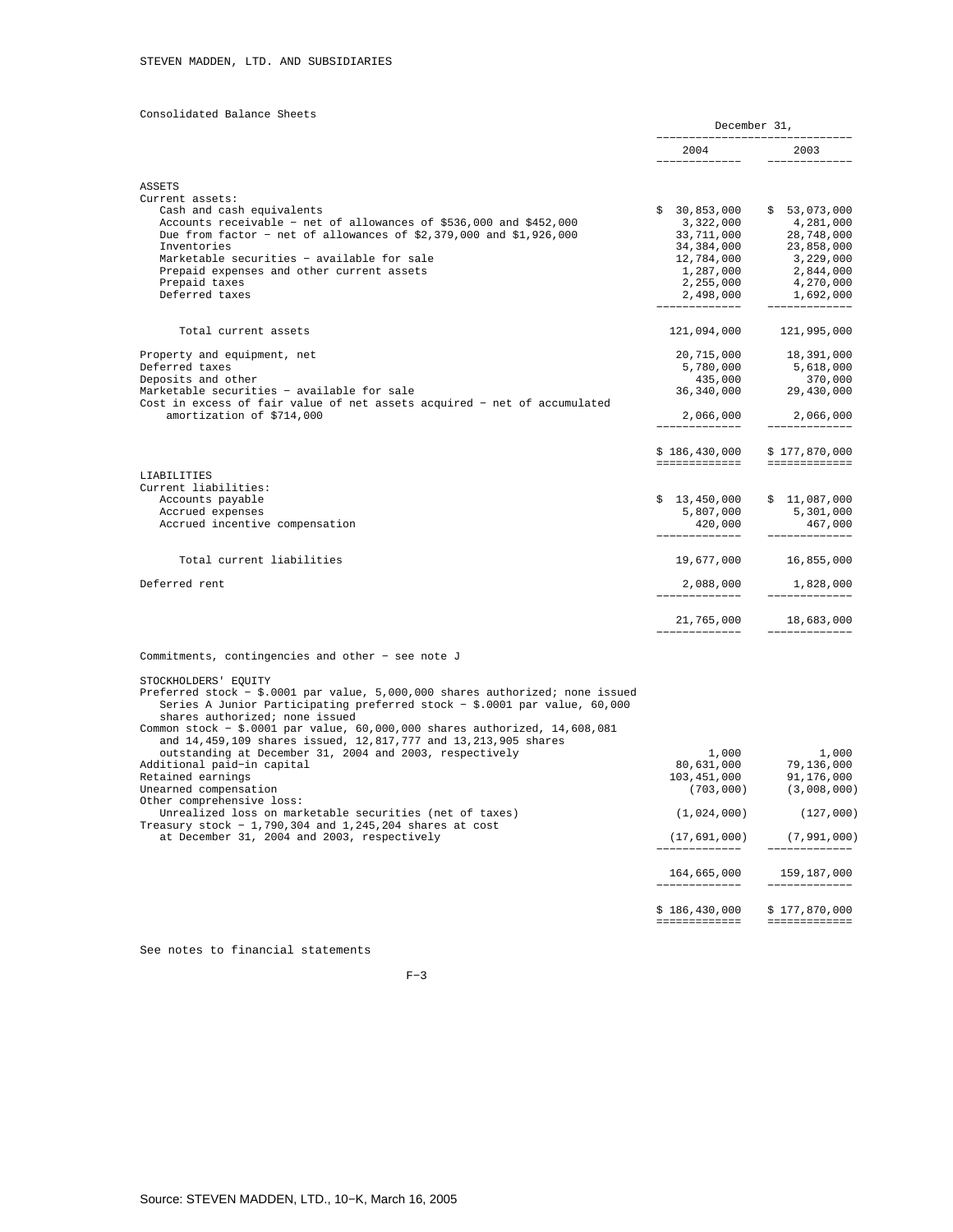# STEVEN MADDEN, LTD. AND SUBSIDIARIES

# Consolidated Statements of Income

|                                                                         | Year Ended December 31,                      |                                                                                                                      |                                               |  |  |
|-------------------------------------------------------------------------|----------------------------------------------|----------------------------------------------------------------------------------------------------------------------|-----------------------------------------------|--|--|
|                                                                         | 2004<br>-----------                          | 2003<br>_____________                                                                                                | 2002<br>_____________                         |  |  |
| Net sales:                                                              |                                              |                                                                                                                      |                                               |  |  |
| Wholesale<br>Retail                                                     | \$230,347,000<br>107,797,000<br>------------ | \$228,686,000<br>95,518,000<br>_____________                                                                         | \$234, 253, 000<br>91,883,000<br>------------ |  |  |
|                                                                         | 338,144,000<br>______________                | 324, 204, 000<br>______________                                                                                      | 326,136,000<br>______________                 |  |  |
| Cost of sales:<br>Wholesale                                             | 163,598,000                                  | 153,519,000                                                                                                          | 156,364,000                                   |  |  |
| Retail                                                                  | 51,877,000<br>_____________                  | 44,666,000<br>_____________                                                                                          | 43,089,000<br>_____________                   |  |  |
|                                                                         | _____________                                | 215, 475, 000 198, 185, 000 199, 453, 000<br>_____________                                                           | _____________                                 |  |  |
| Gross profit                                                            | 122,669,000                                  | 126,019,000                                                                                                          | 126,683,000                                   |  |  |
| Commission and licensing fee income<br>Operating expenses               |                                              | $6,806,000$ $7,894,000$ $6,603,000$<br>$(110, 494, 000)$ $(100, 287, 000)$ $(100, 074, 000)$<br><u>_____________</u> |                                               |  |  |
| Income before other income (expenses) and provision for<br>income taxes |                                              | 18,981,000 33,626,000                                                                                                | 33, 212, 000                                  |  |  |
| Other income (expenses):                                                |                                              |                                                                                                                      |                                               |  |  |
| Interest income<br>Interest expense                                     | 2,009,000                                    | 1,611,000 1,166,000                                                                                                  |                                               |  |  |
| Gain on sale of marketable securities                                   | (68,000)<br>32,000                           | (54,000)<br>136,000<br>_____________                                                                                 | (16,000)<br>66,000<br>____________            |  |  |
| Income before provision for income taxes                                |                                              | 20,954,000 35,319,000 34,428,000                                                                                     |                                               |  |  |
| Provision for income taxes                                              | 8,679,000                                    | 14,865,000                                                                                                           | 14,587,000                                    |  |  |
| Net income                                                              | \$12,275,000                                 | \$20,454,000                                                                                                         | \$19,841,000<br>=============                 |  |  |
| Basic income per share                                                  | \$0.93                                       | \$1.58                                                                                                               | \$1.58<br>=============                       |  |  |
| Diluted income per share                                                | $\mathsf S$<br>0.86                          | $\mathsf{S}$ and $\mathsf{S}$<br>1.45                                                                                | $\mathsf{S}$ and $\mathsf{S}$<br>1.45         |  |  |
| Basic weighted average common shares outstanding                        | 13,148,869                                   | 12,985,265                                                                                                           | 12,594,861                                    |  |  |
| Effect of dilutive securities - options                                 | 1,074,080                                    | 1,153,246<br>_____________                                                                                           | 1,115,018                                     |  |  |
| Diluted weighted average common shares outstanding                      | 14,222,949<br>=============                  | 14,138,511<br>=============                                                                                          | 13,709,879<br>=============                   |  |  |

See notes to financial statements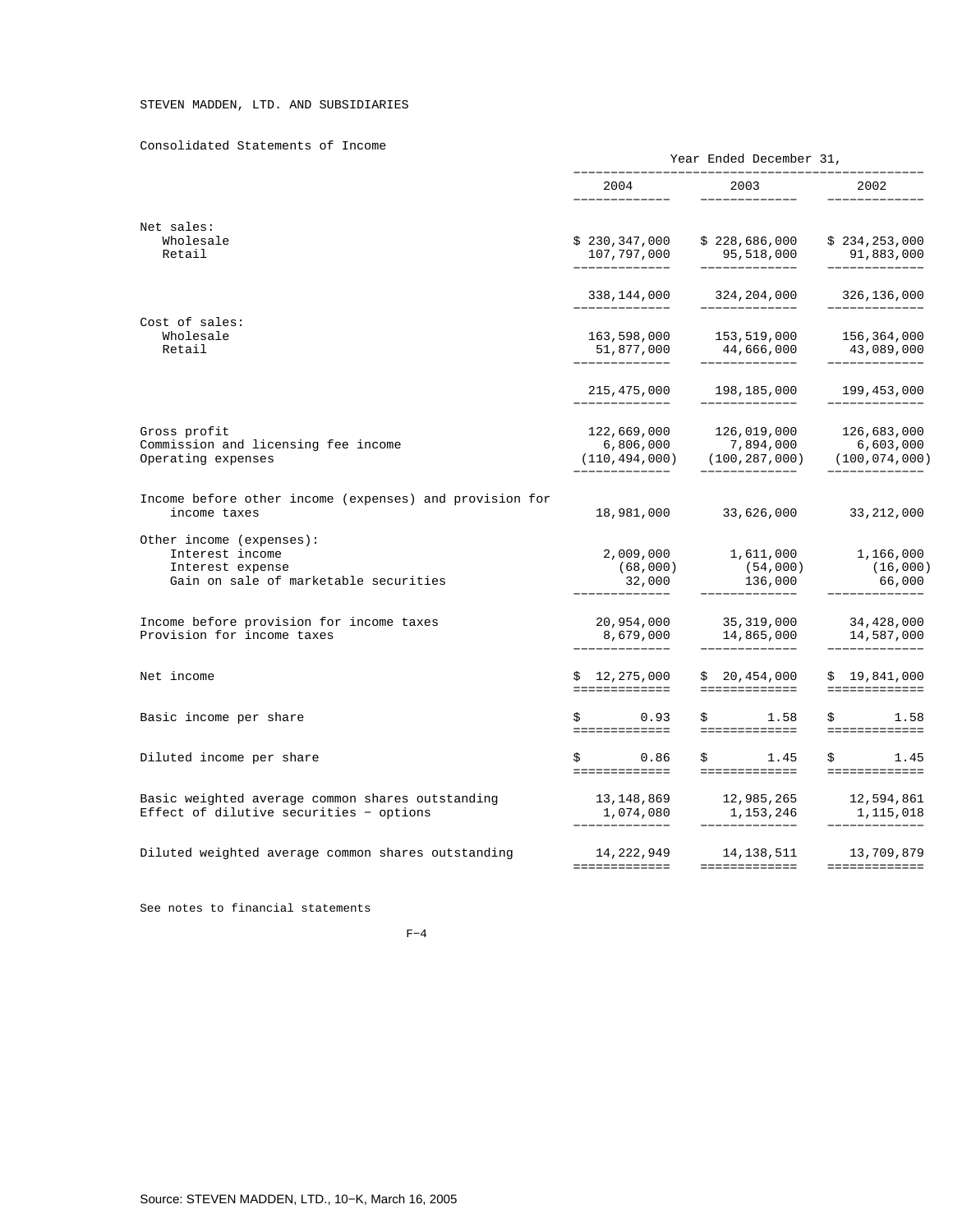# Consolidated Statements of Changes in Stockholders' Equity

|                                                                                                                                                      | Common Stock                  |                                                         |                                                  |                                     |                                     |  |
|------------------------------------------------------------------------------------------------------------------------------------------------------|-------------------------------|---------------------------------------------------------|--------------------------------------------------|-------------------------------------|-------------------------------------|--|
|                                                                                                                                                      | Shares<br>---------------     | --------------------------<br>Amount<br>--------------- | Additional<br>Paid-in Capital<br>--------------- | Retained<br>Earnings                | Unearned<br>Compensation            |  |
| Balance - December 31, 2001<br>Exercise of stock options<br>Tax benefit from exercise of options<br>Deferred compensation in connection              | 13,439,020<br>567,039         | 1,000<br>S.                                             | 60,643,000<br>S.<br>4,364,000<br>1,146,000       | 50,881,000<br>S.                    | (1, 174, 000)<br>Ŝ.                 |  |
| with issuance of stock options<br>and restricted stock<br>Compensation in connection with                                                            |                               |                                                         | 3,930,000                                        |                                     | (3,930,000)                         |  |
| issuance of stock options<br>Compensation in connection with                                                                                         |                               |                                                         | 412,000                                          |                                     |                                     |  |
| issuance of restricted stock<br>Amortization of unearned<br>compensation<br>Unrealized holding gain on<br>marketable securities<br>(net of taxes)    | 10,000                        |                                                         | 188,000                                          |                                     | 1,628,000                           |  |
| Net income<br>Comprehensive income                                                                                                                   |                               |                                                         |                                                  | 19,841,000                          |                                     |  |
| Balance - December 31, 2002<br>Exercise of stock options<br>Tax benefit from exercise of options<br>Deferred compensation in connection              | 14,016,059<br>443,050         | 1,000                                                   | 70,683,000<br>4,805,000<br>1,239,000             | 70,722,000                          | (3, 476, 000)                       |  |
| with issuance of stock options<br>and restricted stock                                                                                               |                               |                                                         | 2,409,000                                        |                                     | (2, 409, 000)                       |  |
| Amortization of unearned<br>compensation<br>Unrealized holding loss on<br>marketable securities (net of                                              |                               |                                                         |                                                  |                                     | 2,877,000                           |  |
| taxes of \$190,000)<br>Net income<br>Comprehensive income                                                                                            |                               |                                                         |                                                  | 20,454,000                          |                                     |  |
| Balance - December 31, 2003<br>Exercise of stock options<br>Tax benefit from exercise of options<br>Issuance of fully vested restricted              | 14,459,109<br>128,972         | 1,000                                                   | 79,136,000<br>454,000<br>1,004,000               | ------------<br>91,176,000          | (3,008,000)                         |  |
| stock<br>Forfeiture of restricted stock<br>Cash in lieu of restricted stock<br>Deferred compensation in connection<br>with issuance of stock options | 20,000                        |                                                         | (183,000)<br>(378,000)                           |                                     | 121,000                             |  |
| and restricted stock<br>Amortization of unearned<br>compensation<br>Unrealized holding loss on<br>marketable securities (net of                      |                               |                                                         | 598,000                                          |                                     | (598,000)<br>2,782,000              |  |
| taxes of \$741,000)<br>Net income<br>Comprehensive income                                                                                            |                               |                                                         |                                                  | 12,275,000                          |                                     |  |
| Balance - December 31, 2004                                                                                                                          | 14,608,081<br>--------------- | 1,000<br>===============                                | 80,631,000<br>S<br>---------------               | 103,451,000<br>s<br>--------------- | (703,000)<br>\$.<br>=============== |  |

See notes to financial statements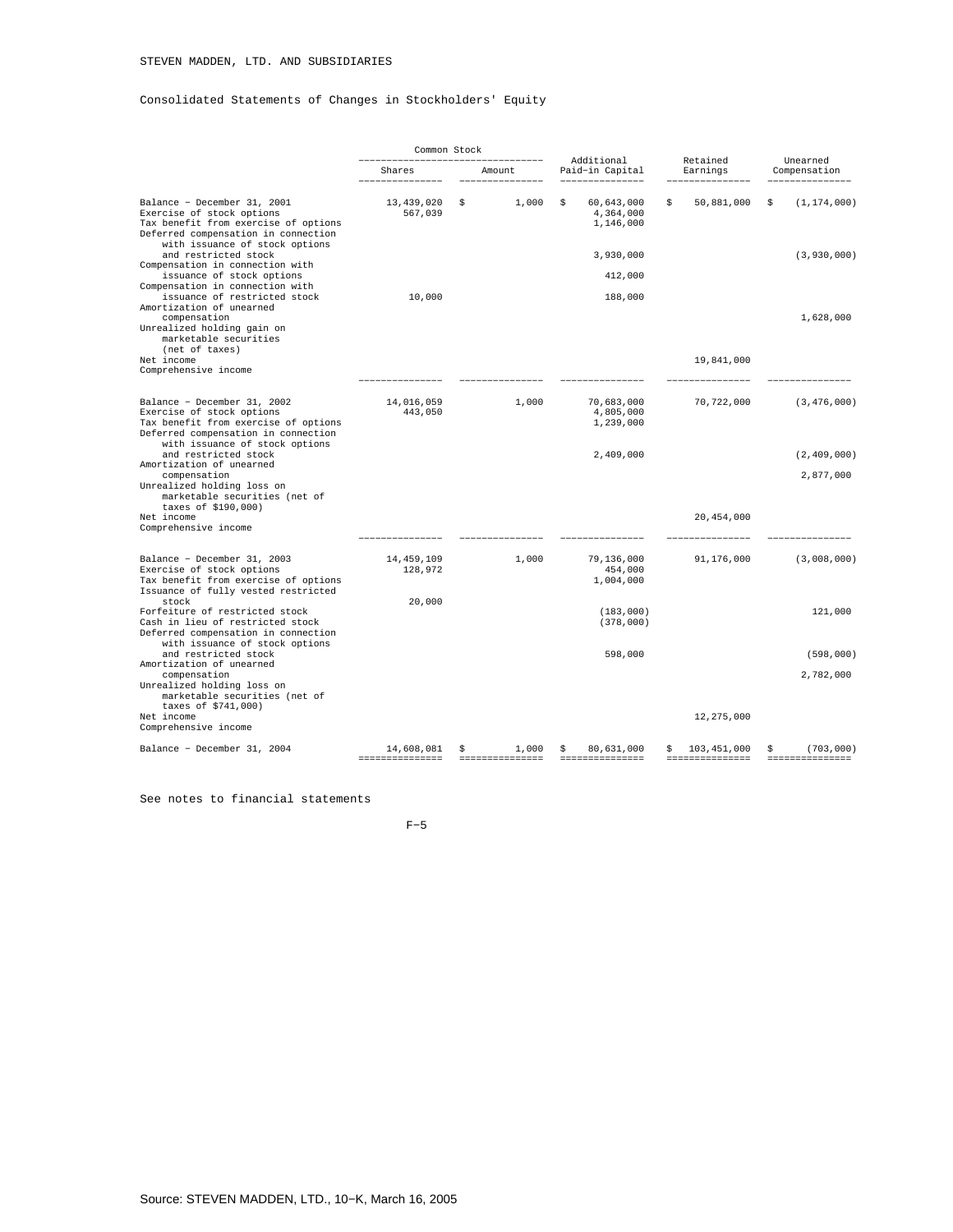# Consolidated Statements of Changes in Stockholders' Equity (Continued)

|                                                                                                                                                                                                   | Accumulated<br>Other<br>Comprehensive | Treasury Stock             | -----------------------------   | Total<br>Stockholders'                  |                                              |  |
|---------------------------------------------------------------------------------------------------------------------------------------------------------------------------------------------------|---------------------------------------|----------------------------|---------------------------------|-----------------------------------------|----------------------------------------------|--|
|                                                                                                                                                                                                   | Gain (Loss)<br>-------------          | Shares<br>-------------    | Amount<br>-------------         | Equity<br>-------------                 | Comprehensive<br>Income<br>-------------     |  |
| Balance - December 31, 2001<br>Exercise of stock options<br>Tax benefit from exercise of options<br>Deferred compensation in connection with                                                      |                                       |                            | $1, 245, 204$ \$ (7,991,000)    | \$102,360,000<br>4,364,000<br>1,146,000 |                                              |  |
| issuance of stock options and<br>restricted stock<br>Compensation in connection with issuance                                                                                                     |                                       |                            |                                 | $\Omega$                                |                                              |  |
| of stock options<br>Compensation in connection with issuance                                                                                                                                      |                                       |                            |                                 | 412,000                                 |                                              |  |
| of restricted stock<br>Amortization of unearned compensation<br>Unrealized holding gain on marketable                                                                                             |                                       |                            |                                 | 188,000<br>1,628,000                    |                                              |  |
| securities (net of taxes)<br>Net income                                                                                                                                                           | 136,000<br>\$                         |                            |                                 | 136,000<br>19,841,000                   | 136,000<br>S.<br>19,841,000<br>------------- |  |
| Comprehensive income                                                                                                                                                                              | -------------                         | --------------             | -------------                   | --------------                          | \$19,977,000<br>=============                |  |
| Balance - December 31, 2002<br>Exercise of stock options<br>Tax benefit from exercise of options<br>Deferred compensation in connection with<br>issuance of stock options and<br>restricted stock | 136,000                               |                            | 1,245,204 (7,991,000)           | 130,075,000<br>4,805,000<br>1,239,000   |                                              |  |
| Amortization of unearned compensation<br>Unrealized holding loss on marketable                                                                                                                    |                                       |                            |                                 | 2,877,000                               |                                              |  |
| securities (net of taxes of \$190,000) (263,000)<br>Net income                                                                                                                                    |                                       |                            |                                 | (263,000)<br>20,454,000                 | (263,000)<br>20,454,000<br>-------------     |  |
| Comprehensive income                                                                                                                                                                              |                                       |                            |                                 |                                         | \$20,191,000<br><b>BEEBEEBEEBEE</b>          |  |
| Balance - December 31, 2003<br>Exercise of stock options<br>Tax benefit from exercise of options<br>Issuance of fully vested restricted stock                                                     | (127,000)                             |                            | 1,245,204 (7,991,000)           | 159,187,000<br>454,000<br>1,004,000     |                                              |  |
| Forfeiture of restricted stock<br>Cash in lieu of restricted stock<br>Deferred compensation in connection with<br>issuance of stock options and<br>restricted stock                               |                                       |                            |                                 | (62,000)<br>(378,000)                   |                                              |  |
| Amortization of unearned compensation<br>Unrealized holding loss on marketable                                                                                                                    |                                       |                            |                                 | 2,782,000                               |                                              |  |
| securities (net of taxes of \$741,000)<br>Net income                                                                                                                                              | (897,000)                             |                            |                                 | (897,000)<br>12,275,000                 | (897,000)<br>12,275,000<br>-------------     |  |
| Comprehensive income                                                                                                                                                                              |                                       |                            |                                 |                                         | \$11,378,000<br>=============                |  |
| Common stock purchased for treasury                                                                                                                                                               |                                       | 545,100<br>--------------  | (9,700,000)<br>-------------    | (9,700,000)<br>_____________            |                                              |  |
| Balance - December 31, 2004                                                                                                                                                                       | \$(1,024,000)<br>-------------        | 1,790,304<br>------------- | \$(17,691,000)<br>------------- | \$164,665,000<br>-------------          |                                              |  |

See notes to financial statements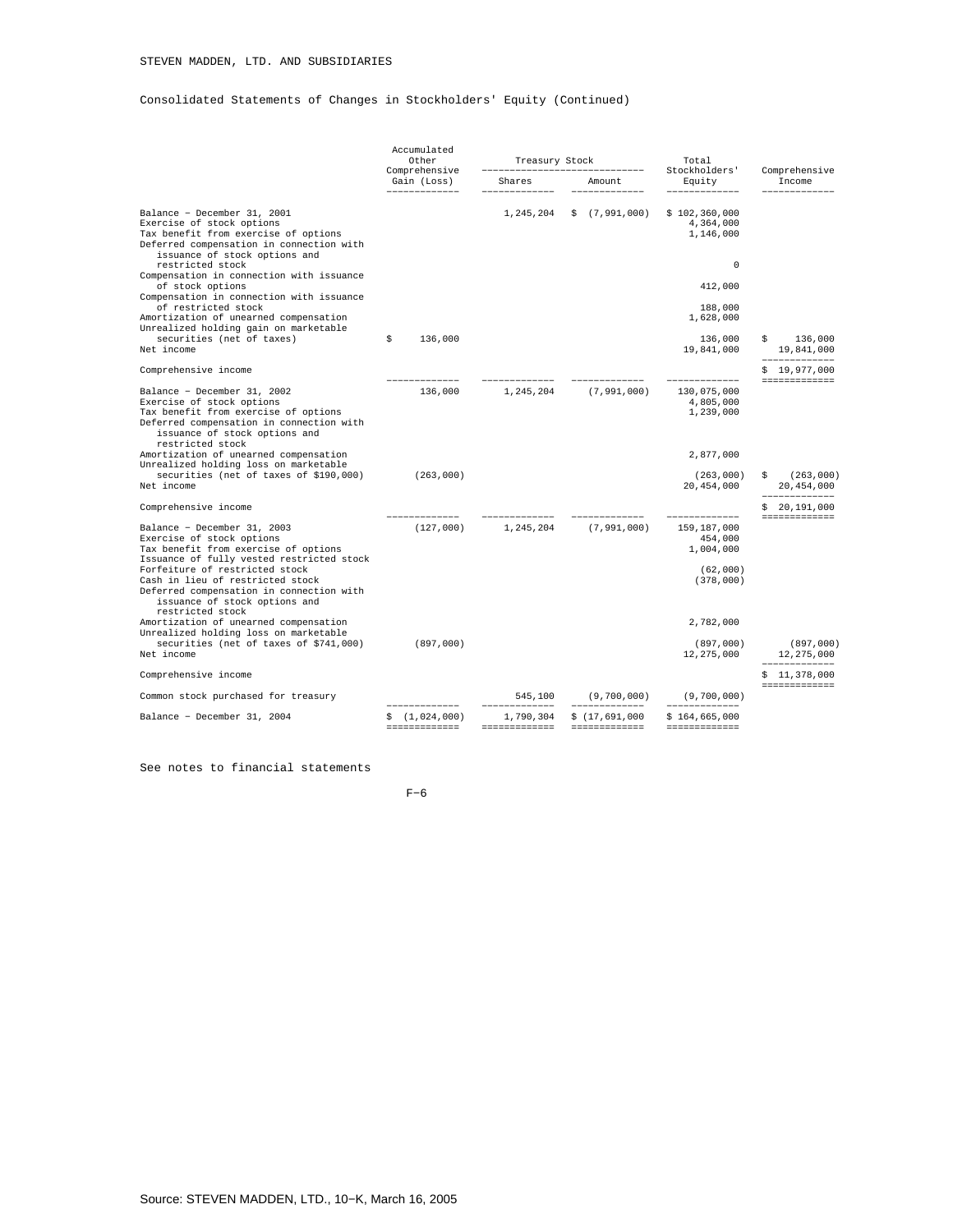# Consolidated Statements of Cash Flows

|                                                                        | 2004                         | --------------------------------------<br>2003 000                                                                                                                                                                                                    | 2002<br>____________         |
|------------------------------------------------------------------------|------------------------------|-------------------------------------------------------------------------------------------------------------------------------------------------------------------------------------------------------------------------------------------------------|------------------------------|
| Cash flows from operating activities:                                  |                              |                                                                                                                                                                                                                                                       |                              |
| Net income<br>Adjustments to reconcile net income to net cash provided |                              | $$12,275,000 \t$20,454,000 \t$19,841,000$                                                                                                                                                                                                             |                              |
| by operating activities:<br>Equity-based compensation                  |                              | $2,719,000$ $2,877,000$ $2,228,000$                                                                                                                                                                                                                   |                              |
| Depreciation and amortization                                          |                              |                                                                                                                                                                                                                                                       |                              |
| Deferred taxes                                                         |                              | $\begin{array}{cccc} 5\,,063\,,000 & \phantom{-}4\,,743\,,000 & \phantom{-}3\,,706\,,000 \\ (227\,,000) & \phantom{-}(1\,,978\,,000) & \phantom{-}(1\,,090\,,000) \\ 1\,,004\,,000 & \phantom{-}1\,,239\,,000 & \phantom{-}1\,,146\,,000 \end{array}$ |                              |
| Tax benefit from exercise of options                                   |                              |                                                                                                                                                                                                                                                       |                              |
| Provision for doubtful accounts and chargebacks                        |                              |                                                                                                                                                                                                                                                       |                              |
| Deferred rent expense                                                  |                              |                                                                                                                                                                                                                                                       |                              |
| Realized gain on sale of marketable securities<br>Changes in:          |                              | $(32,000)$ $(136,000)$ $(66,000)$                                                                                                                                                                                                                     |                              |
| Accounts receivable                                                    |                              |                                                                                                                                                                                                                                                       |                              |
| Due from factor                                                        |                              |                                                                                                                                                                                                                                                       |                              |
| Inventories                                                            |                              | $\begin{array}{cccc} 876\,,000 & (1\,,196\,,000) & (1\,,207\,,000) \\ (5\,,416\,,000) & (6\,,583\,,000) & 79\,,000 \\ (10\,,526\,,000) & (4\,,413\,,000) & (3\,,627\,,000) \end{array}$                                                               |                              |
| Prepaid expenses, prepaid taxes, deposits and other                    |                              |                                                                                                                                                                                                                                                       |                              |
| assets                                                                 |                              | 3,507,000 (5,535,000) 7,046,000<br>2,870,000 206,000 (1,556,000)<br>(47,000) (2,234,000) 2,289,000                                                                                                                                                    |                              |
| Accounts payable and accrued expenses                                  |                              |                                                                                                                                                                                                                                                       |                              |
| Accrued incentive compensation                                         |                              | ————————————                                                                                                                                                                                                                                          | ____________                 |
| Net cash provided by operating activities                              |                              | 12,863,000 7,903,000 29,593,000<br>____________                                                                                                                                                                                                       | -------------                |
| Cash flows from investing activities:                                  |                              |                                                                                                                                                                                                                                                       |                              |
| Purchase of property and equipment                                     |                              | $(7, 387, 000)$ $(6, 061, 000)$ $(5, 072, 000)$                                                                                                                                                                                                       |                              |
| Purchases of marketable securities                                     |                              | $(27, 779, 000)$ $(47, 059, 000)$ $(26, 349, 000)$                                                                                                                                                                                                    |                              |
| Maturity/sale of marketable securities                                 | ____________                 | $9,708,000$ 36,785,000 4,041,000                                                                                                                                                                                                                      | -------------                |
| Net cash (used in) investing activities                                | ____________                 | $(25, 458, 000)$ $(16, 335, 000)$ $(27, 380, 000)$<br>_____________                                                                                                                                                                                   | ____________                 |
| Cash flows from financing activities:                                  |                              |                                                                                                                                                                                                                                                       |                              |
| Proceeds from exercise of stock options                                |                              |                                                                                                                                                                                                                                                       |                              |
| Cash in lieu of restricted stock                                       |                              |                                                                                                                                                                                                                                                       |                              |
| Common stock purchased for treasury                                    | (9, 700, 000)                |                                                                                                                                                                                                                                                       |                              |
| Payments of lease obligations                                          |                              | $\begin{array}{cccc} 454\,, 000 & \quad & 4\,, 805\,, 000 & \quad & 4\,, 364\,, 000 \\ (378\,, 000) & \quad & 0 & \quad & 0 \\ (9\,, 700\,, 000) & \quad & 0 & \quad & 0 \\ (1\,, 000) & \quad & (13\,, 000) & \quad & (43\,, 000) \end{array}$       |                              |
| Net cash (used in) provided by financing                               |                              |                                                                                                                                                                                                                                                       |                              |
| activities                                                             |                              | $(9,625,000)$ $4,792,000$ $4,321,000$                                                                                                                                                                                                                 | ____________                 |
| Net (decrease) increase in cash and cash equivalents                   |                              |                                                                                                                                                                                                                                                       |                              |
| Cash and cash equivalents - beginning of year                          | _____________                | $(22, 220, 000)$ $(3, 640, 000)$ $6, 534, 000$<br>53,073,000 56,713,000 50,179,000                                                                                                                                                                    | ------------                 |
| Cash and cash equivalents - end of year                                | \$30,853,000<br>============ | \$53,073,000<br>============                                                                                                                                                                                                                          | \$56,713,000<br>============ |
| Supplemental disclosures of cash flow information:                     |                              |                                                                                                                                                                                                                                                       |                              |
| Cash paid during the year for:                                         |                              |                                                                                                                                                                                                                                                       |                              |
| Interest                                                               | 68,000<br>Ş                  | 54,000<br>\$                                                                                                                                                                                                                                          | 16,000<br>Ş                  |
| Income taxes                                                           | \$<br>5,855,000              | \$18,700,000                                                                                                                                                                                                                                          | 6,552,000<br>S               |
|                                                                        |                              |                                                                                                                                                                                                                                                       |                              |

Year Ended December 31,

See notes to financial statements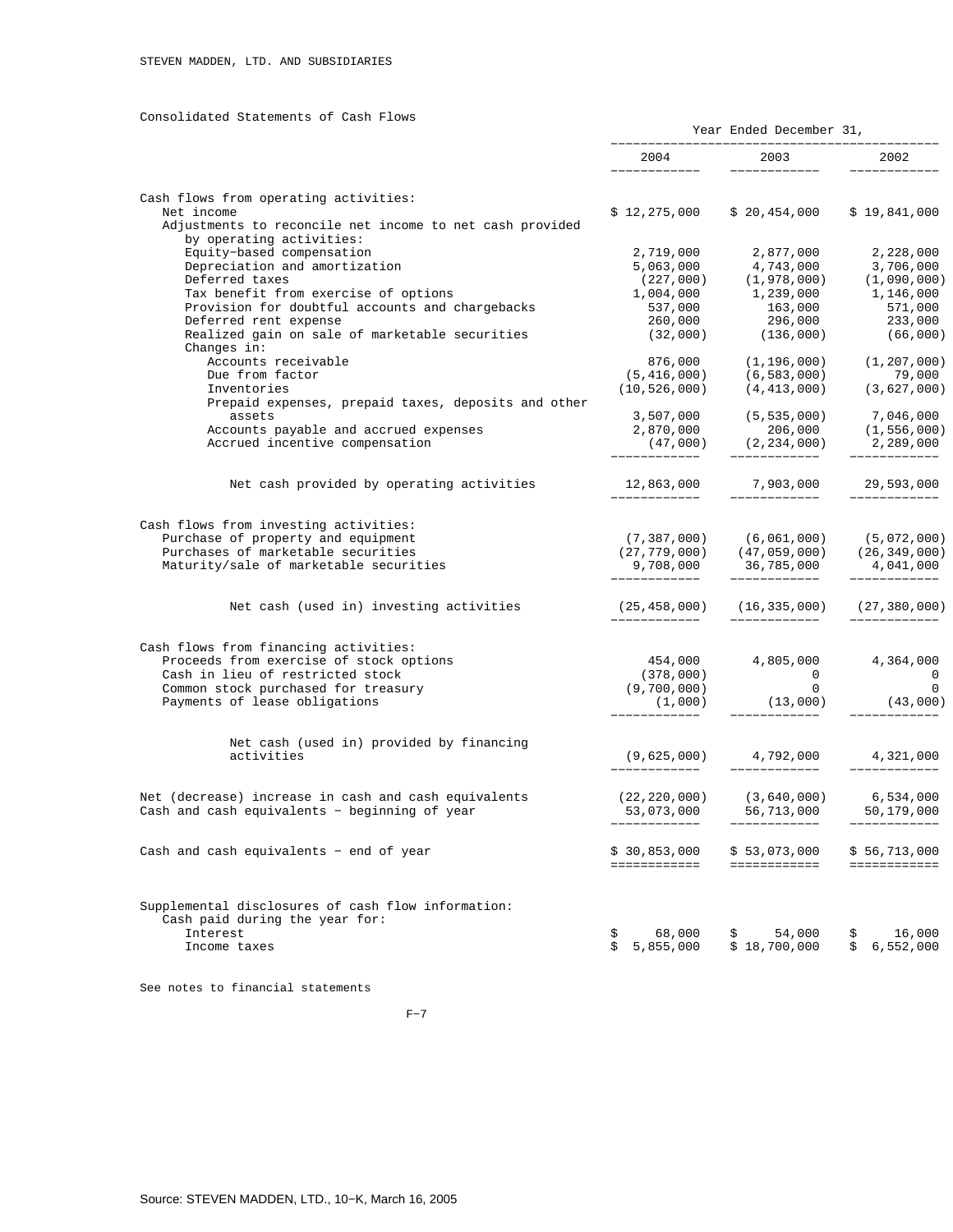#### NOTE A − SUMMARY OF SIGNIFICANT ACCOUNTING POLICIES

[1] Organization:

 Steven Madden, Ltd., a Delaware corporation, designs and sources women's, girl's and men's shoes, for sale through its wholesale and retail channels under the Steve Madden, Steven, Stevies, Madden Mens, Lei (under license), Candie's (under license) and Unionbay (under license) brand names. Revenue is generated predominately through the sale of the Company's brand name merchandise and certain licensed products. At December 31, 2004 and 2003, the Company operated 91 and 83 retail stores (including its website as a store), respectively. Such revenue is subject to seasonal fluctuations. See Note K for operating segment information.

[2] Principles of consolidation:

 The consolidated financial statements include the accounts of Steven Madden, Ltd. and its wholly owned subsidiaries Steven Madden Retail, Inc., Diva Acquisition Corp., Adesso−Madden, Inc., Unionbay Men's Footwear, Inc. and Stevies, Inc. (collectively referred to as the "Company"). All significant intercompany balances and transactions have been eliminated.

[3] Use of estimates:

 The preparation of financial statements in conformity with accounting principles generally accepted in the United States of America requires management to make estimates and assumptions that affect the reported amounts of assets and liabilities and disclosure of contingent assets and liabilities at the date of the financial statements and the reported amounts of revenue and expenses during the reporting period. Actual results could differ from those estimates.

[4] Cash equivalents:

 Cash equivalents at December 31, 2004 and 2003, amounted to approximately \$16,428,000 and \$44,829,000, respectively, and consist of money market accounts, certificates of deposit and commercial paper. The Company considers all highly liquid instruments with an original maturity of three months or less when purchased to be cash equivalents.

[5] Marketable securities:

 Marketable securities consist primarily of corporate bonds, U.S. treasury notes and government asset−backed securities with maturities greater than three months and up to five years at the time of purchase and marketable equity securities. These securities, which are classified as available for sale, are carried at fair value, with unrealized gains and losses net of any tax effect, are reported in stockholders' equity as accumulated other comprehensive income, and are held at an investment bank with the schedule of maturities at December 31, 2004 as follows: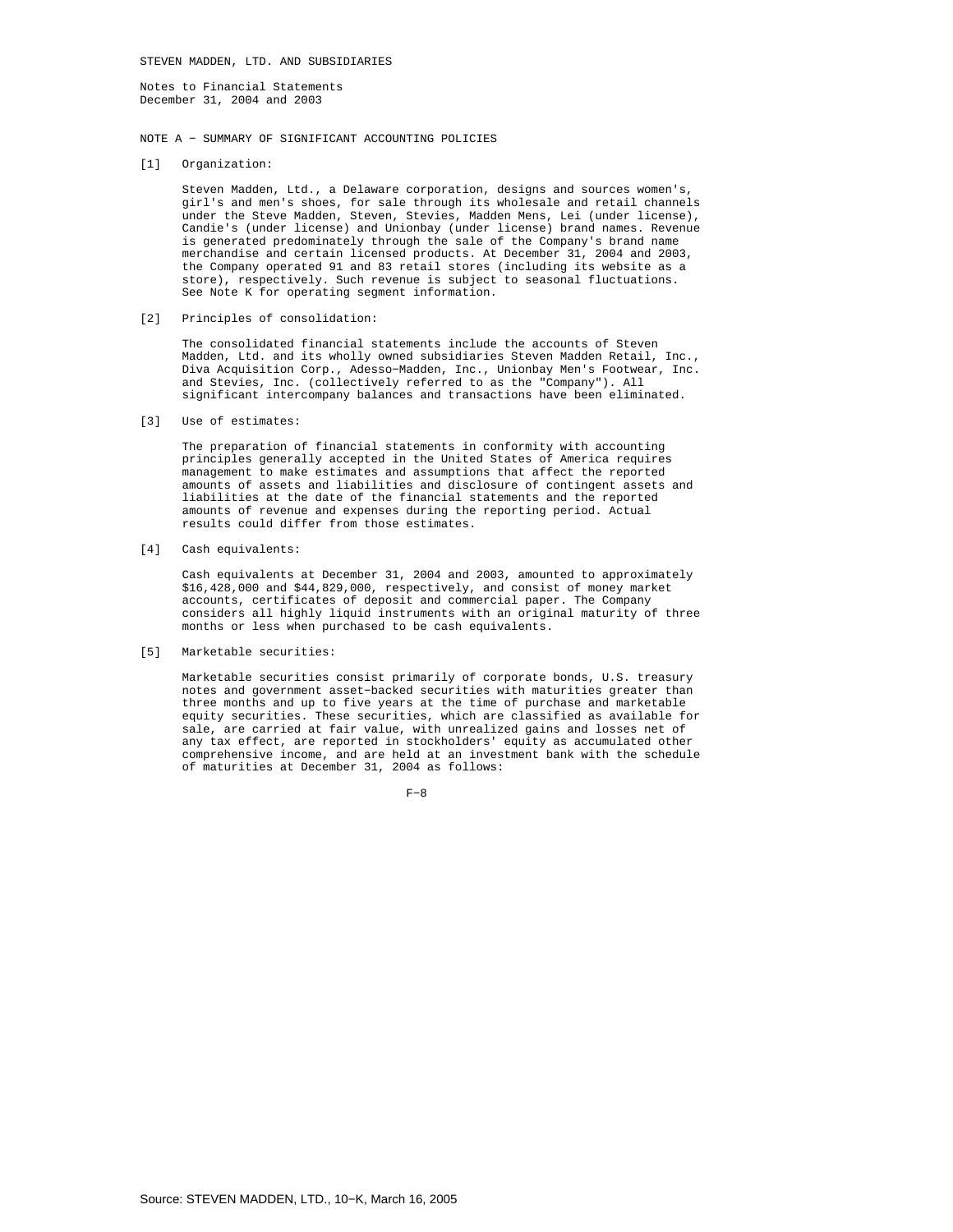# NOTE A − SUMMARY OF SIGNIFICANT ACCOUNTING POLICIES (CONTINUED)

|                                | Maturities     |            |    |                   |
|--------------------------------|----------------|------------|----|-------------------|
|                                | 1 Year or Less |            |    | $1$ to 5<br>Years |
| Schedule of maturities:        |                |            |    |                   |
| Municipal bonds                | \$             | 1,029,000  | \$ | 19,205,000        |
| US Government and Federal      |                |            |    |                   |
| agency bonds                   |                | 4,523,000  |    | 6.657.000         |
| Corporate bonds (domestic)     |                | 1,992,000  |    | 10,478,000        |
| Corporate bonds(international) |                | 1,018,000  |    |                   |
|                                |                |            |    |                   |
|                                |                | 8,562,000  |    | 36,340,000        |
| Marketable equity securities   |                | 4,222,000  |    |                   |
|                                | Ŝ              | 12,784,000 | Ŝ  | 36,340,000        |
|                                |                |            |    |                   |

#### [6] Inventories:

 Inventories, which consist of finished goods, are stated at the lower of cost (first−in, first−out method) or market.

# [7] Property and equipment:

 Property and equipment are stated at cost less accumulated depreciation and amortization. Depreciation is computed utilizing the straight−line method based on estimated useful lives ranging from three to ten years. Leasehold improvements are amortized utilizing the straight−line method over the shorter of their estimated useful lives or the remaining lease term. Depreciation and amortization include amounts relating to property and equipment under capital leases.

 Impairment losses are recognized for long−lived assets, including certain intangibles, used in operations when indicators of impairment are present and the undiscounted cash flows estimated to be generated by those assets are not sufficient to recover the assets' carrying amount. Impairment losses are measured by comparing the fair value of the assets to their carrying amount. No impairment losses have been incurred for the years presented.

[8] Cost in excess of fair value of net assets acquired:

 Cost in excess of fair value of net assets acquired relates to two acquisitions, and through December 31, 2001 was being amortized over 20 years.

 During 2002, the Company adopted SFAS No. 142, "Goodwill and Other Intangible Assets" ("FAS 142"). Amortization of indefinite lived intangible assets was no longer allowed under FAS 142, however these identified assets are subject to annual impairment tests. The Company has determined that such goodwill is allocable to the wholesale segment and the carrying amount of these assets is not impaired at December 31, 2004.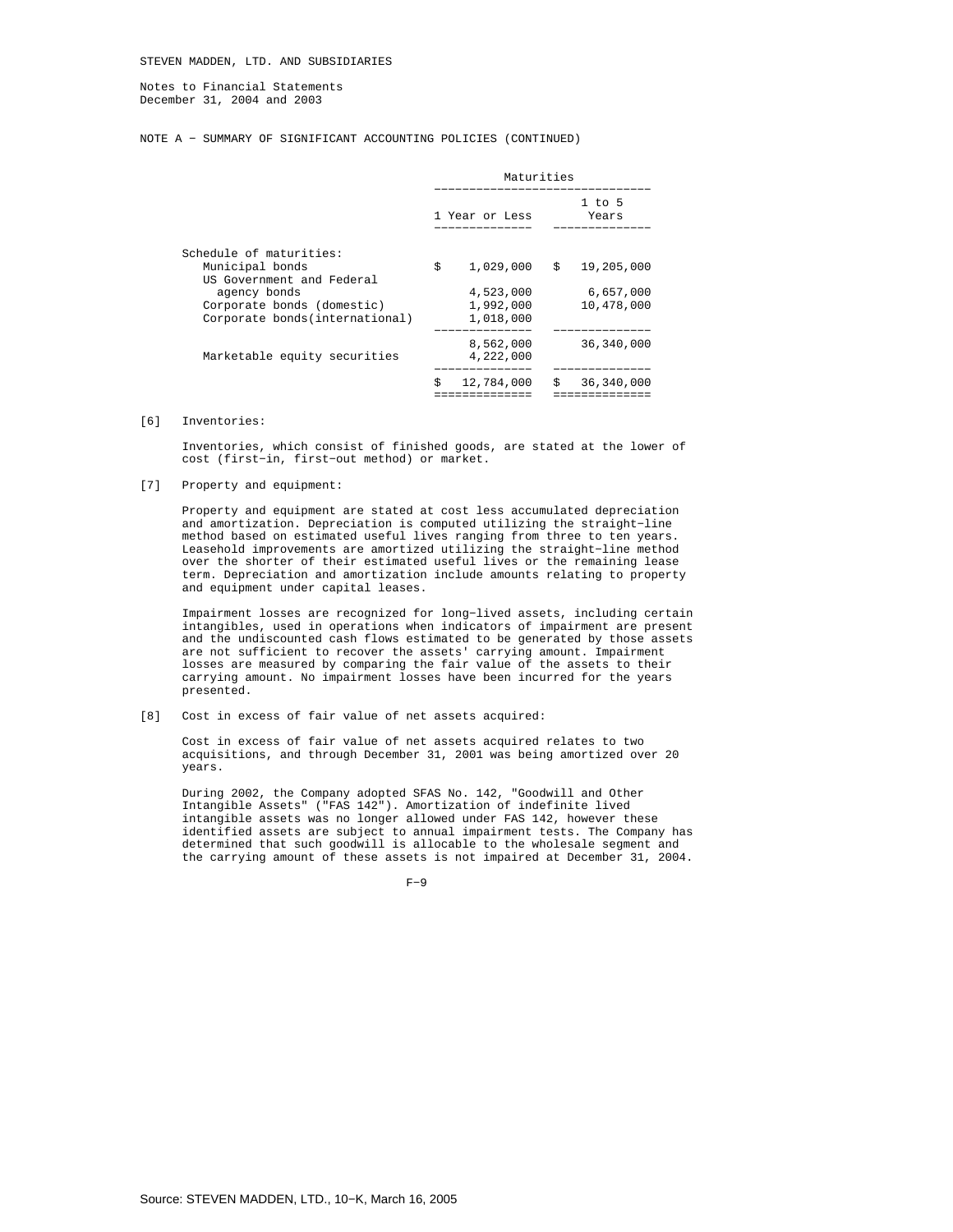[9] Net income per share:

 Basic income per share is based on the weighted average number of common shares outstanding during the year. Diluted income per share reflects the potential dilution assuming common shares were issued upon the exercise of outstanding in−the−money options and the proceeds (including the amount of compensation cost, if any, attributed to future services and not yet recognized and the amount of tax benefits, if any, that would be credited to additional paid−in capital assuming exercise of the options) thereof were used to purchase treasury stock at the average market price during the period. For the years ended December 31, 2004 and 2003, options exercisable into approximately 1,252,000 and 100,000 shares of common stock, respectively, have not been included in the calculation of diluted income per share as the result would have been antidilutive.

[10] Advertising costs:

 The Company expenses costs of print, radio and billboard advertisements as of the first date the advertisements take place. Advertising expense included in operating expenses amounted to approximately  $$8,993,000$  in 2004, \$7,666,000 in 2003 and \$7,451,000 in 2002.

[11] Fair value of financial instruments:

 The carrying value of the Company's financial instruments approximates fair value due to their short−term nature or their underlying terms. Marketable securities are carried at quoted market prices which represent fair value.

[12] Stock−based compensation:

 At December 31, 2004, the Company had various stock option plans, which are described more fully in Note D. The Company has elected to continue to follow the intrinsic value method in accounting for its stock−based employee compensation arrangements. The following table illustrates the effect on net income and earnings per share if the company had applied the fair value recognition provisions of SFAS No. 123 to stock−based employee compensation.

|                                                                                     | Year Ended December 31, |                            |              |                                 |    |                            |  |
|-------------------------------------------------------------------------------------|-------------------------|----------------------------|--------------|---------------------------------|----|----------------------------|--|
|                                                                                     |                         | 2004                       |              | 2003                            |    | 2002                       |  |
| Reported net income<br>Stock-based employee compensation                            |                         |                            |              |                                 |    | 19,841,000                 |  |
| included in reported net income, net<br>of tax<br>Stock-based employee compensation |                         | 623,000                    |              | 412,000                         |    | 932,000                    |  |
| determined under the fair value<br>based method, net of tax                         |                         |                            |              | $(3, 861, 000)$ $(2, 838, 000)$ |    | (2,663,000)                |  |
| Pro forma net income                                                                | \$                      | 9,037,000<br>============= | $\mathsf{S}$ | 18,028,000<br>==============    |    | \$18,110,000<br>========== |  |
| Basic income per share:                                                             |                         |                            |              |                                 |    |                            |  |
| As reported                                                                         | \$                      | 0.93                       | \$           | 1.58                            | \$ | 1.58                       |  |
| Pro forma                                                                           | Ś                       | 0.69                       | Ś            | 1.39                            | Ś  | 1.44                       |  |
| Diluted income per share:                                                           |                         |                            |              |                                 |    |                            |  |
| As reported                                                                         | \$                      | 0.86                       | \$           | 1.45                            | \$ | 1.45                       |  |
| Pro forma                                                                           | \$                      | 0.64                       | \$           | 1.28                            | Ś  | 1.32                       |  |
|                                                                                     |                         |                            |              |                                 |    |                            |  |

F−10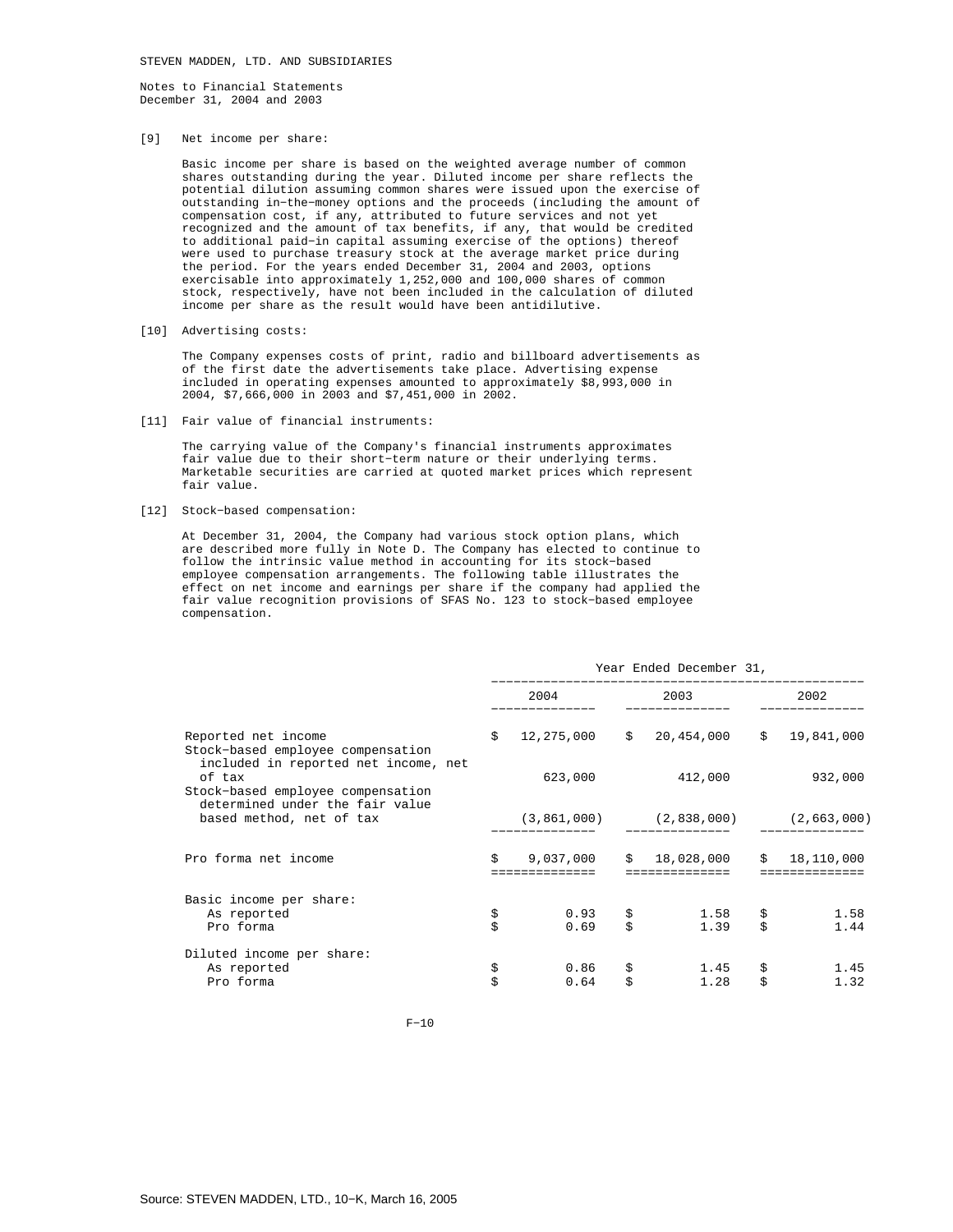### NOTE A − SUMMARY OF SIGNIFICANT ACCOUNTING POLICIES (CONTINUED)

 The weighted average fair value of options granted in 2004, 2003 and 2002 was approximately \$9.77, \$10.62 and \$10.60, respectively, using the Black−Scholes option−pricing model with the following assumptions:

|                         | 2004 | 2003                                                 | 2002 |
|-------------------------|------|------------------------------------------------------|------|
|                         |      |                                                      |      |
| Volatility              | 65%  | 71%                                                  | 73%  |
| Risk free interest rate |      | $3.32\% - 3.51\% - 2.18\% - 3.0\% - 2.60\% - 4.15\%$ |      |
| Expected life in years  |      |                                                      |      |
| Dividend yield          |      |                                                      |      |

# [13] Revenue recognition:

 The Company recognizes revenue on wholesale sales when products are shipped which, pursuant to the Company's standard terms of FOB warehouse, is when title passes to the customer. Allowances for anticipated discounts and allowances are recognized when sales are recorded. Customers retain the right to replacement of the product for poor quality or improper or short shipments, which have historically been immaterial. Retail sales are recognized when the payment is received from customers and are recorded net of returns. The Company earns commission income as a buying agent through its Adesso−Madden Division by arranging to produce private label shoes to the specifications of its clients. Commission revenue is recognized as earned when title of product transfers from the manufacturer to the customer and is recorded on a net basis.

 The Company licenses its Steve Madden trademark for use in connection with the manufacturing, marketing and sale of outerwear, belts, sunglasses, eyewear and hosiery. Each license agreement requires the licensee to pay to the Company a royalty based on net sales, a minimum royalty in the event that specified net sales targets are not achieved and a percentage of sales for advertising of the Steve Madden brand. Licensing revenue is recognized on the basis of net sales reported by the licensees or, if greater, minimum guaranteed royalties when received and earned. In substantially all of our license agreements, the minimum guaranteed royalty is earned and payable (due in advance on the first day of the quarter) on a quarterly basis.

# [14] Sales Deductions:

 The Company supports retailers' initiatives to maximize the sales of the Company's products on the retail floor by subsidizing the co−op advertising programs of such retailers, providing such retailers with inventory markdown allowances and participating in various other marketing initiatives of such retailers. Such expenses are reflected in the financial statements as deductions to net sales. For the years ended December 31, 2004 and 2003 the total deduction to net sales for these expenses was \$30,027,000 and \$27,859,000 respectively.

[15] Cost of sales:

 All costs incurred to bring finished products to our warehouse are included in the cost of sales line item of the Company's Consolidated Statements of Income. These include purchase commissions, letter of credit fees, FOB costs, sample expenses, custom duty, inbound freight, labels and product packaging. All warehouse and distribution costs are included in the operating expenses line item of the Company's Consolidated Statements of Income. The Company classifies all shipping costs to customers as operating expenses. The Company's gross margins may not be comparable to other companies in the industry because some companies may include warehouse and distribution costs, as well as sample costs, as a component of cost of sales, while other companies may include them in operating expenses.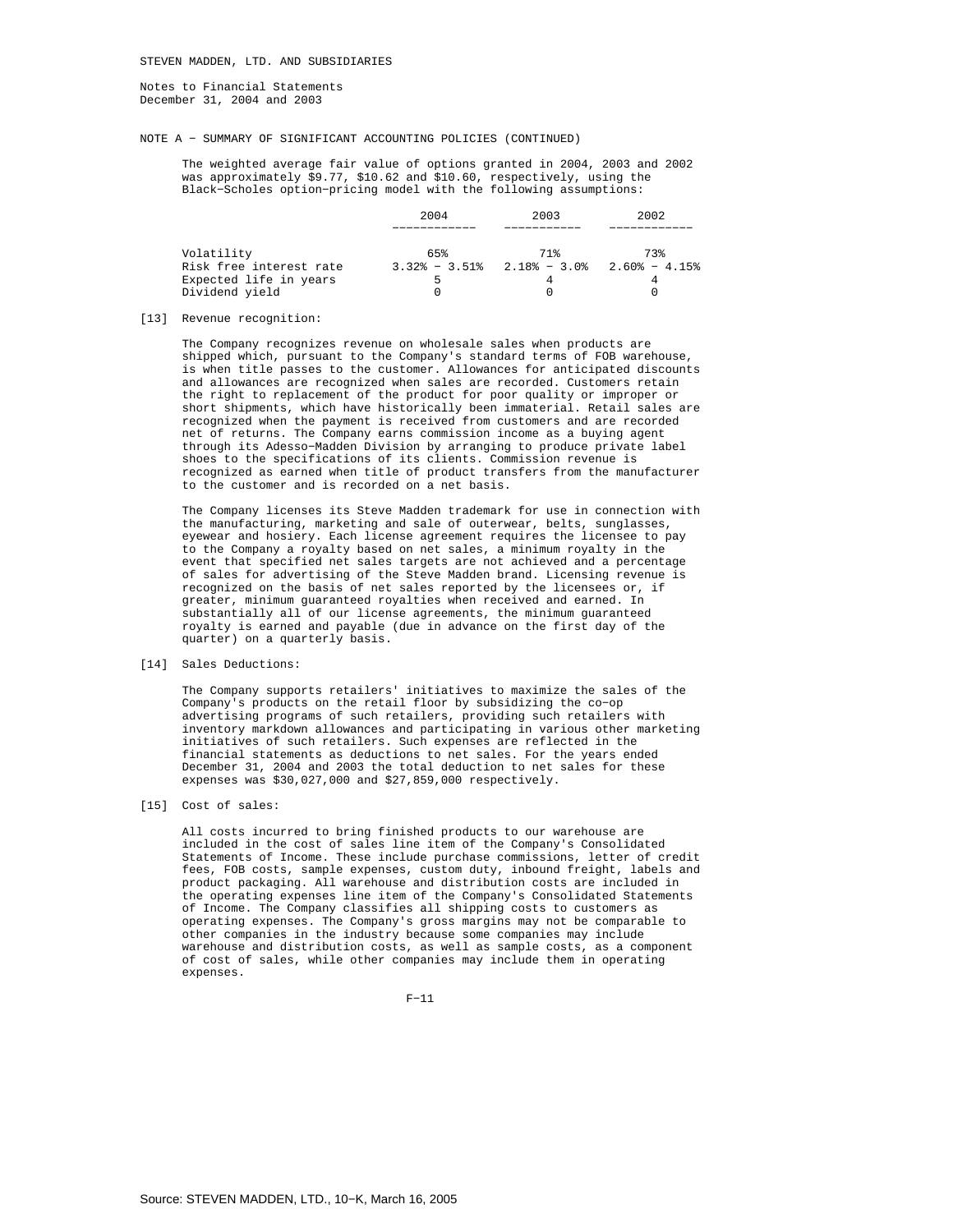### NOTE A − SUMMARY OF SIGNIFICANT ACCOUNTING POLICIES (CONTINUED)

[16] Warehouse and Shipping Costs:

 The Company includes all warehouse and distribution costs, including internal transfer costs, in the Operating Expenses line in the Consolidated Statements of Income. For the years ended December 31, 2004 and 2003, the total Warehouse and Distribution Costs included in Operating Expenses was \$5,819,000, and \$3,510,000 respectively. The Company's standard terms of sales are "FOB Steve Madden warehouse" and thus the Company's wholesale customers absorb most shipping costs. Shipping costs to wholesale customers incurred by the Company are not considered significant and are included in the Operating Expense line in the Consolidated Statements of Income.

[17] Impairment of long−lived assets:

 During fiscal 2002, the Company adopted SFAS No. 144, "Accounting for the Impairment or Disposal of Long−Lived Assets" ("FAS 144"). If facts and circumstances indicate that the Company's long−lived assets might be impaired, the estimated future undiscounted cash flows associated with the long−lived asset would be compared to its carrying amounts to determine if a write−down to fair value is necessary. If a write−down is required, the amount is determined by estimation of the present value of net discounted cash flows in accordance with FAS 144.

[18] 401(k) Plan:

 The Company maintains a tax−qualified, 401(k) plan which is available to each of the Company's eligible employees who elect to participate after meeting certain length−of−service requirements. The Company makes discretionary matching contributions of 25% of employees' contributions up to a maximum of 6% of employees' compensation, which vest to the employees over a period of time. Total matching contributions to the plan for 2004, 2003 and 2002 were approximately \$187,000, \$162,000 and \$142,000, respectively.

[19] Recently issued accounting standards:

 In December 2004, the Financial Accounting Standards Board ("FASB") issued Statement of Financial Accounting Standards No. 123R, "Share−Based Payment" ("SFAS 123R"), which replaces SFAS No. 123, "Accounting for Stock−Based Compensation," and supercedes APB Opinion No. 25, "Accounting for Stock Issued to Employees." This statement requires that all share−based payments to employees be recognized in the financial statements based on their fair values on the date of grant. The Company currently uses the intrinsic value method to measure compensation expense for stock−based awards. Note A(12) entitled Stock−based compensation provides a pro forma net income and earnings per share as if the Company had used a fair−value based method provided by SFAS 123R to measure stock−based compensation for 2004, 2003 and 2002. The Company is required to adopt SFAS 123R in the third quarter of 2005. The Company is evaluating the requirements of SFAS 123R and expects that its adoption will have a material impact on the Company's results of operations and earnings per share.

 In November of 2004, the FASB issued SFAS No. 151, "Inventory Costs," which amends the guidance in ARB No. 43, Chapter 4, "Inventory Pricing," to clarify the accounting for abnormal amounts of idle facility expense, freight, handling costs and wasted material (spoilage). This statement requires that those items be recognized as current−period charges regardless of whether they meet the criterion of "so abnormal" as stated in ARB No. 43. Additionally, SFAS 151 requires that allocation of fixed production overheads to the costs of conversion be based on the normal capacity of the production facilities. The Company is required to adopt the provision of SFAS No. 151 in the first quarter of 2006. The Company does not expect SFAS 151 to have a material impact on its consolidated results of operation or financial condition.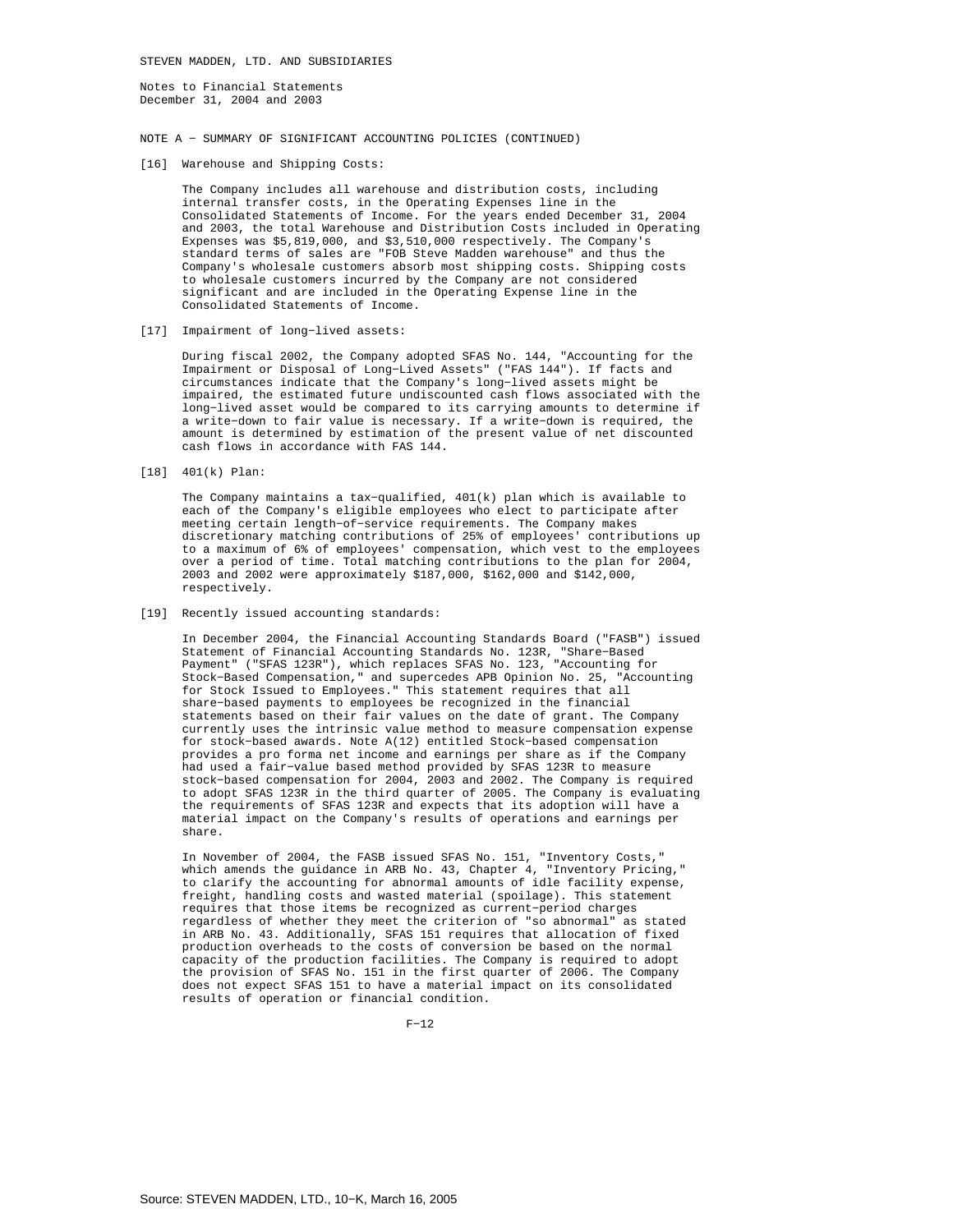# NOTE A − SUMMARY OF SIGNIFICANT ACCOUNTING POLICIES (CONTINUED)

 In December of 2004, the FASB issued SFAS No. 153, "Exchanges of Nonmonetary Assets − An Amendment of APB Opinion No. 29" (SFAS 153). SFAS 153 eliminates the exception for nonmonetary exchanges of similar productive assets and replaces it with a general exception for exchanges of nonmonetary assets that do not have commercial substance. SFAS 153 is effective for fiscal years beginning after June 15, 2005 and is required to be adopted by the Company in the first quarter of 2006. The Company does not believe that the adoption of SFAS 153 will have a material impact on the Company's consolidated results of operation or financial condition.

 FASB Interpretation No. 46, "Consolidation of Variable Interest Entities" (FIN No. 46) was originally issued in January 2003 and was subsequently revised in December 2003. FIN No. 46 attempts to clarify the application of Accounting Research Bulletin No. 51 "Consolidated Financial Statements," to certain entities in which equity investors do not have the characteristics of a controlling financial interest or do not have sufficient equity at risk for the entity to finance its activities without additional subordinated financial support. The Company does not believe that it has any involvement with variable interest entities that are required to be consolidated under FIN No. 46.

NOTE B − PROPERTY AND EQUIPMENT

 The major classes of assets and accumulated depreciation and amortization are as follows:

|                                                                                                   |                                                   | December 31,                                      |  |  |
|---------------------------------------------------------------------------------------------------|---------------------------------------------------|---------------------------------------------------|--|--|
|                                                                                                   | 2004                                              | 2003                                              |  |  |
| Leasehold improvements<br>Machinery and equipment<br>Furniture and fixtures<br>Computer equipment | \$27,754,000<br>799,000<br>4,673,000<br>5,043,000 | \$22,005,000<br>730,000<br>3,885,000<br>4,767,000 |  |  |
| Less accumulated depreciation and amortization                                                    | 38,269,000<br>(17.554.000)                        | 31,387,000<br>(12, 996, 000)                      |  |  |
| Property and equipment - net                                                                      | \$20,715,000                                      | \$18,391,000                                      |  |  |

# NOTE C − DUE FROM FACTOR

Under the terms of its factoring agreement, as amended, the Company may request advances from the factor up to 80% of aggregate receivables purchased by the factor at an interest rate of prime minus 2%. The Company also pays a fee equal to 0.45% of the gross invoice amount of each receivable purchased. In addition, the factor charges an annual unused line fee of .25% of the average daily unused portion of the Company's \$15,000,000 credit line. The Company sells and assigns a substantial portion of its receivables, principally without recourse, to the factor. At December 31, 2004 and 2003, \$295,000 and \$512,000 of factored receivables, respectively, were sold by the Company with recourse. The factor assumes the credit risk of all assigned accounts approved by it, but maintains liens on all inventory, trade receivables (whether or not assigned) and the goods represented thereby.

A "factored" sale (whether "with" or "without" recourse) is substantially the same as a non−factored sale and the Company accounts for its factored sales/receivables in the same manner as our non−factored sales/receivables. The factor services the collection of the Company's accounts receivable. Funds collected by the factor are applied against advances owed to the factor (if any), and the balance is due and payable to the Company, net of any fees. The allowance against "due from factor" is an estimated provision for markdowns, allowances, discounts, advertising and other deductions that customers may deduct against their payments.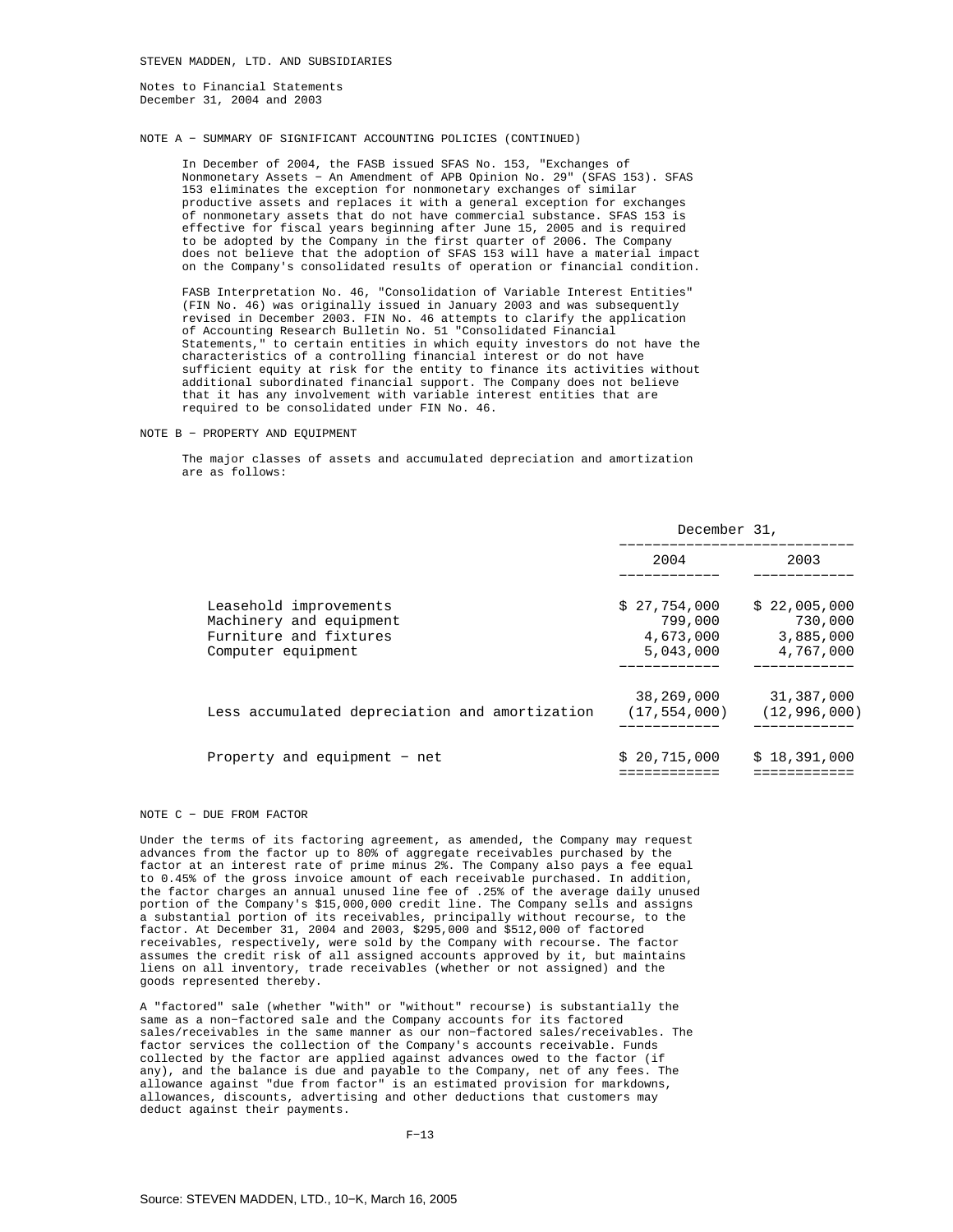NOTE D − STOCK OPTIONS

The Company has established various stock option plans under which options to purchase shares of common stock may be granted to employees, directors, officers, agents, consultants and independent contractors. The plans provide that the option price shall not be less than the fair market value of the common stock on the date of grant and that no portion of the option may be exercised beyond ten years from that date. No incentive stock option can be granted and exercised beyond five years to a stockholder owning 10% or more of the Company's outstanding common stock. Options granted under the plans during the three years ended December 31, 2004 vest on the date of grant or up to three years from such date.

The Company has several stock option plans. The 1993 Incentive Stock Option Plan, The 1995 Stock Plan, The 1996 Stock Plan and The 1997 Stock Plan provide for options to be granted to employees and directors.

The 1993 Incentive Stock Option Plan expired in 2003.

In June 1999, the Company adopted The 1999 Stock Plan which authorized the issuance of up to 400,000 shares. In May 2000, the stockholders approved an amendment to this Plan to increase the maximum number of shares to be issued under the Plan to 975,000 shares. In July 2001, the stockholders approved an amendment to this Plan to increase the maximum number of shares to be issued under the Plan to 1,600,000 shares. In May 2002, the stockholders approved a further amendment to this Plan to increase the maximum number of shares to be issued under the Plan to 2,280,000. In 2003, the stockholders approved a further amendment to this Plan to increase the maximum number of shares to be issued under the Plan to 2,920,000. In May of 2004, the stockholders approved a further amendment to this Plan to increase the maximum number of shares to be issued under the plan to 3,220,000. Terms of the 1999 Stock Plan are not materially different from the various existing stock option plans.

Through December 31, 2004, 3,011,000 options had been granted under The 1999 Stock Plan, as amended, and as of such date, 209,000 shares were available for grant.

In connection with the amended employment agreement of the former Chief Executive Officer ("CEO"), who is now the Company's Creative and Design Chief, the Company issued options to purchase 500,000 shares of its common stock. The options, which vested in August 1998, have an exercise price of \$3.31 and are exercisable over 10 years expiring in March 2005. Unearned compensation was recorded in the amount of \$1,345,000, which represented the difference between the exercise price and the fair value of the stock on the date of grant, and was classified as a component of stockholders' equity. Through December 31, 2003, the unearned compensation was being amortized over the ten−year term of the amended agreement. During the year ended December 31, 2004, the Company reevaluated its policy on amortizing unearned compensation relating to the issuance of stock options. The Company concluded that deferred compensation was to be amortized over the shorter of the vesting period of the option or the term of the employment agreement. Accordingly, the balance in unearned compensation was expensed this year resulting in a charge to operations of \$512,000 in 2004. \$128,000 was charged to operations for each of the years ended December 31, 2003 and 2002.

In connection with the Chief Operating Officer's employment agreement (the "COO Agreement"), the Company issued options to purchase 75,000 shares of its common stock. The options, which vested quarterly through December 31, 2001, have an exercise price of \$8.00. The market value of the stock on the date of grant was \$18.80 per share. Unearned compensation was recorded in the amount of \$810,000, which represented the difference between the exercise price and the fair value of the stock on the date of grant, and was classified as a component of stockholders' equity. The unearned compensation was amortized over the two−year term of the employment agreement. Accordingly, \$405,000 has been charged to operations in each year 2002 and 2001. As an amendment to the COO Agreement dated July 1, 2002, the Company issued 20,000 restricted shares of its common stock, which vest quarterly through January 1, 2005. The market value of the stock on the date of grant was \$18.74 per share. Unearned compensation was recorded in the amount of \$375,000 and is classified as a component of stockholders' equity. The unearned compensation is being amortized over the vesting period of the stock. Accordingly, \$150,000 and \$225,000 have been charged to operations in 2004 and 2003, respectively.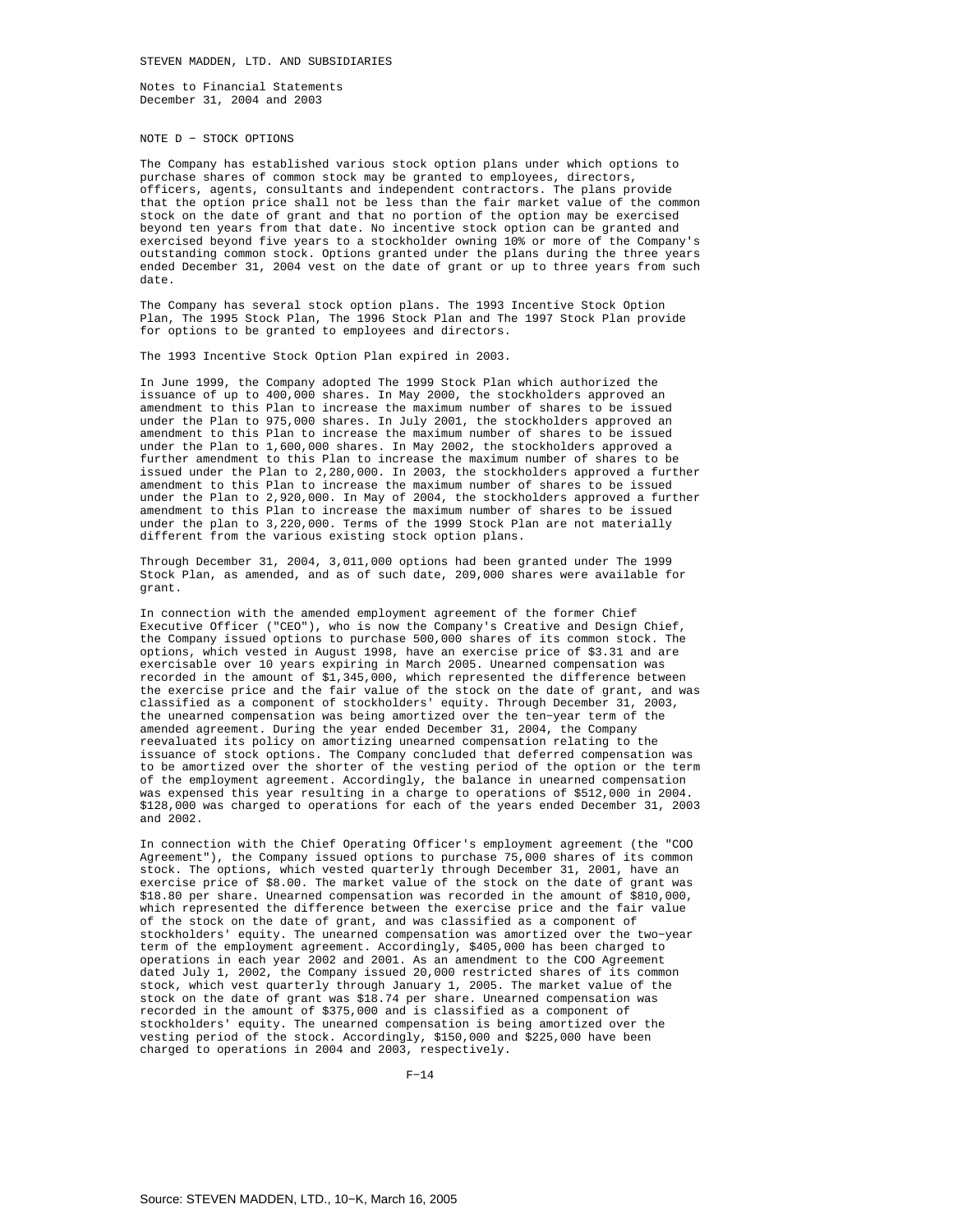# NOTE D − STOCK OPTIONS (CONTINUED)

Activity relating to stock options granted under the Company's plans and outside the plans during the three years ended December 31, 2004 is as follows:

|                                                               | 2004                                          |    |                                          | 2003                                          |    | 2002                                     |                                               |    |                                          |
|---------------------------------------------------------------|-----------------------------------------------|----|------------------------------------------|-----------------------------------------------|----|------------------------------------------|-----------------------------------------------|----|------------------------------------------|
|                                                               | Number<br>of Shares                           |    | Weighted<br>Average<br>Exercise<br>Price | Number of<br>Shares                           |    | Weighted<br>Average<br>Exercise<br>Price | Number of<br>Shares                           |    | Weighted<br>Average<br>Exercise<br>Price |
| Outstanding at January 1<br>Granted<br>Exercised<br>Cancelled | 2,274,000<br>380,000<br>(129,000)<br>(12,000) | Ŝ. | 11.35<br>17.84<br>3.25<br>19.00          | 2,345,000<br>403,000<br>(443,000)<br>(31,000) | Ŝ. | 10.14<br>17.81<br>10.79<br>11.87         | 2,231,000<br>696,000<br>(567,000)<br>(15,000) | Ŝ. | 7.25<br>17.53<br>7.70<br>16.71           |
| Outstanding at December 31                                    | 2,513,000                                     |    | 12.71                                    | 2,274,000                                     |    | 11.35                                    | 2,345,000                                     |    | 10.14                                    |
| Exercisable at December 31                                    | 2,272,000<br>==========                       |    | 12.93                                    | 1,885,000<br>============                     |    | 10.33                                    | 1,813,000                                     |    | 8.01                                     |

The following table summarizes information about stock options at December 31, 2004:

|                         |                       | Options Outstanding                                                | Options Exercisable                   |                       |                                          |
|-------------------------|-----------------------|--------------------------------------------------------------------|---------------------------------------|-----------------------|------------------------------------------|
| Range of Exercise Price | Number<br>Outstanding | Weighted<br>Average<br>Remaining<br>Contractual Life<br>(in Years) | Weighted<br>Average<br>Exercise Price | Number<br>Exercisable | Weighted<br>Average<br>Exercise<br>Price |
| $$1.75$ to $$3.31$      | 720,000               | 1.2                                                                | \$2.44                                | 720,000               | \$2.44                                   |
| \$5.50 to \$7.00        | 81,000                | 2.4                                                                | 5.65                                  | 81,000                | 5.65                                     |
| \$8.00 to \$9.12        | 125,000               | 6.4                                                                | 8.97                                  | 125,000               | 8.97                                     |
| \$9.55 to \$12.00       | 24,000                | 6.6                                                                | 9.76                                  | 24,000                | 9.76                                     |
| \$13.50 to \$16.85      | 311,000               | 8.4                                                                | 14.17                                 | 261,000               | 14.29                                    |
| $$18.00$ to $$20.98$    | 1,252,000             | 7.9                                                                | 19.13                                 | 1,061,000             | 19.09                                    |
|                         |                       |                                                                    |                                       |                       |                                          |
|                         | 2,513,000             | 5.8                                                                | 12.71                                 | 2,272,000             | 12.13                                    |
|                         | .                     |                                                                    |                                       |                       |                                          |

The following table summarizes the amount of options authorized, the amount of options granted (net of expired or cancelled options) and the amount of options available for grant for each of the 1995 Plan, 1996 Plan, 1997 Plan and 1999 Plan:

|                                                | 1995 Plan | 1996 Plan | 1997 Plan | 1999 Plan |
|------------------------------------------------|-----------|-----------|-----------|-----------|
| Options authorized                             | 330,000   | 375,000   | 1,000,000 | 3,220,000 |
| Options granted net of<br>expired or cancelled | 288,000   | 373,700   | 997,200   | 3,011,000 |
| Available for grant as of<br>December 31, 2004 | 42,000    | 1,300     | 2,800     | 209,000   |

F−15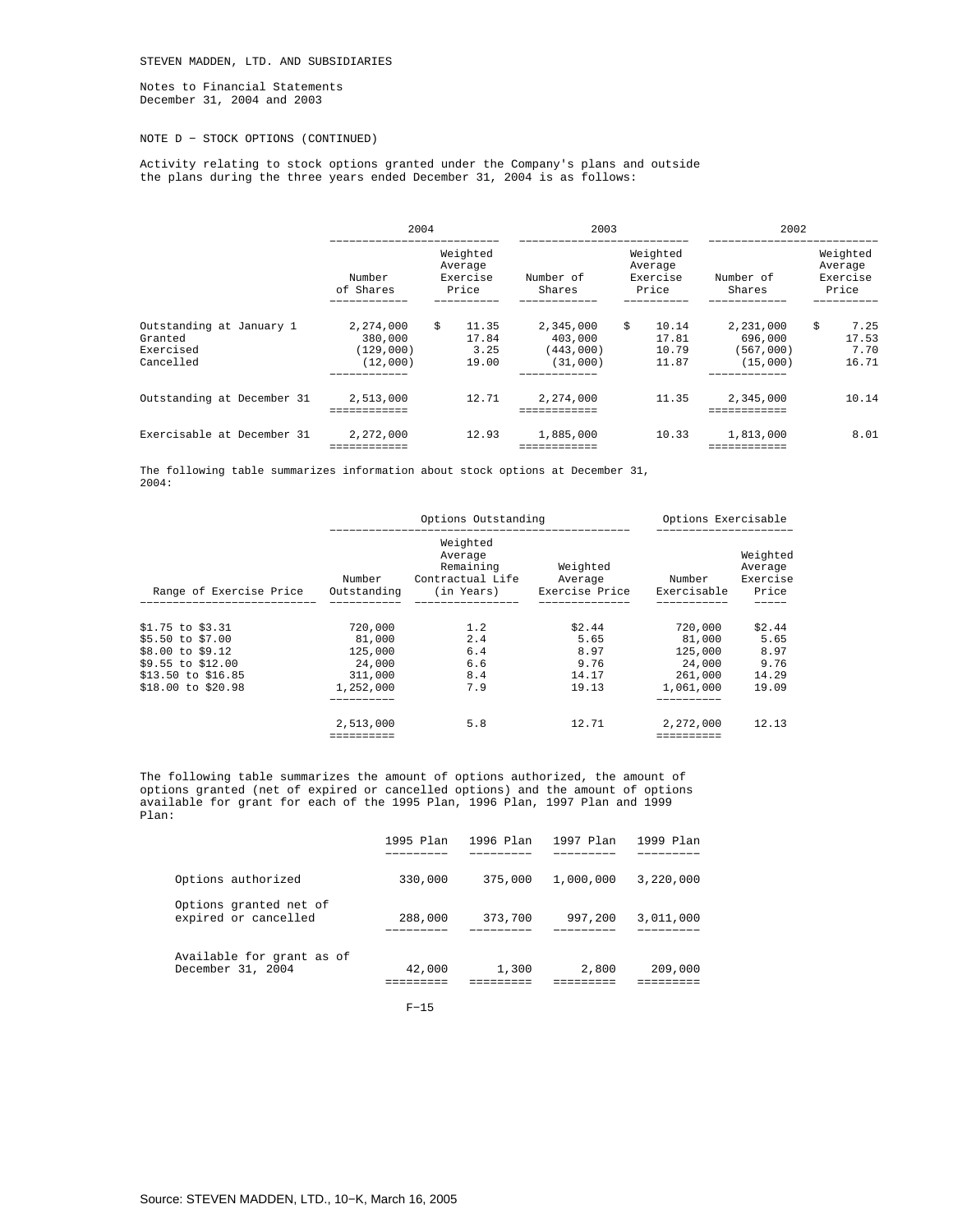NOTE D − STOCK OPTIONS (CONTINUED)

In May 2003, the Company granted 100,000 options to Charles Koppelman, a director, exercisable at \$13.50 per share which vest over one year on a quarterly basis. The difference between the market price of \$19.00 per share and the option exercise price has been reflected as unearned compensation to be amortized over the one−year vesting period. In addition, the Company issued 303,000 options exercisable at the market price of the underlying common stock on the date of grant which principally vest over one year. In May of 2004, pursuant to a consulting agreement with this former director, the Company granted 100,000 options exercisable at \$13.50 per share which vest over one year on a quarterly basis. The difference between the market price of \$19.09 per share and the option exercise price has been reflected as unearned compensation to be amortized over the one−year vesting period. See note J(8) for a description of the consulting agreement.

#### NOTE E − RESTRICTED STOCK AWARDS

Restricted stock awards have been granted to certain key executives in management. These awards vest on various dates between January 2004 and January 2006. Awards of 101,000 shares and 190,000 shares were granted in 2003 and 2002, respectively. The average market price on the date of grant for awards granted in 2003 and 2002 was \$18.41 and \$17.15, respectively. Restricted stock compensation charged to expense was \$1,715,000, \$842,000 and \$871,000 for 2004, 2003 and 2002, respectively.

In July 2004, the Company and several of its salesmen mutually agreed to replace restricted stock awards due to vest in January 2006 with cash awards to be paid on the vesting date. No shares had been issued under the original award. The cash awards, which total \$183,000, are being charged to operations over the vesting period and are equal to the value of the restricted stock when originally issued. The transaction resulted in a reduction of Paid in Capital equal to the vested award.

In August 2004, prior to his restricted stock becoming fully vested, an employee of the Company was paid \$378,000 in exchange for his restricted stock award. The cash award which was charged to operations during the vesting period, was equal to the value of the restricted stock when originally issued. No shares had been issued under the original award. The transaction resulted in a reduction of Paid in Capital equal to the vested award.

# NOTE F − PREFERRED STOCK

The Company has authorized 5,000,000 shares of preferred stock. The Board of Directors has designated 60,000 shares of such preferred stock as Series A Junior Participating Preferred Stock ("Series A Preferred"). Holders of the shares of Series A Preferred are entitled to dividends equal to 1,000 times dividends declared or paid on the Company's common stock. Each share of Series A preferred entitles the holder to 1,000 votes on all matters submitted to the holders of common stock. The Series A Preferred has a liquidation preference of \$1,000 per share, and is not redeemable by the Company. No preferred shares have been issued.

# NOTE G − RIGHTS AGREEMENT

On October 30, 2001, the Company declared a dividend distribution of one preferred stock purchase right (a "Right") for each outstanding share of common stock. Each Right entitles the holder to purchase from the Company one one−thousandth (1/1,000) of a share of Series A Preferred at a price of \$75 per one one−thousandth (1/1,000) of a share. Initially, the Rights will not be exercisable and will automatically trade with the common stock. The Rights become exercisable, in general, ten days following the announcement of a person or group acquiring beneficial ownership of at least 15% of the outstanding voting stock of the Company.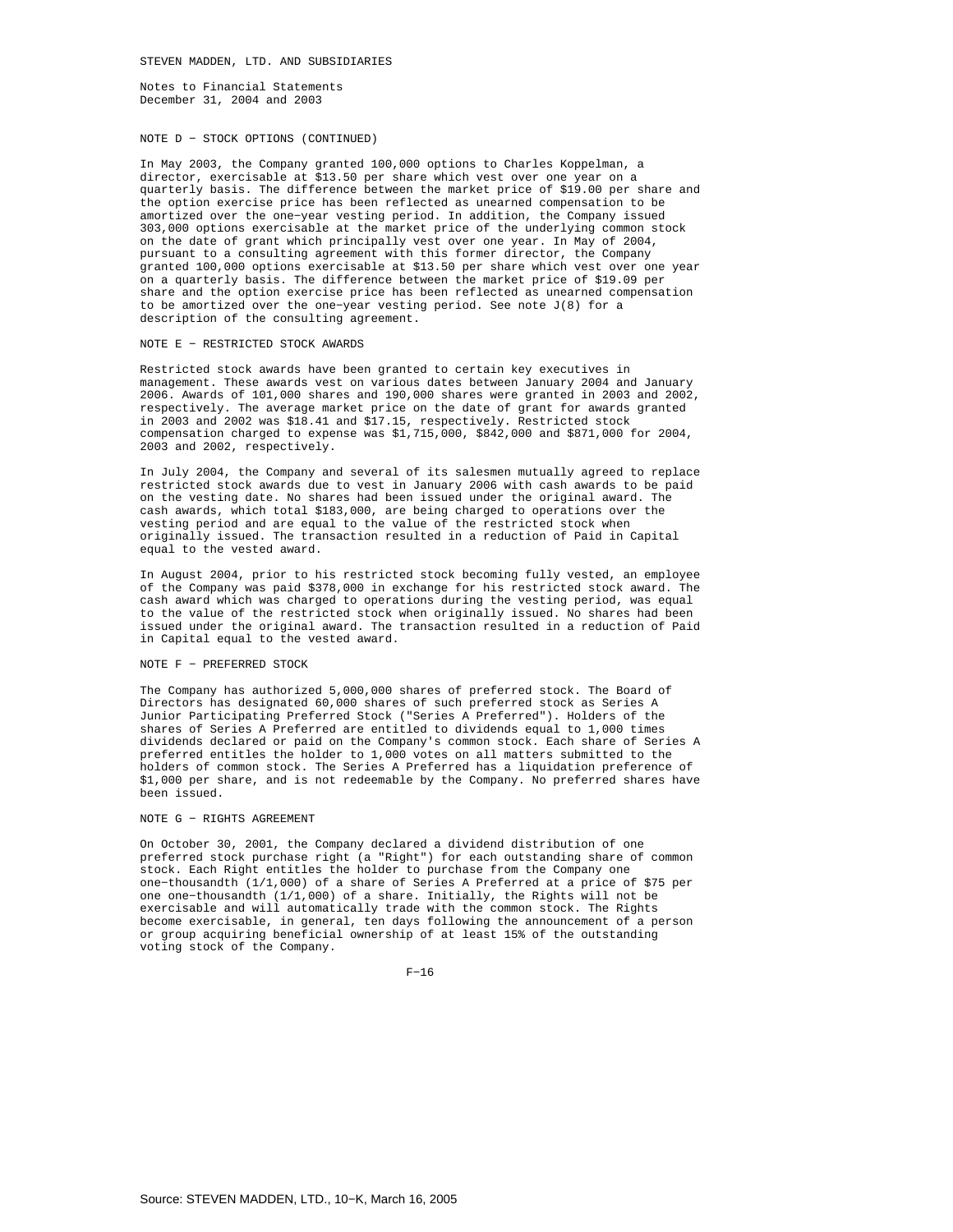NOTE H − OPERATING LEASES

The Company leases office, showroom and retail facilities under noncancelable operating leases with terms expiring at various times through 2013. Future minimum annual lease payments under noncancelable operating leases consist of the following at December 31:

| 2005       | \$11,004,000 |
|------------|--------------|
| 2006       | 11,354,000   |
| 2007       | 11,030,000   |
| 2008       | 9,483,000    |
| 2009       | 8,029,000    |
| Thereafter | 21,060,000   |
|            |              |
|            | \$71,960,000 |
|            |              |
|            |              |

A majority of the retail store leases provide for contingent rental payments if gross sales exceed certain targets. In addition, many of the leases contain rent escalation clauses to compensate for increases in operating costs and real estate taxes.

Rent expense for the years ended December 31, 2004, 2003 and 2002 was approximately \$13,520,000, \$12,340,000 and \$10,795,000, respectively. Included in such amounts are contingent rents of \$105,000, \$99,000 and \$151,000 in 2004, 2003 and 2002, respectively.

Pursuant to certain leases, rent expense charged to operations differs from rent paid because of scheduled rent increases. Accordingly, the Company has recorded deferred rent. Rent expense is calculated by allocating total rental payments, including those attributable to scheduled rent increases, on a straight−line basis, over the lease term.

# NOTE I − INCOME TAXES

The income tax provision (benefit) consists of the following:

|                      | Ŝ. | 8,679,000                | \$14.865.000<br>---------- | \$14.587.000              |
|----------------------|----|--------------------------|----------------------------|---------------------------|
|                      |    |                          |                            |                           |
|                      |    | (227,000)                | ----------<br>(1,978,000)  | ---------<br>(1.090.000)  |
| State and local      |    | (38,000)                 | (330,000)                  | (297,000)                 |
| Deferred:<br>Federal |    | (189,000)                | (1.648.000)                | (793,000)                 |
|                      |    |                          |                            |                           |
|                      |    | 8,906,000                | 16,843,000                 | 15,677,000                |
| State and local      |    | ----------               | ----------                 | --------                  |
| Federal              |    | \$6,422,000<br>2,484,000 | \$12,183,000<br>4,660,000  | \$11,411,000<br>4,266,000 |
| Current:             |    |                          |                            |                           |
|                      |    | 2004                     | 2003                       | 2002                      |
|                      |    |                          |                            |                           |

A reconciliation between taxes computed at the federal statutory rate and the effective tax rate is as follows:

|                                                           |              | December 31, |              |  |  |
|-----------------------------------------------------------|--------------|--------------|--------------|--|--|
|                                                           | 2004         | 2003         | 2002         |  |  |
| Income taxes at federal statutory rate                    | 35.0%        | 35.0%        | 35.0%        |  |  |
| State income taxes - net of federal income<br>tax benefit | 7.6          | 8.3          | 8.3          |  |  |
| Nondeductible items<br>Other                              | 0.1<br>(1.3) | 0.1<br>(1.3) | 0.1<br>(1.0) |  |  |
|                                                           |              |              |              |  |  |
| Effective rate                                            | 41.4%        | 42.1%        | 42.4%        |  |  |
|                                                           |              |              |              |  |  |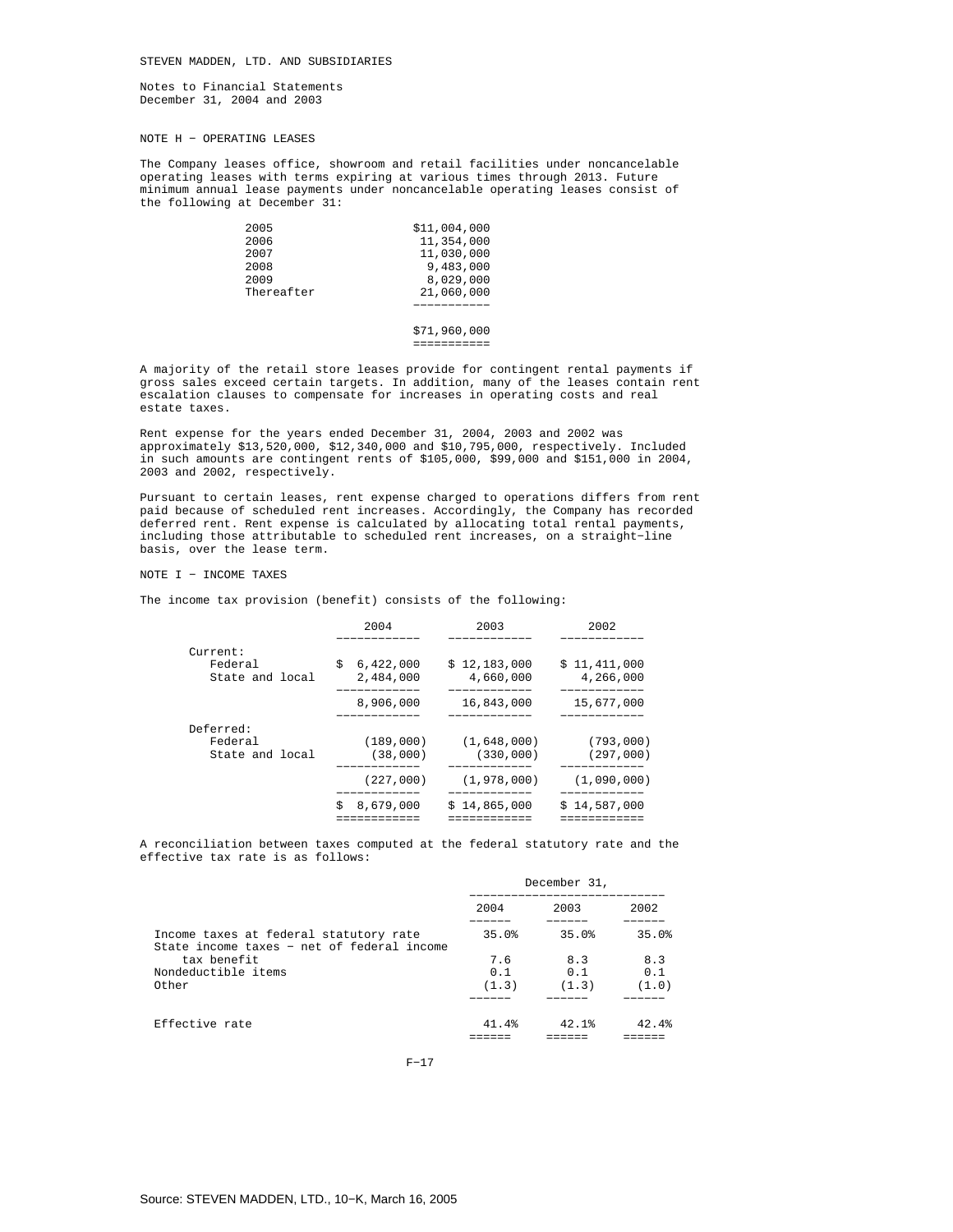NOTE I − INCOME TAXES (CONTINUED)

The Company applies the liability method of accounting for income taxes. Under this method, deferred tax assets and liabilities are determined based on differences between financial reporting and tax bases of assets and liabilities and are measured using the enacted tax rates and laws that are expected to be in effect when the differences are expected to reverse.

Realization of deferred tax assets depends on generating sufficient future taxable income. Although realization is not assured, management believes it is more likely than not that all of the deferred tax assets will be realized. The amount of deferred tax assets considered realizable however could be reduced in the near term if estimates of future taxable income are reduced.

The components of deferred tax assets and liabilities are as follows:

|                                                                                                               | December 31,                                                                                                                                                                                                                    |                                   |  |  |  |
|---------------------------------------------------------------------------------------------------------------|---------------------------------------------------------------------------------------------------------------------------------------------------------------------------------------------------------------------------------|-----------------------------------|--|--|--|
|                                                                                                               | 2004 — 2004 — 2005 — 2006 — 2006 — 2007 — 2008 — 2008 — 2008 — 2014 — 2015 — 2016 — 2016 — 2016 — 2016 — 2016 — 2016 — 2016 — 2016 — 2016 — 2016 — 2016 — 2016 — 2016 — 2016 — 2016 — 2016 — 2016 — 2016 — 2016 — 2016 — 2020 — | 2003                              |  |  |  |
| Current deferred tax assets:<br>Receivable allowances<br>Inventory<br>Unrealized loss<br>Other                | $$1,232,000$ $$1,007,000$<br>918,000<br>286,000<br>62,000                                                                                                                                                                       | 685,000                           |  |  |  |
|                                                                                                               |                                                                                                                                                                                                                                 | 2,498,000 1,692,000               |  |  |  |
| Non-current deferred tax assets:<br>Depreciation<br>Deferred compensation<br>Deferred rent<br>Unrealized loss | 2,195,000<br>2,253,000<br>878,000<br>454,000                                                                                                                                                                                    | 3,169,000<br>1,682,000<br>767,000 |  |  |  |
|                                                                                                               |                                                                                                                                                                                                                                 | 5,780,000 5,618,000               |  |  |  |
| Deferred tax assets                                                                                           | 8,278,000<br>Ŝ.<br>------------                                                                                                                                                                                                 | \$7,310,000<br>------------       |  |  |  |

F−18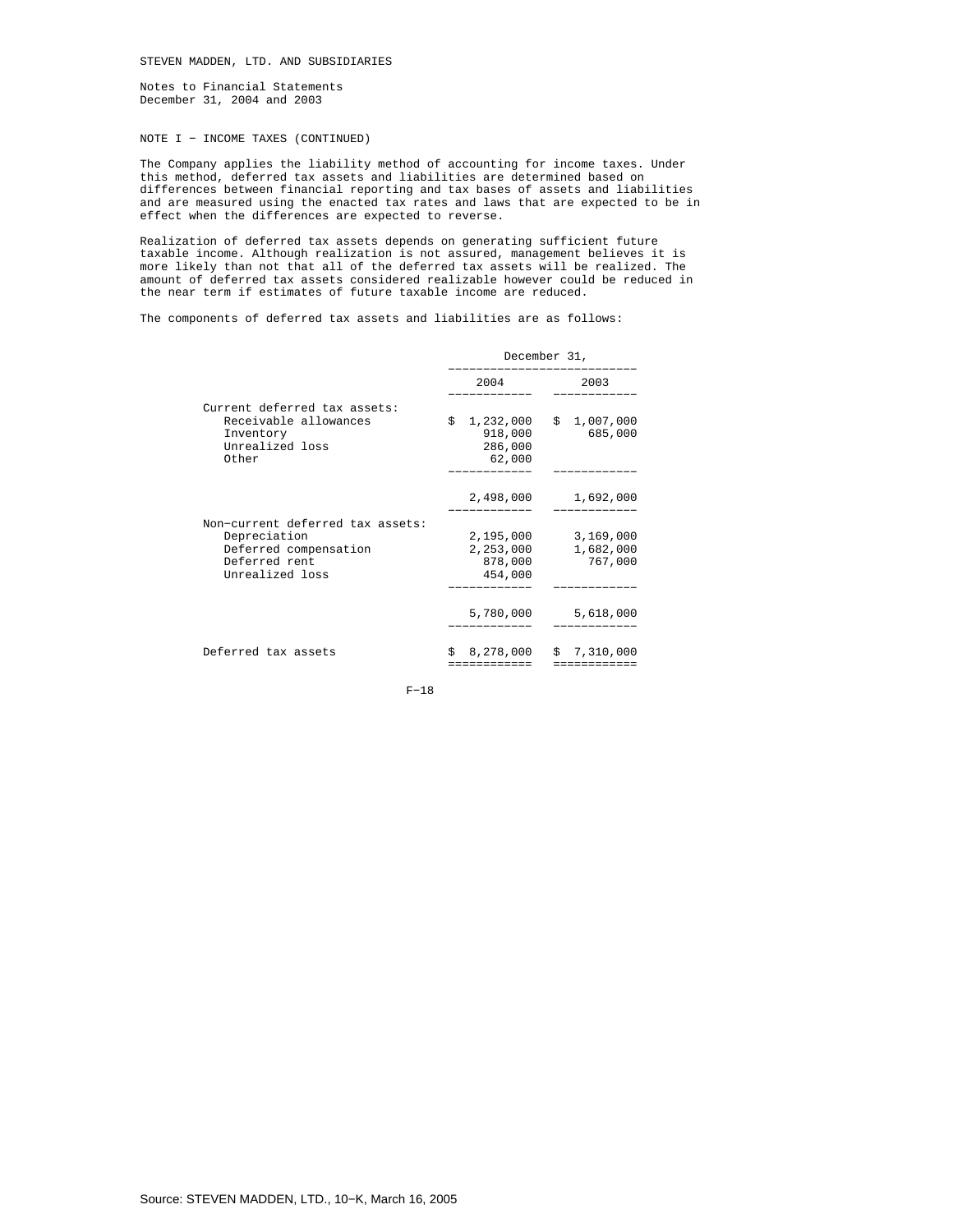#### NOTE J − COMMITMENTS, CONTINGENCIES AND OTHER

[1] Indictment:

 On June 20, 2000, Steven Madden, the Company's former Chairman and Chief Executive Officer, was indicted in the United States District Courts for the Southern District and Eastern District of New York. The indictments alleged that Mr. Madden engaged in securities fraud and money laundering activities. In addition, the Securities and Exchange Commission filed a complaint in the United States District Court for the Eastern District of New York alleging that Mr. Madden violated Section 17(a) of the Securities Exchange Act of 1934, as amended. On May 21, 2001, Steven Madden entered into a plea agreement with the U.S. Attorney's Office, pursuant to which he pled guilty to four of the federal charges filed against him. In addition, Mr. Madden reached a separate settlement agreement with the Securities and Exchange Commission regarding the allegations contained in its complaint. As a result, Mr. Madden resigned as the Company's Chief Executive Officer and as a member of the Company's Board of Directors effective July 1, 2001. Mr. Madden has agreed to serve as the Company's Creative and Design Chief, a non−executive position. On April 4, 2002, Mr. Madden was sentenced in the United States District Court for the Southern District of New York to forty−one (41) months' imprisonment in connection with two of the federal charges to which he pled guilty. On May 3, 2002, Mr. Madden was sentenced in the United States District Court for the Eastern District of New York to forty−one (41) months' imprisonment in connection with the remaining two charges to which he pled guilty. The sentences will run concurrently. Under the settlement agreement with the Securities and Exchange Commission, Mr. Madden has agreed to not serve as an officer or director of a publicly traded company for 7 years. Neither the indictments nor the Securities and Exchange Commission complaint allege any wrongdoing by the Company or its other officers and directors. Mr. Madden began serving his sentence in September of 2002.

 In December 2001, the Company purchased a loss mitigation policy to cover costs arising out of lawsuits related to the June 2000 federal indictment of Steven Madden described above. The policy covers the Company's anticipated damages and legal costs in connection with such lawsuits. The Company is obligated to pay for damages and costs in excess of the policy limits. The cost of the policy was \$6,950,000.

[2] Class action litigation:

 Between June and August 2000, several class action lawsuits were commenced in the United States District Court for the Eastern District of New York against the Company, Steven Madden personally, and, in some of the actions, the Company's then President and its Chief Financial Officer.

 A settlement of these actions was reached and, on May 25, 2004, the Court entered a Final Order and Judgment pursuant to which the Court dismissed these actions in accordance with the settlement agreement. The settlement amounts did not have a material effect on the Company's financial position.

# [3] Shareholder derivative actions:

 On or about September 26, 2000, a shareholder derivative action was commenced in the United States District Court for the Eastern District of New York, captioned Herrera v. Steven Madden and Steven Madden, Ltd. The Company is named as a nominal defendant in the action. A settlement of these actions was reached and, on June 1, 2004, the Court entered an Amended Order and Final Judgment of Derivative Action pursuant to which the Court dismissed these actions in accordance with the settlement agreement. The settlement amounts did not have a material effect on the Company's financial position.

F−19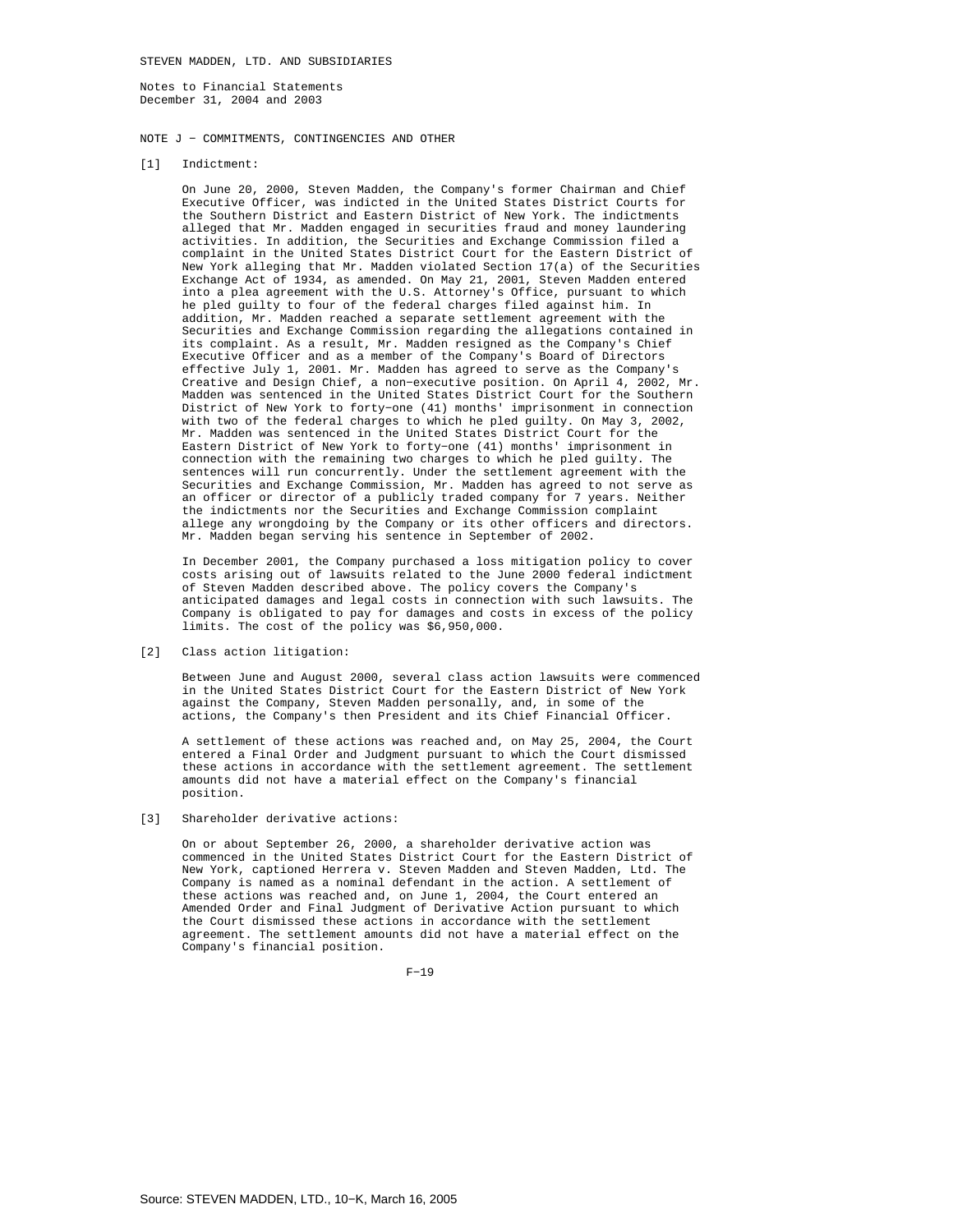#### NOTE J − COMMITMENTS, CONTINGENCIES AND OTHER (CONTINUED)

 On or about November 28, 2001, a shareholder derivative complaint was filed in the United States District Court for the Eastern District of New York, captioned Herrera v. Karson, et al. The Company and certain of the Company's present and/or former directors were named as defendants in this action. A settlement of these actions was reached and, on June 1, 2004, the Court entered an Amended Order and Final Judgment of Derivative Action pursuant to which the Court dismissed these actions in accordance with the settlement agreement. The settlement amounts did not have a material effect on the Company's financial position.

- [4] Other actions:
	- (a) The Company and certain of the Company's present and/or former directors have been named in an action commenced in the United States District Court for the Eastern District of New York by the Safeco Surplus Lines Insurance Company captioned Safeco Surplus Lines Ins. Co. v. Steven Madden Ltd., et al., 02 CV 1151 (JG). The complaint principally seeks rescission of the excess insurance policy issued by Safeco to the Company for the February 4, 2000 to June 13, 2001 period and an order declaring that Safeco does not owe any indemnity obligation to the Company or any of its officers and directors in connection with the putative shareholder class action and derivative cases described in the Form 10−Q filed by the Company for the quarter ended March 31, 2002. The parties agreed to resolve Safeco's claims without any payment to Safeco and the case was dismissed, with prejudice and without costs to any of the parties, by stipulation, which stipulation was so ordered by the Court.
- (b) On or about June 6, 2003, an action was commenced in the United States District Court for the Central District of California, captioned Global Brand Marketing, Inc. v. Steve Madden Ltd. On April 13, 2004 the parties agreed to a settlement of this action. The settlement amount did not have a material effect on the Company's financial position or result of operations. A stipulation of dismissal of this action has been executed by the parties and filed with the District Court. On April 15, 2004, the Court dismissed this action.
	- (c) On December 15, 2003, the Company commenced an action against LaRue Distributors, Inc. ("LaRue") in the United States District Court for the Southern District of New York. The Company seeks a declaratory judgment that the Company properly terminated a license agreement with LaRue and monetary damages for breaches of the license agreement and trademark infringement by LaRue. Subsequently, LaRue served an answer and counterclaim alleging that the license agreement was improperly terminated by the Company and seeking compensatory and punitive damages. The Company filed an answer denying any liability with respect to the counterclaim. The parties submitted cross−motions for summary judgment on February 28, 2005. If neither motion is granted, a trial will be scheduled for later in 2005. The Company believes that it has substantial defenses to the counterclaims asserted by LaRue. Notwithstanding the Company's assertion of its substantial defenses, the Company has retained an expert which has calculated the damages to LaRue, assuming LaRue prevails on its claim of improper termination of the license agreement, to be less than \$1,000,000.
	- (d) On or about July 9, 2004, an action was filed in the United States District Court for the Southern District of New York against the Company by Robert Marc for trademark infringement, captioned Robert Marc v. Steve Madden, Ltd. Case No. 04 CV 5354 (JGK). In the action, Robert Marc claims trademark infringement in connection with a "bar and dot" design on the sides of certain eyewear. The alleged infringing eyeglasses are manufactured and sold by the Company's licensee for eyewear, Colors in Optics, which is also a defendant in the action. Colors in Optics has assumed responsibility for the defense of this action. The Company believes that this action will not have a material effect on the Company's financial position. The matter was settled with no payment of money by Steven Madden Ltd. Steven Madden Ltd. signed the settlement papers on or about February 10th, and a dismissal should be filed shortly.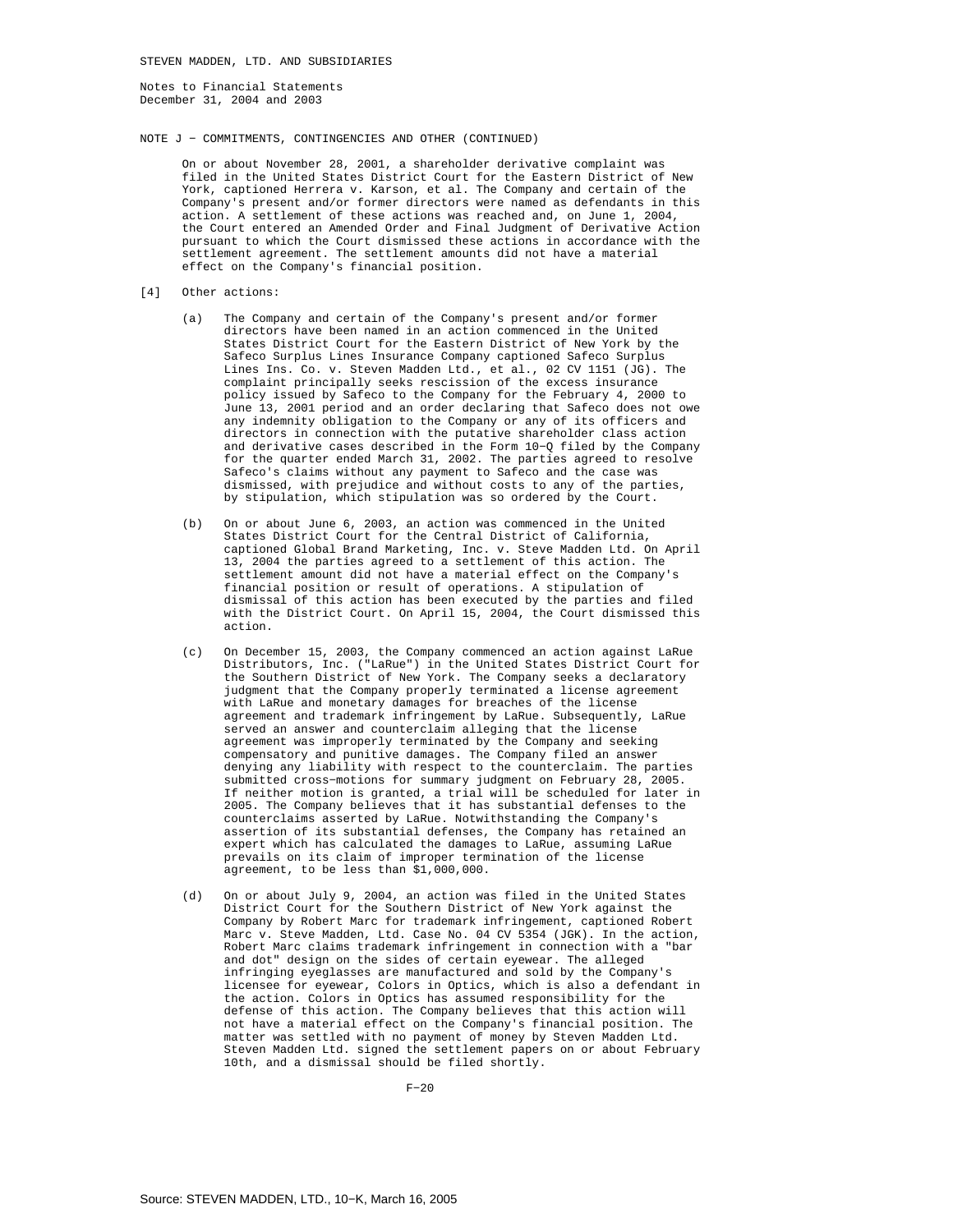NOTE J − COMMITMENTS, CONTINGENCIES AND OTHER (CONTINUED)

- (e) On or about December 20, 2004, an action was filed in the United States District Court for the Central District of California against the Company by Global Brand Marketing Inc. for patent infringement, captioned Global Brand Marketing Inc. v. Steven Madden Ltd., Case No. CV 04−10339 (RJK−AJW (RZx)). In the action GBMI claims infringement of a design patent in connection with a shoe sold by Steven Madden referred to as the "Ronan." The parties are in the process of discussing settlement. The Company believes that this action will not have a material effect on the Company's financial position.
- (f) The Company has been named as a defendant in certain other lawsuits in the normal course of business. In the opinion of management, after consulting with legal counsel, the liabilities, if any, resulting from these matters should not have a material effect on the Company's financial position or results of operations. It is the policy of management to disclose the amount or range of reasonably possible losses in excess of recorded amounts.
- [5] Employment agreements:

 The Company has an employment agreement with Steve Madden, its former CEO and President, to serve as the Company's Creative and Design Chief. The employment agreement, as amended, provides for an annual salary of \$700,000 through June 30, 2011. The agreement also provides for an annual performance bonus, an annual option grant at exercise prices equal to the market price on the date of grant and a non−accountable expense allowance.

 The Company has employment agreements with other executives (the "executives") which expire between January 1, 2005 and June 30, 2006. These agreements provide for cash bonuses based upon a percentage of year to year increases in earnings before interest taxes depreciation and amortization, option grants and non−accountable expense allowances as defined. Base salary commitments for these executives are as follows:

|      | \$1,294,000 |
|------|-------------|
|      |             |
| 2006 | 234,000     |
| 2005 | \$1,060,000 |

 In connection with their employment agreements, two executives are entitled to receive an aggregate of 40,000 shares of restricted common stock from the Company. The restricted shares vest equally each quarter over the period of their employment agreements through December 2005. Accordingly, the Company has recorded a charge to operations in the amount of \$254,000 and \$324,000 for the 20,000 and 19,000 shares that vested during the years ended December 31, 2004 and 2003, respectively. Further, one executive received 100,000 stock options exercisable at \$19.00 per share, the market price on the date of grant. 20,000 of these options vested on June 30, 2003 and the balance vest equally, each quarter, through June 30, 2005.

 In addition, the Company accrued an aggregate of approximately \$155,000 for bonuses under these agreements for 2004.

[6] Letters of credit:

 At December 31, 2004 and 2003, the Company had open letters of credit for the purchase of imported merchandise of approximately \$9,808,000 and \$7,458,000, respectively.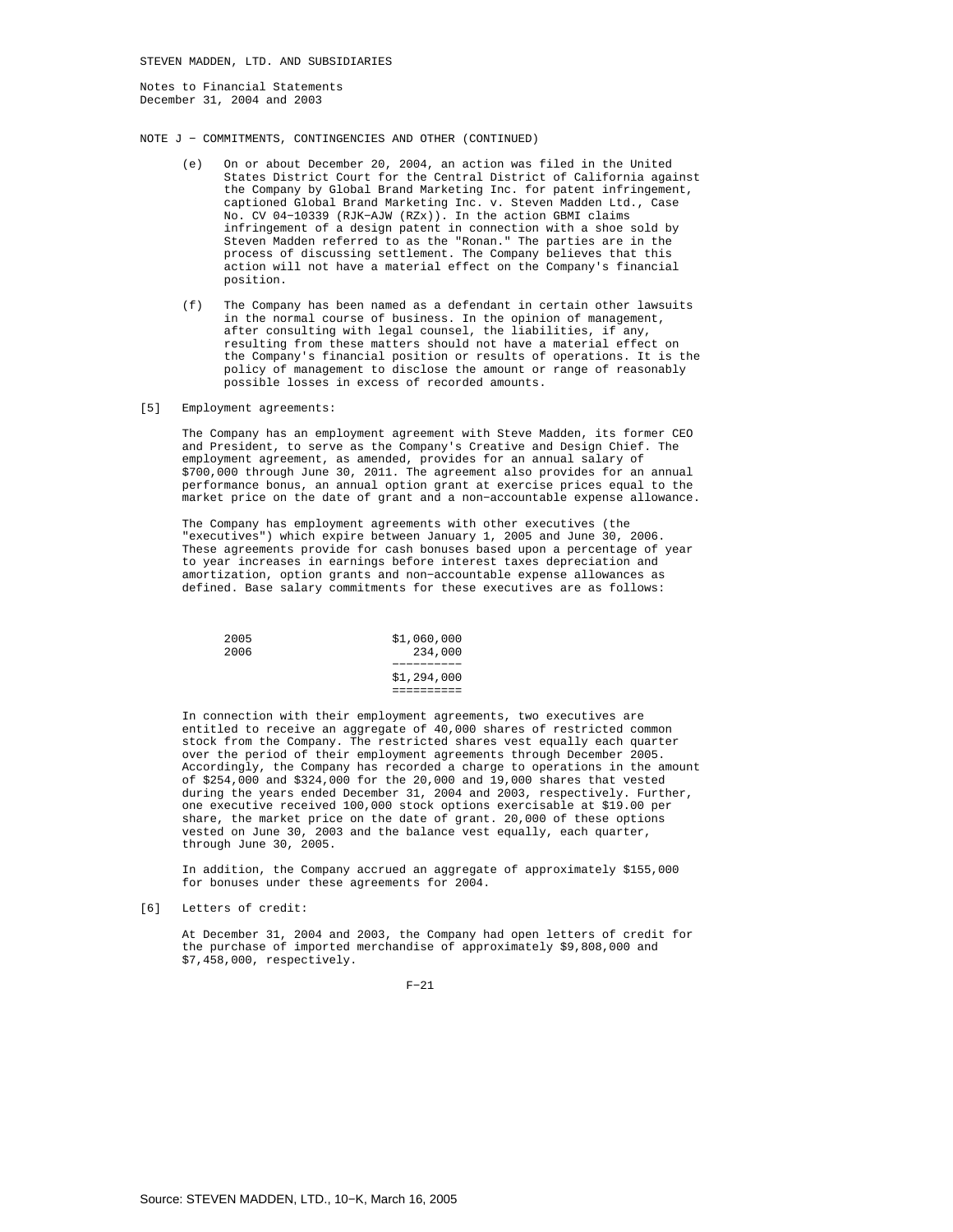NOTE J − COMMITMENTS, CONTINGENCIES AND OTHER (CONTINUED)

#### [7] Royalty agreements:

 Pursuant to the Company's license agreement with Jones Investment Company, Inc., the Company has the right to use the l.e.i. trademark in connection with the sale and marketing of footwear. The agreement, which expires on September 30, 2006, requires the Company to pay a royalty equal to a percentage of net sales and a minimum royalty in the event that specified net sales targets are not achieved.

 On January 7, 2003, the Company entered into a long−term license agreement with Seattle Pacific Industries, Inc., under which the Company has the right to use the Unionbay trademark in connection with the sale and marketing of footwear for men and boys. The initial term of the agreement expires on December 31, 2006, with four 3−year renewal terms, the last of which will expire on December 31, 2018. The agreement requires the Company to make royalty and advertising payments equal to a percentage of net sales and a minimum royalty and advertising payment in the event that specified net sales targets are not achieved.

 On May 12, 2003, the Company entered into a long−term license agreement with Candie's, Inc. to design, manufacture, and distribute Candie's branded footwear for women and children worldwide. That agreement provided that the initial term of the agreement expired on December 31, 2009, with four 3−year renewal terms, the last of which expired on December 31, 2021. The agreement required the Company to make royalty and advertising payments equal to a percentage of net sales of licensed products and a minimum royalty and advertising payment in the event that specified net sales targets are not achieved. On December 6, 2004, the agreement was amended to reflect Candie's decision to name Kohl's Corporation the exclusive provider of a new line of Candie's apparel. The amendment extended the initial term of the agreement to December 31, 2010, and eliminated the renewal term options. Pursuant to the amendment, commencing on January 1, 2007, the Company will no longer have the exclusive right to market Candie's branded footwear and will be permitted to sell Candie's branded footwear only to Kohl's. Under the terms of the amendment, Candie's guarantees that the Company will achieve minimum sales levels with Kohl's during the term of the agreement. In the event such minimum sales levels are not achieved, Candie's is required to compensate the Company in an amount based on a percentage of the sales shortfall. Effective January 1, 2005, all royalty and advertising payments will be eliminated. As an inducement to execute the amendment, the Company is required to pay Candie's a total of \$3,000,000 payable in eight equal quarterly installments.

 Royalty expenses are included in the "operating expenses" section of the Company's Consolidated Statements of Income. Aggregate minimum future royalties under these agreements are as follows:

| Year Ending<br>December 31, |                                     |
|-----------------------------|-------------------------------------|
| 2005<br>2006<br>2007        | \$2,740,000<br>2,318,000<br>375,000 |
|                             | \$5,433,000                         |

#### [8] Related Party Transactions:

 In January 2004, the Company entered into an agreement with JLM Consultants, a company wholly−owned by John Madden, one of the Company's directors. Under this agreement, Mr. Madden provided consulting services with respect to the development of international sales of the Company. Pursuant to this agreement, JLM Consultants received a fee of \$252,000 in 2004, besides for Mr. Madden's fees received for service to the Company as a director.

============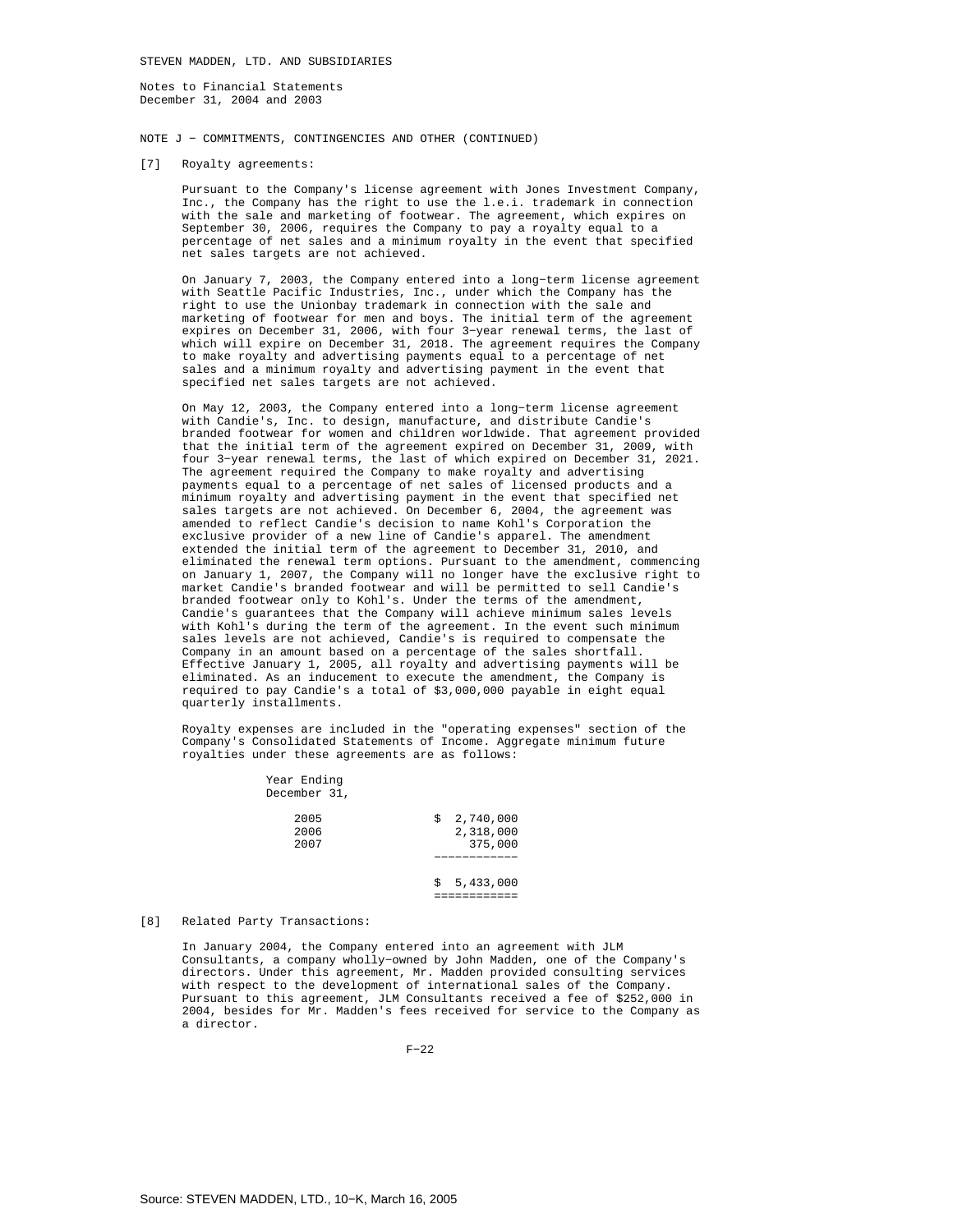#### NOTE J − COMMITMENTS, CONTINGENCIES AND OTHER (CONTINUED)

 In July 2001, the Company entered into a consulting agreement with Peter J. Solomon & Company, a financial advisory firm of which Marc Cooper, one of the Company's directors, is a managing director. Under this agreement, the firm provided financial advisory and investment banking services to the Company. This agreement was amended in March 2004. Pursuant to this agreement, the Company paid fees and expenses to Peter J. Solomon & Company of \$161,000, \$33,000 and \$150,000 for 2004, 2003 and 2002 respectively.

 In July 2004, the Company entered into a consulting agreement with Charles Koppelman, who served as a director of the Company from June 1998 through May 2004 and as Chairman of the Board from July 2001 through May 2004. Under this agreement, Mr. Koppelman provided consulting services that included enhancing and promoting the Company's brands and seeking licensing and acquisition opportunities. Pursuant to this agreement, Mr. Koppelman received 100,000 stock options and a fee of \$105,000 in 2004. See Note D for a description of the options. This agreement expires on June 30, 2005.

 In October 2002, the Company entered into an agreement with Jeff Birnbaum, one of the Company's directors. Under this agreement, Mr. Birnbaum provided consulting services with respect to the designing and manufacturing of shoes and general consulting services to the Company. Pursuant to this agreement, Mr. Birnbaum received a fee of \$250,000 in 2004 besides for fees received for service to the Company as a director. Mr. Birnbaum has been the Product Development Manager of Dolphin Shoe Company since August 1982. Dolphin Shoe Company is one of the Company's domestic suppliers. In addition, Jeff Birnbaum's brother, Steven Birnbaum owns a trading company, Bulls Eye Trading ("Bullseye") that acts as a selling agent for the Company. Jeff Birnbaum does not own an interest in Bullseye nor is he a director of Bullseye nor does Bullseye pay him any compensation.

 The Madden Mens division of the Company purchases a significant amount of shoes from La Tandem International, Inc. Mr. James Chen, the brother of Harry Chen, is the President of La Tandem International, Inc., and La Tandem International, Inc. is owned or controlled by members of the Chen family. Harry Chen is the chairman and lead designer of the Madden Mens Division of the Company.

[9] Concentrations:

 The Company maintains cash and cash equivalents with various major financial institutions which at times are in excess of the amount insured. In addition, the Company's marketable securities and a money account are principally held at one brokerage company.

 During the year ended December 31, 2004, the Company purchased approximately 25% of its merchandise from a supplier in Brazil and 17% and 10% of its merchandise from two suppliers in China, respectively. Total inventory purchases for the year ended December 31, 2004 from Brazil and China were approximately 26% and 41%, respectively.

 During the year ended December 31, 2003, the Company purchased approximately 13% of its merchandise from a supplier in Brazil. Total inventory purchases for the year ended December 31, 2003 from Brazil were approximately 19%. The Company also purchased inventory during the year ended December 31, 2003 from two vendors in China totaling approximately 32%.

 During the year ended December 31, 2002, the Company purchased approximately 29% of its merchandise from a supplier in Brazil and 18% and 16% of its merchandise from two suppliers in China, respectively. Total inventory purchases for the year ended December 31, 2002 from Brazil and China were approximately 30% and 54%, respectively.

 Sales to two customers accounted for 10% and 9% of total net sales for the year ended December 31, 2004. These customers each represented 13% of accounts receivable at December 31, 2004.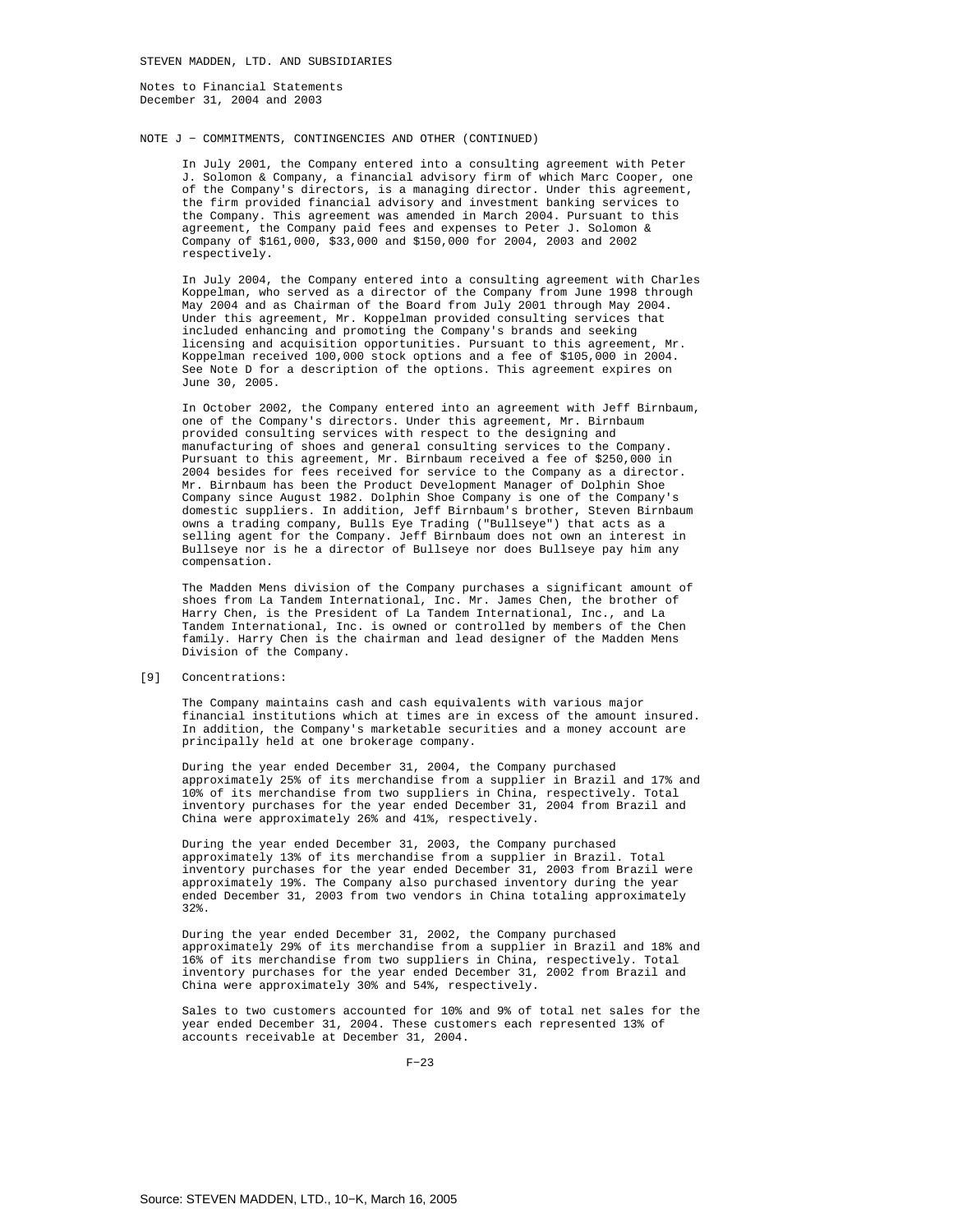> Sales to two customers accounted for 10% and 11% of total net sales for the year ended December 31, 2003. These customers each represented 17% of accounts receivable at December 31, 2003.

> Sales to two customers accounted for 13% and 10% of total net sales for the year ended December 31, 2002. These customers represented 17% and 10% of accounts receivable at December 31, 2002, respectively.

 Sales to such customers are included in the wholesale segment (see Note K). Purchases are made primarily in United States dollars.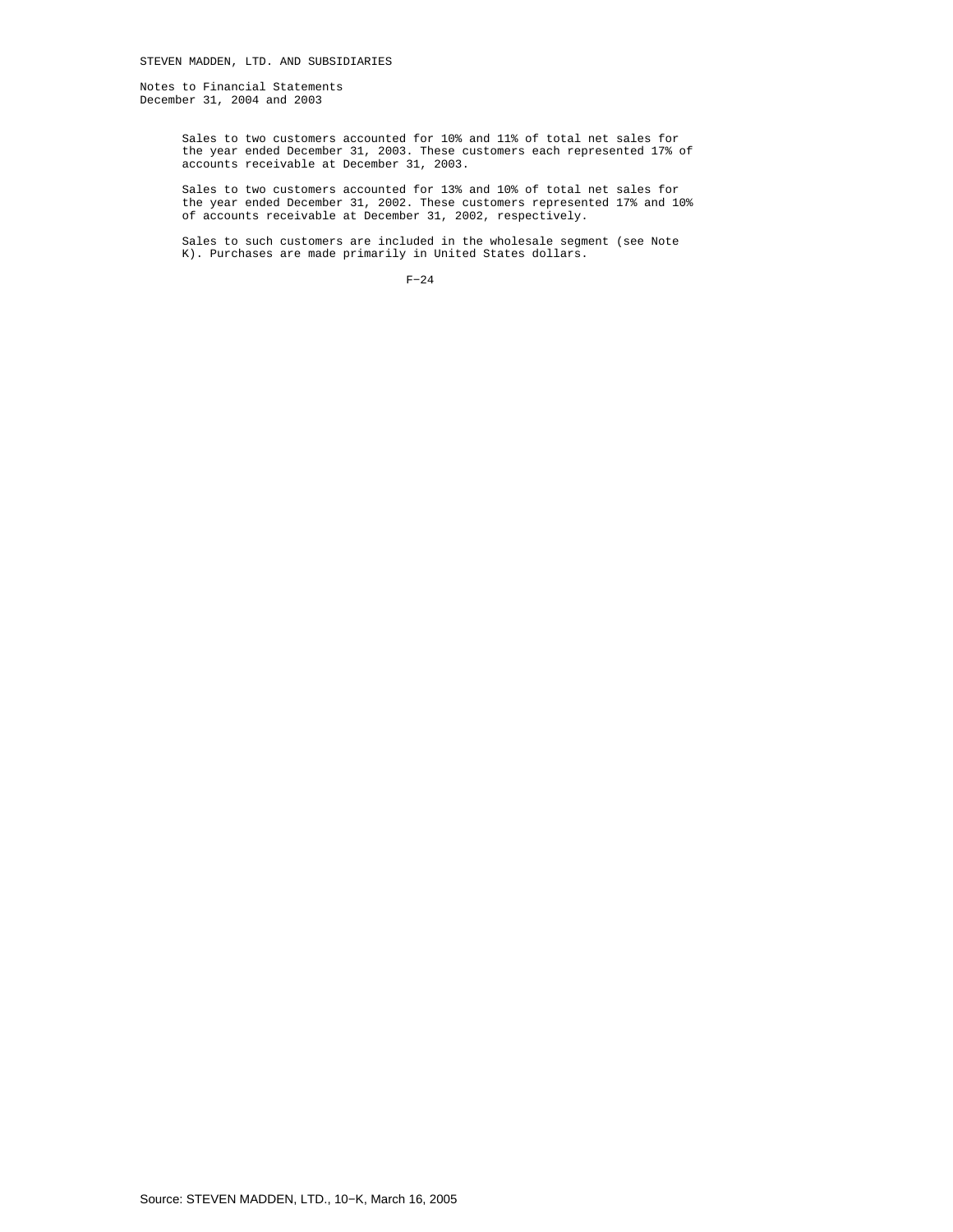STEVEN MADDEN, LTD. AND SUBSIDIARIES

Notes to Financial Statements December 31, 2004 and 2003

NOTE J − COMMITMENTS, CONTINGENCIES AND OTHER (CONTINUED)

# [10] Valuation and qualifying accounts:

 The following is a summary of the allowance for doubtful accounts related to accounts receivable and the allowance for chargebacks related to the amount Due from Factor for the years ended December 31:

|                                                                                                             | 2004                   | 2003                   | 2002                               |
|-------------------------------------------------------------------------------------------------------------|------------------------|------------------------|------------------------------------|
| Balance at beginning of year<br>Charged to expense<br>Uncollectible accounts written off, net of recoveries | \$2,378,000<br>537,000 | \$2,215,000<br>163,000 | \$1,644,000<br>630,000<br>(59,000) |
| Balance at end of year                                                                                      | \$2,915,000            | \$2,378,000            | \$2,215,000                        |

 The following is a summary of the reserve for slow moving inventory for the years ended December 31:

|                                               | 2004 |         | 2003    | 2002 |                     |
|-----------------------------------------------|------|---------|---------|------|---------------------|
| Balance at beginning of year                  |      | 663,000 | 877,000 |      | 461,000             |
| Charged to reserve<br>Increase to the reserve |      | 58,000  | 214,000 |      | $\Omega$<br>416,000 |
| Balance at end of year                        |      | 608,000 | 663,000 |      | 877,000             |
|                                               |      |         |         |      |                     |

 The following is a summary of property and equipment and the related accounts of accumulated depreciation and amortization for the years ended December 31:

|                                           | 2004         | 2003                                      | 2002         |
|-------------------------------------------|--------------|-------------------------------------------|--------------|
| Cost basis                                |              |                                           |              |
| Balance at beginning of year              |              | $$31,387,000 \t$27,507,000 \t$27,512,000$ |              |
| Additions                                 |              | 7,387,000 6,061,000                       | 5,072,000    |
| Write-off of fully depreciated assets     |              | $(505,000)$ $(2,181,000)$ $(5,077,000)$   |              |
| Balance at end of year                    |              | 38,269,000 31,387,000 27,507,000          |              |
| Accumulated depreciation and amortization |              |                                           |              |
| Balance at beginning of year              |              | 12,996,000    10,434,000    11,805,000    |              |
| Depreciation and amortization             |              | 5,063,000 4,743,000 3,706,000             |              |
| Write-off of fully depreciated assets     |              | $(505,000)$ $(2,181,000)$ $(5,077,000)$   |              |
| Balance at end of year                    |              | 17,554,000 12,996,000 10,434,000          |              |
| Property and equipment, net               | \$20,715,000 | \$18,391,000                              | \$17,073,000 |

F−25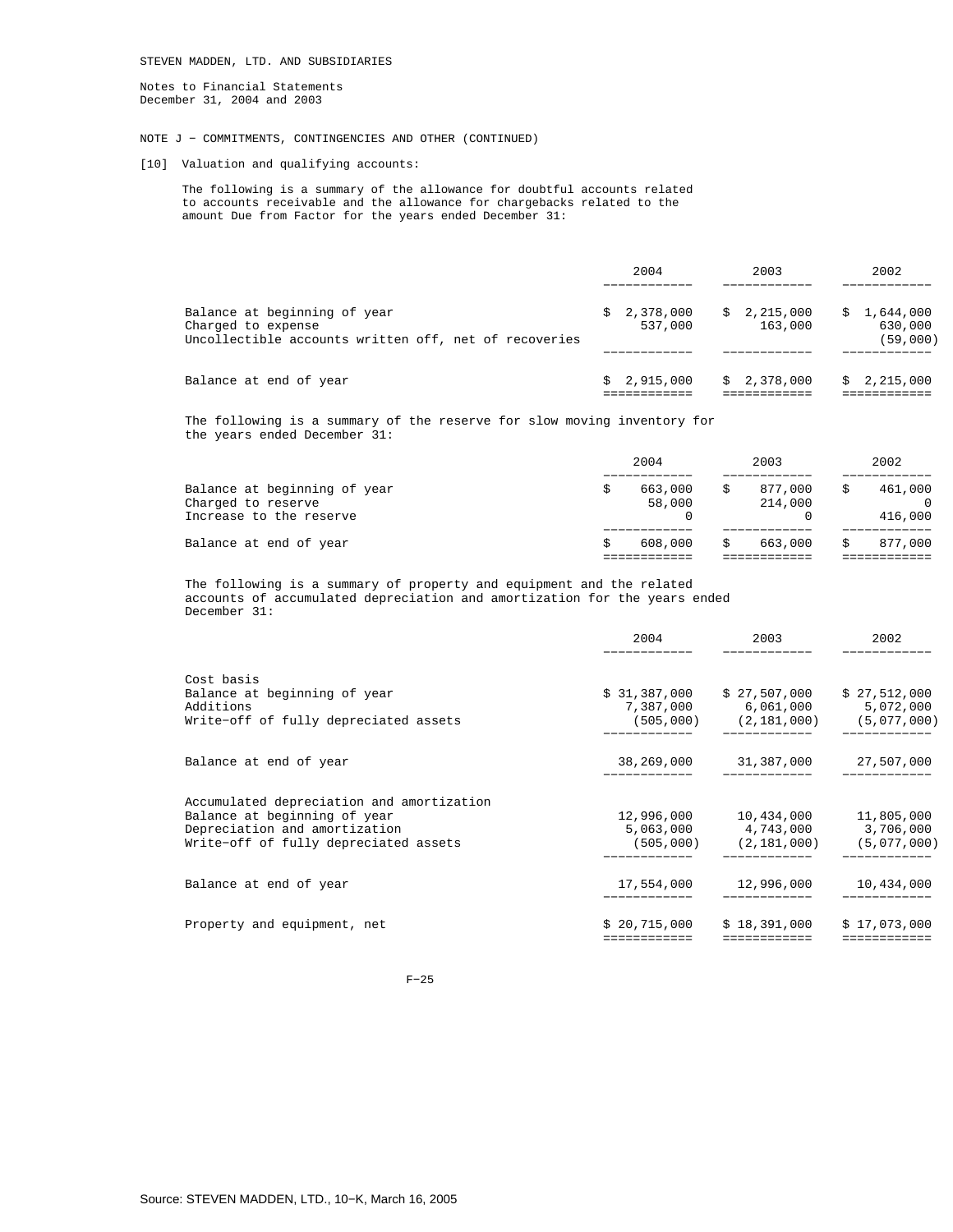# STEVEN MADDEN, LTD. AND SUBSIDIARIES

Notes to Financial Statements December 31, 2004 and 2003

#### NOTE J − COMMITMENTS, CONTINGENCIES AND OTHER (CONTINUED)

 The following is a summary of cost in excess of fair value of net assets acquired and the related accumulated amortization for the years ended December 31:

|                                                     | 2004            | 2003            | 2002            |
|-----------------------------------------------------|-----------------|-----------------|-----------------|
| Cost basis<br>Balance at beginning and end of year  | 2,780,000<br>S. | 2,780,000<br>S. | 2,780,000<br>S. |
|                                                     |                 |                 |                 |
| Accumulated amortization                            |                 |                 |                 |
| Balance at beginning of year                        | 714,000         | 714,000         | 714,000         |
| Cost in excess of fair value of net assets acquired | 2,066,000<br>Ŝ. | 2,066,000<br>Ŝ. | 2,066,000<br>Ŝ. |

# [11] Other:

 Pursuant to an agreement reached on February 2, 2005 with an 8% shareholder, the Company has agreed to commit \$25 million in 2005 and \$10 million in 2006 to a combination of share repurchases and/or dividends, such programs to be implemented at such time and such manner as the board of directors shall determine in its sole discretion. As of February 28, 2005, the Company has repurchased 177,000 shares for \$3,316,000.

# NOTE K − OPERATING SEGMENT INFORMATION

The Company's reportable segments are primarily based on methods used to distribute its products. The wholesale and retail segments derive revenue from sales of women's, men's, girl's and children's footwear. The wholesale segment, through sales to department and specialty stores, and the retail segment, through our operation of retail stores and our website, derive revenue from sales of branded women's, men's, girl's and children's footwear. In addition, the wholesale segment has a licensing program that extends the Steve Madden and Stevies brands to accessories and ready−to−wear apparel. The other segment represents activities of a subsidiary which earns commissions for serving as a buying agent to mass−market merchandisers, shoe chains and other off−price retailers with respect to their purchase of private label shoes.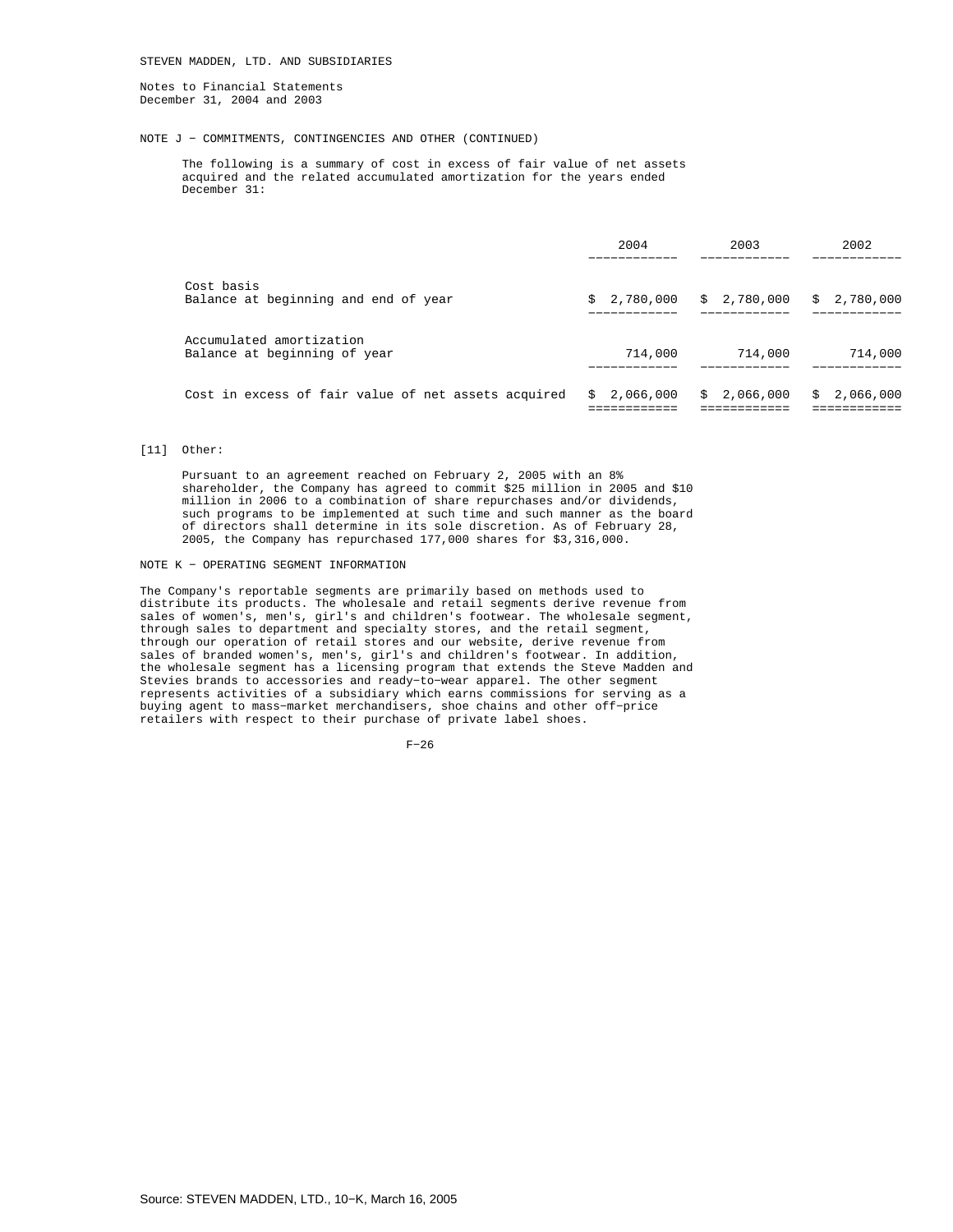# NOTE K − OPERATING SEGMENT INFORMATION (CONTINUED)

The accounting policies of the segments are the same as those described in the summary of significant accounting policies. The Company evaluates performance based on profit or loss from operations before other income (expense) and the provision for income taxes. The following is information for the Company's reportable segments:

| Wholesale                           |                 | Retail        | Other           | Consolidated    |  |
|-------------------------------------|-----------------|---------------|-----------------|-----------------|--|
| Year ended December 31, 2004:       |                 |               |                 |                 |  |
| Net sales to external customers (a) | \$230,347,000   | \$107,797,000 |                 | \$338,144,000   |  |
| Gross profit                        | 66,749,000      | 55,920,000    |                 | 122,669,000     |  |
| Commissions and licensing fees      | 2,310,000       |               | \$<br>4,496,000 | 6,806,000       |  |
| Income from operations              | 8,272,000       | 8,431,000     | 2,278,000       | 18,981,000      |  |
| Depreciation and amortization       | 1,459,000       | 3,405,000     | 7,000           | 4,871,000       |  |
| Other significant items:            |                 |               |                 |                 |  |
| Deferred compensation               | 2,782,000       |               |                 | 2,782,000       |  |
| Deferred rent expense               | 192,000         | 68,000        |                 | 260,000         |  |
| Provision for doubtful accounts     | 191,000         |               |                 | 191,000         |  |
| Segment assets (b)                  | 135,362,000     | 44,048,000    | 891,000         | 180,301,000     |  |
| Capital expenditures                | 1,965,000       | 5,414,000     | 8,000           | 7,387,000       |  |
|                                     |                 |               |                 |                 |  |
| Year ended December 31, 2003:       |                 |               |                 |                 |  |
| Net sales to external customers (a) | \$228,686,000   | \$95,518,000  |                 | \$324, 204, 000 |  |
| Gross profit                        | 75,167,000      | 50,852,000    |                 | 126,019,000     |  |
| Commissions and licensing fees      | 2,838,000       |               | \$<br>5,056,000 | 7,894,000       |  |
| Income from operations              | 21,589,000      | 9,133,000     | 2,904,000       | 33,626,000      |  |
| Depreciation and amortization       | 1,136,000       | 3,604,000     | 3,000           | 4,743,000       |  |
| Other significant items:            |                 |               |                 |                 |  |
| Deferred compensation               | 2,877,000       |               |                 | 2,877,000       |  |
| Deferred rent expense (reversal)    | 33,000          | 262,000       | 1,000           | 296,000         |  |
| Provision for doubtful accounts     | 163,000         |               |                 | 163,000         |  |
| Segment assets (b)                  | 139,625,000     | 37,828,000    | 417,000         | 177,870,000     |  |
| Capital expenditures                | 2,667,000       | 3,394,000     |                 | 6,061,000       |  |
| Year ended December 31, 2002:       |                 |               |                 |                 |  |
| Net sales to external customers (a) | \$234, 253, 000 | \$91,883,000  |                 | \$326,136,000   |  |
| Gross profit                        | 77,889,000      | 48,794,000    |                 | 126,683,000     |  |
| Commissions and licensing fees      | 1,833,000       |               | 4,770,000       | 6,603,000       |  |
| Income from operations              | 21,664,000      | 9,000,000     | 2,548,000       | 33, 212, 000    |  |
| Depreciation and amortization       | 739,000         | 2,966,000     | 1,000           | 3,706,000       |  |
| Other significant items:            |                 |               |                 |                 |  |
| Deferred compensation               | 2,228,000       |               |                 | 2,228,000       |  |
| Deferred rent expense (reversal)    | (14,000)        | 243,000       | 4,000           | 233,000         |  |
| Provision for doubtful accounts     | 570,000         |               | 1,000           | 571,000         |  |
| Segment assets (b)                  | 113,477,000     | 36,166,000    | 857,000         | 150,500,000     |  |
| Capital expenditures                | 1,246,000       | 3,826,000     |                 | 5,072,000       |  |

(a) Attributed to the United States, based on the location in which the sale originated.

(b) All long−lived assets, consisting of property and equipment and cost in excess of fair value of net assets acquired, are located in the United States.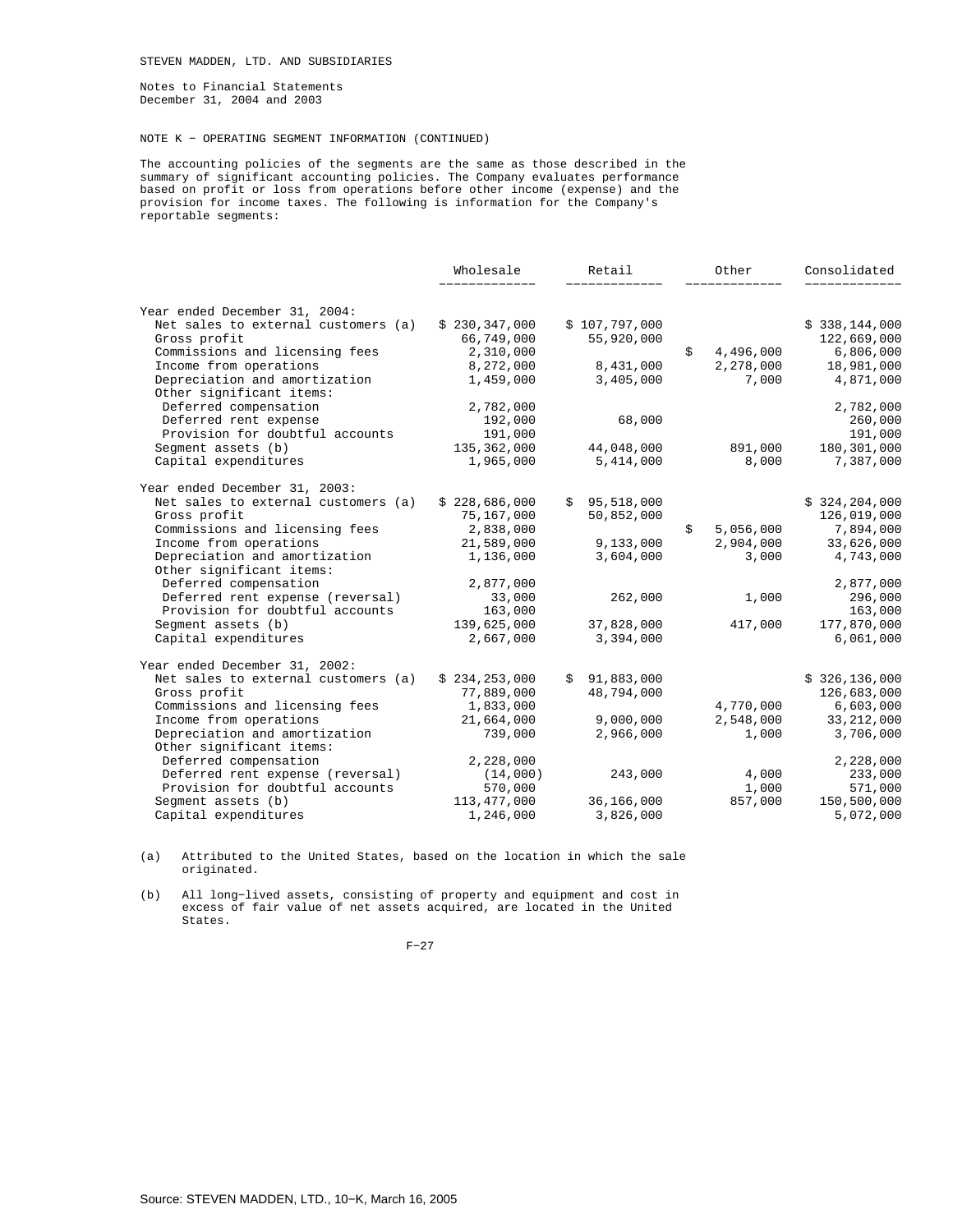NOTE L − QUARTERLY RESULTS OF OPERATIONS (UNAUDITED)

The following is a summary of the quarterly results of operations for the years ended December 31, 2004 and 2003 (000's omitted):

|                                      |  |         |  | March 31, June 30, September 30, December 31, |  |                                 |  |          |
|--------------------------------------|--|---------|--|-----------------------------------------------|--|---------------------------------|--|----------|
| 2004:                                |  |         |  |                                               |  |                                 |  |          |
| Wholesale, net                       |  |         |  |                                               |  | $$5,067$ \$ 59,804 \$ 64,851    |  | \$50,625 |
| Retail, net                          |  | 23,701  |  | ------------                                  |  | 26,430 23,759<br>------------   |  | 33,907   |
| Net sales                            |  | 78,768  |  |                                               |  | 86,234 88,610                   |  | 84,532   |
| Cost of sales                        |  | 47,496  |  |                                               |  | 53,522 57,160<br>_____________  |  | 57,297   |
| Gross profit                         |  |         |  |                                               |  | 31,272 32,712 31,450            |  | 27,235   |
| Commissions and licensing fee income |  |         |  |                                               |  | $1,416$ $1,811$ $1,702$ $1,877$ |  |          |
| Net income                           |  | 4,126   |  |                                               |  | 4,090 3,686                     |  | 373      |
| Net income per share:                |  |         |  |                                               |  |                                 |  |          |
| Basic                                |  | 0.31    |  | 0.31                                          |  | 0.28                            |  | 0.03     |
| Diluted                              |  |         |  |                                               |  | $0.29$ $0.28$ $0.26$            |  | 0.03     |
| 2003:                                |  |         |  |                                               |  |                                 |  |          |
| Wholesale, net                       |  | \$7,592 |  |                                               |  | $$63,335$ \$65,601              |  | \$42,158 |
| Retail, net                          |  | 21,106  |  | 22,409 23,062                                 |  |                                 |  | 28,941   |
| Net sales                            |  |         |  |                                               |  | 78,698 85,744 88,663            |  | 71,099   |
| Cost of sales                        |  | 47,733  |  |                                               |  | 53,436 53,067                   |  | 43,949   |
| Gross profit                         |  | 30,965  |  |                                               |  | $32,308$ $35,596$ 27,150        |  |          |
| Commissions and licensing fee income |  |         |  |                                               |  | $1,690$ $2,145$ $2,205$ $1,854$ |  |          |
| Net income<br>Net income per share:  |  | 5,049   |  | 5,780                                         |  | 7,073                           |  | 2,552    |
| Basic                                |  | 0.39    |  | 0.45                                          |  | 0.54                            |  | 0.20     |
| Diluted                              |  | 0.36    |  | 0.41                                          |  | 0.50                            |  | 0.18     |

F−28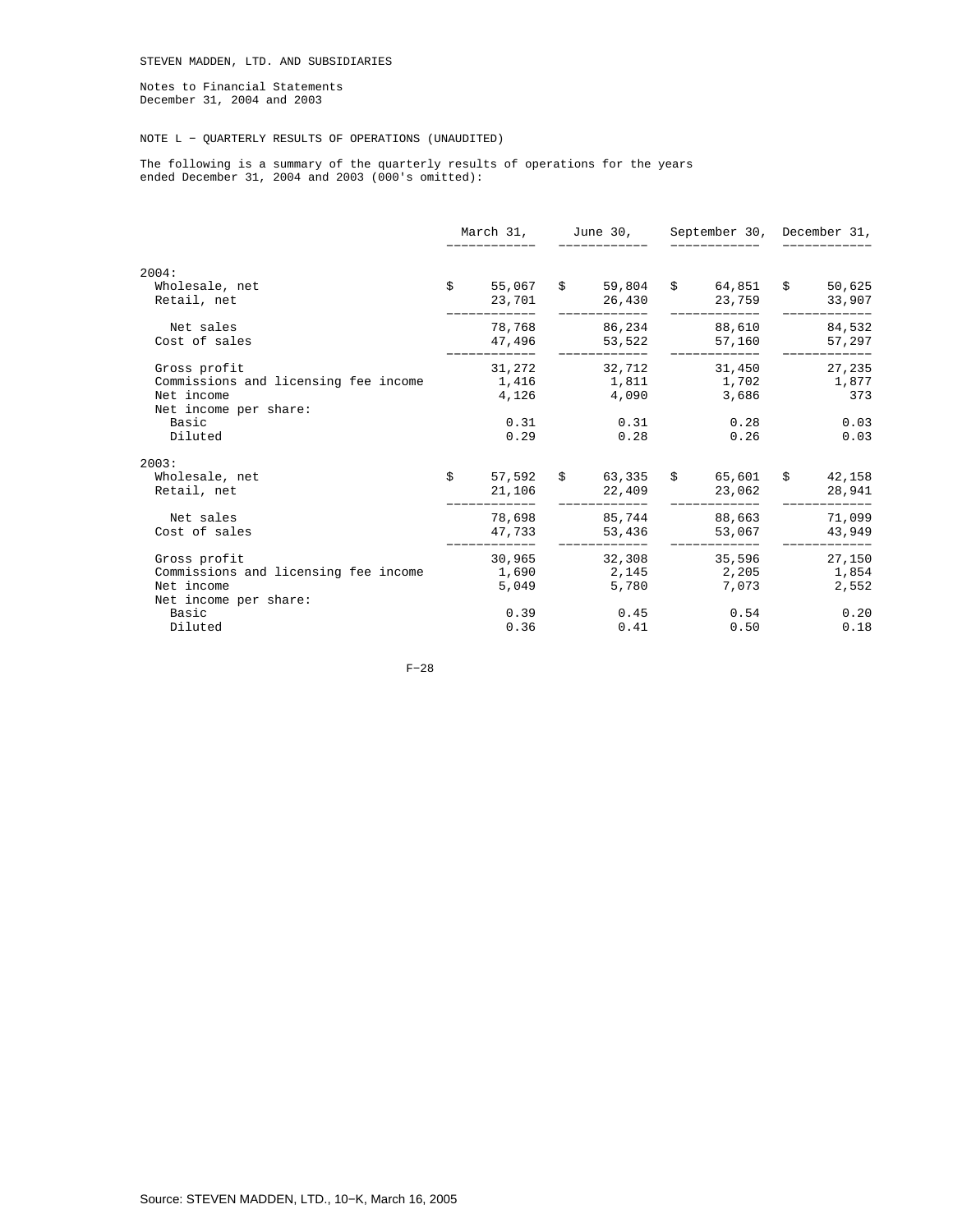(b) Exhibits.

- 3.01 Certificate of Incorporation of the Company (incorporated by reference to Exhibit 1 to the Company's Current Report on Form 8−K filed with the Commission on November 23, 1998).
- 3.02 Amended & Restated By−Laws of the Company (incorporated by reference to Exhibit 3.02 to the Company's Annual Report on Form 10−K for its fiscal year ended December 31. 2001).
- 4.01 Specimen Certificate for shares of Common Stock (incorporated by reference to Exhibit 4.01 to the Company's Registration Statement on Form SB−2/A filed with the Commission on September 29, 1993 (File No. 033−67162)).
- 4.02 Rights Agreement between the Company and American Stock Transfer and Trust Company (incorporated by reference to Exhibit 4.1 to the Company's Current Report on Form 8−K filed with the Commission on November 16, 2001).
- 10.07 Employment Agreement of Arvind Dharia (incorporated by reference to Exhibit 10.07 to the Company's Annual Report on Form 10−K for its fiscal year ending December 31, 2000).
- 10.08 Employment Agreement of Richard Olicker (incorporated by reference to Exhibit 10.08 to the Company's Annual Report on Form 10−K for its fiscal year ending December 31, 2000).
- 10.09 Second Amended Employment Agreement between the Company and Steven Madden (incorporated by reference to Exhibit 99.1 to the Company's Quarterly Report on Form 10−Q for its fiscal quarter ending June 30, 2001).
- 10.10 Employment Agreement of Jamieson Karson (incorporated by reference to Exhibit 99.3 to the Company's Quarterly Report on Form 10−Q for its fiscal quarter ending June 30, 2001).
- 10.11 Amendment No. 1 to Employment Agreement of Arvind Dharia (incorporated by reference to Exhibit 99.4 to the Company's Quarterly Report on Form 10−Q for its fiscal quarter ending June 30, 2001).
- 10.12 Employment Agreement between Adesso−Madden, Inc. and Gerald Mongeluzo (incorporated by reference to Exhibit 99.5 to the Company's Quarterly Report on Form 10−Q for its fiscal quarter ending June 30, 2001).
- 10.13 Employment Agreement between Steven Madden Retail, Inc. and Mark Jankowski (incorporated by reference to Exhibit 99.6 to the Company's Quarterly Report on Form 10−Q for its fiscal quarter ending June 30, 2001).
- 10.14 Amendment No. 1 to Employment Agreement of Richard Olicker (incorporated by reference to Exhibit 10.15 to the Company's Quarterly Report on Form 10−Q for its fiscal quarter ending September 30, 2002).
- 10.15 Amendment No. 2 to Employment Agreement of Arvind Dharia (incorporated by reference to Exhibit 10.16 to the Company's Quarterly Report on Form 10−Q for its fiscal quarter ending September 30, 2002).
- 10.16 Amendment No. 1 to Employment Agreement of Jamieson Karson (incorporated by reference to Exhibit 10.16 to the Company's Quarterly Report on Form 10−Q for its fiscal quarter ending June 30, 2004).
- 21.01 Subsidiaries of Registrant (incorporated by reference to Exhibit 21.01 to the Company's Annual Report on Form 10−K for its fiscal year ending December 31, 2000).
- 23.01 Consent of Eisner LLP.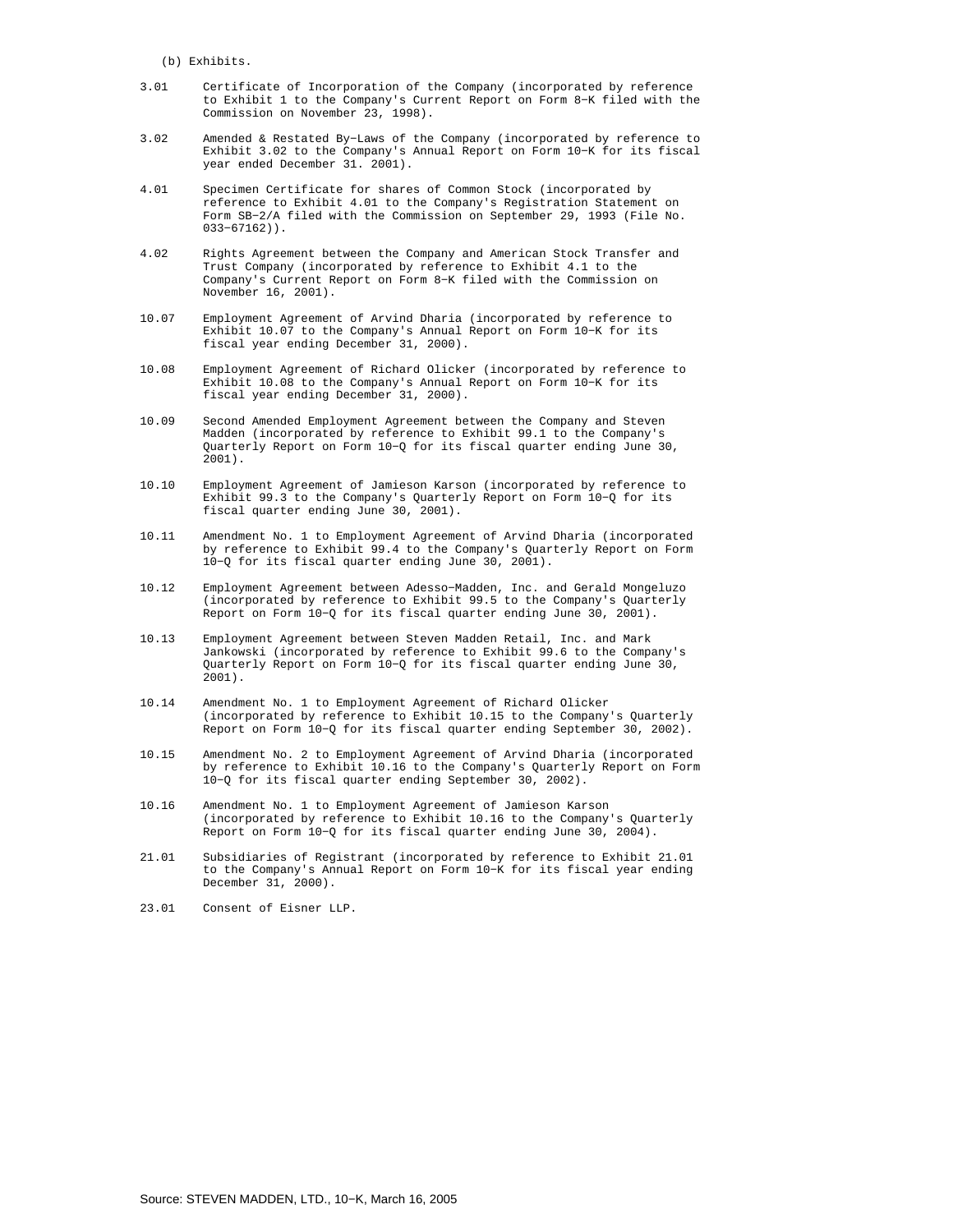- 31.01 Certification of Chief Executive Officer pursuant to Rule 13a−14 or 15d−14 of the Securities Exchange Act of 1934, as adopted pursuant to Section 302 of the Sarbanes−Oxley Act of 2002.
- 31.02 Certification of Chief Financial Officer pursuant to Rule 13a−14 or 15d−14 of the Securities Exchange Act of 1934, as adopted pursuant to Section 302 of the Sarbanes−Oxley Act of 2002.
- 32.01 Certification of Chief Executive Officer pursuant to 18 U.S.C. Section 1350, as adopted pursuant to Section 906 of the Sarbanes−Oxley Act of 2002.
- 32.02 Certification of Chief Financial Officer pursuant to 18 U.S.C. Section 1350, as adopted pursuant to Section 906 of the Sarbanes−Oxley Act of 2002.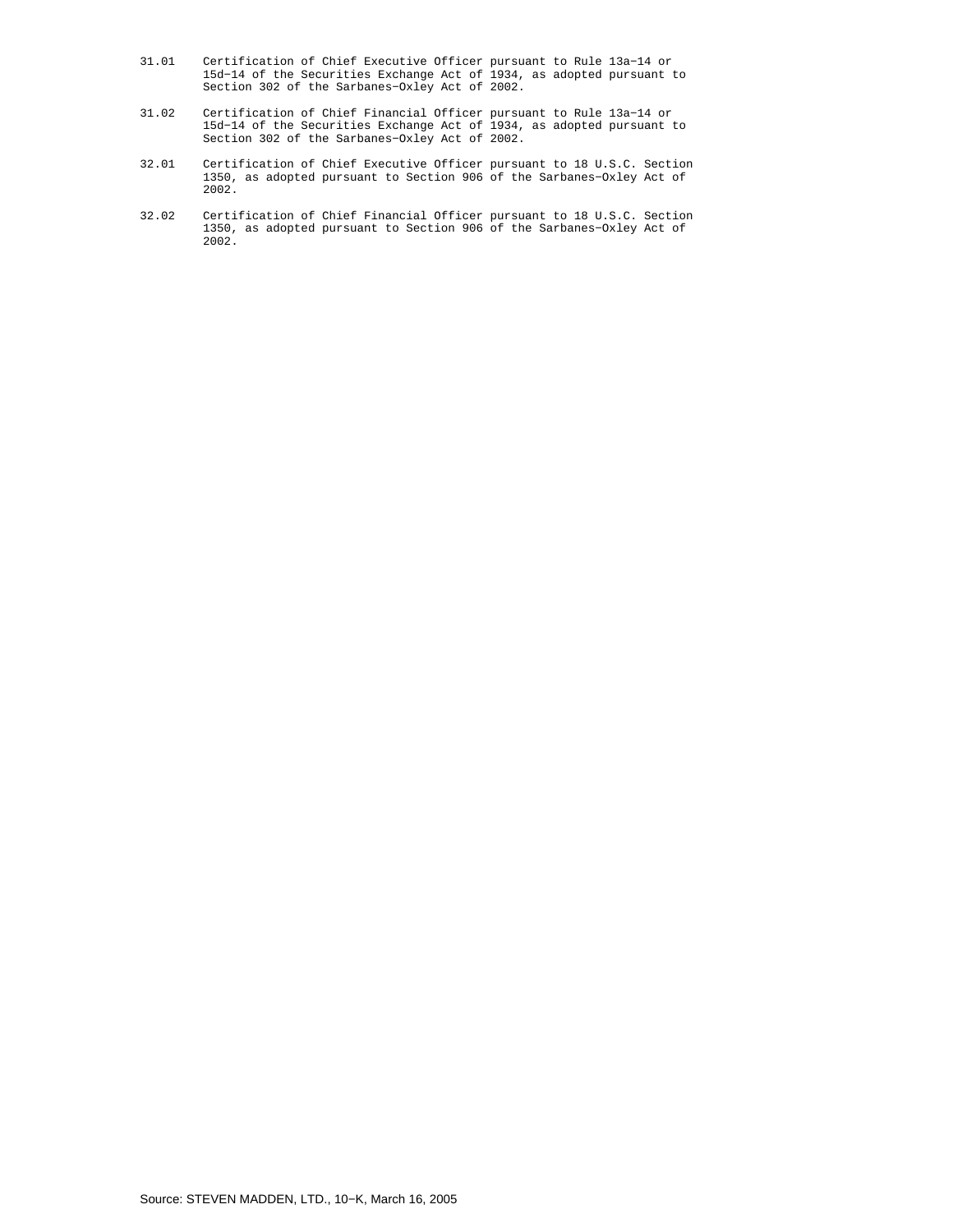# SIGNATURE

<span id="page-62-0"></span> Pursuant to the requirements of Section 13 or 15(d) of the Securities Exchange Act of 1934, the registrant has duly caused this report to be signed on its behalf by the undersigned, thereunto duly authorized.

Dated: New York, New York March 16, 2005

# STEVEN MADDEN, LTD.

 By: /s/ JAMIESON KARSON −−−−−−−−−−−−−−−−−−−−−−− Jamieson Karson Chairman and Chief Executive Officer

 Pursuant to the requirements of the Securities Exchange Act of 1934, this report has been signed below by the following persons on behalf of the registrant in the capacities and on the dates indicated.

| Signature                                                                        | Title                                                                                                | Date           |
|----------------------------------------------------------------------------------|------------------------------------------------------------------------------------------------------|----------------|
| Jamieson Karson                                                                  | /s/ JAMIESON KARSON Chairman and Chief Executive March 16, 2005<br>------------------------- Officer |                |
| Arvind Dharia                                                                    | /s/ ARVIND DHARIA Chief Financial Officer                                                            | March 16, 2005 |
| /s/ JEFFREY BIRNBAUM Director<br>---------------------------<br>Jeffrey Birnbaum |                                                                                                      | March 16, 2005 |
| /s/ MARC COOPER Director<br>----------------------------<br>Marc Cooper          |                                                                                                      | March 16, 2005 |
| /s/ JOHN L. MADDEN Director<br>John L. Madden                                    |                                                                                                      | March 16, 2005 |
| /s/ PETER MIGLIORINI Director<br>---------------------------<br>Peter Migliorini |                                                                                                      | March 16, 2005 |
| /s/ THOMAS H. SCHWARTZ Director<br>Thomas H. Schwartz                            |                                                                                                      | March 16, 2005 |
| /s/ AWADHESH SINHA Director<br>Awadhesh Sinha                                    |                                                                                                      | March 16, 2005 |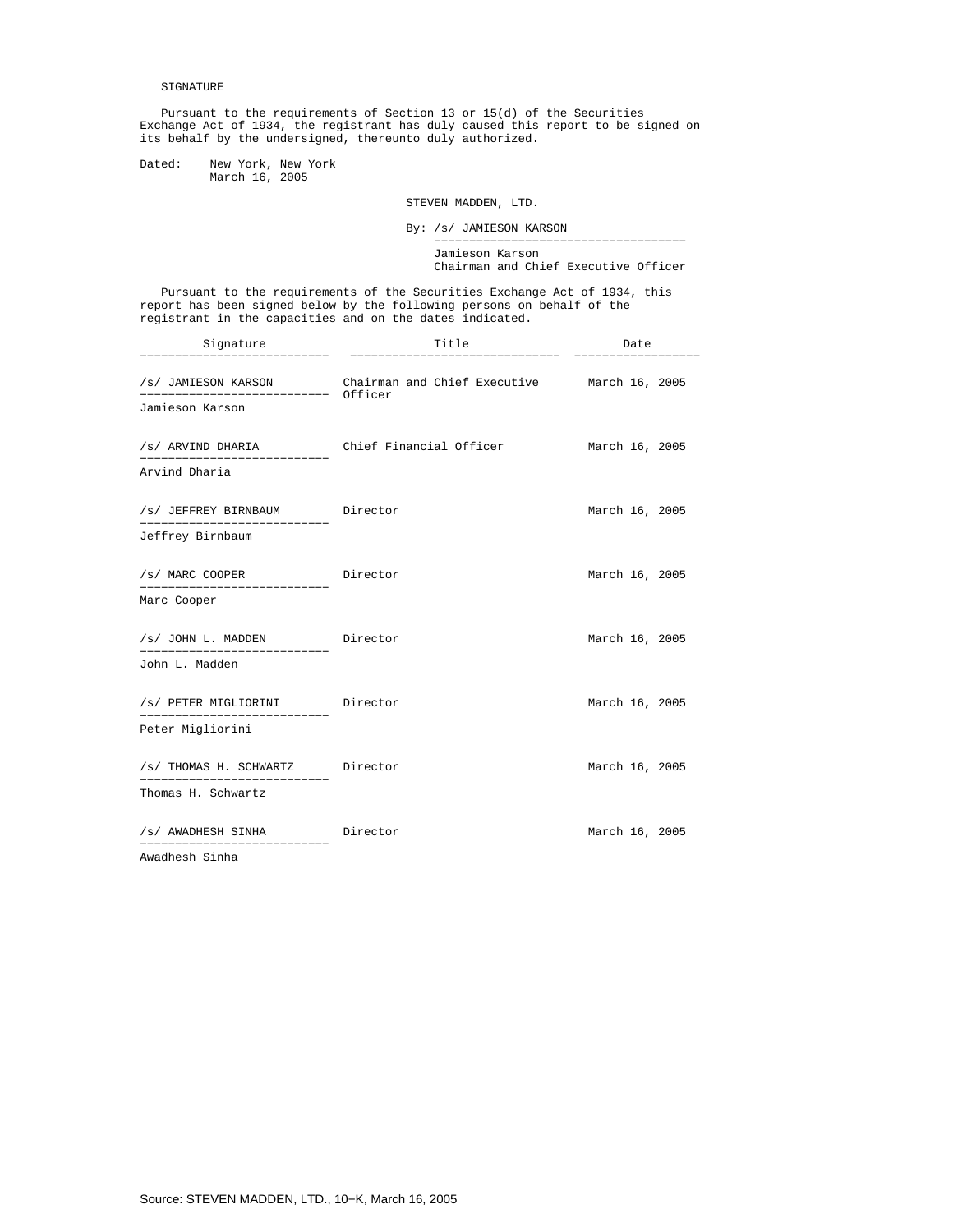# EXHIBIT INDEX

- <span id="page-63-0"></span>3.01 Certificate of Incorporation of the Company (incorporated by reference to Exhibit 1 to the Company's Current Report on Form 8−K filed with the Commission on November 23, 1998).
- 3.02 Amended & Restated By−Laws of the Company (incorporated by reference to Exhibit 3.02 to the Company's Annual Report on Form 10−K for its fiscal year ended December 31. 2001).
- 4.01 Specimen Certificate for shares of Common Stock (incorporated by reference to Exhibit 4.01 to the Company's Registration Statement on Form SB−2/A filed with the Commission on September 29, 1993 (File No. 033−67162)).
- 4.02 Rights Agreement between the Company and American Stock Transfer and Trust Company (incorporated by reference to Exhibit 4.1 to the Company's Current Report on Form 8−K filed with the Commission on November 16, 2001).
- 10.07 Employment Agreement of Arvind Dharia (incorporated by reference to Exhibit 10.07 to the Company's Annual Report on Form 10−K for its fiscal year ending December 31, 2000).
- 10.08 Employment Agreement of Richard Olicker (incorporated by reference to Exhibit 10.08 to the Company's Annual Report on Form 10−K for its fiscal year ending December 31, 2000).
- 10.09 Second Amended Employment Agreement between the Company and Steven Madden (incorporated by reference to Exhibit 99.1 to the Company's Quarterly Report on Form 10−Q for its fiscal quarter ending June 30, 2001).
- 10.10 Employment Agreement of Jamieson Karson (incorporated by reference to Exhibit 99.3 to the Company's Quarterly Report on Form 10−Q for its fiscal quarter ending June 30, 2001).
- 10.11 Amendment No. 1 to Employment Agreement of Arvind Dharia (incorporated by reference to Exhibit 99.4 to the Company's Quarterly Report on Form 10−Q for its fiscal quarter ending June 30, 2001).
- 10.12 Employment Agreement between Adesso−Madden, Inc. and Gerald Mongeluzo (incorporated by reference to Exhibit 99.5 to the Company's Quarterly Report on Form 10−Q for its fiscal quarter ending June 30, 2001).
- 10.13 Employment Agreement between Steven Madden Retail, Inc. and Mark Jankowski (incorporated by reference to Exhibit 99.6 to the Company's Quarterly Report on Form 10−Q for its fiscal quarter ending June 30, 2001).
- 10.14 Amendment No. 1 to Employment Agreement of Richard Olicker (incorporated by reference to Exhibit 10.15 to the Company's Quarterly Report on Form 10−Q for its fiscal quarter ending September 30, 2002).
- 10.15 Amendment No. 2 to Employment Agreement of Arvind Dharia (incorporated by reference to Exhibit 10.16 to the Company's Quarterly Report on Form 10−Q for its fiscal quarter ending September 30, 2002).
- 10.16 Amendment No. 1 to Employment Agreement of Jamieson Karson (incorporated by reference to Exhibit 10.16 to the Company's Quarterly Report on Form 10−Q for its fiscal quarter ending June 30, 2004).
- 21.01 Subsidiaries of Registrant (incorporated by reference to Exhibit 21.01 to the Company's Annual Report on Form 10−K for its fiscal year ending December 31, 2000).
- 23.01 Consent of Eisner LLP.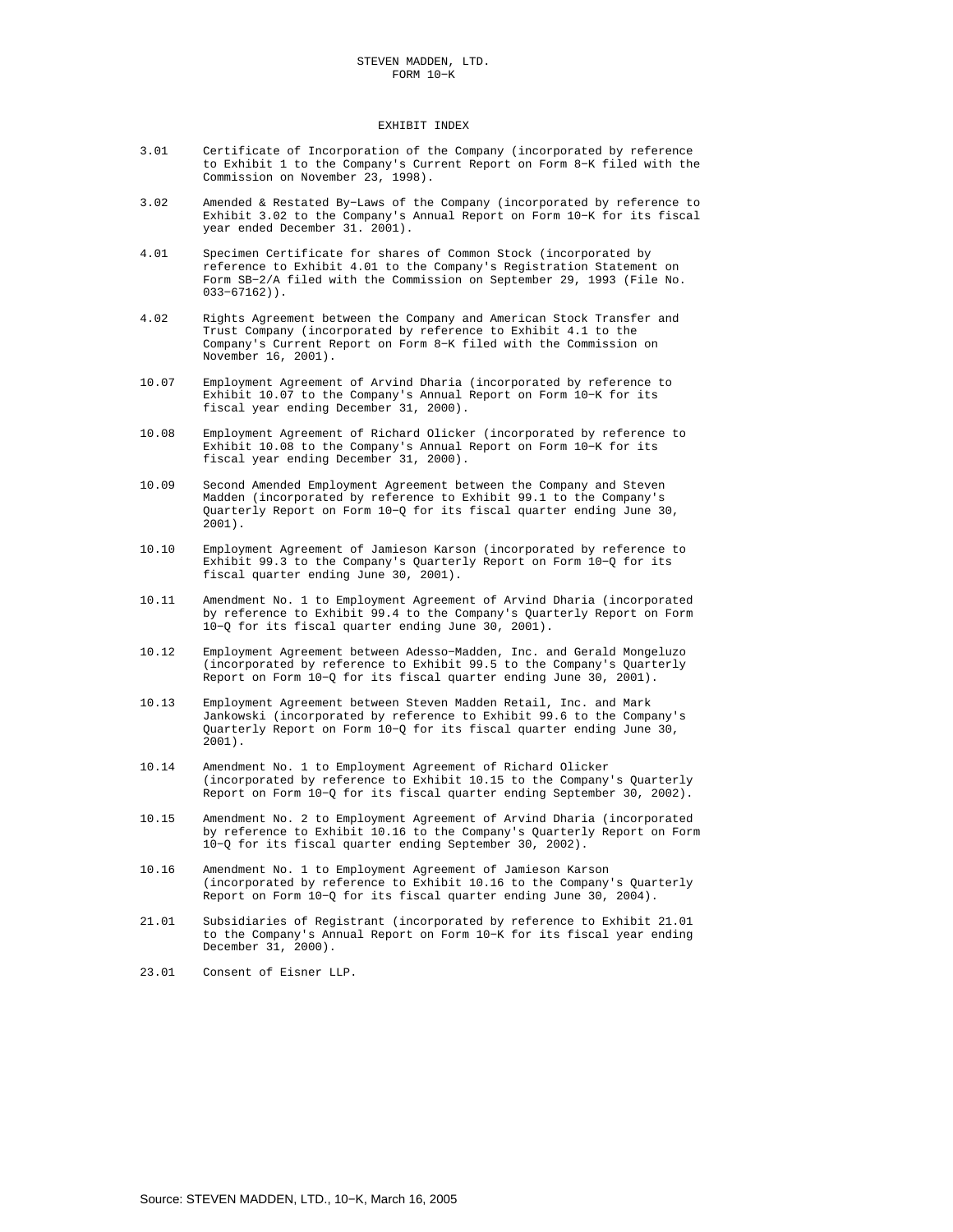- 31.01 Certification of Chief Executive Officer pursuant to Rule 13a−14 or 15d−14 of the Securities Exchange Act of 1934, as adopted pursuant to Section 302 of the Sarbanes−Oxley Act of 2002.
- 31.02 Certification of Chief Financial Officer pursuant to Rule 13a−14 or 15d−14 of the Securities Exchange Act of 1934, as adopted pursuant to Section 302 of the Sarbanes−Oxley Act of 2002.
- 32.01 Certification of Chief Executive Officer pursuant to 18 U.S.C. Section 1350, as adopted pursuant to Section 906 of the Sarbanes−Oxley Act of 2002.
- 32.02 Certification of Chief Financial Officer pursuant to 18 U.S.C. Section 1350, as adopted pursuant to Section 906 of the Sarbanes−Oxley Act of 2002.

 $<$  /  $\mathrm{TEXT}$   $>$ 

</DOCUMENT>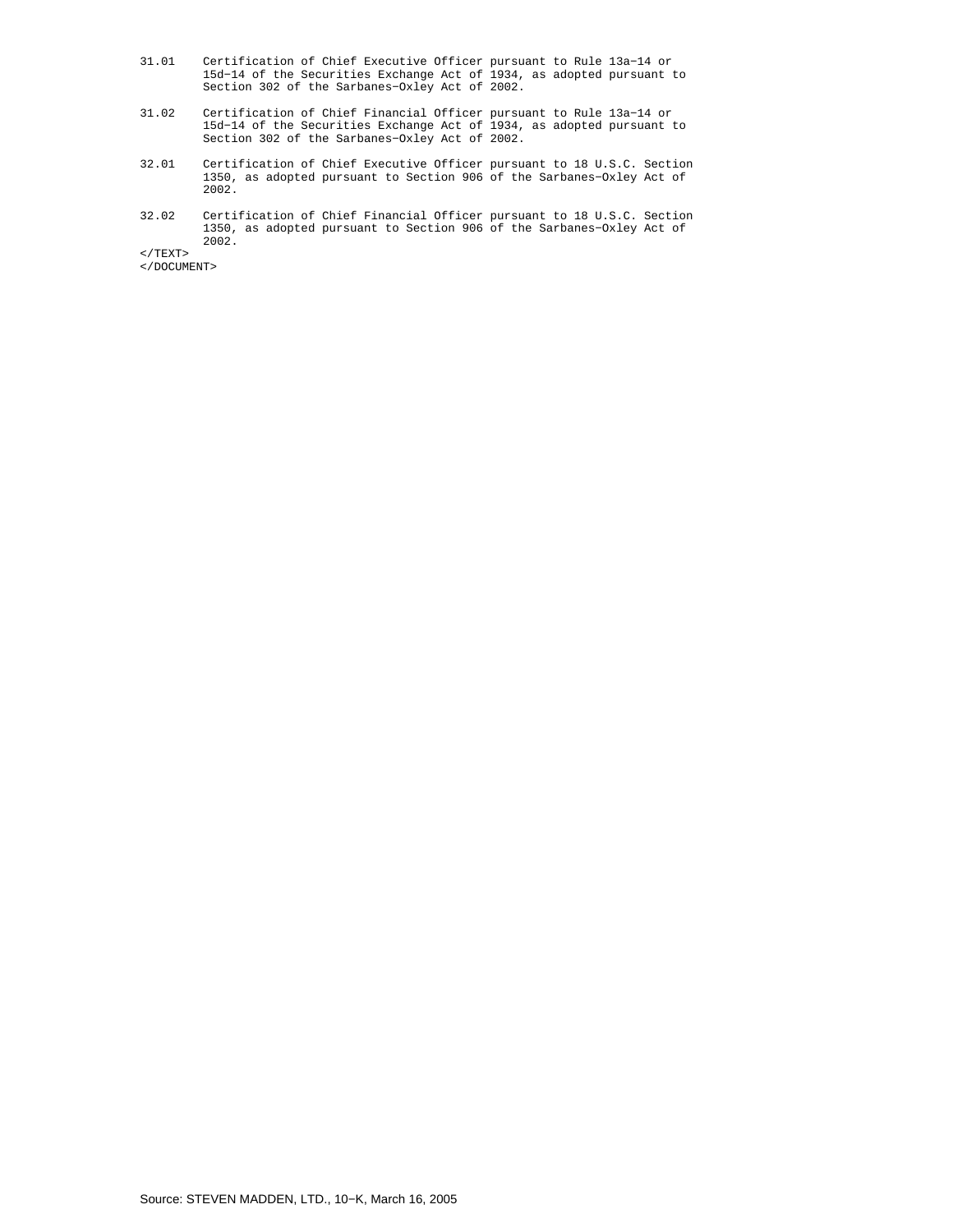# CONSENT OF INDEPENDENT REGISTERED PUBLIC ACCOUNTING FIRM

<span id="page-65-0"></span>We consent to the incorporation by reference in the Registration Statements of Steven Madden, Ltd. on Form S−8 (333−117667), Form S−8 (333−117666), Form S−8 (333−106746), Form S−8 (333−98067), Form S−8 (333−68712), Form S−8 (333−40924), Form S−3 (333−91127), Form S−8 (333−86903), Form S−8 (333−59995), Form S−3/A (333−59295), Form S−3/A (333−46441), Form S−8 (333−39335), Form S−8 (333−16381) and Form S−8 (333−05773), of our report dated February 28, 2005 on our audit of the consolidated financial statements of Steven Madden, Ltd. and subsidiaries included in its 2004 Annual Report on Form 10−K.

We also consent to the reference to our firm in the Registration Statements on Form S−3 under the caption experts.

Eisner LLP

New York, New York March 11, 2005  $<$ /TEXT> </DOCUMENT>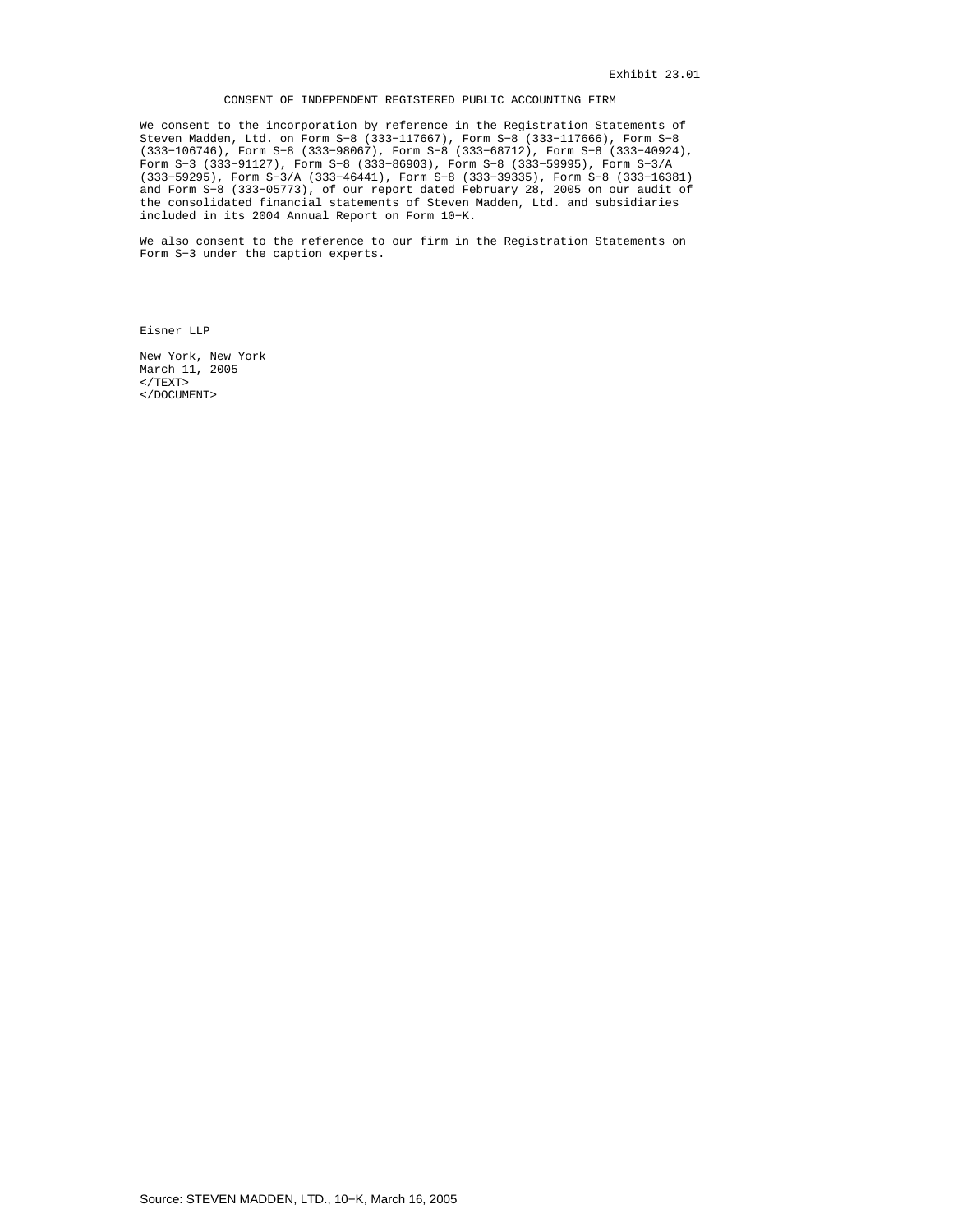CERTIFICATION PURSUANT TO RULE 13A−14 OR 15D−14 OF THE SECURITIES EXCHANGE ACT OF 1934, AS ADOPTED PURSUANT TO SECTION 302 OF THE SARBANES-OXLEY ACT OF 2002

<span id="page-66-0"></span>I, Jamieson A. Karson, certify that:

- 1. I have reviewed this Annual Report on Form 10−K of Steven Madden, Ltd.;
- 2. Based on my knowledge, this report does not contain any untrue statement of a material fact or omit to state a material fact necessary to make the statements made, in light of the circumstances under which such statements were made, not misleading with respect to the period covered by this report;
- 3. Based on my knowledge, the financial statements, and other financial information included in this report, fairly present in all material respects the financial condition, results of operations and cash flows of the registrant as of, and for, the periods presented in this report;
- 4. The registrant's other certifying officer and I are responsible for establishing and maintaining disclosure controls and procedures (as defined in Exchange Act Rules 13a−15(e) and 15d−15(e)) for the registrant and have:

 (a) Designed such disclosure controls and procedures, or caused such disclosure controls and procedures to be designed under our supervision, to ensure that material information relating to the registrant, including its consolidated subsidiaries, is made known to us by others within those entities, particularly during the period in which this report is being prepared;

 (b) Evaluated the effectiveness of the registrant's disclosure controls and procedures and presented in this report our conclusions about the effectiveness of the disclosure controls and procedures, as of the end of the period covered by this report based on such evaluation; and

 (c) Disclosed in this report any change in the registrant's internal control over financial reporting that occurred during the registrant's most recent fiscal quarter (the registrant's fourth fiscal quarter in the case of an annual report) that has materially affected, or is reasonably likely to materially affect, the registrant's internal control over financial reporting; and

 5. The registrant's other certifying officer and I have disclosed, based on our most recent evaluation of internal control over financial reporting, to the registrant's auditors and the audit committee of the registrant's board of directors (or persons performing the equivalent functions):

> (a) All significant deficiencies and material weaknesses in the design or operation of internal control over financial reporting which are reasonably likely to adversely affect the registrant's ability to record, process, summarize and report financial information; and

 (b) Any fraud, whether or not material, that involves management or other employees who have a significant role in the registrant's internal control over financial reporting.

/s/ JAMIESON A. KARSON

Jamieson A. Karson Chairman and Chief Executive Officer March 16, 2005  $\langle$ /TEXT> </DOCUMENT>

−−−−−−−−−−−−−−−−−−−−−−−−−−−−−−−−−−−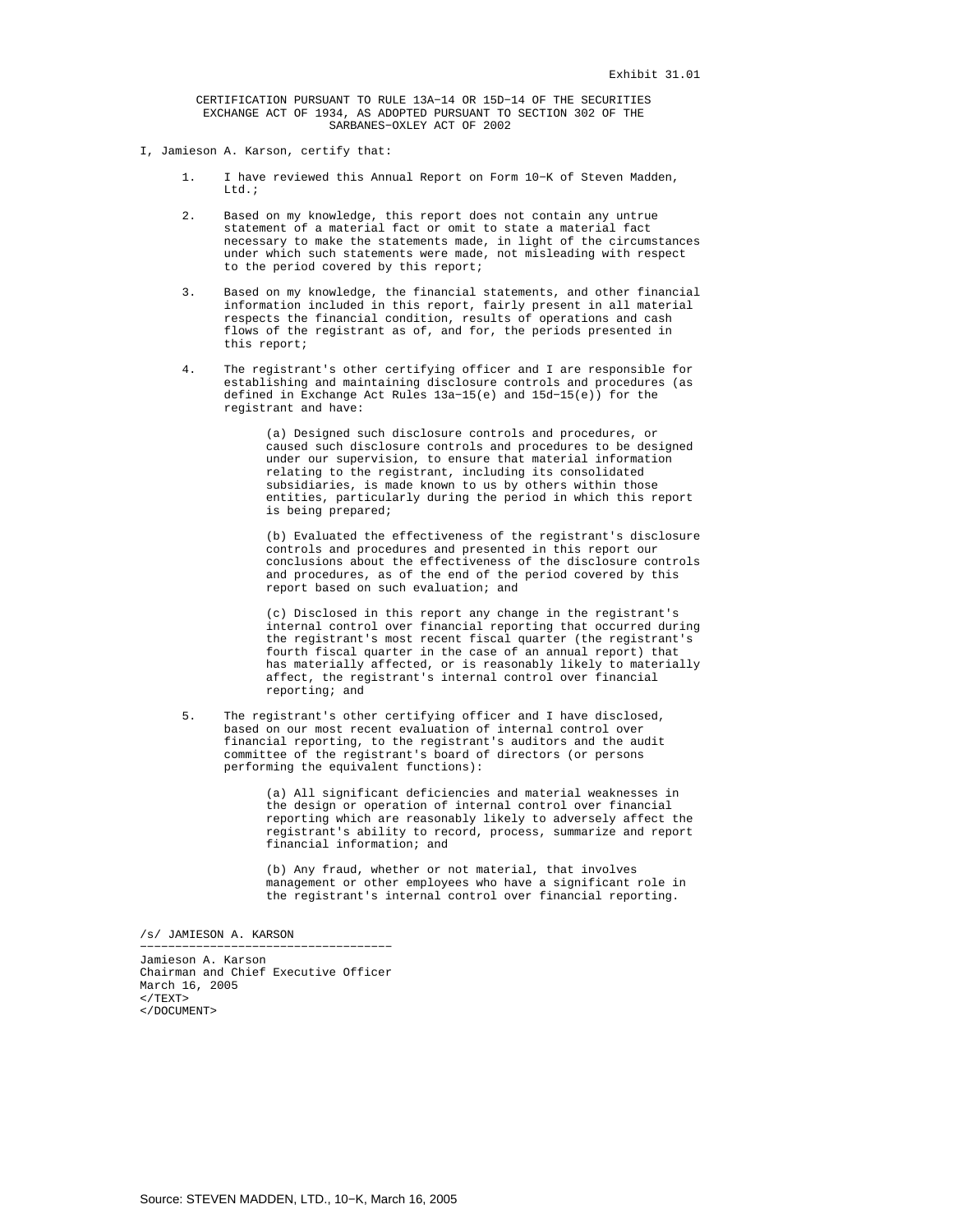CERTIFICATION PURSUANT TO RULE 13A−14 OR 15D−14 OF THE SECURITIES EXCHANGE ACT OF 1934, AS ADOPTED PURSUANT TO SECTION 302 OF THE SARBANES−OXLEY ACT OF 2002

<span id="page-67-0"></span>I, Arvind Dharia, certify that:

- 1. I have reviewed this Annual Report on Form 10−K of Steven Madden, Ltd.;
- 2. Based on my knowledge, this report does not contain any untrue statement of a material fact or omit to state a material fact necessary to make the statements made, in light of the circumstances under which such statements were made, not misleading with respect to the period covered by this report;
- 3. Based on my knowledge, the financial statements, and other financial information included in this report, fairly present in all material respects the financial condition, results of operations and cash flows of the registrant as of, and for, the periods presented in this report;
- 4. The registrant's other certifying officer and I are responsible for establishing and maintaining disclosure controls and procedures (as defined in Exchange Act Rules 13a−15(e) and 15d−15(e)) for the registrant and have:

 (a) Designed such disclosure controls and procedures, or caused such disclosure controls and procedures to be designed under our supervision, to ensure that material information relating to the registrant, including its consolidated subsidiaries, is made known to us by others within those entities, particularly during the period in which this report is being prepared;

 (b) Evaluated the effectiveness of the registrant's disclosure controls and procedures and presented in this report our conclusions about the effectiveness of the disclosure controls and procedures, as of the end of the period covered by this report based on such evaluation; and

 (c) Disclosed in this report any change in the registrant's internal control over financial reporting that occurred during the registrant's most recent fiscal quarter (the registrant's fourth fiscal quarter in the case of an annual report) that has materially affected, or is reasonably likely to materially affect, the registrant's internal control over financial reporting; and

 5. The registrant's other certifying officer and I have disclosed, based on our most recent evaluation of internal control over financial reporting, to the registrant's auditors and the audit committee of the registrant's board of directors (or persons performing the equivalent functions):

> (a) All significant deficiencies and material weaknesses in the design or operation of internal control over financial reporting which are reasonably likely to adversely affect the registrant's ability to record, process, summarize and report financial information; and

 (b) Any fraud, whether or not material, that involves management or other employees who have a significant role in the registrant's internal control over financial reporting.

/s/ ARVIND DHARIA

Arvind Dharia Chief Financial Officer March 16, 2005 </TEXT> </DOCUMENT>

−−−−−−−−−−−−−−−−−−−−−−−−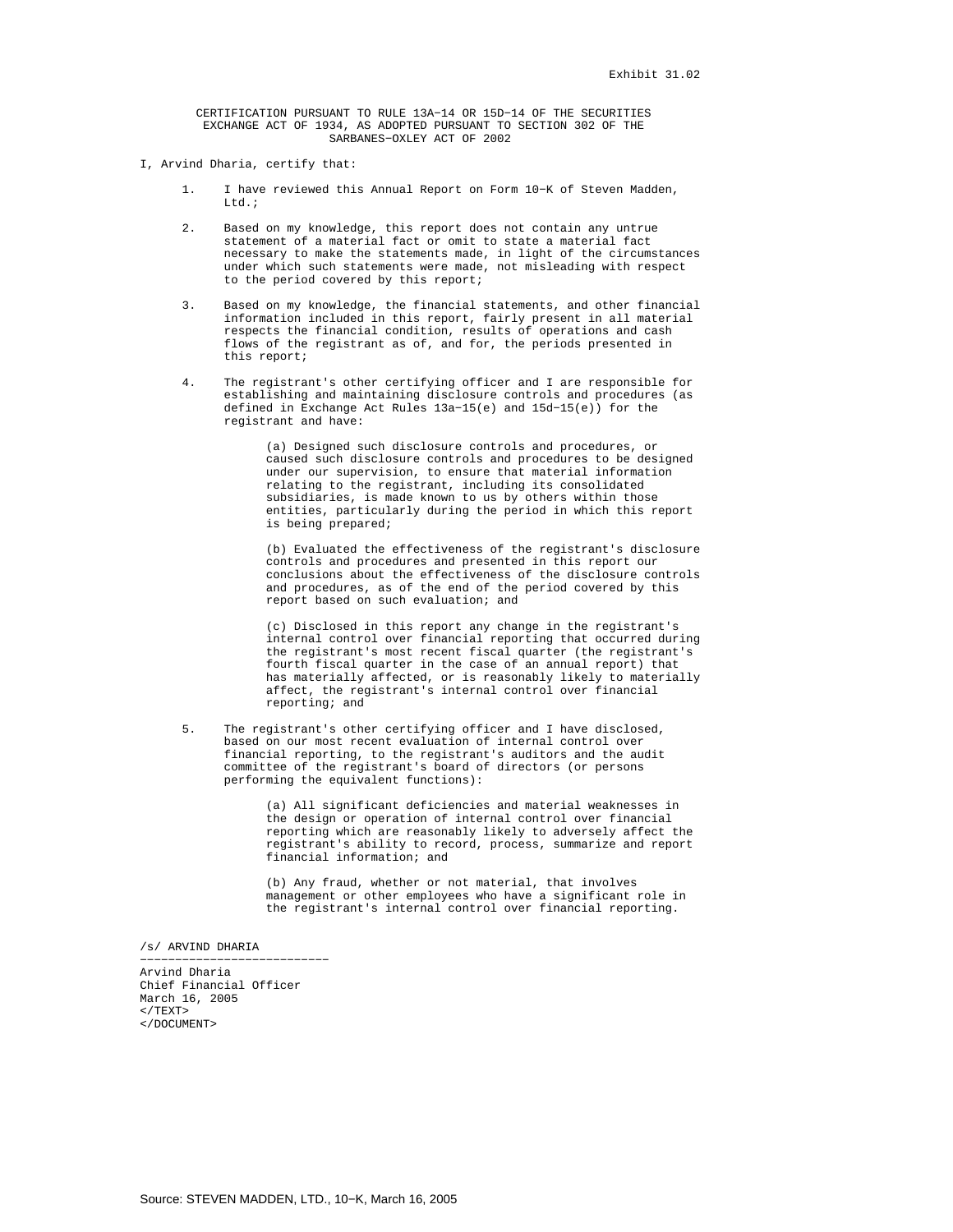# CERTIFICATION PURSUANT TO 18 U.S.C. SECTION 1350 ADOPTED PURSUANT TO SECTION 906 OF THE SARBANES−OXLEY ACT OF 2002

<span id="page-68-0"></span>In connection with the Annual Report of Steven Madden, Ltd. (the "Company") on Form 10−K for the year ended December 31, 2004, as filed with the Securities and Exchange Commission on the date hereof (the "Report"), I, Jamieson A. Karson, Chairman and Chief Executive Officer of the Company, certify, pursuant to 18 U.S.C. Section 1350, as adopted pursuant to Section 906 of the Sarbanes−Oxley Act of 2002, that to my knowledge:

(1) The Report fully complies with the requirements of Section 13(a) or 15(d) of the Securities Exchange Act of 1934; and

(2) The information contained in the Report fairly presents, in all material respects, the financial condition and results of operations of the Company.

/s/ JAMIESON A. KARSON −−−−−−−−−−−−−−−−−−−−−−−−−−−−−−−−−−−−

Jamieson A. Karson Chairman and Chief Executive Officer March 16, 2005  $<$ /TEXT $>$ </DOCUMENT>